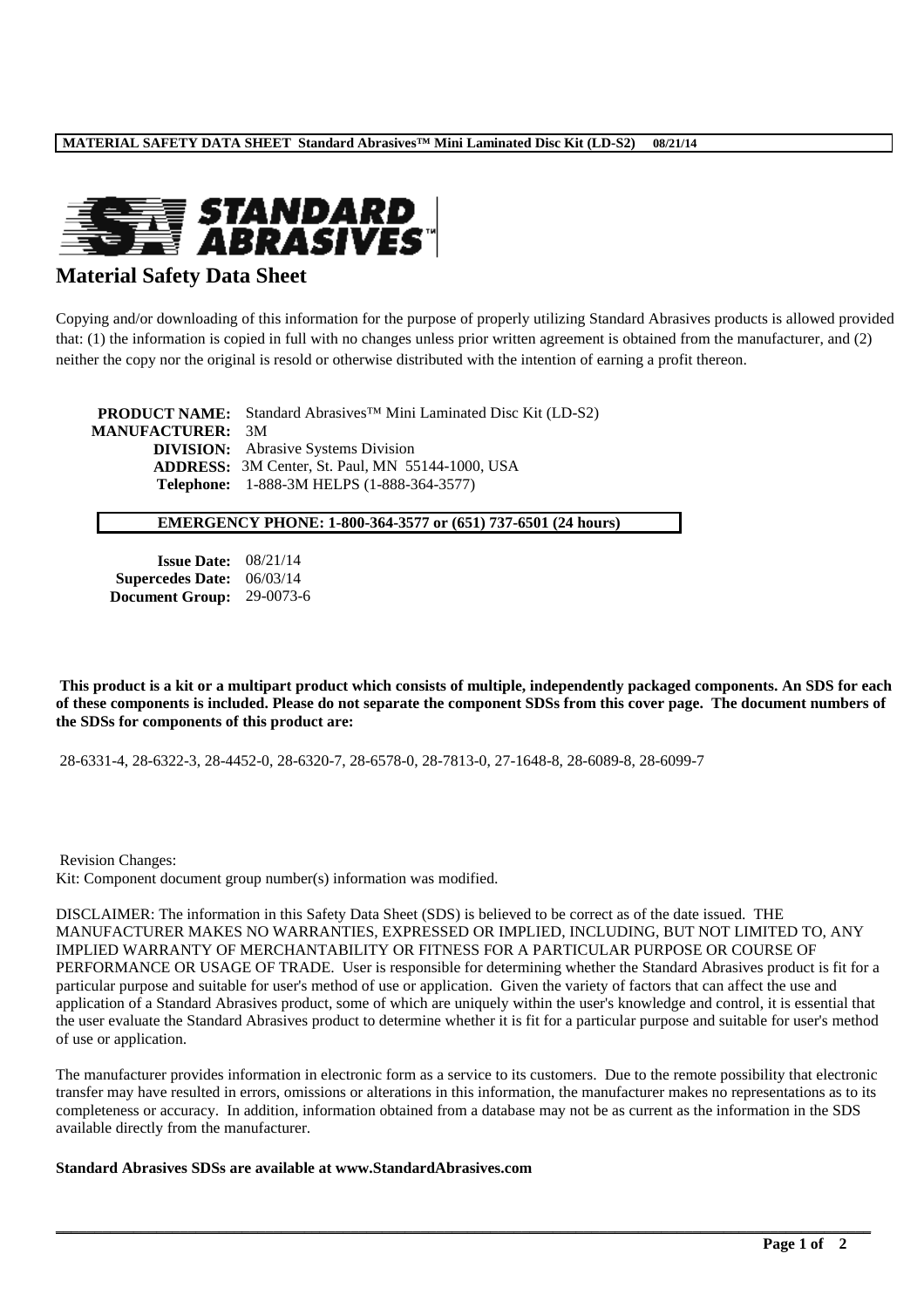**\_\_\_\_\_\_\_\_\_\_\_\_\_\_\_\_\_\_\_\_\_\_\_\_\_\_\_\_\_\_\_\_\_\_\_\_\_\_\_\_\_\_\_\_\_\_\_\_\_\_\_\_\_\_\_\_\_\_\_\_\_\_\_\_\_\_\_\_\_\_\_\_\_\_\_\_\_\_\_\_\_\_\_\_\_\_\_\_\_\_\_\_\_\_\_\_\_\_\_\_\_\_\_\_\_**

Copyright, 2014, 3M. All rights reserved.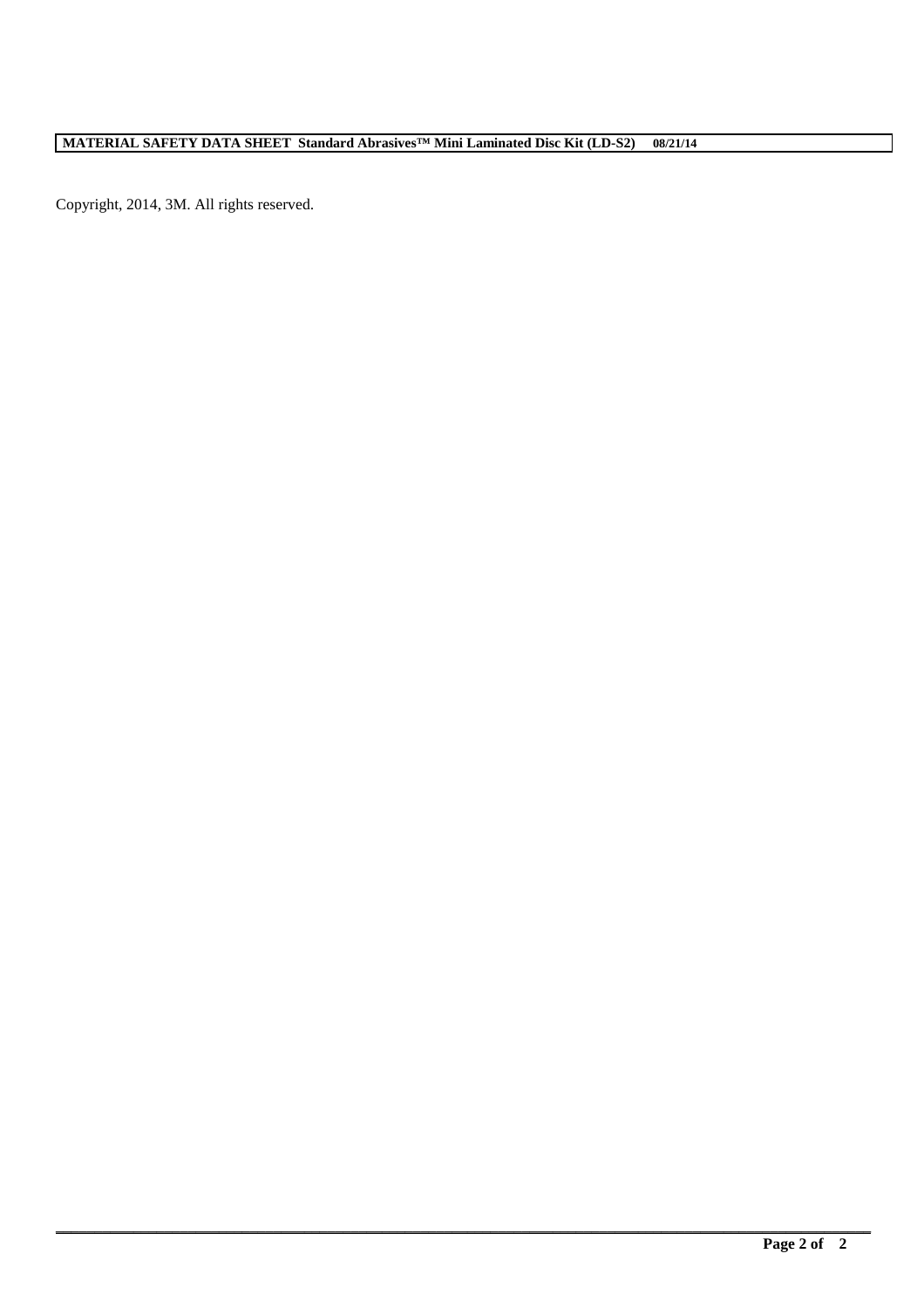

Copying and/or downloading of this information for the purpose of properly utilizing Standard Abrasives products is allowed provided that: (1) the information is copied in full with no changes unless prior written agreement is obtained from manufacturer, and (2) neither the copy nor the original is resold or otherwise distributed with the intention of earning a profit thereon.

| <b>Document Group:</b> | 28-6322-3 | <b>Version Number:</b>  | 1.02     |
|------------------------|-----------|-------------------------|----------|
| <b>Issue Date:</b>     | 02/28/14  | <b>Supercedes Date:</b> | 01/14/11 |

## **SECTION 1: Identification**

#### **1.1. Product identifier**

Standard Abrasives™ A/O Pro 2 Ply, Quick Change Discs

#### **1.2. Recommended use and restrictions on use**

## **Recommended use**

Abrasive Product

| 1.3. Supplier's details |                    |
|-------------------------|--------------------|
| <b>MANUFACTURER:</b>    | 3M                 |
| DIVISION:               | Abrasive Systems 1 |

**Division ADDRESS:** 3M Center, St. Paul, MN 55144-1000, USA **Telephone:** 1-888-3M HELPS (1-888-364-3577)

\_\_\_\_\_\_\_\_\_\_\_\_\_\_\_\_\_\_\_\_\_\_\_\_\_\_\_\_\_\_\_\_\_\_\_\_\_\_\_\_\_\_\_\_\_\_\_\_\_\_\_\_\_\_\_\_\_\_\_\_\_\_\_\_\_\_\_\_\_\_\_\_\_\_\_\_\_\_\_\_\_\_\_\_\_\_\_\_\_\_

**1.4. Emergency telephone number**

1-800-364-3577 or (651) 737-6501 (24 hours)

## **SECTION 2: Hazard identification**

#### **2.1. Hazard classification**

Not classified as hazardous according to OSHA Hazard Communication Standard, 29 CFR 1910.1200.

#### **2.2. Label elements**

**Signal word** Not applicable.

**Symbols** Not applicable.

**Pictograms** Not applicable.

**Notes to Physician:** Not applicable

**2.3. Hazards not otherwise classified** None.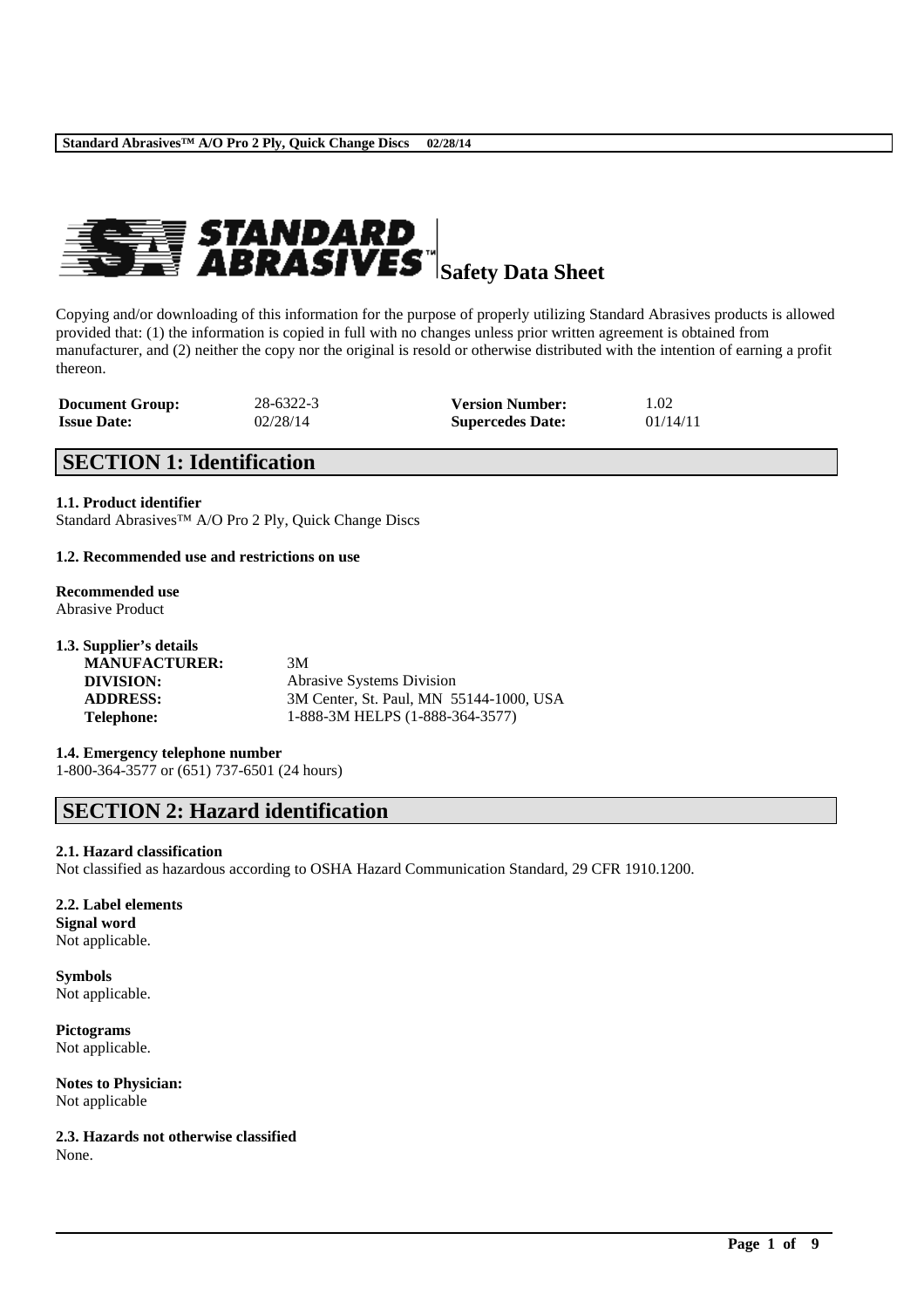20% of the mixture consists of ingredients of unknown acute oral toxicity.

## **SECTION 3: Composition/information on ingredients**

| Ingredient                           | <b>C.A.S. No.</b> | $%$ by Wt |
|--------------------------------------|-------------------|-----------|
| Aluminum Oxide Mineral (non-fibrous) | 1344-28-1         | $20 - 35$ |
| Filler                               | $471 - 34 - 1$    | $1 - 15$  |
| Inorganic Fluoride                   | 15096-52-3        | $1 - 5$   |
| <b>Cured Resin</b>                   | Mixture           | $10 - 25$ |
| Cloth Backing                        | Mixture           | $25 - 55$ |
| Quick Change Attachment              | Mixture           | $0 - 5$   |

## **SECTION 4: First aid measures**

#### **4.1. Description of first aid measures**

#### **Inhalation:**

Remove person to fresh air. If you feel unwell, get medical attention.

#### **Skin Contact:**

Wash with soap and water. If signs/symptoms develop, get medical attention.

#### **Eye Contact:**

Flush with large amounts of water. Remove contact lenses if easy to do. Continue rinsing. If signs/symptoms persist, get medical attention.

#### **If Swallowed:**

No need for first aid is anticipated.

#### **4.2. Most important symptoms and effects, both acute and delayed**

See Section 11.1. Information on toxicological effects.

## **4.3. Indication of any immediate medical attention and special treatment required**

Not applicable

## **SECTION 5: Fire-fighting measures**

#### **5.1. Suitable extinguishing media**

In case of fire: Use a fire fighting agent suitable for ordinary combustible material such as water or foam to extinguish.

\_\_\_\_\_\_\_\_\_\_\_\_\_\_\_\_\_\_\_\_\_\_\_\_\_\_\_\_\_\_\_\_\_\_\_\_\_\_\_\_\_\_\_\_\_\_\_\_\_\_\_\_\_\_\_\_\_\_\_\_\_\_\_\_\_\_\_\_\_\_\_\_\_\_\_\_\_\_\_\_\_\_\_\_\_\_\_\_\_\_

#### **5.2. Special hazards arising from the substance or mixture**

None inherent in this product.

#### **Hazardous Decomposition or By-Products**

**Substance Condition**

Carbon monoxide During Combustion Carbon dioxide During Combustion

#### **5.3. Special protective actions for fire-fighters**

No unusual fire or explosion hazards are anticipated.

## **SECTION 6: Accidental release measures**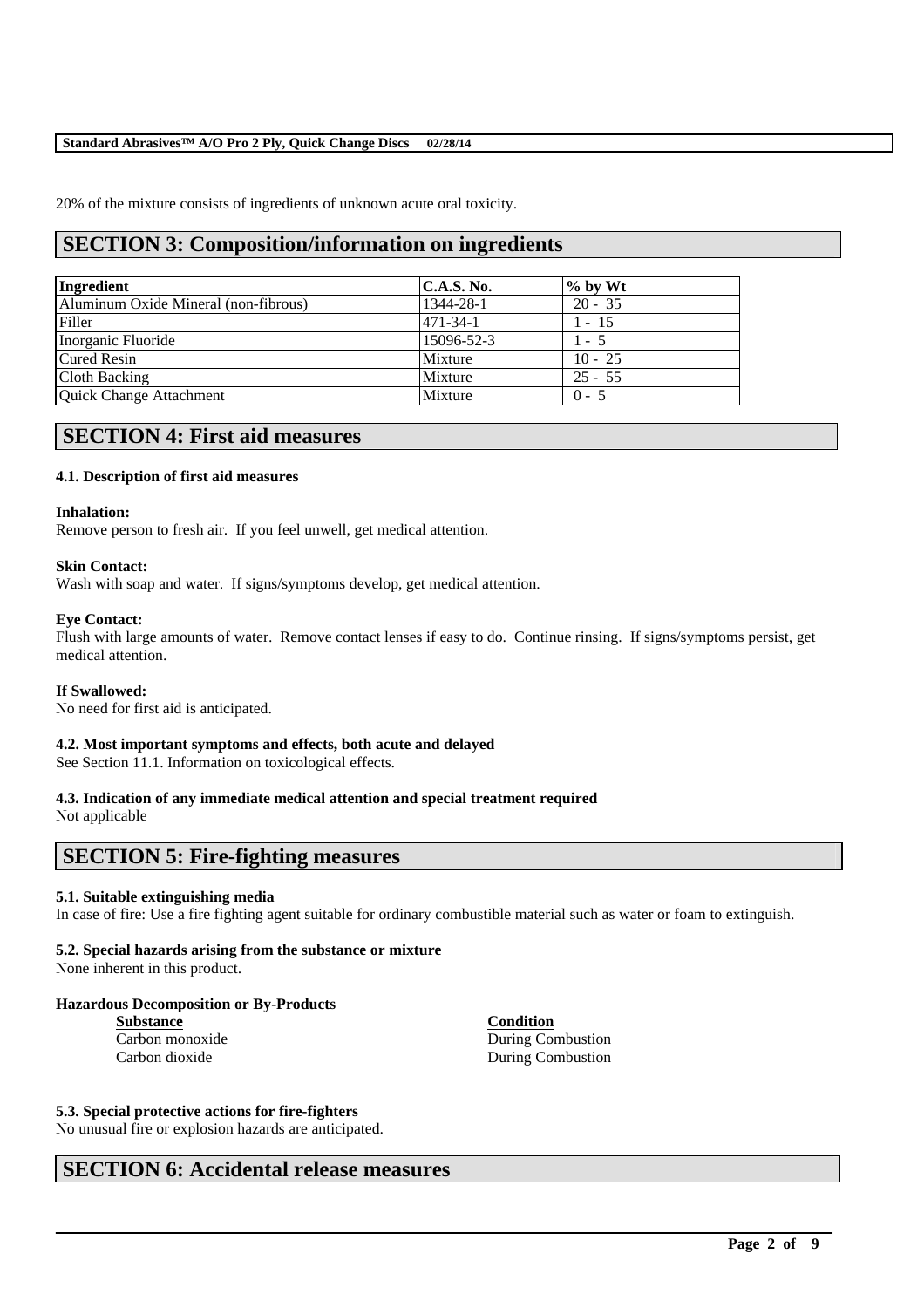#### **6.1. Personal precautions, protective equipment and emergency procedures**

Observe precautions from other sections.

#### **6.2. Environmental precautions**

Avoid release to the environment.

#### **6.3. Methods and material for containment and cleaning up**

Not applicable.

## **SECTION 7: Handling and storage**

#### **7.1. Precautions for safe handling**

For industrial or professional use only. Avoid breathing of dust created by sanding, grinding or machining. Damaged product can break apart during use and cause serious injury to face or eyes. Check product for damage such as cracks or nicks prior to use. Replace if damaged. Always wear eye and face protection when working at sanding or grinding operations or when near such operations. Avoid release to the environment. Combustible dust may form by action of this product on another material (substrate). Dust generated from the substrate during use of this product may be explosive if in sufficient concentration with an ignition source. Dust deposits should not be allowed to accumulate on surfaces because of the potential for secondary explosions.

#### **7.2. Conditions for safe storage including any incompatibilities**

No special storage requirements.

## **SECTION 8: Exposure controls/personal protection**

#### **8.1. Control parameters**

#### **Occupational exposure limits**

| Ingredient                    | <b>C.A.S. No.</b> | <b>Agency</b> | Limit type                     | <b>Additional Comments</b> |
|-------------------------------|-------------------|---------------|--------------------------------|----------------------------|
| Aluminum Oxide Mineral (non-  | 1344-28-1         | Chemical      | TWA:1 fiber/cc                 |                            |
| fibrous)                      |                   | Manufacturer  |                                |                            |
|                               |                   | Rec Guid      |                                |                            |
| Aluminum Oxide Mineral (non-  | 1344-28-1         | US Dept of    | TWA(as total dust):15          |                            |
| fibrous)                      |                   | Labor - OSHA  | mg/m3;TWA(respirable           |                            |
|                               |                   |               | fraction): $5 \text{ mg/m}$ 3  |                            |
| Aluminum, insoluble compounds | 1344-28-1         | Amer Conf of  | TWA(respirable fraction):1     |                            |
|                               |                   | Gov. Indust.  | mg/m3                          |                            |
|                               |                   | Hyg.          |                                |                            |
| Aluminum, insoluble compounds | 15096-52-3        | Amer Conf of  | TWA(respirable fraction):1     |                            |
|                               |                   | Gov. Indust.  | mg/m3                          |                            |
|                               |                   | Hyg.          |                                |                            |
| <b>FLUORIDES</b>              | 15096-52-3        | Amer Conf of  | TWA $(as F): 2.5 mg/m3$        |                            |
|                               |                   | Gov. Indust.  |                                |                            |
|                               |                   | Hyg.          |                                |                            |
| <b>FLUORIDES</b>              | 15096-52-3        | US Dept of    | TWA $(as dust):2.5$            |                            |
|                               |                   | Labor - OSHA  | $mg/m3$ ; TWA(as F): 2.5 mg/m3 |                            |
| Filler                        | 471-34-1          | Chemical      | TWA:10 mg/m3;STEL:20           |                            |
|                               |                   | Manufacturer  | mg/m3                          |                            |
|                               |                   | Rec Guid      |                                |                            |
| Limestone                     | 471-34-1          | US Dept of    | TWA(as total dust):15          |                            |
|                               |                   | Labor - OSHA  | mg/m3;TWA(respirable           |                            |
|                               |                   |               | fraction): $5 \text{ mg/m}$ 3  |                            |

\_\_\_\_\_\_\_\_\_\_\_\_\_\_\_\_\_\_\_\_\_\_\_\_\_\_\_\_\_\_\_\_\_\_\_\_\_\_\_\_\_\_\_\_\_\_\_\_\_\_\_\_\_\_\_\_\_\_\_\_\_\_\_\_\_\_\_\_\_\_\_\_\_\_\_\_\_\_\_\_\_\_\_\_\_\_\_\_\_\_

Amer Conf of Gov. Indust. Hyg. : American Conference of Governmental Industrial Hygienists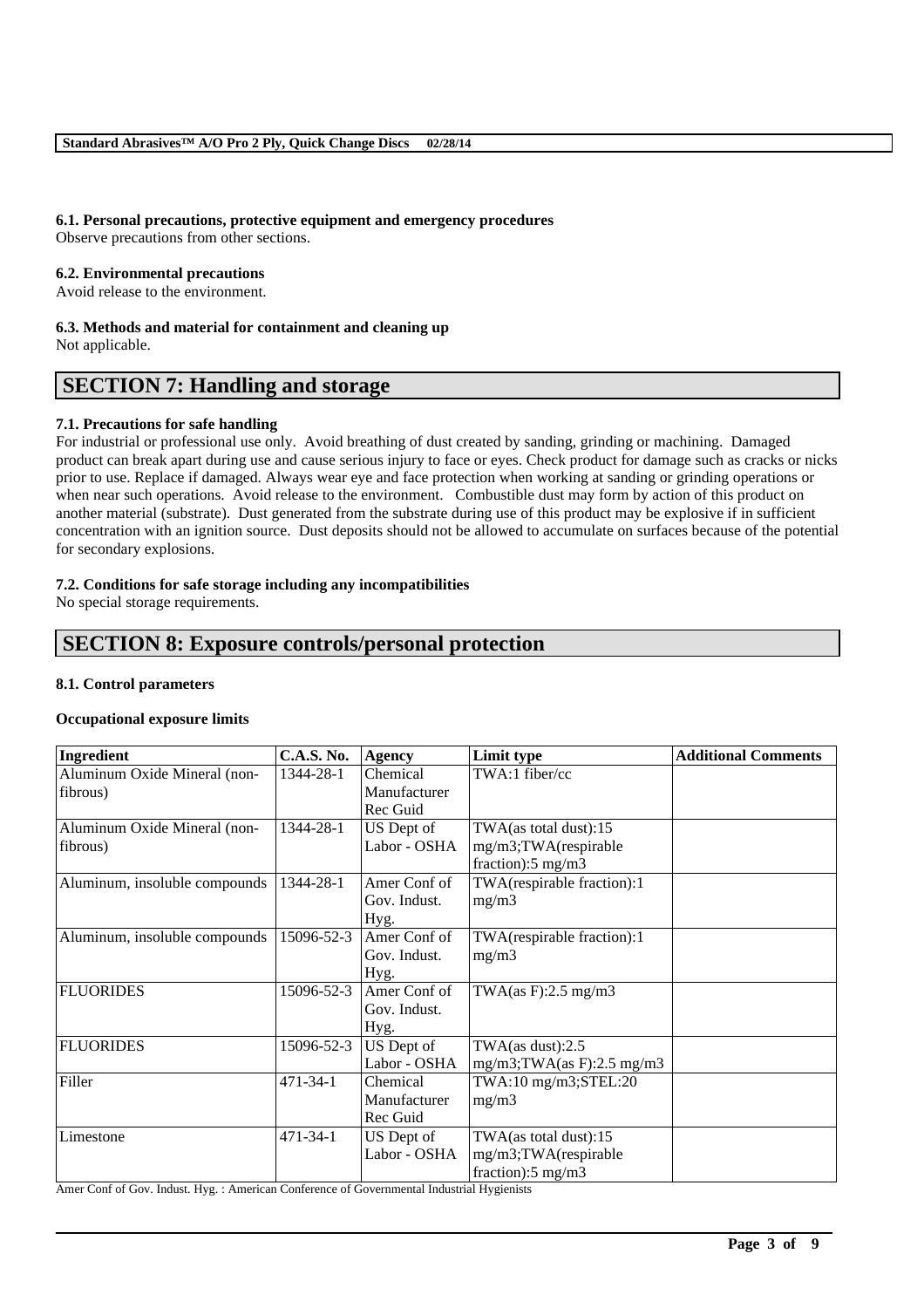American Indust. Hygiene Assoc : American Industrial Hygiene Association Chemical Manufacturer Rec Guid : Chemical Manufacturer's Recommended Guidelines US Dept of Labor - OSHA : United States Department of Labor - Occupational Safety and Health Administration TWA: Time-Weighted-Average STEL: Short Term Exposure Limit CEIL: Ceiling

#### **8.2. Exposure controls**

#### **8.2.1. Engineering controls**

Provide appropriate local exhaust ventilation for sanding, grinding or machining. Use general dilution ventilation and/or local exhaust ventilation to control airborne exposures to below relevant Exposure Limits and/or control dust/fume/gas/mist/vapors/spray. If ventilation is not adequate, use respiratory protection equipment. Provide local exhaust at process emission sources to control exposure near the source and to prevent the escape of dust into the work area. Ensure that dust-handling systems (such as exhaust ducts, dust collectors, vessels, and processing equipment) are designed in a manner to prevent the escape of dust into the work area (i.e., there is no leakage from the equipment).

#### **8.2.2. Personal protective equipment (PPE)**

#### **Eye/face protection**

To minimize the risk of injury to face and eyes, always wear eye and face protection when working at sanding or grinding operations or when near such operations. Select and use eye/face protection to prevent contact based on the results of an exposure assessment. The following eye/face protection(s) are recommended: Safety Glasses with side shields

#### **Skin/hand protection**

Wear appropriate gloves to minimize risk of injury to skin from contact with dust or physical abrasion from grinding or sanding.

#### **Respiratory protection**

Assess exposure concentrations of all materials involved in the work process. Consider material being abraded when determining the appropriate respiratory protection. Select and use appropriate respirators to prevent inhalation overexposure. An exposure assessment may be needed to decide if a respirator is required. If a respirator is needed, use respirators as part of a full respiratory protection program. Based on the results of the exposure assessment, select from the following respirator type(s) to reduce inhalation exposure:

\_\_\_\_\_\_\_\_\_\_\_\_\_\_\_\_\_\_\_\_\_\_\_\_\_\_\_\_\_\_\_\_\_\_\_\_\_\_\_\_\_\_\_\_\_\_\_\_\_\_\_\_\_\_\_\_\_\_\_\_\_\_\_\_\_\_\_\_\_\_\_\_\_\_\_\_\_\_\_\_\_\_\_\_\_\_\_\_\_\_

Half facepiece or full facepiece air-purifying respirator suitable for particulates

For questions about suitability for a specific application, consult with your respirator manufacturer.

## **SECTION 9: Physical and chemical properties**

#### **9.1. Information on basic physical and chemical properties**

| <b>General Physical Form:</b>    | Solid                  |
|----------------------------------|------------------------|
| Odor, Color, Grade:              | Solid Abrasive Product |
| <b>Odor threshold</b>            | Not Applicable         |
| рH                               | Not Applicable         |
| <b>Melting point</b>             | Not Applicable         |
| <b>Boiling Point</b>             | Not Applicable         |
| <b>Flash Point</b>               | Not Applicable         |
| <b>Evaporation rate</b>          | Not Applicable         |
| <b>Flammability</b> (solid, gas) | Not Classified         |
| <b>Flammable Limits(LEL)</b>     | Not Applicable         |
| <b>Flammable Limits(UEL)</b>     | Not Applicable         |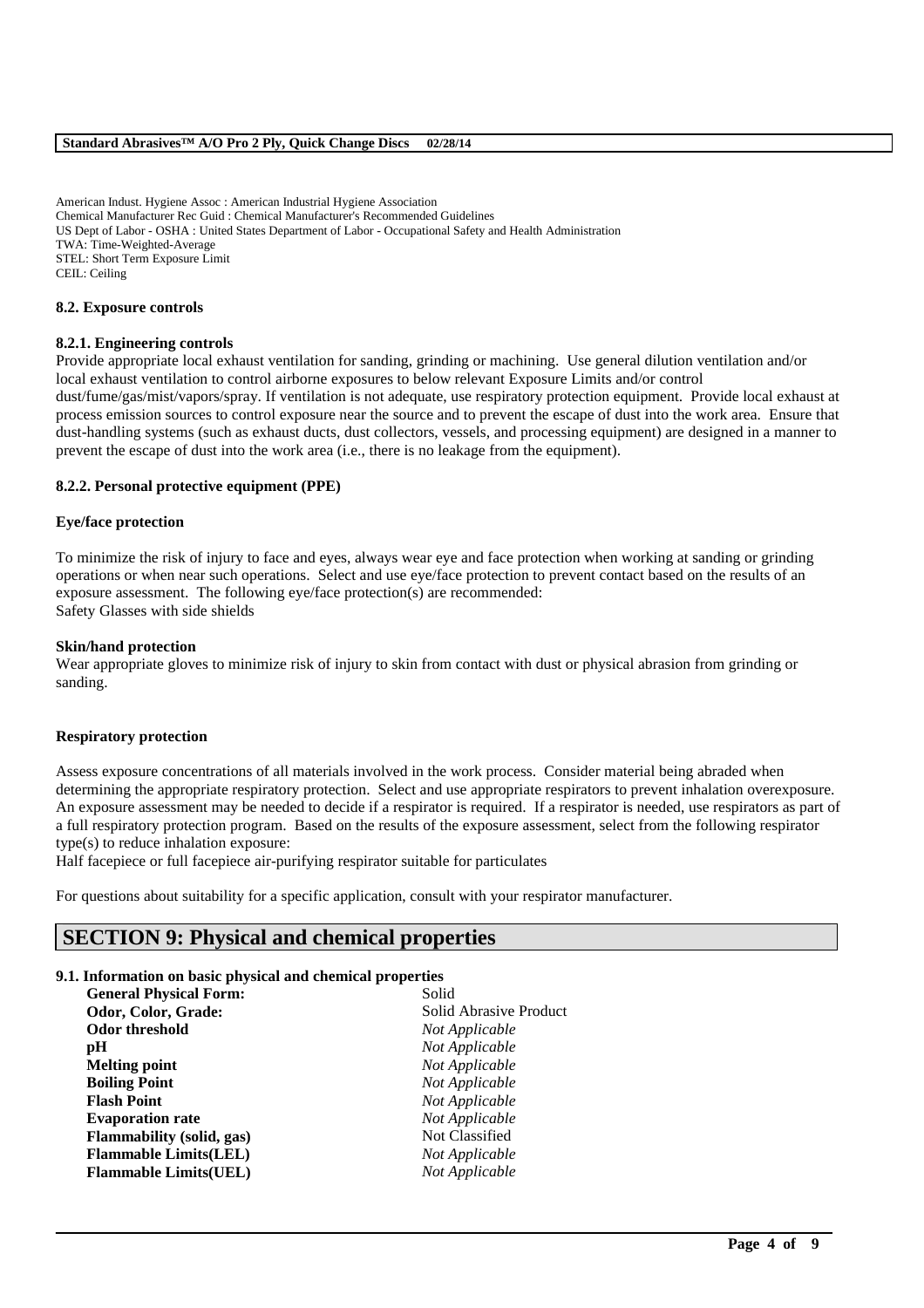| <b>Vapor Pressure</b>                  |
|----------------------------------------|
| <b>Vapor Density</b>                   |
| <b>Specific Gravity</b>                |
| <b>Solubility In Water</b>             |
| Solubility- non-water                  |
| Partition coefficient: n-octanol/water |
| <b>Autoignition temperature</b>        |
| <b>Decomposition temperature</b>       |
| <b>Viscosity</b>                       |

 $Not Applicable$  $Not Applicable$ **Specific Gravity** *Not Applicable*  $Not Apolicable$  $Not Appliedble$ **Not Applicable Not Applicable**  $Not Applicable$  $Not Applicable$ 

## **SECTION 10: Stability and reactivity**

#### **10.1. Reactivity**

This material is considered to be non reactive under normal use conditions.

## **10.2. Chemical stability**

Stable.

#### **10.3. Possibility of hazardous reactions** Hazardous polymerization will not occur.

**10.4. Conditions to avoid**

None known.

#### **10.5. Incompatible materials** None known.

#### **10.6. Hazardous decomposition products Substance Condition**

None known.

Refer to section 5.2 for hazardous decomposition products during combustion.

## **SECTION 11: Toxicological information**

**The information below may not be consistent with the material classification in Section 2 if specific ingredient classifications are mandated by a competent authority. In addition, toxicological data on ingredients may not be reflected in the material classification and/or the signs and symptoms of exposure, because an ingredient may be present below the threshold for labeling, an ingredient may not be available for exposure, or the data may not be relevant to the material as a whole.**

**11.1. Information on Toxicological effects**

**Signs and Symptoms of Exposure**

**Based on test data and/or information on the components, this material may produce the following health effects:**

#### **Inhalation:**

Dust from grinding, sanding or machining may cause irritation of the respiratory system. Signs/symptoms may include cough, sneezing, nasal discharge, headache, hoarseness, and nose and throat pain.

\_\_\_\_\_\_\_\_\_\_\_\_\_\_\_\_\_\_\_\_\_\_\_\_\_\_\_\_\_\_\_\_\_\_\_\_\_\_\_\_\_\_\_\_\_\_\_\_\_\_\_\_\_\_\_\_\_\_\_\_\_\_\_\_\_\_\_\_\_\_\_\_\_\_\_\_\_\_\_\_\_\_\_\_\_\_\_\_\_\_

#### **Skin Contact:**

#### **Page 5 of 9**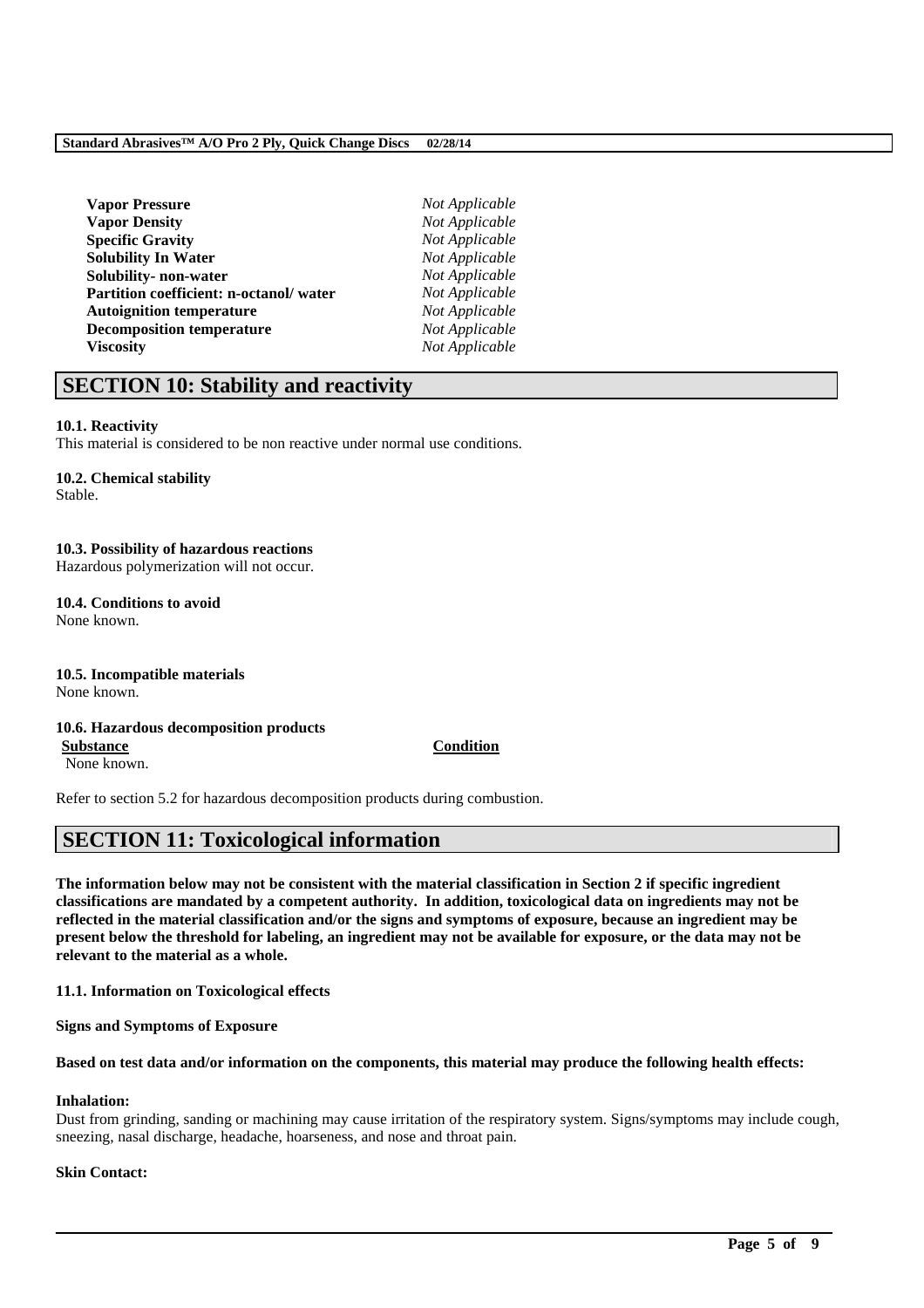Mechanical Skin irritation: Signs/symptoms may include abrasion, redness, pain, and itching.

#### **Eye Contact:**

Mechanical eye irritation: Signs/symptoms may include pain, redness, tearing and corneal abrasion.

Dust created by grinding, sanding, or machining may cause eye irritation. Signs/symptoms may include redness, swelling, pain, tearing, and blurred or hazy vision.

#### **Ingestion:**

No health effects are expected.

#### **Additional Information:**

This document covers only the Standard Abrasives product. For complete assessment, when determining the degree of hazard, the material being abraded must also be considered.

#### **Toxicological Data**

If a component is disclosed in section 3 but does not appear in a table below, either no data are available for that endpoint or the data are not sufficient for classification.

#### **Acute Toxicity**

| <b>Name</b>                          | Route       | <b>Species</b> | <b>Value</b>                                      |
|--------------------------------------|-------------|----------------|---------------------------------------------------|
| Overall product                      | Ingestion   |                | No data available; calculated $ATE > 5,000$ mg/kg |
| Aluminum Oxide Mineral (non-fibrous) | Dermal      |                | LD50 estimated to be $> 5,000$ mg/kg              |
| Aluminum Oxide Mineral (non-fibrous) | Inhalation- | Rat            | $LC50 > 2.3$ mg/l                                 |
|                                      | Dust/Mist   |                |                                                   |
|                                      | (4 hours)   |                |                                                   |
| Aluminum Oxide Mineral (non-fibrous) | Ingestion   | Rat            | $LD50 > 5,000$ mg/kg                              |
| Filler                               | Dermal      | Rat            | $LD50 > 2,000$ mg/kg                              |
| Filler                               | Inhalation- | Rat            | $LC50$ 3.0 mg/l                                   |
|                                      | Dust/Mist   |                |                                                   |
|                                      | (4 hours)   |                |                                                   |
| Filler                               | Ingestion   | Rat            | LD50 $6,450$ mg/kg                                |
| Inorganic Fluoride                   | Dermal      | Rabbit         | $LD50 > 2,100$ mg/kg                              |
| Inorganic Fluoride                   | Inhalation- | Rat            | $LC50$ 4.5 mg/l                                   |
|                                      | Dust/Mist   |                |                                                   |
|                                      | (4 hours)   |                |                                                   |
| Inorganic Fluoride                   | Ingestion   | Rat            | LD50 $5.000$ mg/kg                                |

 $ATE = acute$  toxicity estimate

#### **Skin Corrosion/Irritation**

| <b>Name</b>                          | <b>Species</b> | Value                                |
|--------------------------------------|----------------|--------------------------------------|
| Aluminum Oxide Mineral (non-fibrous) | Rabbit         | No significant irritation            |
| Filler                               | Rabbit         | $\cdot$<br>No significant irritation |
| Inorganic Fluoride                   |                | Minimal irritation                   |

#### **Serious Eye Damage/Irritation**

| <b>Name</b>                               | <b>Species</b> | Value                     |
|-------------------------------------------|----------------|---------------------------|
| a Oxide Mineral (non-fibrous)<br>Aluminum | Rabbit         | No significant irritation |
| Filler                                    | Rabbit         | No significant irritation |
| Inorganic Fluoride                        |                | Moderate irritant         |

#### **Skin Sensitization**

| Name | <b>Species</b> | /alue |
|------|----------------|-------|
|      |                |       |

## **Respiratory Sensitization**

| $\ddot{\phantom{1}}$<br>Name | Species | alue |
|------------------------------|---------|------|
|                              |         |      |

#### **Germ Cell Mutagenicity Name Route Value Value Value**

| гуаше                                                                     | nvuw                 | у анис            |
|---------------------------------------------------------------------------|----------------------|-------------------|
| $-1$<br>fibrous <sup>1</sup><br>$(non-1)$<br>Mineral<br>Oxide<br>Alumınum | $-1$<br>-In<br>Vitro | Not.<br>mutagenic |
|                                                                           |                      |                   |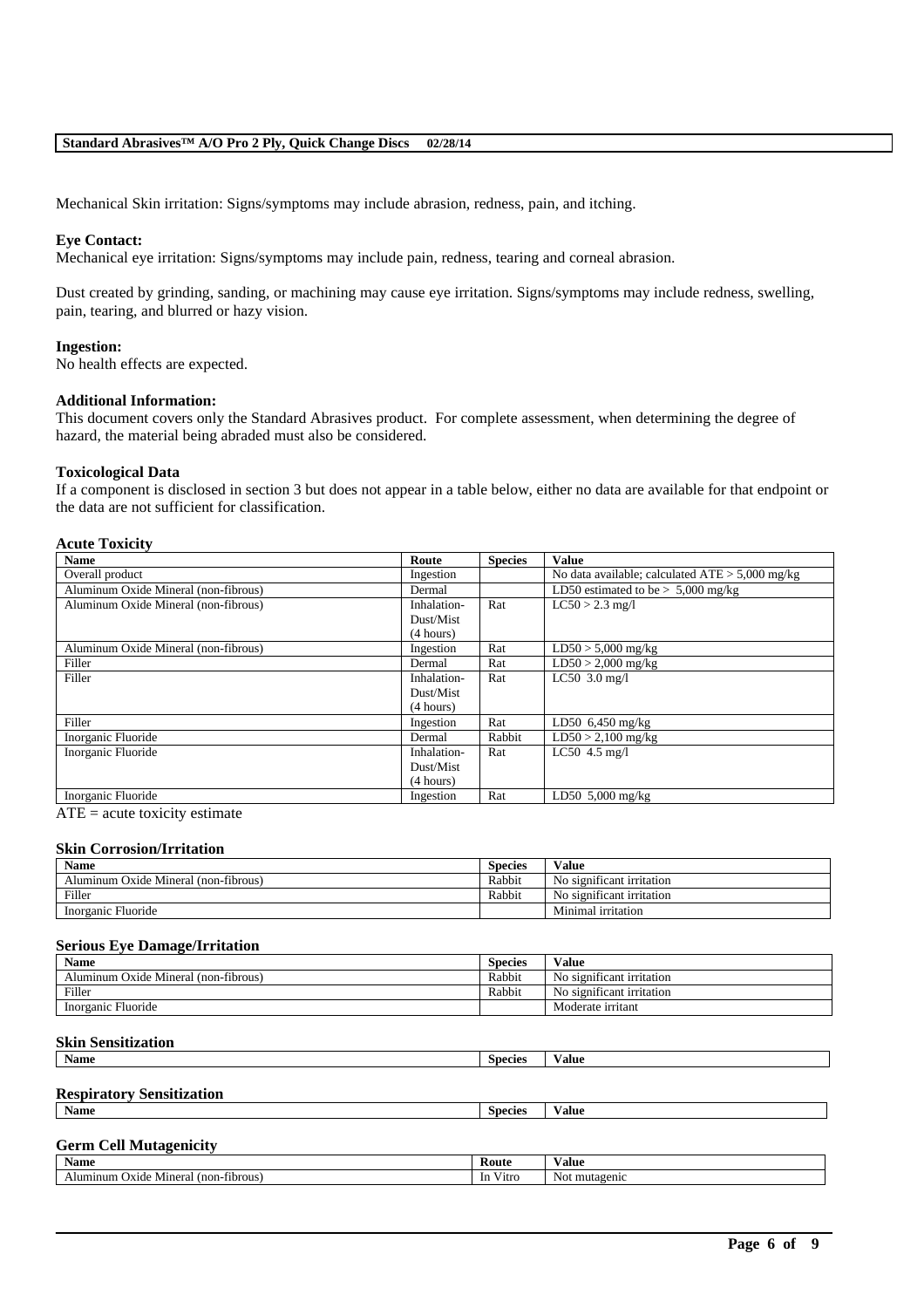#### **Carcinogenicity**

| $\mathbf{A}$<br>Name                                              | Kout       | Species | Value                              |
|-------------------------------------------------------------------|------------|---------|------------------------------------|
| $-1$<br><b>I</b> ibrous<br>$(non-1)$<br>Mineral<br>minum<br>Oxide | Inhalation | Rat     | rcinogenic<br>NΩ<br>$\alpha$<br>~a |

#### **Reproductive Toxicity**

#### **Reproductive and/or Developmental Effects**

| <b>Name</b> | Route     | <b>Value</b>             | <b>Species</b> | <b>Test Result</b>     | Exposure<br><b>Duration</b>           |
|-------------|-----------|--------------------------|----------------|------------------------|---------------------------------------|
| Filler      | Ingestion | Not toxic to development | Rat            | NOAEL 625<br>mg/kg/day | premating $\&$<br>during<br>gestation |

#### **Target Organ(s)**

#### **Specific Target Organ Toxicity - single exposure**

| Name   | Route      | Target Organ(s)    | Value                 | <b>Species</b> | <b>Test Result</b>                    | Exposure<br><b>Duration</b> |
|--------|------------|--------------------|-----------------------|----------------|---------------------------------------|-----------------------------|
| Filler | Inhalation | respiratory system | All data are negative | Rat            | <b>NOAEL</b><br>$0.812 \text{ m}$ g/l | 90 minutes                  |

#### **Specific Target Organ Toxicity - repeated exposure**

| <b>Name</b>                             | Value<br>Route<br>Target Organ(s) |                                        | <b>Species</b>                                                                     | <b>Test Result</b> | <b>Exposure</b>               |                          |
|-----------------------------------------|-----------------------------------|----------------------------------------|------------------------------------------------------------------------------------|--------------------|-------------------------------|--------------------------|
|                                         |                                   |                                        |                                                                                    |                    |                               | <b>Duration</b>          |
| Aluminum Oxide Mineral<br>(non-fibrous) | Inhalation                        | pneumoconiosis  <br>pulmonary fibrosis | Some positive data exist, but the<br>data are not sufficient for<br>classification | Human              | <b>NOAEL Not</b><br>available | occupational<br>exposure |
| Filler                                  | Inhalation                        | respiratory system                     | Some positive data exist, but the<br>data are not sufficient for<br>classification | Human              | <b>NOAEL Not</b><br>available | occupational<br>exposure |
| Inorganic Fluoride                      | Inhalation                        | bone, teeth, nails,<br>and/or hair     | Some positive data exist, but the<br>data are not sufficient for<br>classification |                    | <b>HHA</b>                    |                          |

### **Aspiration Hazard**

**Name Value**

**Please contact the address or phone number listed on the first page of the SDS for additional toxicological information on this material and/or its components.**

## **SECTION 12: Ecological information**

### **Ecotoxicological information**

Please contact the address or phone number listed on the first page of the SDS for additional ecotoxicological information on this material and/or its components.

### **Chemical fate information**

Please contact the address or phone number listed on the first page of the SDS for additional chemical fate information on this material and/or its components.

## **SECTION 13: Disposal considerations**

## **13.1. Disposal methods**

Dispose of contents/ container in accordance with the local/regional/national/international regulations.

The substrate that was abraded must be considered as a factor in the disposal method for this product. Dispose of waste product in a permitted industrial waste facility. As a disposal alternative, incinerate in a permitted waste incineration facility.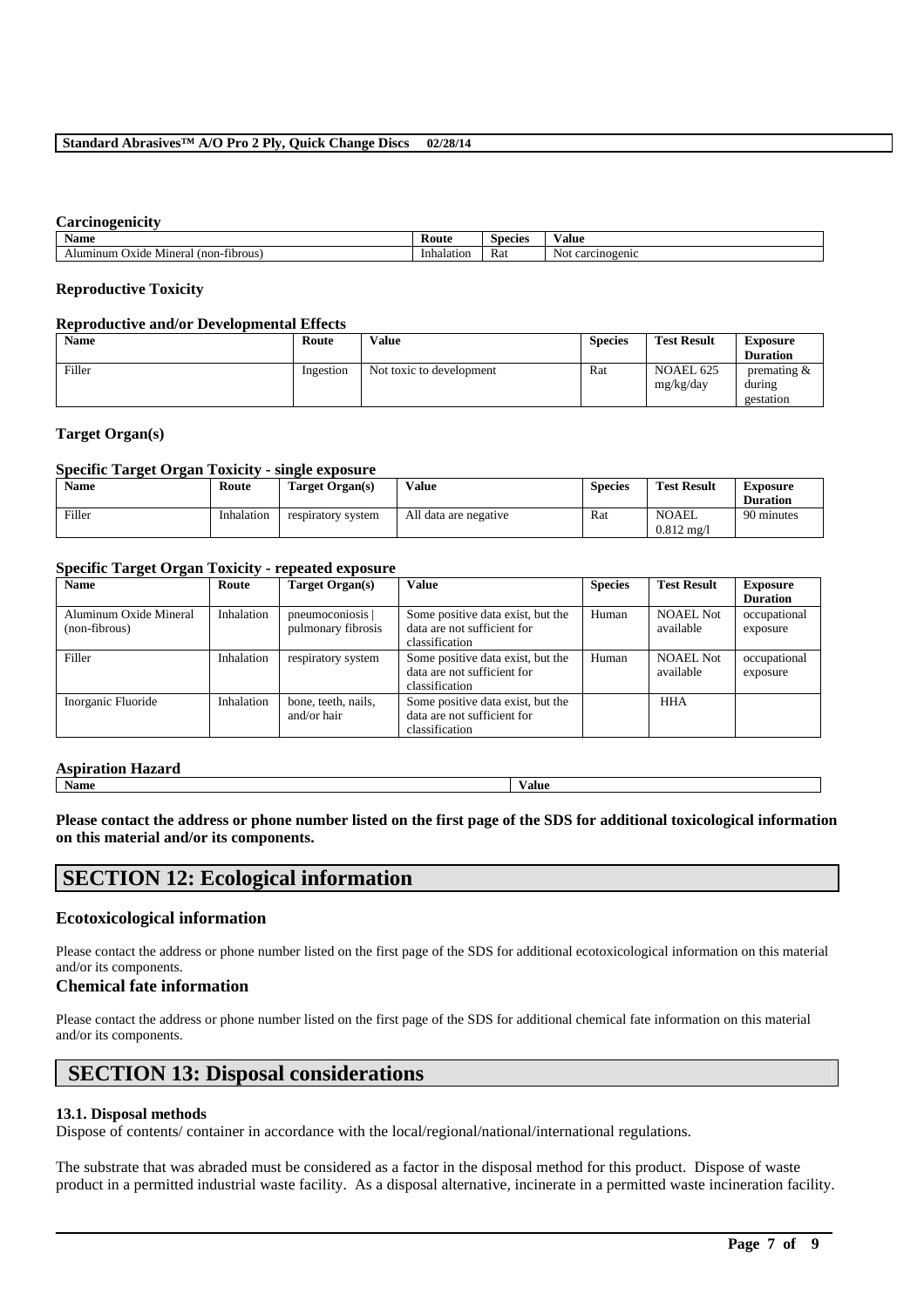Proper destruction may require the use of additional fuel during incineration processes.

**EPA Hazardous Waste Number (RCRA):** Not regulated

## **SECTION 14: Transport Information**

#### Not regulated per U.S. DOT, IATA or IMO.

*These transportation classifications are provided as a customer service. As the shipper YOU remain responsible for complying with all applicable laws and regulations, including proper transportation classification and packaging. The manufacturer's classifications are based on product formulation, packaging, the manufacturer's policies and understanding of applicable current regulations. The manufacturer does not guarantee the accuracy of this classification information. This information applies only to transportation classification and not the packaging, labeling, or marking requirements. The original Standard Abrasives package is certified for U.S. ground shipment only. If you are shipping by air or ocean, the package may not meet applicable regulatory requirements.*

## **SECTION 15: Regulatory information**

### **15.1. US Federal Regulations**

Contact manufacturer for more information.

#### **311/312 Hazard Categories:**

Fire Hazard - No Pressure Hazard - No Reactivity Hazard - No Immediate Hazard - No Delayed Hazard - No

#### **15.2. State Regulations**

Contact manufacturer for more information.

#### **15.3. Chemical Inventories**

This product is an article as defined by TSCA regulations, and is exempt from TSCA Inventory listing requirements.

Contact manufacturer for more information.

#### **15.4. International Regulations**

Contact manufacturer for more information.

**This SDS has been prepared to meet the U.S. OSHA Hazard Communication Standard, 29 CFR 1910.1200.**

## **SECTION 16: Other information**

#### **NFPA Hazard Classification Health:** 0 **Flammability:** 1 **Instability:** 0 **Special Hazards:** None

National Fire Protection Association (NFPA) hazard ratings are designed for use by emergency response personnel to address the hazards that are presented by short-term, acute exposure to a material under conditions of fire, spill, or similar emergencies. Hazard ratings are primarily based on the inherent physical and toxic properties of the material but also include the toxic properties of combustion or decomposition products that are known to be generated in significant quantities.

\_\_\_\_\_\_\_\_\_\_\_\_\_\_\_\_\_\_\_\_\_\_\_\_\_\_\_\_\_\_\_\_\_\_\_\_\_\_\_\_\_\_\_\_\_\_\_\_\_\_\_\_\_\_\_\_\_\_\_\_\_\_\_\_\_\_\_\_\_\_\_\_\_\_\_\_\_\_\_\_\_\_\_\_\_\_\_\_\_\_

#### **HMIS Hazard Classification**

**Health:** 0 **Flammability:** 1 **Physical Hazard:** 0 **Personal Protection:** X - See PPE section.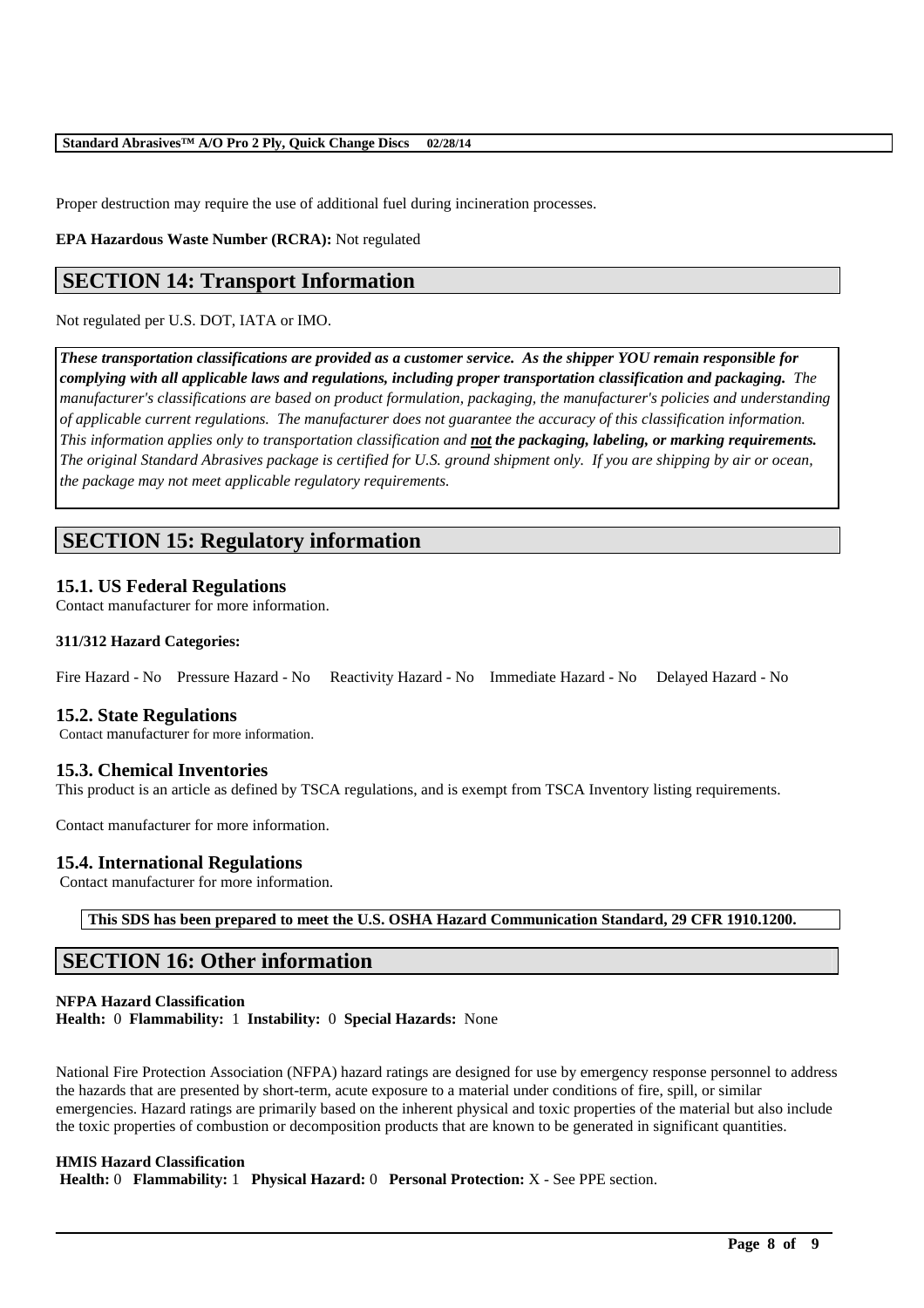Hazardous Material Identification System (HMIS® III) hazard ratings are designed to inform employees of chemical hazards in the workplace. These ratings are based on the inherent properties of the material under expected conditions of normal use and are not intended for use in emergency situations. HMIS® III ratings are to be used with a fully implemented HMIS® III program. HMIS® is a registered mark of the American Coatings Association (ACA).

| <b>Document Group:</b> | 28-6322-3 | <b>Version Number:</b>  | 1.02     |
|------------------------|-----------|-------------------------|----------|
| <b>Issue Date:</b>     | 02/28/14  | <b>Supercedes Date:</b> | 01/14/11 |

DISCLAIMER: The information in this Material Safety Data Sheet (MSDS) is believed to be correct as of the date issued. THE MANUFACTURER MAKES NO WARRANTIES, EXPRESSED OR IMPLIED, INCLUDING, BUT NOT LIMITED TO, ANY IMPLIED WARRANTY OF MERCHANTABILITY OR FITNESS FOR A PARTICULAR PURPOSE OR COURSE OF PERFORMANCE OR USAGE OF TRADE. User is responsible for determining whether the Standard Abrasives product is fit for a particular purpose and suitable for user's method of use or application. Given the variety of factors that can affect the use and application of a Standard Abrasives product, some of which are uniquely within the user's knowledge and control, it is essential that the user evaluate the Standard Abrasives product to determine whether it is fit for a particular purpose and suitable for user's method of use or application.

The manufacturer provides information in electronic form as a service to its customers. Due to the remote possibility that electronic transfer may have resulted in errors, omissions or alterations in this information, the manufacturer makes no representations as to its completeness or accuracy. In addition, information obtained from a database may not be as current as the information in the MSDS available directly from the manufacturer.

\_\_\_\_\_\_\_\_\_\_\_\_\_\_\_\_\_\_\_\_\_\_\_\_\_\_\_\_\_\_\_\_\_\_\_\_\_\_\_\_\_\_\_\_\_\_\_\_\_\_\_\_\_\_\_\_\_\_\_\_\_\_\_\_\_\_\_\_\_\_\_\_\_\_\_\_\_\_\_\_\_\_\_\_\_\_\_\_\_\_

#### **Standard Abrasives MSDSs are available at www.StandardAbrasives.com**

Copyright, 2014, 3M. All rights reserved.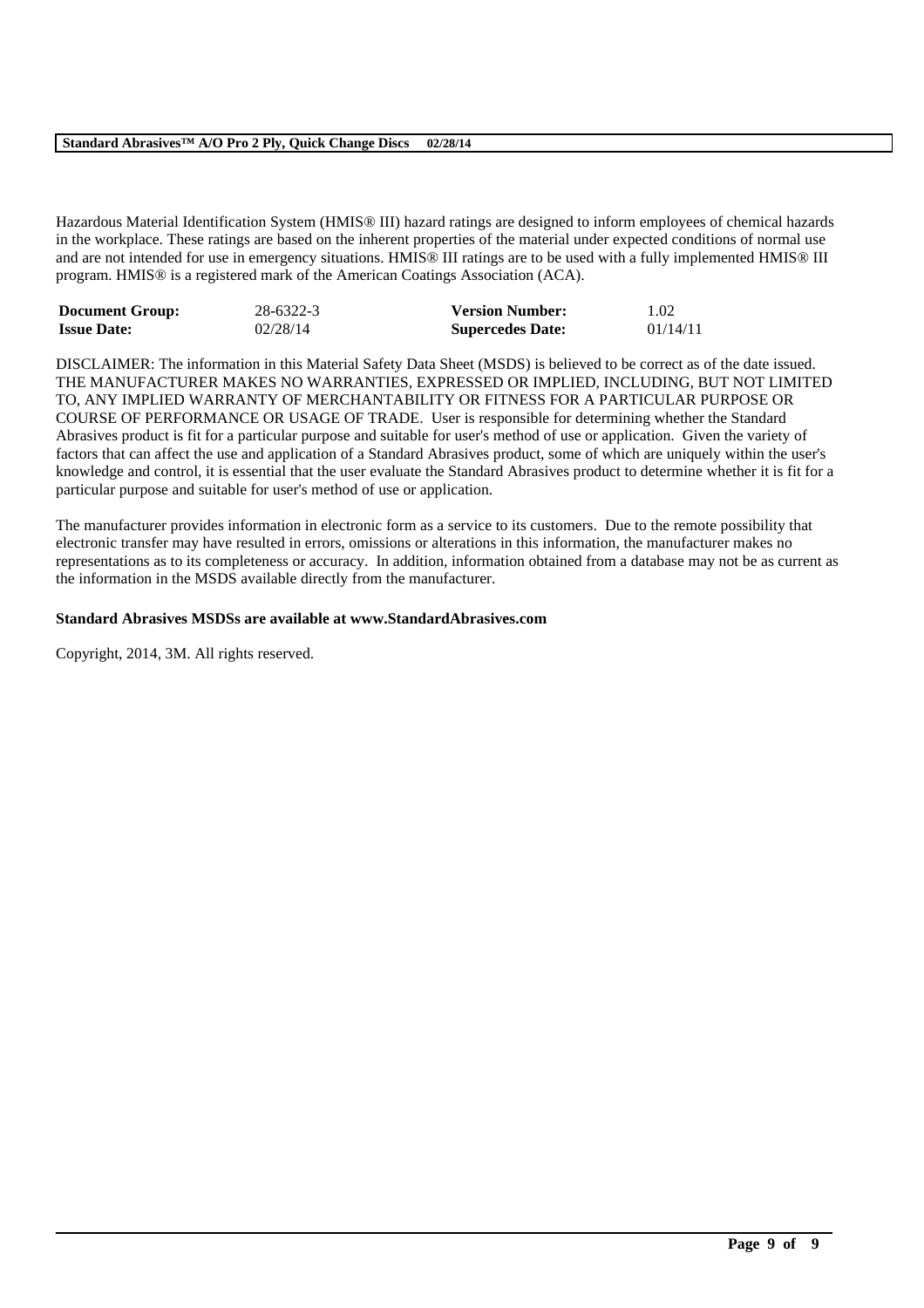

Copying and/or downloading of this information for the purpose of properly utilizing Standard Abrasives products is allowed provided that: (1) the information is copied in full with no changes unless prior written agreement is obtained from the manufacturer, and (2) neither the copy nor the original is resold or otherwise distributed with the intention of earning a profit thereon.

| <b>Document Group:</b> | 28-6578-0 | <b>Version Number:</b>  | 1.05     |
|------------------------|-----------|-------------------------|----------|
| <b>Issue Date:</b>     | 03/24/14  | <b>Supercedes Date:</b> | 04/20/11 |

## **SECTION 1: Identification**

#### **1.1. Product identifier**

Standard Abrasives™ Ceramic Pro C/O 2 Ply, Quick Change P24-P120

#### **1.2. Recommended use and restrictions on use**

#### **Recommended use** Abrasive Product

| 1.3. Supplier's details<br><b>MANUFACTURER:</b><br>DIVISION: | 3M<br><b>Abrasive Systems Division</b>  |  |  |
|--------------------------------------------------------------|-----------------------------------------|--|--|
| <b>ADDRESS:</b>                                              | 3M Center, St. Paul, MN 55144-1000, USA |  |  |
| <b>Telephone:</b>                                            | 1-888-3M HELPS (1-888-364-3577)         |  |  |

**1.4. Emergency telephone number**

1-800-364-3577 or (651) 737-6501 (24 hours)

## **SECTION 2: Hazard identification**

#### **2.1. Hazard classification**

Not classified as hazardous according to OSHA Hazard Communication Standard, 29 CFR 1910.1200.

\_\_\_\_\_\_\_\_\_\_\_\_\_\_\_\_\_\_\_\_\_\_\_\_\_\_\_\_\_\_\_\_\_\_\_\_\_\_\_\_\_\_\_\_\_\_\_\_\_\_\_\_\_\_\_\_\_\_\_\_\_\_\_\_\_\_\_\_\_\_\_\_\_\_\_\_\_\_\_\_\_\_\_\_\_\_\_\_\_\_

#### **2.2. Label elements Signal word** Not applicable.

**Symbols** Not applicable.

**Pictograms** Not applicable.

#### **2.3. Hazards not otherwise classified**

None.

31% of the mixture consists of ingredients of unknown acute oral toxicity.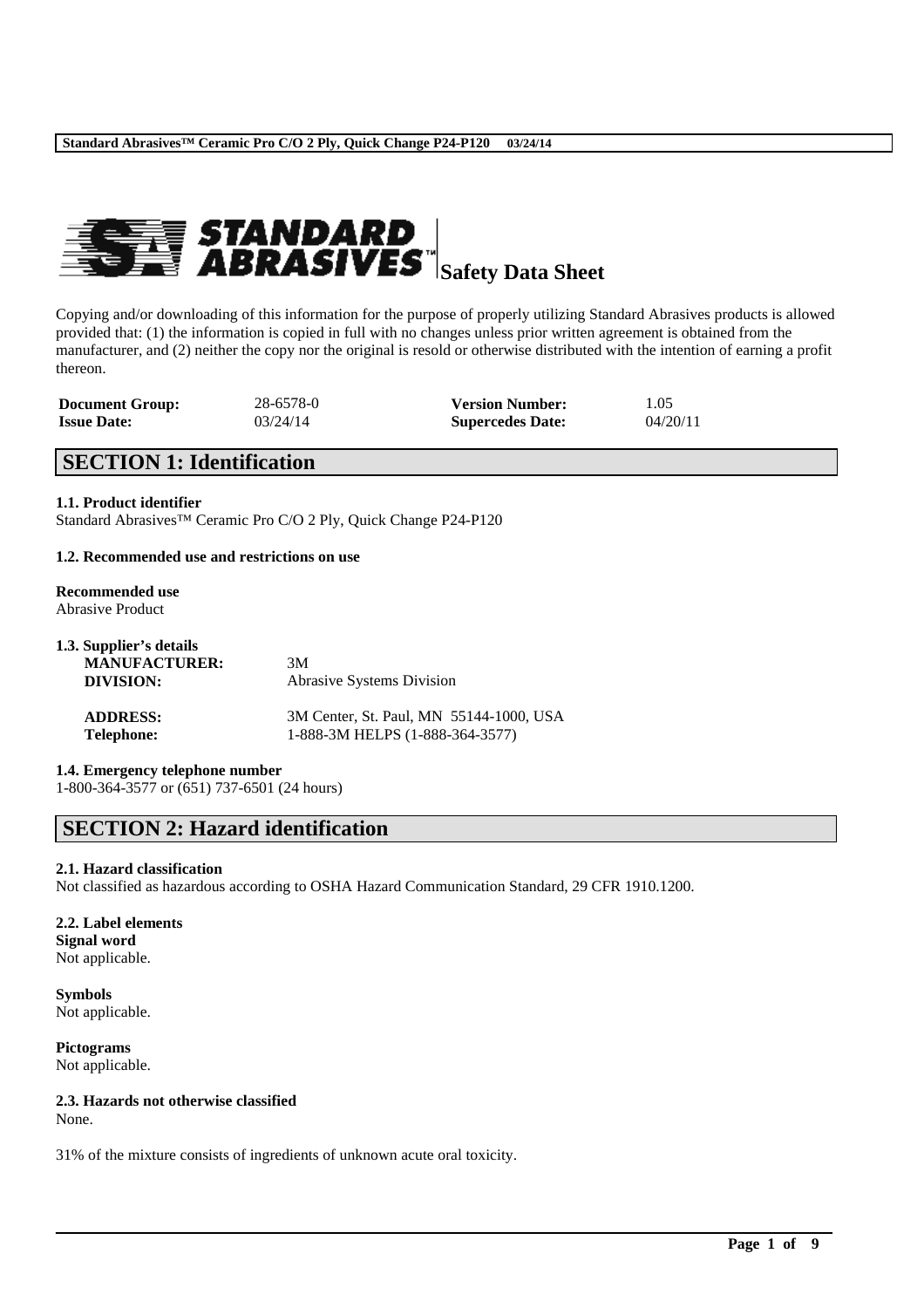## **SECTION 3: Composition/information on ingredients**

| Ingredient              | C.A.S. No.     | $%$ by Wt |
|-------------------------|----------------|-----------|
| Ceramic Materials       | 66402-68-4     | $15 - 35$ |
| Filler                  | $471 - 34 - 1$ | $2 - 10$  |
| Inorganic Fluoride      | 14075-53-7     | $5 - 10$  |
| Inorganic Fluoride      | 15096-52-3     | $2 - 5$   |
| Additives               | Mixture        | $2 - 4$   |
| <b>Cured Resin</b>      | Mixture        | $10 - 30$ |
| Cloth Backing           | Mixture        | $15 - 45$ |
| Quick Change Attachment | Mixture        | $0 - 5$   |

## **SECTION 4: First aid measures**

#### **4.1. Description of first aid measures**

#### **Inhalation:**

Remove person to fresh air. If you feel unwell, get medical attention.

#### **Skin Contact:**

Wash with soap and water. If signs/symptoms develop, get medical attention.

#### **Eye Contact:**

Flush with large amounts of water. Remove contact lenses if easy to do. Continue rinsing. If signs/symptoms persist, get medical attention.

#### **If Swallowed:**

No need for first aid is anticipated.

#### **4.2. Most important symptoms and effects, both acute and delayed**

See Section 11.1. Information on toxicological effects.

## **4.3. Indication of any immediate medical attention and special treatment required**

Not applicable

## **SECTION 5: Fire-fighting measures**

#### **5.1. Suitable extinguishing media**

In case of fire: Use a fire fighting agent suitable for ordinary combustible material such as water or foam to extinguish.

\_\_\_\_\_\_\_\_\_\_\_\_\_\_\_\_\_\_\_\_\_\_\_\_\_\_\_\_\_\_\_\_\_\_\_\_\_\_\_\_\_\_\_\_\_\_\_\_\_\_\_\_\_\_\_\_\_\_\_\_\_\_\_\_\_\_\_\_\_\_\_\_\_\_\_\_\_\_\_\_\_\_\_\_\_\_\_\_\_\_

#### **5.2. Special hazards arising from the substance or mixture**

None inherent in this product.

#### **Hazardous Decomposition or By-Products**

**Substance**<br> **Carbon monoxide**<br> **Carbon monoxide**<br> **Condition**<br> **Condition** 

During Combustion Carbon dioxide During Combustion

#### **5.3. Special protective actions for fire-fighters**

No unusual fire or explosion hazards are anticipated.

## **SECTION 6: Accidental release measures**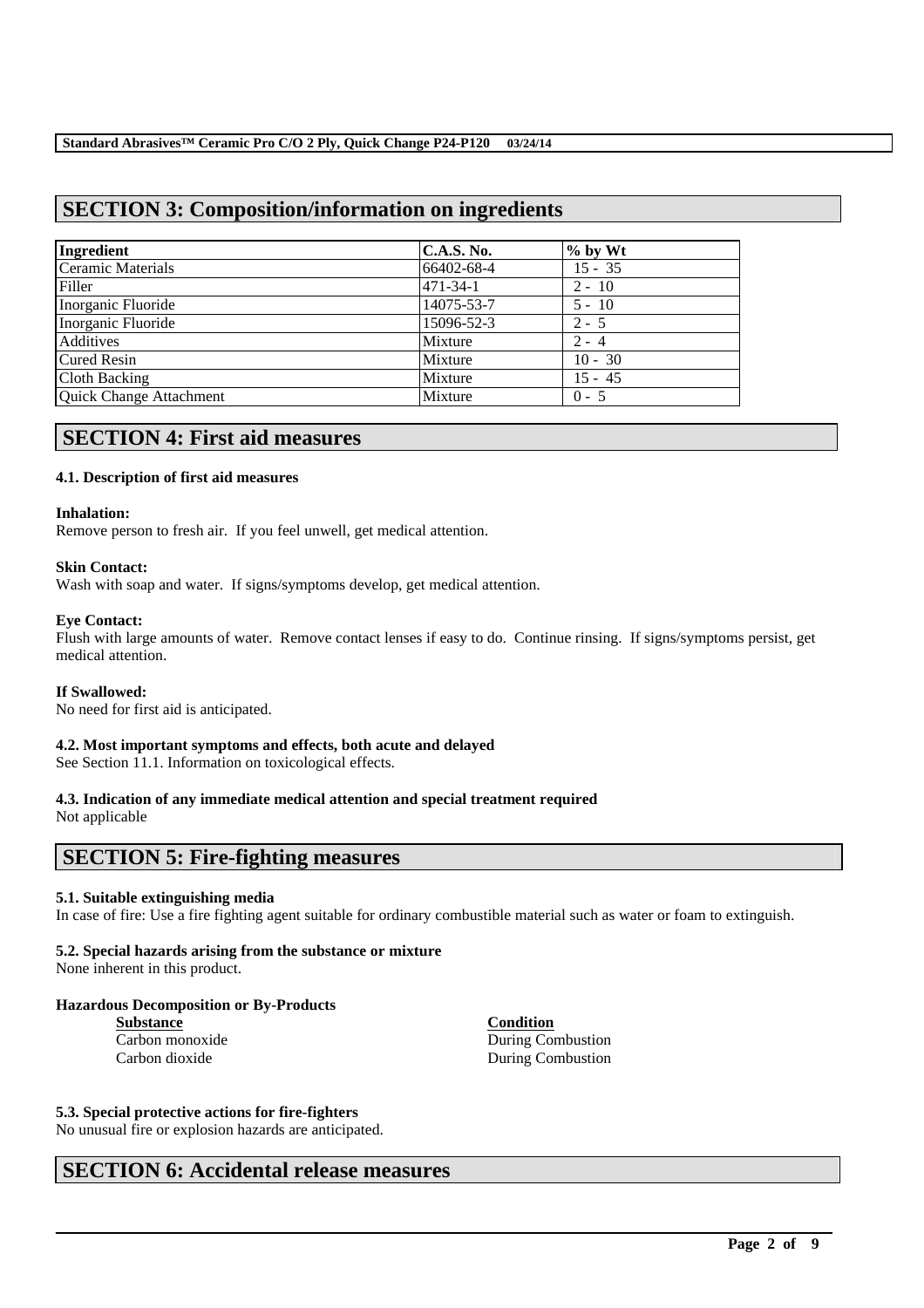#### **6.1. Personal precautions, protective equipment and emergency procedures**

Observe precautions from other sections.

#### **6.2. Environmental precautions**

Avoid release to the environment.

#### **6.3. Methods and material for containment and cleaning up**

Not applicable.

## **SECTION 7: Handling and storage**

#### **7.1. Precautions for safe handling**

For industrial or professional use only. Avoid breathing of dust created by sanding, grinding or machining. Damaged product can break apart during use and cause serious injury to face or eyes. Check product for damage such as cracks or nicks prior to use. Replace if damaged. Always wear eye and face protection when working at sanding or grinding operations or when near such operations. Avoid release to the environment. Combustible dust may form by action of this product on another material (substrate). Dust generated from the substrate during use of this product may be explosive if in sufficient concentration with an ignition source. Dust deposits should not be allowed to accumulate on surfaces because of the potential for secondary explosions.

#### **7.2. Conditions for safe storage including any incompatibilities**

No special storage requirements.

## **SECTION 8: Exposure controls/personal protection**

#### **8.1. Control parameters**

#### **Occupational exposure limits**

| Ingredient                    | <b>C.A.S. No.</b> | Agency       | Limit type                     | <b>Additional Comments</b> |
|-------------------------------|-------------------|--------------|--------------------------------|----------------------------|
| Aluminum, insoluble compounds | 15096-52-3        | Amer Conf of | TWA(respirable fraction):1     |                            |
|                               |                   | Gov. Indust. | mg/m3                          |                            |
|                               |                   | Hyg.         |                                |                            |
| <b>FLUORIDES</b>              | 15096-52-3        | Amer Conf of | TWA $(as F): 2.5 mg/m3$        |                            |
|                               |                   | Gov. Indust. |                                |                            |
|                               |                   | Hyg.         |                                |                            |
| <b>FLUORIDES</b>              | 15096-52-3        | US Dept of   | TWA $(as$ dust $):2.5$         |                            |
|                               |                   | Labor - OSHA | $mg/m3$ ; TWA(as F): 2.5 mg/m3 |                            |
| Filler                        | $471 - 34 - 1$    | Chemical     | TWA:10 mg/m3;STEL:20           |                            |
|                               |                   | Manufacturer | mg/m3                          |                            |
|                               |                   | Rec Guid     |                                |                            |
| Limestone                     | $471 - 34 - 1$    | US Dept of   | TWA(as total dust):15          |                            |
|                               |                   | Labor - OSHA | mg/m3;TWA(respirable           |                            |
|                               |                   |              | fraction): $5 \text{ mg/m}$ 3  |                            |

\_\_\_\_\_\_\_\_\_\_\_\_\_\_\_\_\_\_\_\_\_\_\_\_\_\_\_\_\_\_\_\_\_\_\_\_\_\_\_\_\_\_\_\_\_\_\_\_\_\_\_\_\_\_\_\_\_\_\_\_\_\_\_\_\_\_\_\_\_\_\_\_\_\_\_\_\_\_\_\_\_\_\_\_\_\_\_\_\_\_

Amer Conf of Gov. Indust. Hyg. : American Conference of Governmental Industrial Hygienists

American Indust. Hygiene Assoc : American Industrial Hygiene Association

US Dept of Labor - OSHA : United States Department of Labor - Occupational Safety and Health Administration

TWA: Time-Weighted-Average

STEL: Short Term Exposure Limit CEIL: Ceiling

#### **8.2. Exposure controls**

#### **8.2.1. Engineering controls**

Chemical Manufacturer Rec Guid : Chemical Manufacturer's Recommended Guidelines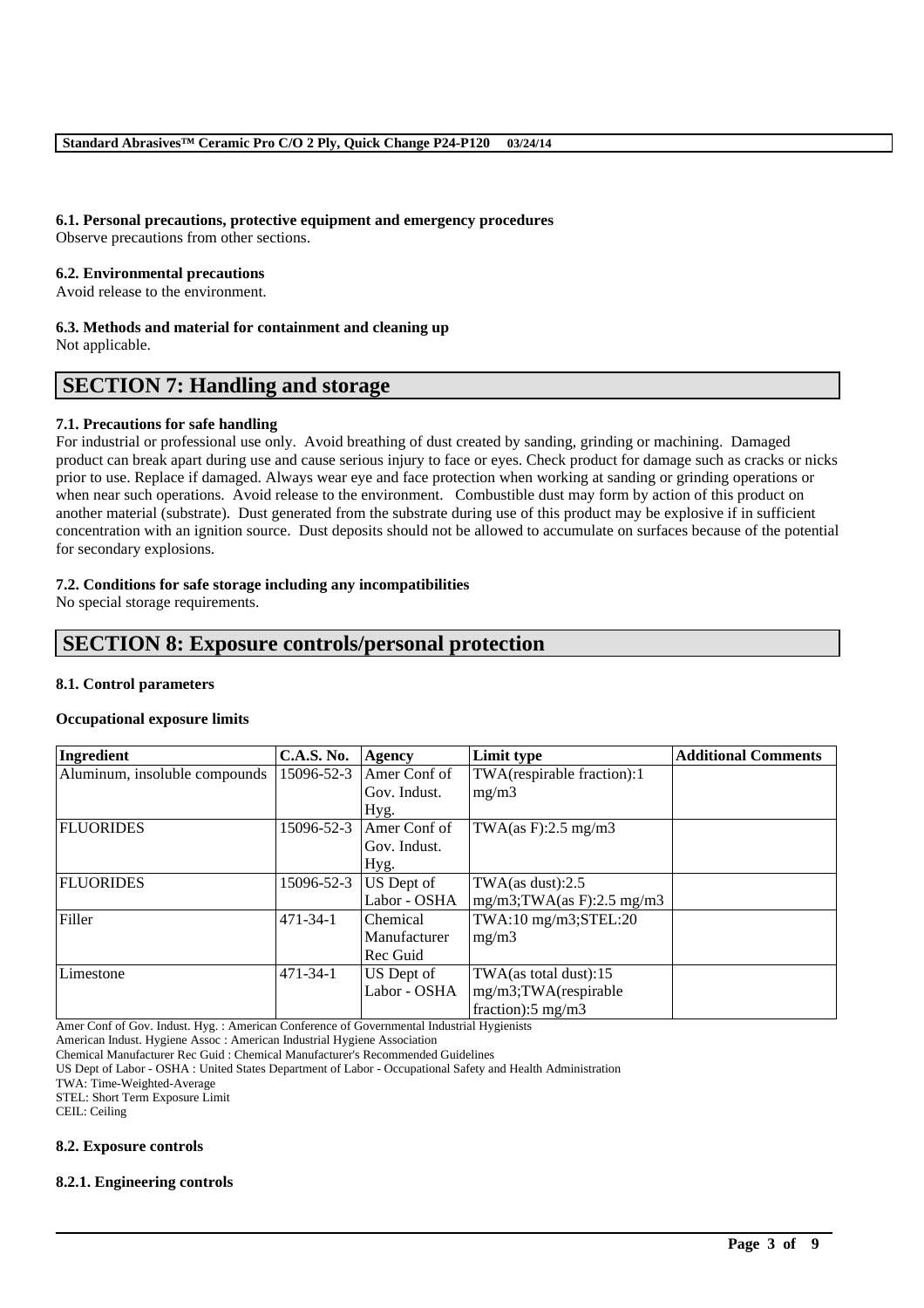Provide appropriate local exhaust ventilation for sanding, grinding or machining. Use general dilution ventilation and/or local exhaust ventilation to control airborne exposures to below relevant Exposure Limits and/or control dust/fume/gas/mist/vapors/spray. If ventilation is not adequate, use respiratory protection equipment. Provide local exhaust at process emission sources to control exposure near the source and to prevent the escape of dust into the work area. Ensure that dust-handling systems (such as exhaust ducts, dust collectors, vessels, and processing equipment) are designed in a manner to prevent the escape of dust into the work area (i.e., there is no leakage from the equipment).

#### **8.2.2. Personal protective equipment (PPE)**

#### **Eye/face protection**

To minimize the risk of injury to face and eyes, always wear eye and face protection when working at sanding or grinding operations or when near such operations. Select and use eye/face protection to prevent contact based on the results of an exposure assessment. The following eye/face protection(s) are recommended: Safety Glasses with side shields

#### **Skin/hand protection**

Wear appropriate gloves to minimize risk of injury to skin from contact with dust or physical abrasion from grinding or sanding.

#### **Respiratory protection**

Assess exposure concentrations of all materials involved in the work process. Consider material being abraded when determining the appropriate respiratory protection. Select and use appropriate respirators to prevent inhalation overexposure. An exposure assessment may be needed to decide if a respirator is required. If a respirator is needed, use respirators as part of a full respiratory protection program. Based on the results of the exposure assessment, select from the following respirator type(s) to reduce inhalation exposure:

\_\_\_\_\_\_\_\_\_\_\_\_\_\_\_\_\_\_\_\_\_\_\_\_\_\_\_\_\_\_\_\_\_\_\_\_\_\_\_\_\_\_\_\_\_\_\_\_\_\_\_\_\_\_\_\_\_\_\_\_\_\_\_\_\_\_\_\_\_\_\_\_\_\_\_\_\_\_\_\_\_\_\_\_\_\_\_\_\_\_

Half facepiece or full facepiece air-purifying respirator suitable for particulates

For questions about suitability for a specific application, consult with your respirator manufacturer.

## **SECTION 9: Physical and chemical properties**

### **9.1. Information on basic physical and chemical properties**

**General Physical Form:** Solid

| Odor, Color, Grade:                                   | Solid Abrasive Product           |
|-------------------------------------------------------|----------------------------------|
| Odor threshold                                        | Not Applicable                   |
| рH                                                    | Not Applicable                   |
| <b>Melting point</b>                                  | Not Applicable                   |
| <b>Boiling Point</b>                                  | Not Applicable                   |
| <b>Flash Point</b>                                    | Not Applicable                   |
| <b>Evaporation rate</b>                               | Not Applicable                   |
| <b>Flammability</b> (solid, gas)                      | Not Classified                   |
| <b>Flammable Limits(LEL)</b>                          | Not Applicable                   |
| <b>Flammable Limits(UEL)</b>                          | Not Applicable                   |
| <b>Vapor Pressure</b>                                 | Not Applicable                   |
| <b>Vapor Density</b>                                  | Not Applicable                   |
| <b>Specific Gravity</b><br><b>Solubility In Water</b> | Not Applicable<br>Not Applicable |
|                                                       |                                  |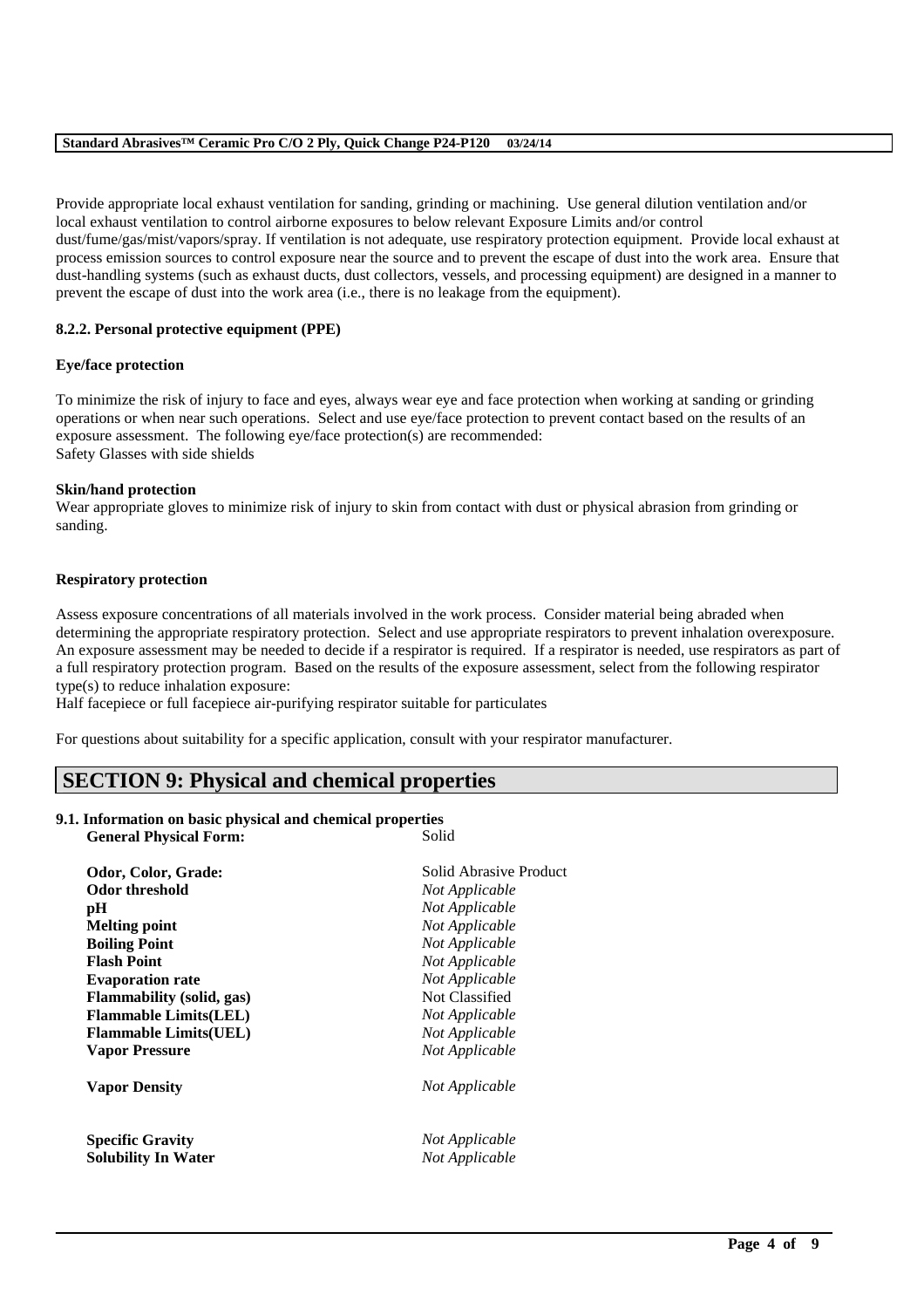**Solubility- non-water** *Not Applicable*

**Partition coefficient: n-octanol/ water** *Not Applicable* **Autoignition temperature** *Not Applicable* **Decomposition temperature** *Not Applicable* **Viscosity** *Not Applicable*

## **SECTION 10: Stability and reactivity**

#### **10.1. Reactivity**

This material is considered to be non reactive under normal use conditions.

### **10.2. Chemical stability**

Stable.

### **10.3. Possibility of hazardous reactions**

Hazardous polymerization will not occur.

**10.4. Conditions to avoid** None known.

**10.5. Incompatible materials** None known.

#### **10.6. Hazardous decomposition products**

**Substance Condition** None known.

Refer to section 5.2 for hazardous decomposition products during combustion.

## **SECTION 11: Toxicological information**

**The information below may not be consistent with the material classification in Section 2 if specific ingredient classifications are mandated by a competent authority. In addition, toxicological data on ingredients may not be reflected in the material classification and/or the signs and symptoms of exposure, because an ingredient may be present below the threshold for labeling, an ingredient may not be available for exposure, or the data may not be relevant to the material as a whole.**

**11.1. Information on Toxicological effects**

**Signs and Symptoms of Exposure**

#### **Based on test data and/or information on the components, this material may produce the following health effects:**

#### **Inhalation:**

Dust from grinding, sanding or machining may cause irritation of the respiratory system. Signs/symptoms may include cough, sneezing, nasal discharge, headache, hoarseness, and nose and throat pain.

\_\_\_\_\_\_\_\_\_\_\_\_\_\_\_\_\_\_\_\_\_\_\_\_\_\_\_\_\_\_\_\_\_\_\_\_\_\_\_\_\_\_\_\_\_\_\_\_\_\_\_\_\_\_\_\_\_\_\_\_\_\_\_\_\_\_\_\_\_\_\_\_\_\_\_\_\_\_\_\_\_\_\_\_\_\_\_\_\_\_

#### **Skin Contact:**

Mechanical Skin irritation: Signs/symptoms may include abrasion, redness, pain, and itching.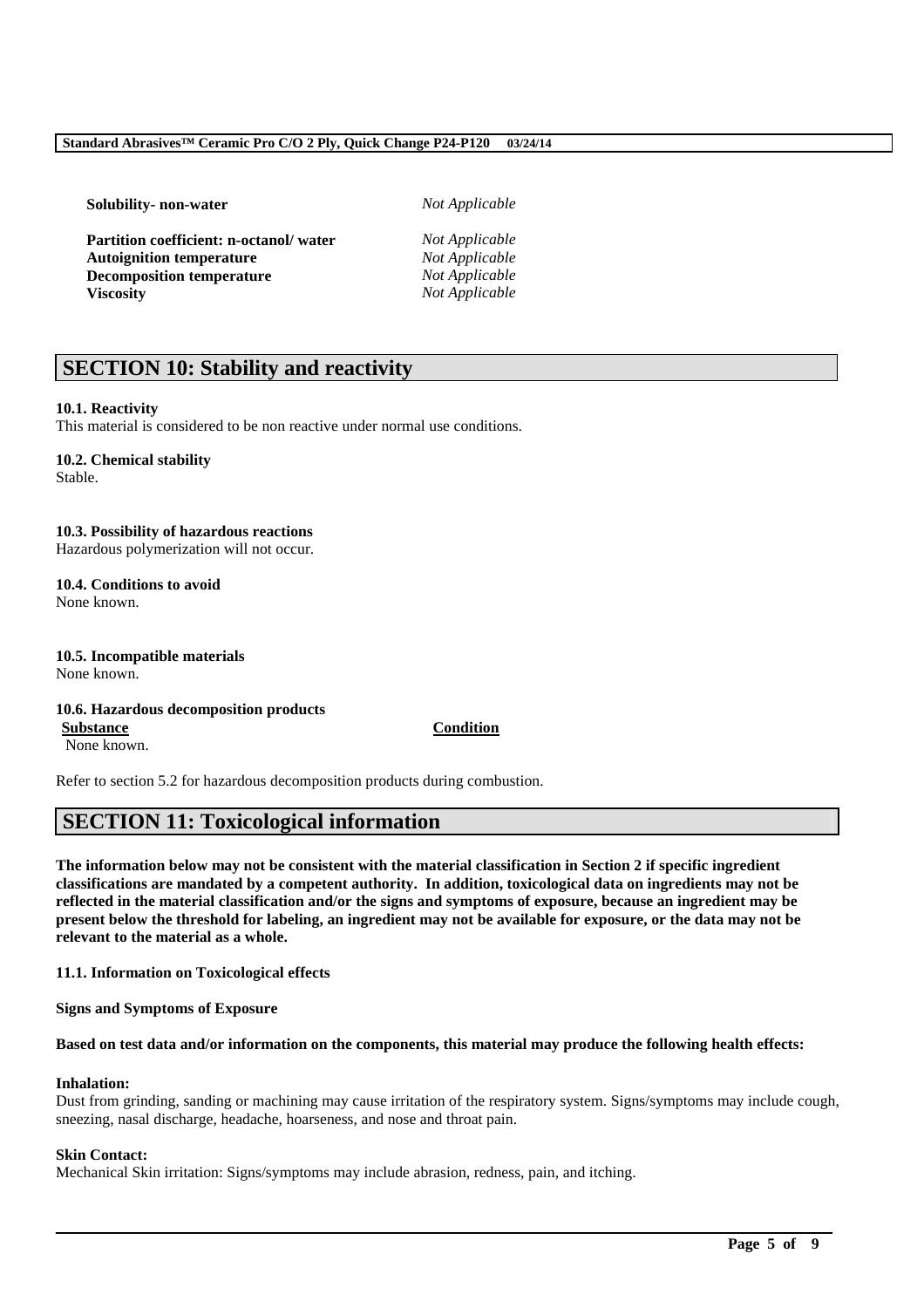#### **Eye Contact:**

Mechanical eye irritation: Signs/symptoms may include pain, redness, tearing and corneal abrasion.

Dust created by grinding, sanding, or machining may cause eye irritation. Signs/symptoms may include redness, swelling, pain, tearing, and blurred or hazy vision.

#### **Ingestion:**

No health effects are expected.

#### **Additional Information:**

This document covers only the Standard Abrasives product. For complete assessment, when determining the degree of hazard, the material being abraded must also be considered.

#### **Toxicological Data**

If a component is disclosed in section 3 but does not appear in a table below, either no data are available for that endpoint or the data are not sufficient for classification.

#### **Acute Toxicity**

| <b>Name</b>        | Route       | <b>Species</b> | <b>Value</b>                                      |
|--------------------|-------------|----------------|---------------------------------------------------|
| Overall product    | Ingestion   |                | No data available; calculated $ATE > 5,000$ mg/kg |
| Ceramic Materials  | Dermal      |                | LD50 estimated to be $> 5,000$ mg/kg              |
| Ceramic Materials  | Ingestion   |                | LD50 estimated to be $2,000 - 5,000$ mg/kg        |
| Filler             | Dermal      | Rat            | $LD50 > 2,000$ mg/kg                              |
| Filler             | Inhalation- | Rat            | $LC50$ 3.0 mg/l                                   |
|                    | Dust/Mist   |                |                                                   |
|                    | (4 hours)   |                |                                                   |
| Filler             | Ingestion   | Rat            | LD50 $6,450$ mg/kg                                |
| Inorganic Fluoride | Dermal      | Rabbit         | $LD50 > 2,100$ mg/kg                              |
| Inorganic Fluoride | Inhalation- | Rat            | $LC50$ 4.5 mg/l                                   |
|                    | Dust/Mist   |                |                                                   |
|                    | (4 hours)   |                |                                                   |
| Inorganic Fluoride | Ingestion   | Rat            | LD50 $5,000$ mg/kg                                |

 $ATE = acute$  toxicity estimate

#### **Skin Corrosion/Irritation**

| Name               | Species | $-1$<br>V alue                        |
|--------------------|---------|---------------------------------------|
| Ceramic Materials  | Rabbit  | $\sim$<br>No significant irritation   |
| Filler             | Rabbit  | $\sim$<br>No significant irritation   |
| Inorganic Fluoride |         | $\cdot$ $\cdot$<br>Minimal irritation |

#### **Serious Eye Damage/Irritation**

| <b>Name</b>         | Species | $-1$<br>V alue            |
|---------------------|---------|---------------------------|
| Materials<br>eramic | Rabbit  | Mild irritant             |
| Filler              | Rabbit  | No significant irritation |
| Inorganic Fluoride  |         | Moderate irritant         |

#### **Skin Sensitization**

| <b>Name</b> | <b>Species</b> | $- -$<br>Value |
|-------------|----------------|----------------|
|             |                |                |

#### **Respiratory Sensitization**

| Name | <b>Species</b> | ′alue |
|------|----------------|-------|
|      |                |       |
|      |                |       |

#### **Germ Cell Mutagenicity**

| <b>Name</b>               | Route               | $-$<br>∨alue                                                                                                |
|---------------------------|---------------------|-------------------------------------------------------------------------------------------------------------|
| Materials<br>`eramıc<br>. | $-1$<br>V1tro<br>1n | but the<br>ı exist<br>data<br>e data are not<br>Some positive<br>the contract of the contract of<br>$+$ $-$ |
|                           |                     | ∵classification<br>.1cient<br>sut<br>101                                                                    |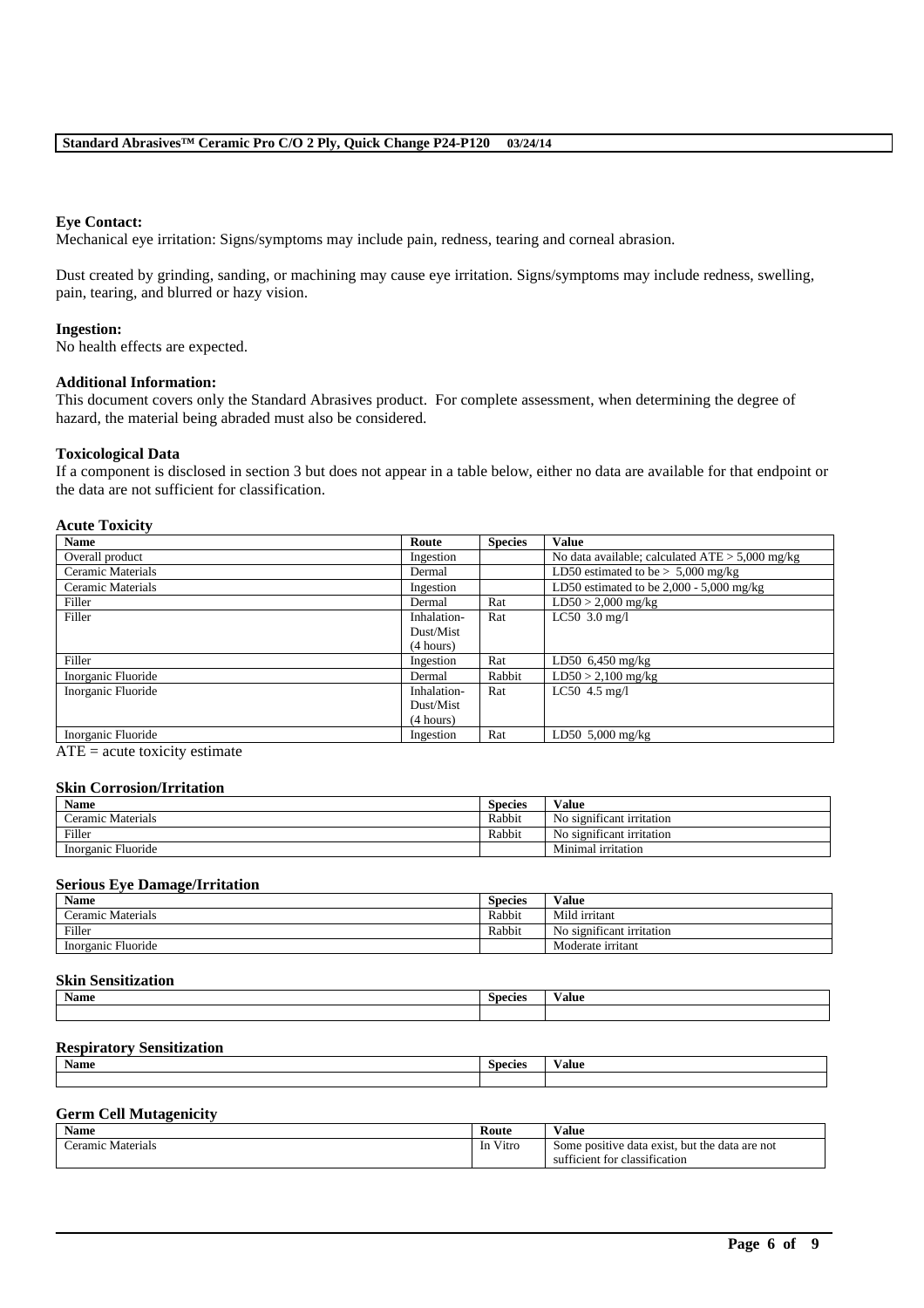#### **Carcinogenicity**

| <b>Name</b>       | Route      | <b>Species</b> | Value                                          |
|-------------------|------------|----------------|------------------------------------------------|
| Ceramic Materials | Inhalation | Multiple       | Some positive data exist, but the data are not |
|                   |            | animal         | sufficient for classification                  |
|                   |            | species        |                                                |

#### **Reproductive Toxicity**

#### **Reproductive and/or Developmental Effects**

| Name   | Route     | <b>Value</b>             | <b>Species</b> | <b>Test Result</b>     | <b>Exposure</b>                       |
|--------|-----------|--------------------------|----------------|------------------------|---------------------------------------|
|        |           |                          |                |                        | <b>Duration</b>                       |
| Filler | Ingestion | Not toxic to development | Rat            | NOAEL 625<br>mg/kg/day | premating $\&$<br>during<br>gestation |

#### **Target Organ(s)**

#### **Specific Target Organ Toxicity - single exposure**

| <b>Name</b> | Route      | Target Organ(s)    | Value                 | <b>Species</b> | <b>Test Result</b>                    | <b>Exposure</b><br><b>Duration</b> |
|-------------|------------|--------------------|-----------------------|----------------|---------------------------------------|------------------------------------|
| Filler      | Inhalation | respiratory system | All data are negative | Rat            | <b>NOAEL</b><br>$0.812 \text{ m}$ g/l | 90 minutes                         |

#### **Specific Target Organ Toxicity - repeated exposure**

| <b>Name</b>        | Route      | Target Organ(s)                                                            | Value                                                                              | <b>Species</b>                | <b>Test Result</b>            | <b>Exposure</b><br><b>Duration</b> |
|--------------------|------------|----------------------------------------------------------------------------|------------------------------------------------------------------------------------|-------------------------------|-------------------------------|------------------------------------|
| Ceramic Materials  | Inhalation | pulmonary fibrosis                                                         | Some positive data exist, but the<br>data are not sufficient for<br>classification | Multiple<br>animal<br>species | NOAEL not<br>available        |                                    |
| Ceramic Materials  | Inhalation | respiratory system                                                         | Some positive data exist, but the<br>data are not sufficient for<br>classification | Human                         | NOAEL not<br>available        | occupational<br>exposure           |
| Filler             | Inhalation | respiratory system                                                         | Some positive data exist, but the<br>data are not sufficient for<br>classification | Human                         | <b>NOAEL Not</b><br>available | occupational<br>exposure           |
| Inorganic Fluoride | Inhalation | bone, teeth, nails,<br>and/or hair   bone,<br>teeth, nails, and/or<br>hair | Some positive data exist, but the<br>data are not sufficient for<br>classification |                               | <b>HHA</b>                    |                                    |

#### **Aspiration Hazard**

| <b>Name</b> | $-1$<br>Value |
|-------------|---------------|
|             |               |

**Please contact the address or phone number listed on the first page of the SDS for additional toxicological information on this material and/or its components.**

## **SECTION 12: Ecological information**

#### **Ecotoxicological information**

Please contact the address or phone number listed on the first page of the SDS for additional ecotoxicological information on this material and/or its components.

#### **Chemical fate information**

Please contact the address or phone number listed on the first page of the SDS for additional chemical fate information on this material and/or its components.

\_\_\_\_\_\_\_\_\_\_\_\_\_\_\_\_\_\_\_\_\_\_\_\_\_\_\_\_\_\_\_\_\_\_\_\_\_\_\_\_\_\_\_\_\_\_\_\_\_\_\_\_\_\_\_\_\_\_\_\_\_\_\_\_\_\_\_\_\_\_\_\_\_\_\_\_\_\_\_\_\_\_\_\_\_\_\_\_\_\_

## **SECTION 13: Disposal considerations**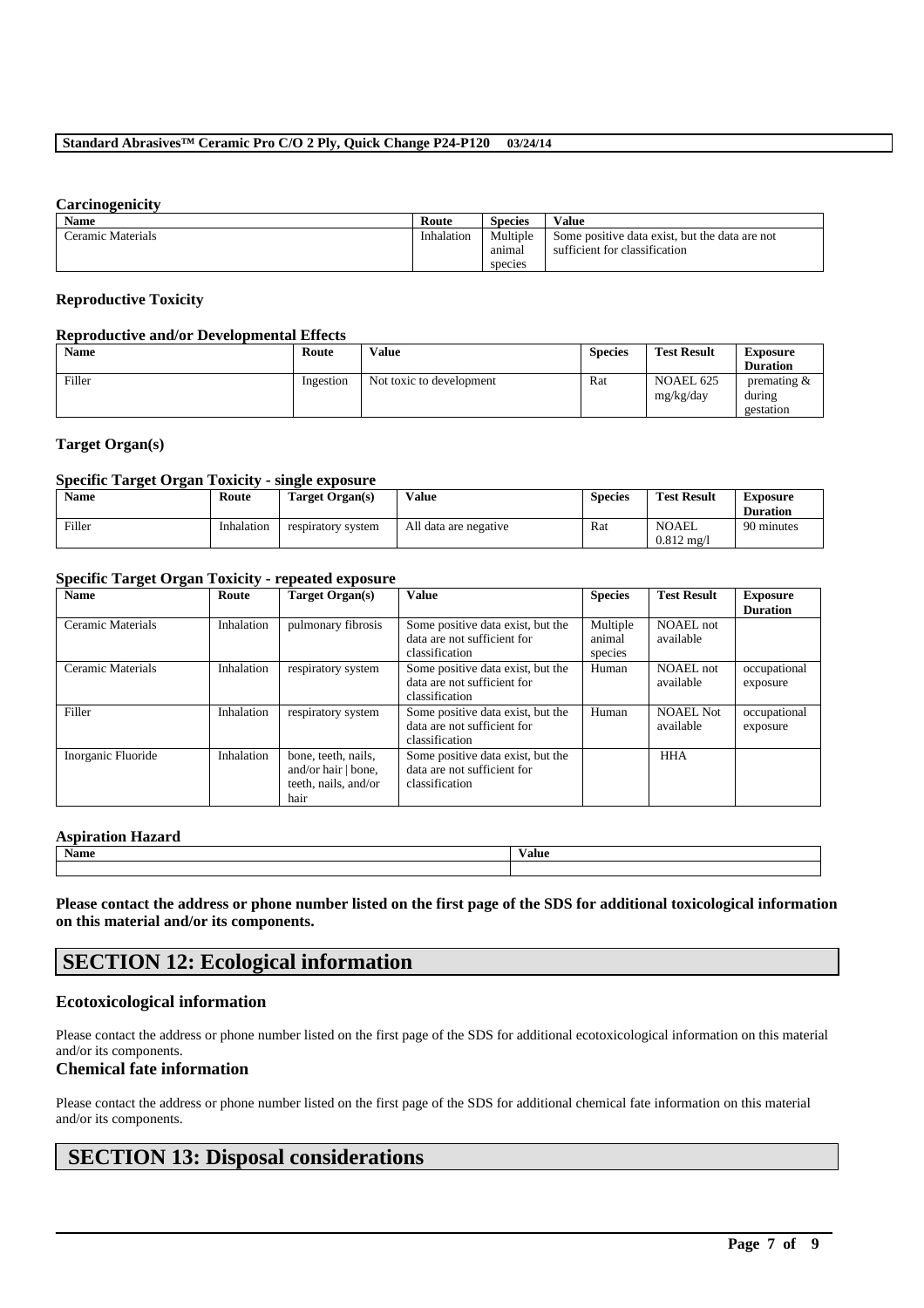#### **13.1. Disposal methods**

Dispose of contents/ container in accordance with the local/regional/national/international regulations.

The substrate that was abraded must be considered as a factor in the disposal method for this product. Incinerate in a permitted waste incineration facility. Proper destruction may require the use of additional fuel during incineration processes. As a disposal alternative, utilize an acceptable permitted waste disposal facility.

#### **EPA Hazardous Waste Number (RCRA):** Not regulated

## **SECTION 14: Transport Information**

Not regulated per U.S. DOT, IATA or IMO.

*These transportation classifications are provided as a customer service. As the shipper YOU remain responsible for complying with all applicable laws and regulations, including proper transportation classification and packaging. The manufacturer's classifications are based on product formulation, packaging, the manufacturer's policies and understanding of applicable current regulations. The manufacturer does not guarantee the accuracy of this classification information. This information applies only to transportation classification and not the packaging, labeling, or marking requirements. The original Standard Abrasives package is certified for U.S. ground shipment only. If you are shipping by air or ocean, the package may not meet applicable regulatory requirements..* 

## **SECTION 15: Regulatory information**

### **15.1. US Federal Regulations**

Contact the manufactureer for more information.

#### **311/312 Hazard Categories:**

Fire Hazard - No Pressure Hazard - No Reactivity Hazard - No Immediate Hazard - No Delayed Hazard - No

#### **15.2. State Regulations**

Contact the manufacturer for more information.

### **15.3. Chemical Inventories**

This product is an article as defined by TSCA regulations, and is exempt from TSCA Inventory listing requirements.

Contact the manufacturer for more information.

#### **15.4. International Regulations**

Contact the manufacturer for more information.

**This SDS has been prepared to meet the U.S. OSHA Hazard Communication Standard, 29 CFR 1910.1200.**

## **SECTION 16: Other information**

#### **NFPA Hazard Classification**

**Health:** 0 **Flammability:** 1 **Instability:** 0 **Special Hazards:** None

National Fire Protection Association (NFPA) hazard ratings are designed for use by emergency response personnel to address the hazards that are presented by short-term, acute exposure to a material under conditions of fire, spill, or similar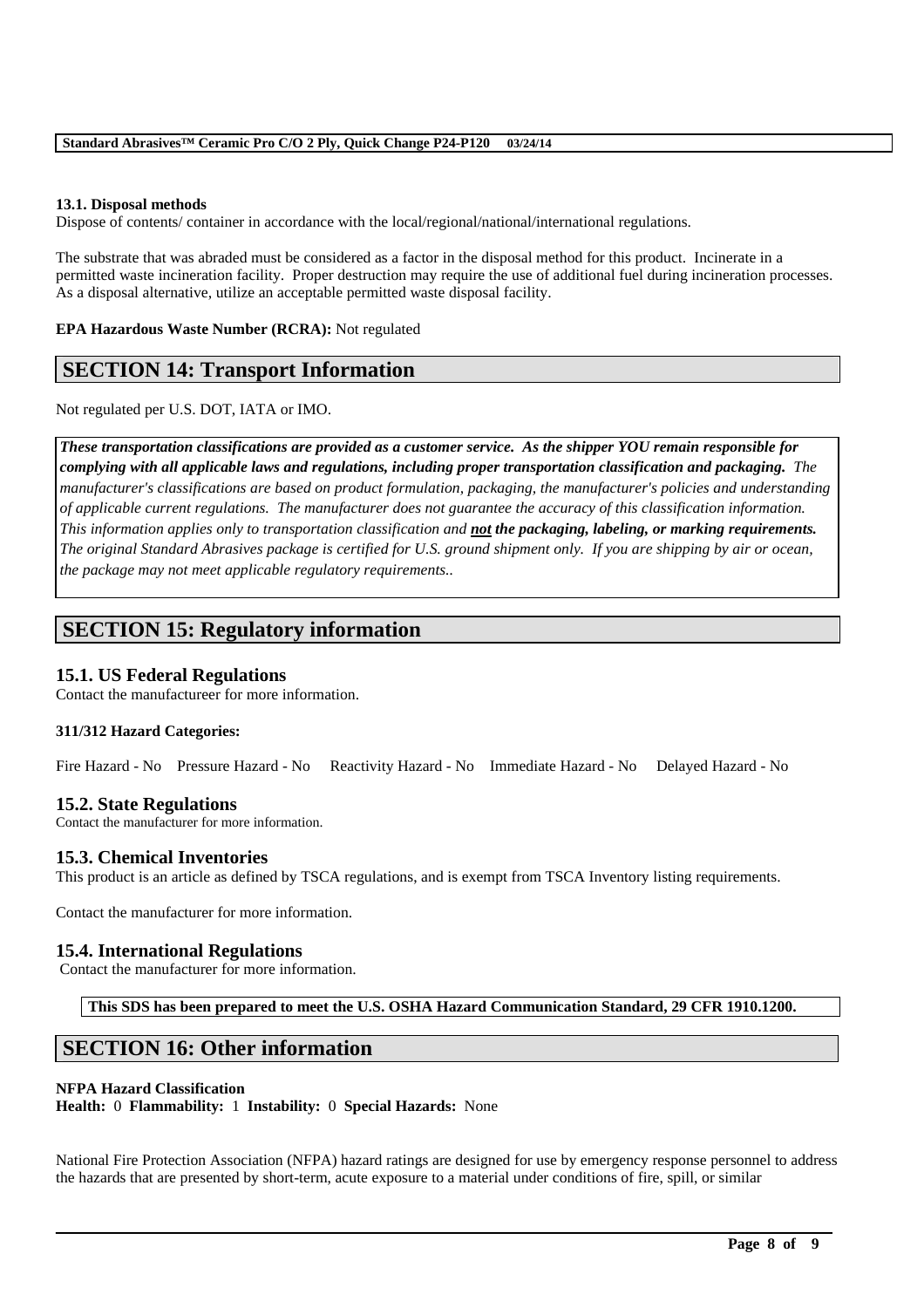emergencies. Hazard ratings are primarily based on the inherent physical and toxic properties of the material but also include the toxic properties of combustion or decomposition products that are known to be generated in significant quantities.

#### **HMIS Hazard Classification**

**Health:** 0 **Flammability:** 1 **Physical Hazard:** 0 **Personal Protection:** X - See PPE section.

Hazardous Material Identification System (HMIS® III) hazard ratings are designed to inform employees of chemical hazards in the workplace. These ratings are based on the inherent properties of the material under expected conditions of normal use and are not intended for use in emergency situations. HMIS® III ratings are to be used with a fully implemented HMIS® III program. HMIS® is a registered mark of the American Coatings Association (ACA).

| <b>Document Group:</b> | 28-6578-0 | <b>Version Number:</b>  | 1.05     |
|------------------------|-----------|-------------------------|----------|
| <b>Issue Date:</b>     | 03/24/14  | <b>Supercedes Date:</b> | 04/20/11 |

DISCLAIMER: The information in this Material Safety Data Sheet (MSDS) is believed to be correct as of the date issued. THE MANUFACTURER MAKES NO WARRANTIES, EXPRESSED OR IMPLIED, INCLUDING, BUT NOT LIMITED TO, ANY IMPLIED WARRANTY OF MERCHANTABILITY OR FITNESS FOR A PARTICULAR PURPOSE OR COURSE OF PERFORMANCE OR USAGE OF TRADE. User is responsible for determining whether the Standard Abrasives product is fit for a particular purpose and suitable for user's method of use or application. Given the variety of factors that can affect the use and application of a Standard Abrasives product, some of which are uniquely within the user's knowledge and control, it is essential that the user evaluate the Standard Abrasives product to determine whether it is fit for a particular purpose and suitable for user's method of use or application.

The manufacturer provides information in electronic form as a service to its customers. Due to the remote possibility that electronic transfer may have resulted in errors, omissions or alterations in this information, the manufacturer makes no representations as to its completeness or accuracy. In addition, information obtained from a database may not be as current as the information in the MSDS available directly from the manufacturer.

\_\_\_\_\_\_\_\_\_\_\_\_\_\_\_\_\_\_\_\_\_\_\_\_\_\_\_\_\_\_\_\_\_\_\_\_\_\_\_\_\_\_\_\_\_\_\_\_\_\_\_\_\_\_\_\_\_\_\_\_\_\_\_\_\_\_\_\_\_\_\_\_\_\_\_\_\_\_\_\_\_\_\_\_\_\_\_\_\_\_

#### **Standard Abrasives MSDSs are available at www.StandardAbrasives.com**

Copyright, 2014, 3M. All rights reserved.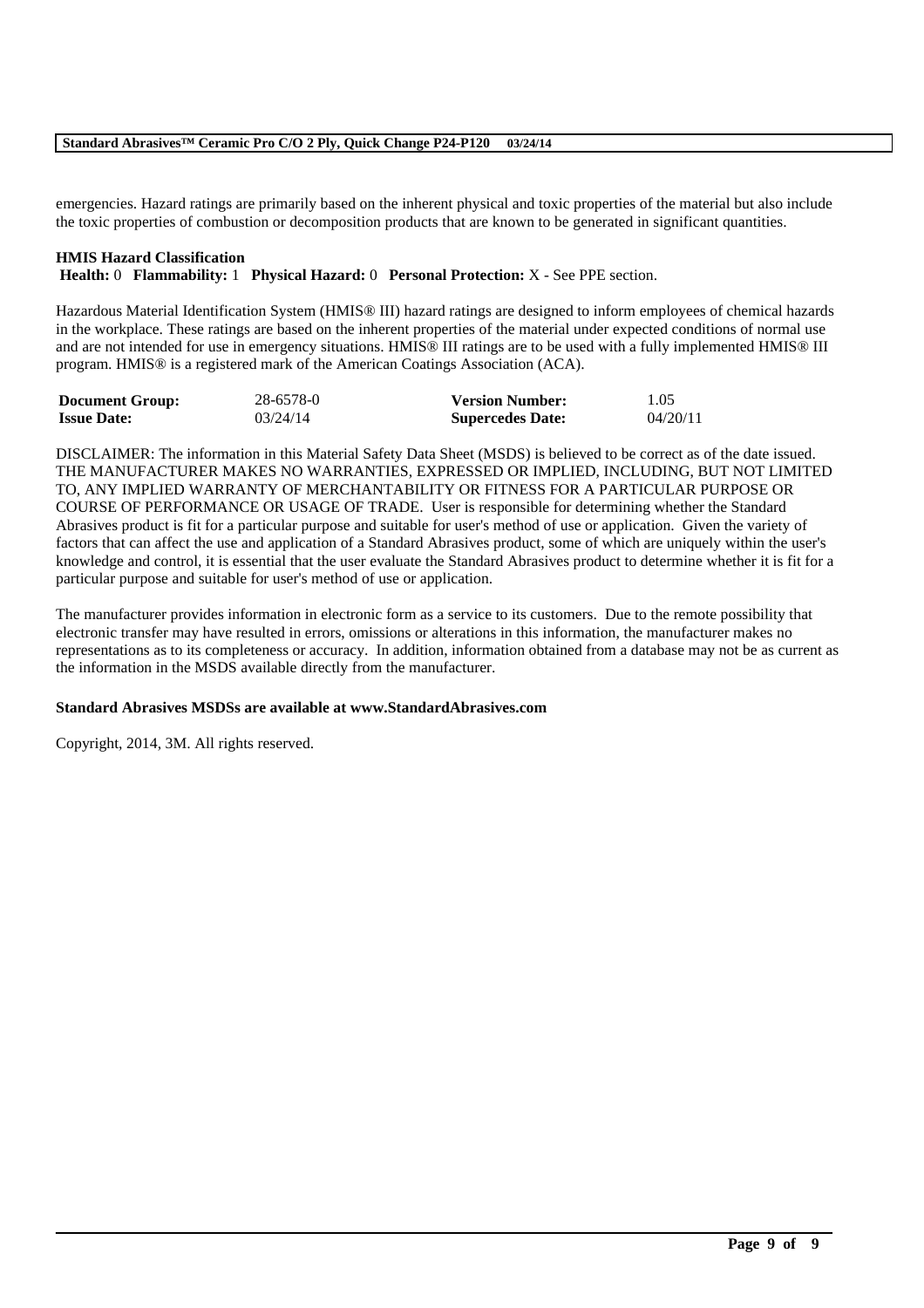

Copying and/or downloading of this information for the purpose of properly utilizing Standard Abrasives products is allowed provided that: (1) the information is copied in full with no changes unless prior written agreement is obtained from the manufacturer, and (2) neither the copy nor the original is resold or otherwise distributed with the intention of earning a profit thereon.

| <b>Document Group:</b> | 28-6331-4 | <b>Version Number:</b>  | 2.02     |
|------------------------|-----------|-------------------------|----------|
| <b>Issue Date:</b>     | 08/26/14  | <b>Supercedes Date:</b> | 04/30/14 |

## **SECTION 1: Identification**

**1.1. Product identifier**

Standard Abrasives™ S/C 2 Ply Discs, 3 Ply Discs, Quick Change, P24-P150

#### **1.2. Recommended use and restrictions on use**

**Recommended use** Abrasive Product

| 1.3. Supplier's details |                                         |
|-------------------------|-----------------------------------------|
| <b>MANUFACTURER:</b>    | 3M                                      |
| DIVISION:               | <b>Abrasive Systems Division</b>        |
| <b>ADDRESS:</b>         | 3M Center, St. Paul, MN 55144-1000, USA |
| <b>Telephone:</b>       | 1-888-3M HELPS (1-888-364-3577)         |

#### **1.4. Emergency telephone number**

1-800-364-3577 or (651) 737-6501 (24 hours)

## **SECTION 2: Hazard identification**

#### **2.1. Hazard classification**

Not classified as hazardous according to OSHA Hazard Communication Standard, 29 CFR 1910.1200.

\_\_\_\_\_\_\_\_\_\_\_\_\_\_\_\_\_\_\_\_\_\_\_\_\_\_\_\_\_\_\_\_\_\_\_\_\_\_\_\_\_\_\_\_\_\_\_\_\_\_\_\_\_\_\_\_\_\_\_\_\_\_\_\_\_\_\_\_\_\_\_\_\_\_\_\_\_\_\_\_\_\_\_\_\_\_\_\_\_\_

#### **2.2. Label elements Signal word**

Not applicable.

**Symbols** Not applicable.

**Pictograms** Not applicable.

## **2.3. Hazards not otherwise classified**

None.

23% of the mixture consists of ingredients of unknown acute oral toxicity.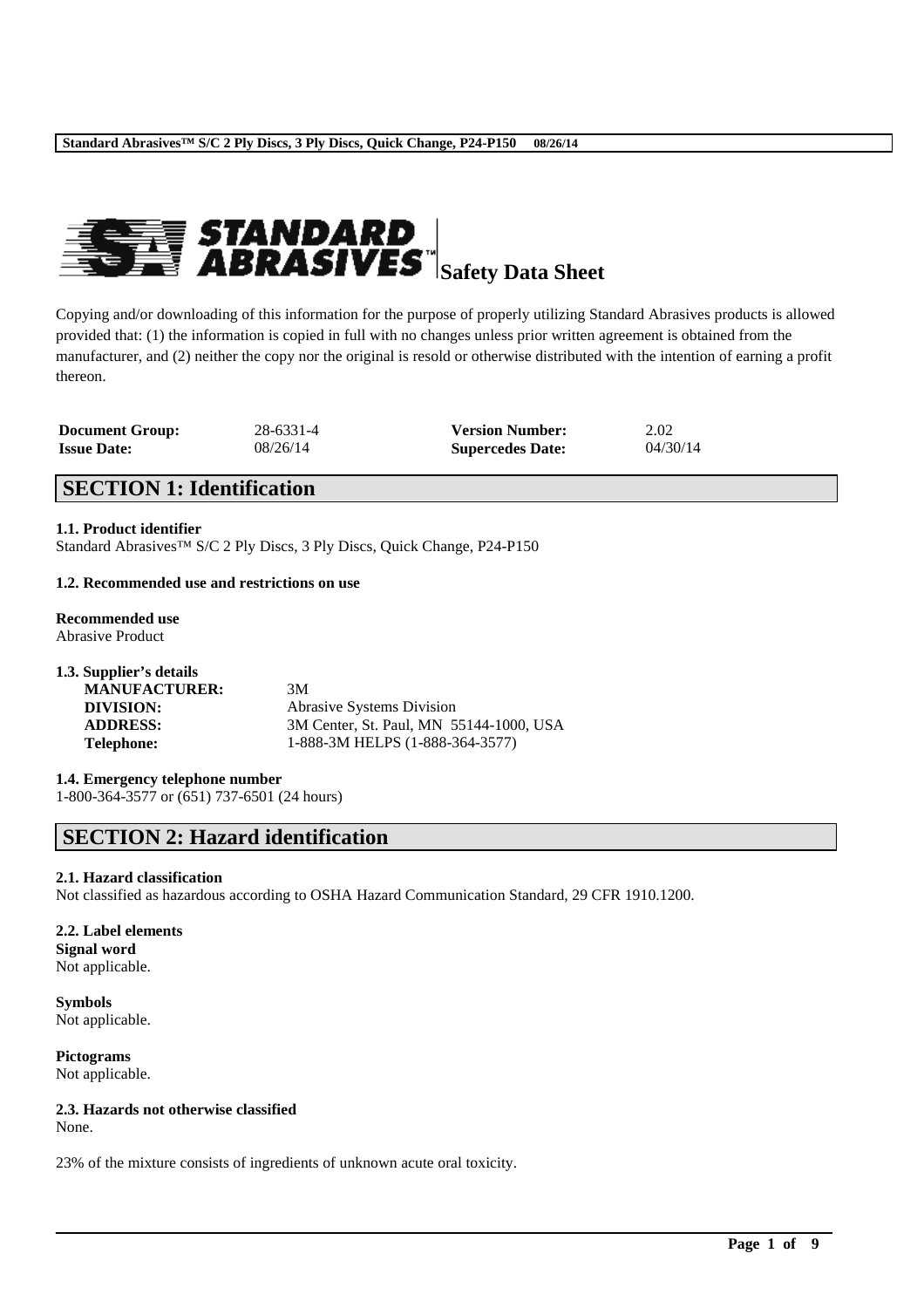## **SECTION 3: Composition/information on ingredients**

| Ingredient                            | <b>C.A.S. No.</b> | $\%$ by Wt    |
|---------------------------------------|-------------------|---------------|
| Silicon Carbide Mineral               | $409 - 21 - 2$    | $15 - 40$     |
| Filler                                | 1317-65-3         | $5 - 25$      |
| Quartz Silica                         | 14808-60-7        | $0.001 - 0.5$ |
| Carbon Black                          | 1333-86-4         | $0.01 - 0.30$ |
| <b>Cured Resin</b>                    | Mixture           | $5 - 25$      |
| Cloth, Fibre Backings                 | Mixture           | $15 - 40$     |
| <b>Quick Change Attachment Button</b> | Mixture           | $0 - 5$       |

## **SECTION 4: First aid measures**

#### **4.1. Description of first aid measures**

#### **Inhalation:**

Remove person to fresh air. If you feel unwell, get medical attention.

#### **Skin Contact:**

Wash with soap and water. If signs/symptoms develop, get medical attention.

#### **Eye Contact:**

Flush with large amounts of water. Remove contact lenses if easy to do. Continue rinsing. If signs/symptoms persist, get medical attention.

#### **If Swallowed:**

No need for first aid is anticipated.

#### **4.2. Most important symptoms and effects, both acute and delayed**

See Section 11.1. Information on toxicological effects.

## **4.3. Indication of any immediate medical attention and special treatment required**

Not applicable

## **SECTION 5: Fire-fighting measures**

#### **5.1. Suitable extinguishing media**

In case of fire: Use a fire fighting agent suitable for ordinary combustible material such as water or foam to extinguish.

\_\_\_\_\_\_\_\_\_\_\_\_\_\_\_\_\_\_\_\_\_\_\_\_\_\_\_\_\_\_\_\_\_\_\_\_\_\_\_\_\_\_\_\_\_\_\_\_\_\_\_\_\_\_\_\_\_\_\_\_\_\_\_\_\_\_\_\_\_\_\_\_\_\_\_\_\_\_\_\_\_\_\_\_\_\_\_\_\_\_

#### **5.2. Special hazards arising from the substance or mixture**

None inherent in this product.

### **Hazardous Decomposition or By-Products**

| Substance       |  |  |  |  |
|-----------------|--|--|--|--|
| Carbon monoxide |  |  |  |  |
| Carbon dioxide  |  |  |  |  |

**Condition** During Combustion During Combustion

#### **5.3. Special protective actions for fire-fighters**

No special protective actions for fire-fighters are anticipated.

## **SECTION 6: Accidental release measures**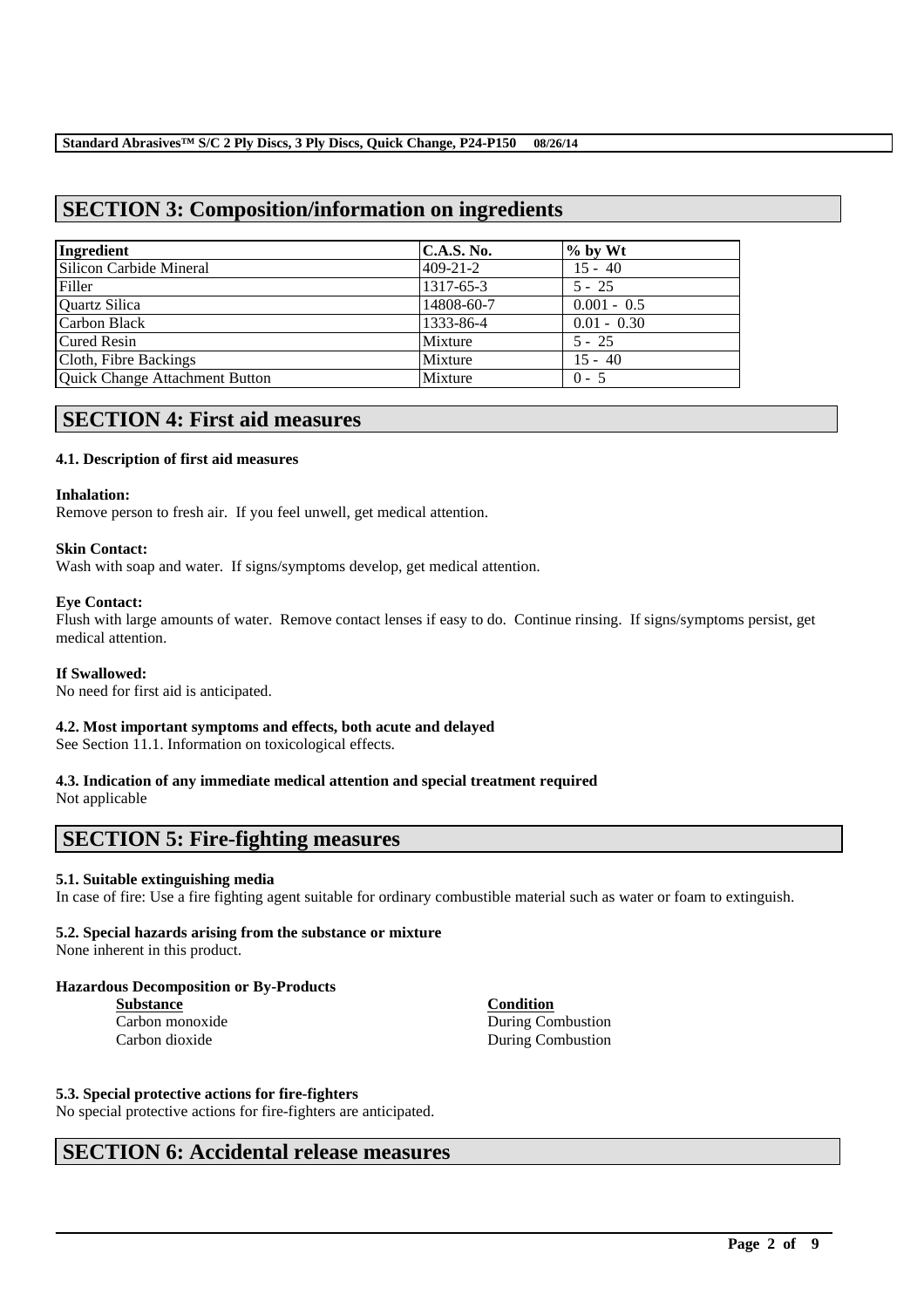#### **6.1. Personal precautions, protective equipment and emergency procedures**

Observe precautions from other sections.

#### **6.2. Environmental precautions**

Not applicable.

**6.3. Methods and material for containment and cleaning up** Not applicable.

## **SECTION 7: Handling and storage**

#### **7.1. Precautions for safe handling**

For industrial or professional use only. Avoid breathing of dust created by sanding, grinding or machining. Damaged product can break apart during use and cause serious injury to face or eyes. Check product for damage such as cracks or nicks prior to use. Replace if damaged. Always wear eye and face protection when working at sanding or grinding operations or when near such operations. Combustible dust may form by action of this product on another material (substrate). Dust generated from the substrate during use of this product may be explosive if in sufficient concentration with an ignition source. Dust deposits should not be allowed to accumulate on surfaces because of the potential for secondary explosions.

#### **7.2. Conditions for safe storage including any incompatibilities**

No special storage requirements.

## **SECTION 8: Exposure controls/personal protection**

#### **8.1. Control parameters**

#### **Occupational exposure limits**

| Ingredient              | <b>C.A.S. No.</b> | Agency       | Limit type                    | <b>Additional Comments</b> |
|-------------------------|-------------------|--------------|-------------------------------|----------------------------|
| Filler                  | 1317-65-3         | <b>OSHA</b>  | TWA(as total dust):15         |                            |
|                         |                   |              | mg/m3;TWA(respirable          |                            |
|                         |                   |              | fraction): $5 \text{ mg/m}$ 3 |                            |
| Carbon Black            | 1333-86-4         | <b>CMRG</b>  | TWA:0.5 $mg/m3$               |                            |
| Carbon Black            | 1333-86-4         | <b>OSHA</b>  | TWA:3.5 mg/m3                 |                            |
| Carbon Black            | 1333-86-4         | <b>ACGIH</b> | TWA(inhalable fraction):3     | A3: Confirmed animal       |
|                         |                   |              | mg/m3                         | carcin.                    |
| Quartz Silica           | 14808-60-7        | <b>ACGIH</b> | TWA(respirable                | A2: Suspected human        |
|                         |                   |              | fraction): $0.025$ mg/m3      | carcin.                    |
| Quartz Silica           | 14808-60-7        | <b>OSHA</b>  | TWA concentration(as total    |                            |
|                         |                   |              | dust): $0.3$ mg/m3;TWA        |                            |
|                         |                   |              | concentration(respirable):0.1 |                            |
|                         |                   |              | $mg/m3(2.4$ millions of       |                            |
|                         |                   |              | particles/cu. ft.)            |                            |
| Silicon Carbide Mineral | $409 - 21 - 2$    | <b>OSHA</b>  | $TWA$ (as total dust):15      |                            |
|                         |                   |              | mg/m3;TWA(respirable          |                            |
|                         |                   |              | fraction):5 mg/m3             |                            |

\_\_\_\_\_\_\_\_\_\_\_\_\_\_\_\_\_\_\_\_\_\_\_\_\_\_\_\_\_\_\_\_\_\_\_\_\_\_\_\_\_\_\_\_\_\_\_\_\_\_\_\_\_\_\_\_\_\_\_\_\_\_\_\_\_\_\_\_\_\_\_\_\_\_\_\_\_\_\_\_\_\_\_\_\_\_\_\_\_\_

ACGIH : American Conference of Governmental Industrial Hygienists

AIHA : American Industrial Hygiene Association

CMRG : Chemical Manufacturer's Recommended Guidelines

OSHA : United States Department of Labor - Occupational Safety and Health Administration

TWA: Time-Weighted-Average

STEL: Short Term Exposure Limit

CEIL: Ceiling

#### **8.2. Exposure controls**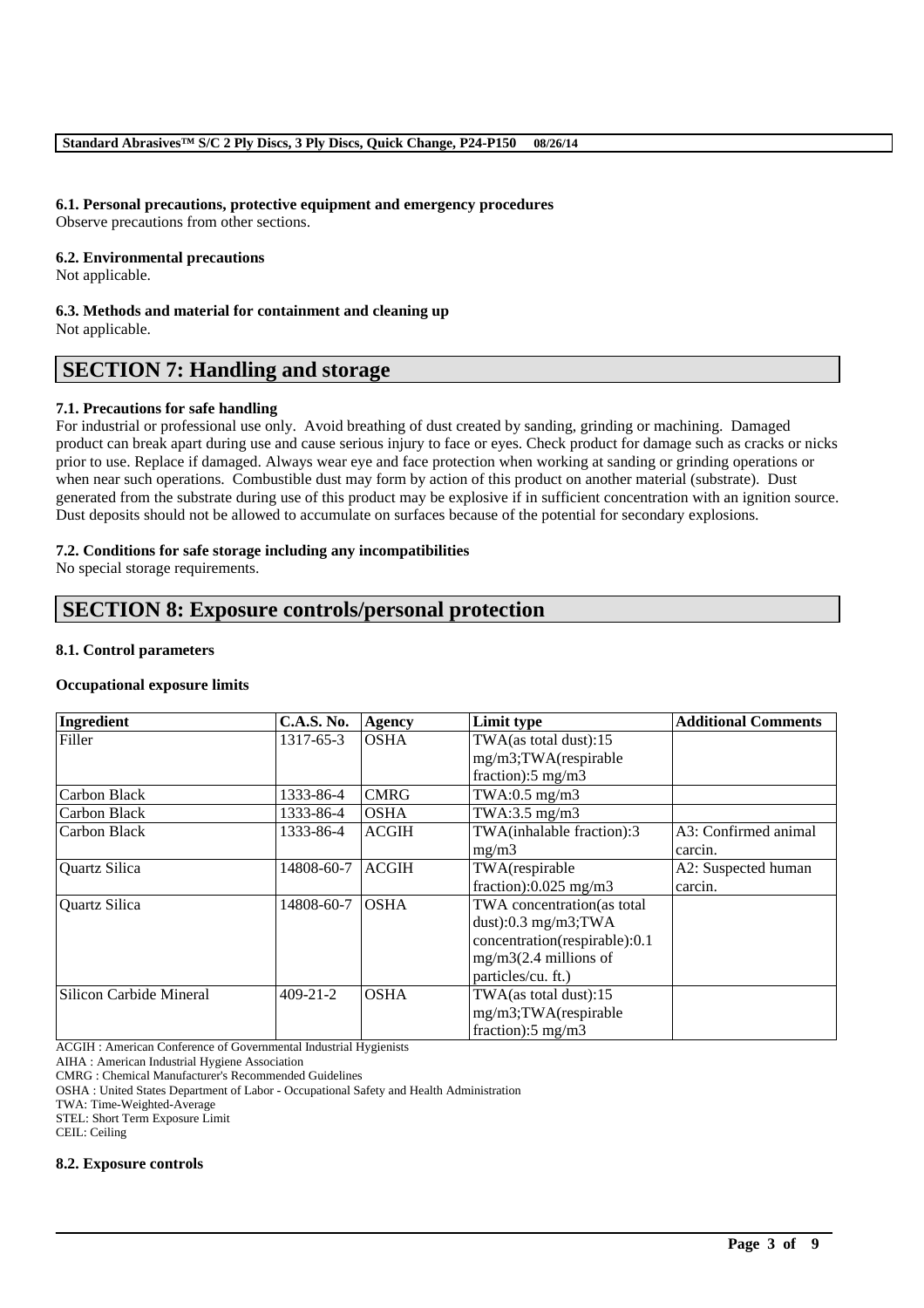#### **8.2.1. Engineering controls**

Provide appropriate local exhaust ventilation for sanding, grinding or machining. Use general dilution ventilation and/or local exhaust ventilation to control airborne exposures to below relevant Exposure Limits and/or control dust/fume/gas/mist/vapors/spray. If ventilation is not adequate, use respiratory protection equipment. Provide local exhaust at process emission sources to control exposure near the source and to prevent the escape of dust into the work area. Ensure that dust-handling systems (such as exhaust ducts, dust collectors, vessels, and processing equipment) are designed in a manner to prevent the escape of dust into the work area (i.e., there is no leakage from the equipment).

#### **8.2.2. Personal protective equipment (PPE)**

#### **Eye/face protection**

To minimize the risk of injury to face and eyes, always wear eye and face protection when working at sanding or grinding operations or when near such operations. Select and use eye/face protection to prevent contact based on the results of an exposure assessment. The following eye/face protection(s) are recommended: Safety Glasses with side shields

#### **Skin/hand protection**

Wear appropriate gloves to minimize risk of injury to skin from contact with dust or physical abrasion from grinding or sanding.

#### **Respiratory protection**

Assess exposure concentrations of all materials involved in the work process. Consider material being abraded when determining the appropriate respiratory protection. Select and use appropriate respirators to prevent inhalation overexposure. An exposure assessment may be needed to decide if a respirator is required. If a respirator is needed, use respirators as part of a full respiratory protection program. Based on the results of the exposure assessment, select from the following respirator type(s) to reduce inhalation exposure:

\_\_\_\_\_\_\_\_\_\_\_\_\_\_\_\_\_\_\_\_\_\_\_\_\_\_\_\_\_\_\_\_\_\_\_\_\_\_\_\_\_\_\_\_\_\_\_\_\_\_\_\_\_\_\_\_\_\_\_\_\_\_\_\_\_\_\_\_\_\_\_\_\_\_\_\_\_\_\_\_\_\_\_\_\_\_\_\_\_\_

Half facepiece or full facepiece air-purifying respirator suitable for particulates

For questions about suitability for a specific application, consult with your respirator manufacturer.

## **SECTION 9: Physical and chemical properties**

#### **9.1. Information on basic physical and chemical properties**

| <b>General Physical Form:</b>          | Solid                  |
|----------------------------------------|------------------------|
| Odor, Color, Grade:                    | Solid Abrasive Product |
| Odor threshold                         | Not Applicable         |
| pН                                     | Not Applicable         |
| <b>Melting point</b>                   | Not Applicable         |
| <b>Boiling Point</b>                   | Not Applicable         |
| <b>Flash Point</b>                     | Not Applicable         |
| <b>Evaporation rate</b>                | Not Applicable         |
| Flammability (solid, gas)              | Not Classified         |
| <b>Flammable Limits(LEL)</b>           | Not Applicable         |
| <b>Flammable Limits(UEL)</b>           | Not Applicable         |
| <b>Vapor Pressure</b>                  | Not Applicable         |
| <b>Vapor Density</b>                   | Not Applicable         |
| <b>Specific Gravity</b>                | Not Applicable         |
| <b>Solubility In Water</b>             | Not Applicable         |
| Solubility- non-water                  | Not Applicable         |
| Partition coefficient: n-octanol/water | Not Applicable         |
| <b>Autoignition temperature</b>        | Not Applicable         |
| <b>Decomposition temperature</b>       | Not Applicable         |
|                                        |                        |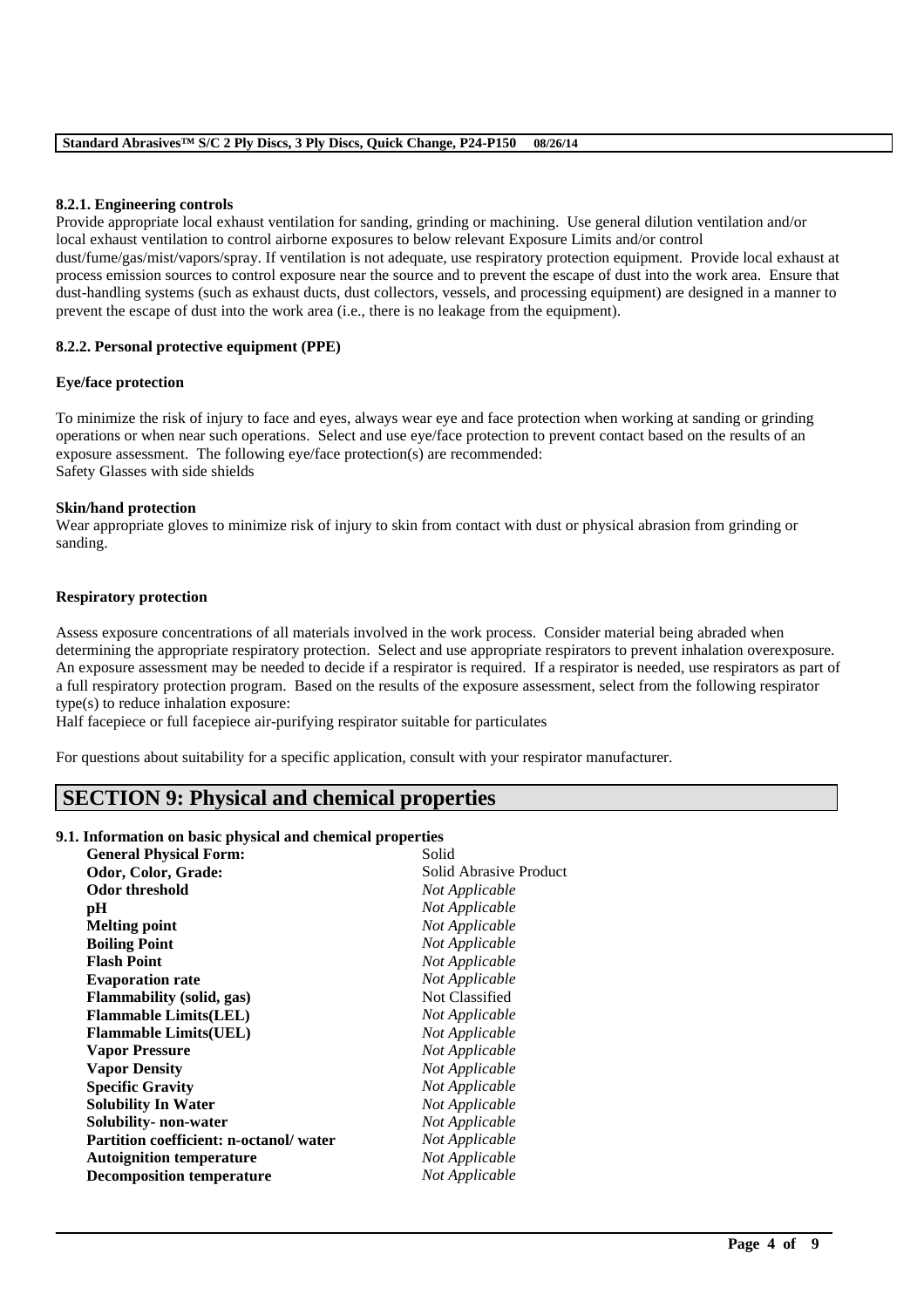**Viscosity** *Not Applicable*

## **SECTION 10: Stability and reactivity**

#### **10.1. Reactivity**

This material is considered to be non reactive under normal use conditions.

## **10.2. Chemical stability**

Stable.

#### **10.3. Possibility of hazardous reactions**

Hazardous polymerization will not occur.

#### **10.4. Conditions to avoid** None known.

## **10.5. Incompatible materials**

None known.

#### **10.6. Hazardous decomposition products**

None known.

**Substance Condition**

Refer to section 5.2 for hazardous decomposition products during combustion.

## **SECTION 11: Toxicological information**

**The information below may not be consistent with the material classification in Section 2 if specific ingredient classifications are mandated by a competent authority. In addition, toxicological data on ingredients may not be reflected in the material classification and/or the signs and symptoms of exposure, because an ingredient may be present below the threshold for labeling, an ingredient may not be available for exposure, or the data may not be relevant to the material as a whole.**

**11.1. Information on Toxicological effects**

**Signs and Symptoms of Exposure**

**Based on test data and/or information on the components, this material may produce the following health effects:**

#### **Inhalation:**

Dust from grinding, sanding or machining may cause irritation of the respiratory system. Signs/symptoms may include cough, sneezing, nasal discharge, headache, hoarseness, and nose and throat pain.

#### **Skin Contact:**

Mechanical Skin irritation: Signs/symptoms may include abrasion, redness, pain, and itching.

#### **Eye Contact:**

Mechanical eye irritation: Signs/symptoms may include pain, redness, tearing and corneal abrasion.

Dust created by grinding, sanding, or machining may cause eye irritation. Signs/symptoms may include redness, swelling, pain, tearing, and blurred or hazy vision.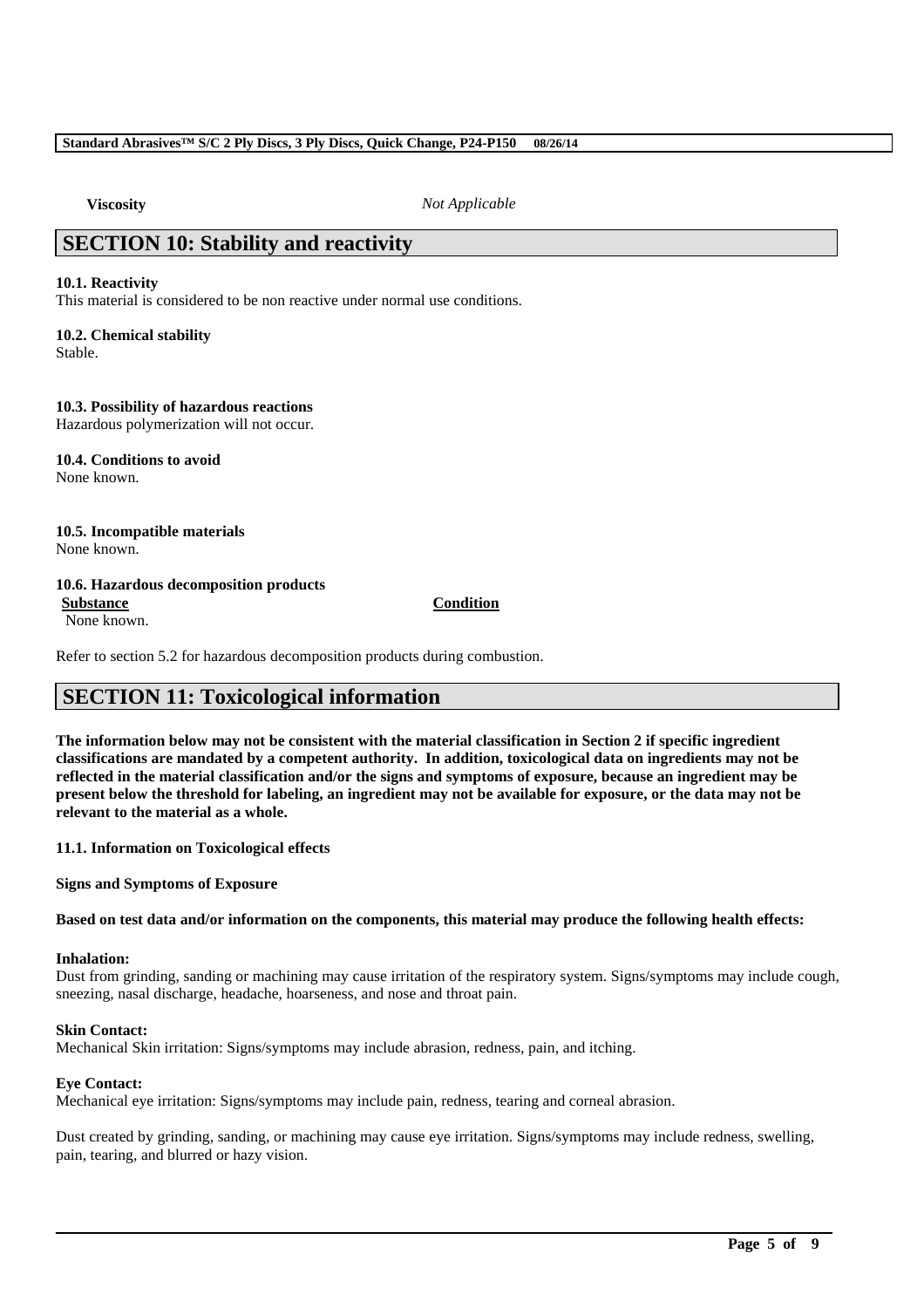#### **Ingestion:**

No health effects are expected.

#### **Carcinogenicity:**

| Ingredient                   | C.A.S. No. | <b>Class Description</b>       | <b>Regulation</b>                           |
|------------------------------|------------|--------------------------------|---------------------------------------------|
| <b>ISILICA. CRYS AIRRESP</b> | 14808-60-7 | Known human carcinogen         | National Toxicology Program Carcinogens     |
| Carbon Black                 | 1333-86-4  | Grp. 2B: Possible human carc.  | International Agency for Research on Cancer |
| <b>Ouartz Silica</b>         | 14808-60-7 | Grp. 1: Carcinogenic to humans | International Agency for Research on Cancer |

#### **Additional Information:**

This document covers only the Standard Abrasives product. For complete assessment, when determining the degree of hazard, the material being abraded must also be considered.

This product contains quartz silica. Quartz silica is a form of crystalline silica. Occupational exposure to inhaled crystalline silica has been associated with silicosis and lung cancer. No exposure to crystalline silica is expected during the normal handling and use of this product. Crystalline silica was not detected when air sampling was conducted during simulated use of similar products containing crystalline silica. Therefore, the health effects associated with crystalline silica are not expected during normal use of this product.

#### **Toxicological Data**

If a component is disclosed in section 3 but does not appear in a table below, either no data are available for that endpoint or the data are not sufficient for classification.

#### **Acute Toxicity**

| <b>Name</b>             | Route       | <b>Species</b> | <b>Value</b>                                      |
|-------------------------|-------------|----------------|---------------------------------------------------|
| Overall product         | Ingestion   |                | No data available; calculated $ATE > 5,000$ mg/kg |
| Silicon Carbide Mineral | Dermal      | Rat            | $LD50 > 2,000$ mg/kg                              |
| Silicon Carbide Mineral | Ingestion   | Rat            | $LD50 > 2,000$ mg/kg                              |
| Filler                  | Dermal      | Rat            | $LD50 > 2,000$ mg/kg                              |
| Filler                  | Inhalation- | Rat            | $LC50$ 3.0 mg/l                                   |
|                         | Dust/Mist   |                |                                                   |
|                         | (4 hours)   |                |                                                   |
| Filler                  | Ingestion   | Rat            | LD50 $6,450$ mg/kg                                |
| Quartz Silica           | Dermal      |                | LD50 estimated to be $> 5,000$ mg/kg              |
| <b>Quartz Silica</b>    | Ingestion   |                | LD50 estimated to be $> 5,000$ mg/kg              |
| Carbon Black            | Dermal      | Rabbit         | $LD50 > 3,000$ mg/kg                              |
| Carbon Black            | Ingestion   | Rat            | $LD50 > 8,000$ mg/kg                              |

 $ATE = acute$  toxicity estimate

#### **Skin Corrosion/Irritation**

| Name                 | Species | Value                                |
|----------------------|---------|--------------------------------------|
| Filler               | Rabbit  | No significant irritation            |
| <b>Ouartz Silica</b> |         | $\cdot$<br>No significant irritation |
| Carbon Black         | Rabbit  | $\cdot$<br>No significant irritation |

#### **Serious Eye Damage/Irritation**

| Name         | <b>Species</b> | Value                               |
|--------------|----------------|-------------------------------------|
| Filler       | Rabbit         | . .<br>No<br>significant irritation |
| Carbon Black | Rabbit         | No<br>significant irritation        |

#### **Skin Sensitization**

| <b>Name</b> | species | $\overline{\phantom{a}}$<br>⁄ alue |
|-------------|---------|------------------------------------|
|             |         |                                    |

#### **Respiratory Sensitization**

| Name | Species | 'alue |
|------|---------|-------|
|      |         |       |

#### **Germ Cell Mutagenicity**

| $\bullet$ $\bullet$<br>Name | Route        | .<br>Value                                      |
|-----------------------------|--------------|-------------------------------------------------|
| $\sim$<br>Juartz Silica     | Vitro<br>-In | Some positive data exist, but the data are not  |
|                             |              | $\cdot$ $\sim$<br>sufficient for classification |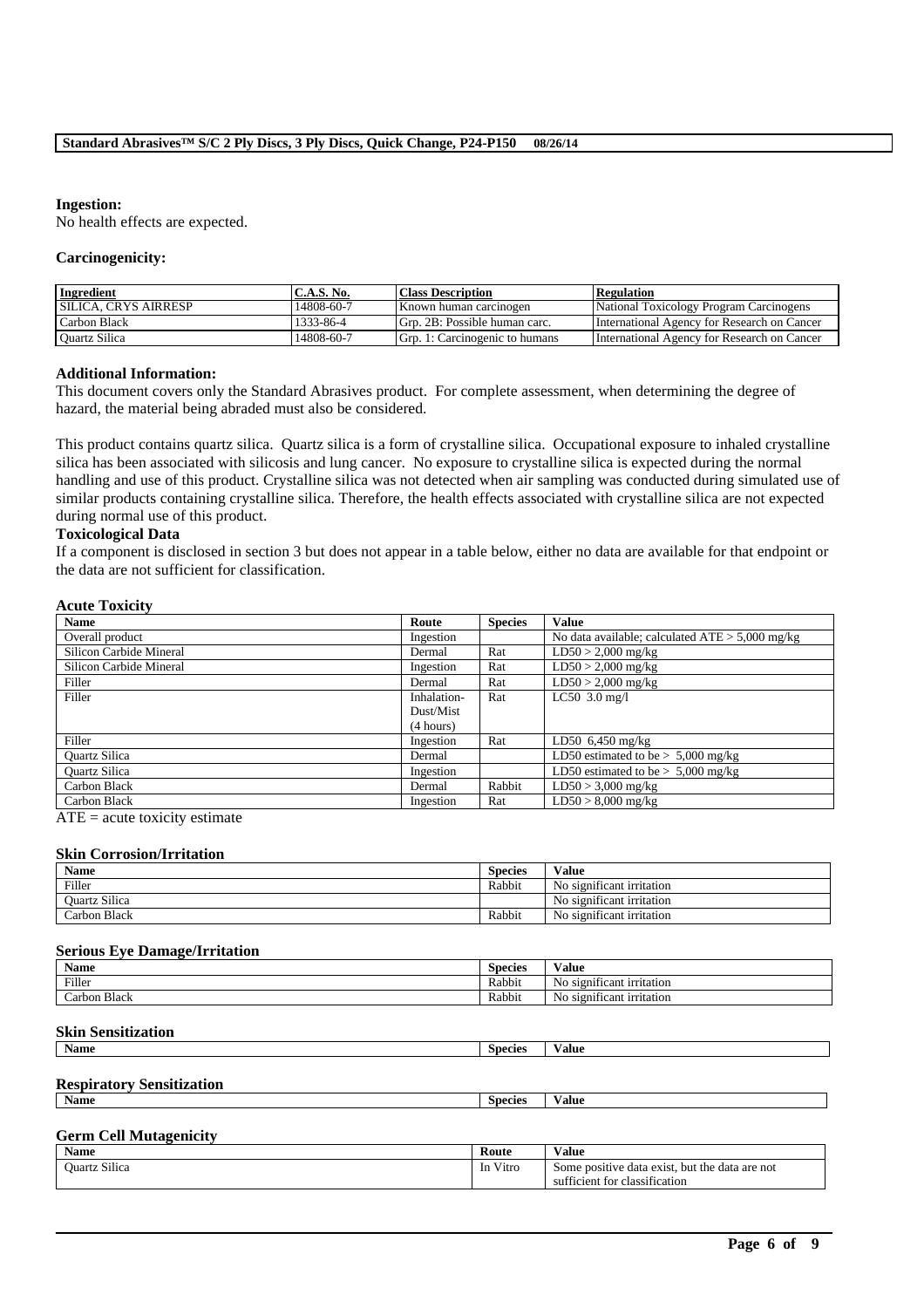#### **Standard Abrasives™ S/C 2 Ply Discs, 3 Ply Discs, Quick Change, P24-P150 08/26/14**

| <b>Ouartz Silica</b> | In vivo  | Some positive data exist, but the data are not<br>sufficient for classification |
|----------------------|----------|---------------------------------------------------------------------------------|
| Carbon Black         | In Vitro | Not mutagenic                                                                   |
| Carbon Black         | In vivo  | Some positive data exist, but the data are not<br>sufficient for classification |

#### **Carcinogenicity**

| <b>Name</b>          | Route      | <b>Species</b> | Value            |
|----------------------|------------|----------------|------------------|
| <b>Ouartz Silica</b> | Inhalation | Human          | Carcinogenic     |
|                      |            | and            |                  |
|                      |            | animal         |                  |
| Carbon Black         | Dermal     | Mouse          | Not carcinogenic |
| Carbon Black         | Ingestion  | Mouse          | Not carcinogenic |
| Carbon Black         | Inhalation | Rat            | Carcinogenic     |

#### **Reproductive Toxicity**

#### **Reproductive and/or Developmental Effects**

| <b>Name</b> | Route     | <b>Value</b>             | <b>Species</b> | <b>Test Result</b>     | Exposure                                       |
|-------------|-----------|--------------------------|----------------|------------------------|------------------------------------------------|
|             |           |                          |                |                        | <b>Duration</b>                                |
| Filler      | Ingestion | Not toxic to development | Rat            | NOAEL 625<br>mg/kg/day | $v$ or $v$ are $\alpha$<br>during<br>gestation |

#### **Target Organ(s)**

#### **Specific Target Organ Toxicity - single exposure**

| <b>Name</b> | Route      | Target Organ(s)    | Value                 | Species | <b>Test Result</b>            | Exposure<br><b>Duration</b> |
|-------------|------------|--------------------|-----------------------|---------|-------------------------------|-----------------------------|
| Filler      | Inhalation | respiratory system | All data are negative | Rat     | NOAEL<br>$0.812 \text{ m}$ g/ | 90 minutes                  |

#### **Specific Target Organ Toxicity - repeated exposure**

| <b>Name</b>             | Route      | <b>Target Organ(s)</b> | Value                                                                              | <b>Species</b> | <b>Test Result</b>            | <b>Exposure</b><br><b>Duration</b> |
|-------------------------|------------|------------------------|------------------------------------------------------------------------------------|----------------|-------------------------------|------------------------------------|
| Silicon Carbide Mineral | Inhalation | pneumoconiosis         | Some positive data exist, but the<br>data are not sufficient for<br>classification |                | <b>HHA</b>                    |                                    |
| Filler                  | Inhalation | respiratory system     | Some positive data exist, but the<br>data are not sufficient for<br>classification | Human          | NOAEL Not<br>available        | occupational<br>exposure           |
| <b>Quartz Silica</b>    | Inhalation | silicosis              | Causes damage to organs<br>through prolonged or repeated<br>exposure               | Human          | <b>NOAEL Not</b><br>available | occupational<br>exposure           |
| Carbon Black            | Inhalation | pneumoconiosis         | Some positive data exist, but the<br>data are not sufficient for<br>classification | Human          | <b>NOAEL Not</b><br>available | occupational<br>exposure           |

# **Aspiration Hazard**<br>Name

**Name Value**

**Please contact the address or phone number listed on the first page of the SDS for additional toxicological information on this material and/or its components.**

## **SECTION 12: Ecological information**

#### **Ecotoxicological information**

Please contact the address or phone number listed on the first page of the SDS for additional ecotoxicological information on this material and/or its components.

\_\_\_\_\_\_\_\_\_\_\_\_\_\_\_\_\_\_\_\_\_\_\_\_\_\_\_\_\_\_\_\_\_\_\_\_\_\_\_\_\_\_\_\_\_\_\_\_\_\_\_\_\_\_\_\_\_\_\_\_\_\_\_\_\_\_\_\_\_\_\_\_\_\_\_\_\_\_\_\_\_\_\_\_\_\_\_\_\_\_

#### **Chemical fate information**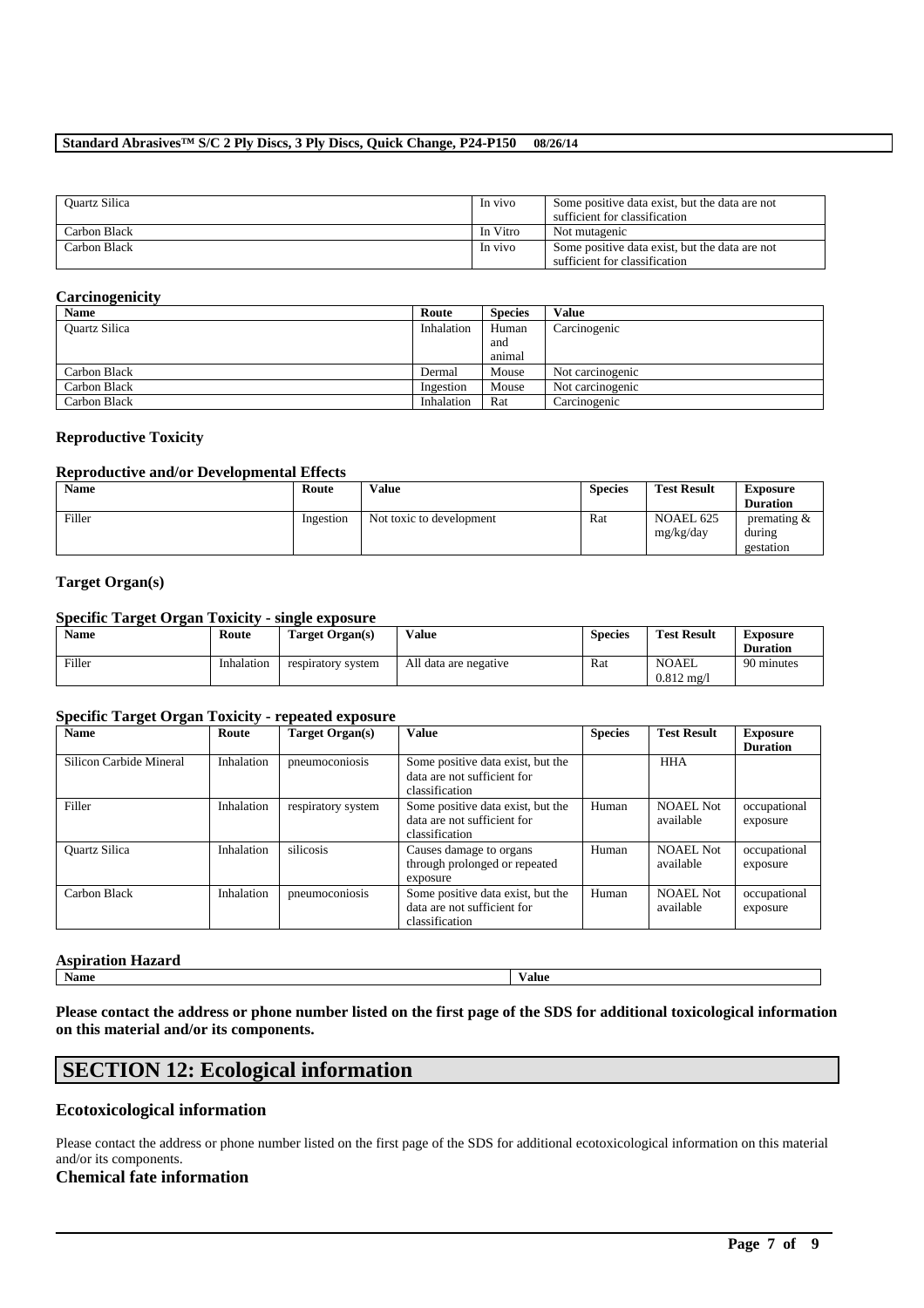Please contact the address or phone number listed on the first page of the SDS for additional chemical fate information on this material and/or its components.

## **SECTION 13: Disposal considerations**

#### **13.1. Disposal methods**

Dispose of contents/ container in accordance with the local/regional/national/international regulations.

The substrate that was abraded must be considered as a factor in the disposal method for this product. Prior to disposal, consult all applicable authorities and regulations to insure proper classification. Dispose of waste product in a permitted industrial waste facility. As a disposal alternative, incinerate in a permitted waste incineration facility. Proper destruction may require the use of additional fuel during incineration processes. If no other disposal options are available, waste product may be placed in a landfill properly designed for industrial waste.

#### **EPA Hazardous Waste Number (RCRA):** Not regulated

## **SECTION 14: Transport Information**

Not regulated per U.S. DOT, IATA or IMO.

*These transportation classifications are provided as a customer service. As the shipper YOU remain responsible for complying with all applicable laws and regulations, including proper transportation classification and packaging. The manufacturer's transportation classifications are based on product formulation, packaging, the manufacturer's policies and the manufacturer's understanding of applicable current regulations. The manufacturer does not guarantee the accuracy of this classification information. This information applies only to transportation classification and not the packaging, labeling, or marking requirements. The original Standard Abrasives package is certified for U.S. ground shipment only. If you are shipping by air or ocean, the package may not meet applicable regulatory requirements.* 

## **SECTION 15: Regulatory information**

### **15.1. US Federal Regulations**

Contact the manufacturer for more information.

#### **311/312 Hazard Categories:**

Fire Hazard - No Pressure Hazard - No Reactivity Hazard - No Immediate Hazard - No Delayed Hazard - No

### **15.2. State Regulations**

Contact the manufacturer for more information.

### **15.3. Chemical Inventories**

This product is an article as defined by TSCA regulations, and is exempt from TSCA Inventory listing requirements.

Contact the manufacturer for more information.

### **15.4. International Regulations**

Contact the manufacturer for more information.

**This SDS has been prepared to meet the U.S. OSHA Hazard Communication Standard, 29 CFR 1910.1200.**

\_\_\_\_\_\_\_\_\_\_\_\_\_\_\_\_\_\_\_\_\_\_\_\_\_\_\_\_\_\_\_\_\_\_\_\_\_\_\_\_\_\_\_\_\_\_\_\_\_\_\_\_\_\_\_\_\_\_\_\_\_\_\_\_\_\_\_\_\_\_\_\_\_\_\_\_\_\_\_\_\_\_\_\_\_\_\_\_\_\_

## **SECTION 16: Other information**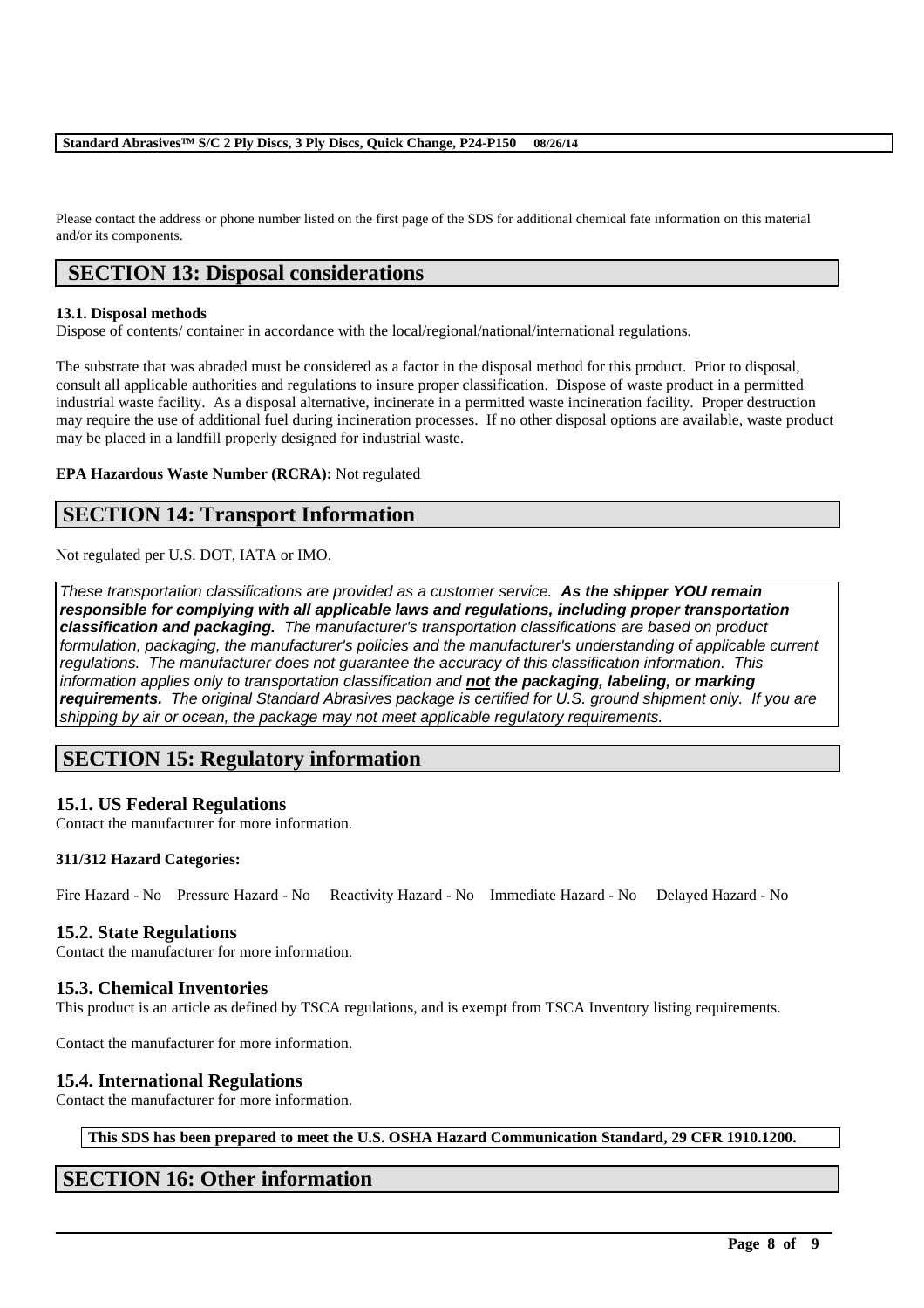#### **NFPA Hazard Classification Health:** 0 **Flammability:** 1 **Instability:** 0 **Special Hazards:** None

National Fire Protection Association (NFPA) hazard ratings are designed for use by emergency response personnel to address the hazards that are presented by short-term, acute exposure to a material under conditions of fire, spill, or similar emergencies. Hazard ratings are primarily based on the inherent physical and toxic properties of the material but also include the toxic properties of combustion or decomposition products that are known to be generated in significant quantities.

| <b>Document Group:</b> | 28-6331-4 | <b>Version Number:</b>  | 2.02     |
|------------------------|-----------|-------------------------|----------|
| <b>Issue Date:</b>     | 08/26/14  | <b>Supercedes Date:</b> | 04/30/14 |

DISCLAIMER: The information in this Material Safety Data Sheet (MSDS) is believed to be correct as of the date issued. THE MANUFACTURER MAKES NO WARRANTIES, EXPRESSED OR IMPLIED, INCLUDING, BUT NOT LIMITED TO, ANY IMPLIED WARRANTY OF MERCHANTABILITY OR FITNESS FOR A PARTICULAR PURPOSE OR COURSE OF PERFORMANCE OR USAGE OF TRADE. User is responsible for determining whether the Standard Abrasives product is fit for a particular purpose and suitable for user's method of use or application. Given the variety of factors that can affect the use and application of a Standard Abrasives product, some of which are uniquely within the user's knowledge and control, it is essential that the user evaluate the Standard Abrasives product to determine whether it is fit for a particular purpose and suitable for user's method of use or application.

The manufacturer provides information in electronic form as a service to its customers. Due to the remote possibility that electronic transfer may have resulted in errors, omissions or alterations in this information, the manufacturer makes no representations as to its completeness or accuracy. In addition, information obtained from a database may not be as current as the information in the MSDS available directly from the manufacturer.

\_\_\_\_\_\_\_\_\_\_\_\_\_\_\_\_\_\_\_\_\_\_\_\_\_\_\_\_\_\_\_\_\_\_\_\_\_\_\_\_\_\_\_\_\_\_\_\_\_\_\_\_\_\_\_\_\_\_\_\_\_\_\_\_\_\_\_\_\_\_\_\_\_\_\_\_\_\_\_\_\_\_\_\_\_\_\_\_\_\_

#### **Standard Abrasives MSDSs are available at www.StandardAbrasives.com**

Copyright, 2014, 3M. All rights reserved.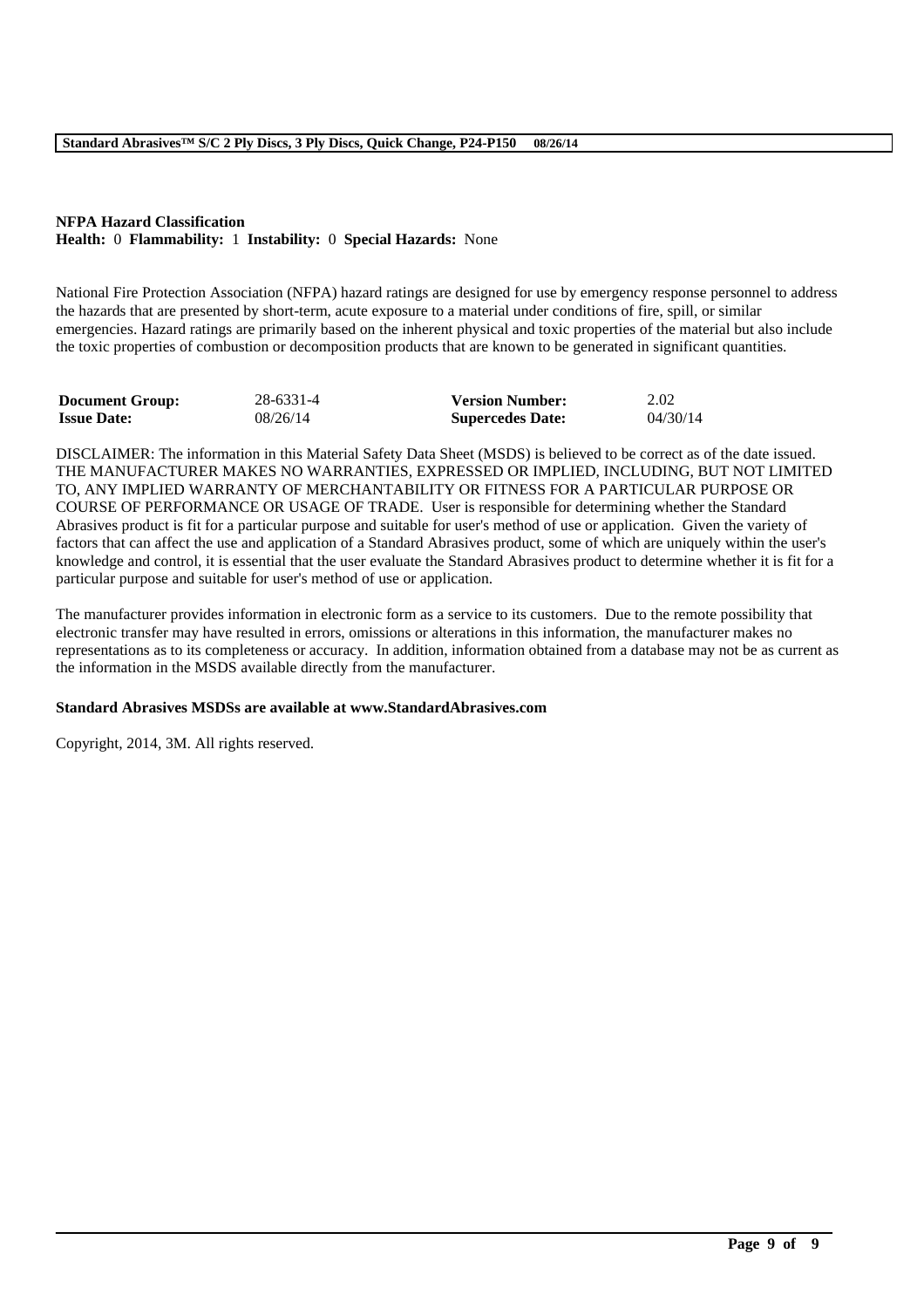

Copying and/or downloading of this information for the purpose of properly utilizing Standard Abrasives products is allowed provided that: (1) the information is copied in full with no changes unless prior written agreement is obtained from the manufacturer, and (2) neither the copy nor the original is resold or otherwise distributed with the intention of earning a profit thereon.

| <b>Document Group:</b> | 28-7813-0 | <b>Version Number:</b>  | 1.05     |
|------------------------|-----------|-------------------------|----------|
| <b>Issue Date:</b>     | 08/26/14  | <b>Supercedes Date:</b> | 03/14/14 |

## **SECTION 1: Identification**

**1.1. Product identifier** Standard Abrasives™ Zirconia Pro Quick Change

#### **1.2. Recommended use and restrictions on use**

**Recommended use** Abrasive Product

| 1.3. Supplier's details |                                         |
|-------------------------|-----------------------------------------|
| <b>MANUFACTURER:</b>    | 3M                                      |
| DIVISION:               | <b>Abrasive Systems Division</b>        |
| <b>ADDRESS:</b>         | 3M Center, St. Paul, MN 55144-1000, USA |
| <b>Telephone:</b>       | 1-888-3M HELPS (1-888-364-3577)         |

#### **1.4. Emergency telephone number**

1-800-364-3577 or (651) 737-6501 (24 hours)

## **SECTION 2: Hazard identification**

#### **2.1. Hazard classification**

Not classified as hazardous according to OSHA Hazard Communication Standard, 29 CFR 1910.1200.

\_\_\_\_\_\_\_\_\_\_\_\_\_\_\_\_\_\_\_\_\_\_\_\_\_\_\_\_\_\_\_\_\_\_\_\_\_\_\_\_\_\_\_\_\_\_\_\_\_\_\_\_\_\_\_\_\_\_\_\_\_\_\_\_\_\_\_\_\_\_\_\_\_\_\_\_\_\_\_\_\_\_\_\_\_\_\_\_\_\_

#### **2.2. Label elements Signal word**

Not applicable.

**Symbols** Not applicable.

**Pictograms** Not applicable.

## **2.3. Hazards not otherwise classified**

None.

74% of the mixture consists of ingredients of unknown acute oral toxicity.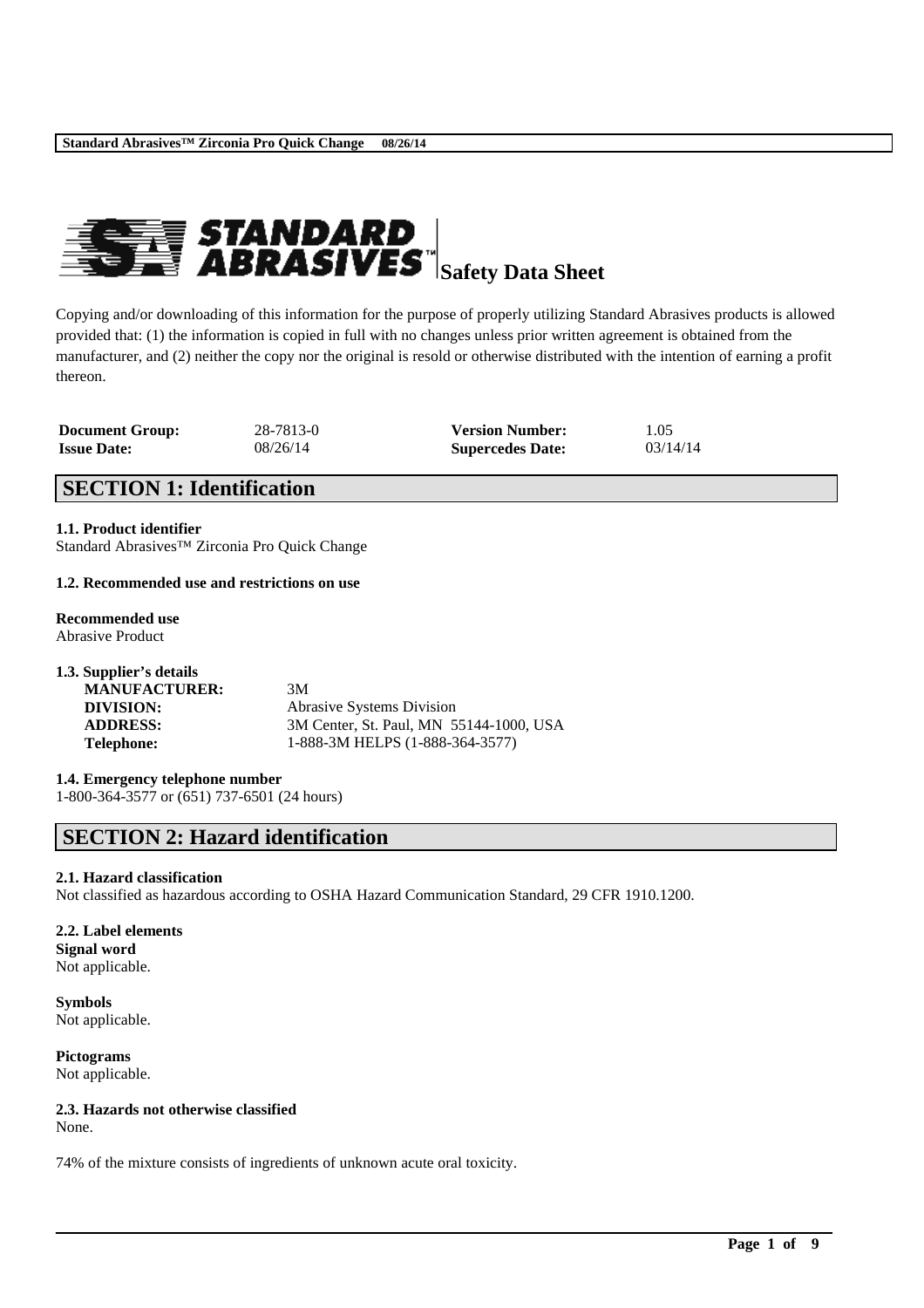## **SECTION 3: Composition/information on ingredients**

| Ingredient                           | C.A.S. No. | $\%$ by Wt |
|--------------------------------------|------------|------------|
| Aluminum Zirconium Mineral           | 70692-95-4 | $5 - 30$   |
| Aluminum Oxide Mineral (non-fibrous) | 1344-28-1  | $3 - 15$   |
| Inorganic Fluoride                   | 14075-53-7 | $0.5 - 20$ |
| Inorganic Fluoride                   | 15096-52-3 | $0.5 - 15$ |
| Filler                               | 16389-88-1 | $0.5 - 10$ |
| <b>Cured Resin</b>                   | Mixture    | $5 - 30$   |
| Cloth Backing                        | Mixture    | $20 - 65$  |
| Quick Change Attachment              | Mixture    | $3 - 5$    |

## **SECTION 4: First aid measures**

#### **4.1. Description of first aid measures**

#### **Inhalation:**

Remove person to fresh air. If you feel unwell, get medical attention.

#### **Skin Contact:**

Wash with soap and water. If signs/symptoms develop, get medical attention.

#### **Eye Contact:**

Flush with large amounts of water. Remove contact lenses if easy to do. Continue rinsing. If signs/symptoms persist, get medical attention.

#### **If Swallowed:**

No need for first aid is anticipated.

#### **4.2. Most important symptoms and effects, both acute and delayed**

See Section 11.1. Information on toxicological effects.

## **4.3. Indication of any immediate medical attention and special treatment required**

Not applicable

## **SECTION 5: Fire-fighting measures**

#### **5.1. Suitable extinguishing media**

In case of fire: Use a fire fighting agent suitable for ordinary combustible material such as water or foam to extinguish.

#### **5.2. Special hazards arising from the substance or mixture**

None inherent in this product.

#### **Hazardous Decomposition or By-Products**

| <b>Substance</b>  |  |
|-------------------|--|
| Carbon monoxide   |  |
| Carbon dioxide    |  |
| Hydrogen Fluoride |  |

**Substance Condition** During Combustion During Combustion During Combustion

#### **5.3. Special protective actions for fire-fighters**

When fire fighting conditions are severe and total thermal decomposition of the product is possible, wear full protective clothing, including helmet, self-contained, positive pressure or pressure demand breathing apparatus, bunker coat and pants, bands around arms, waist and legs, face mask, and protective covering for exposed areas of the head.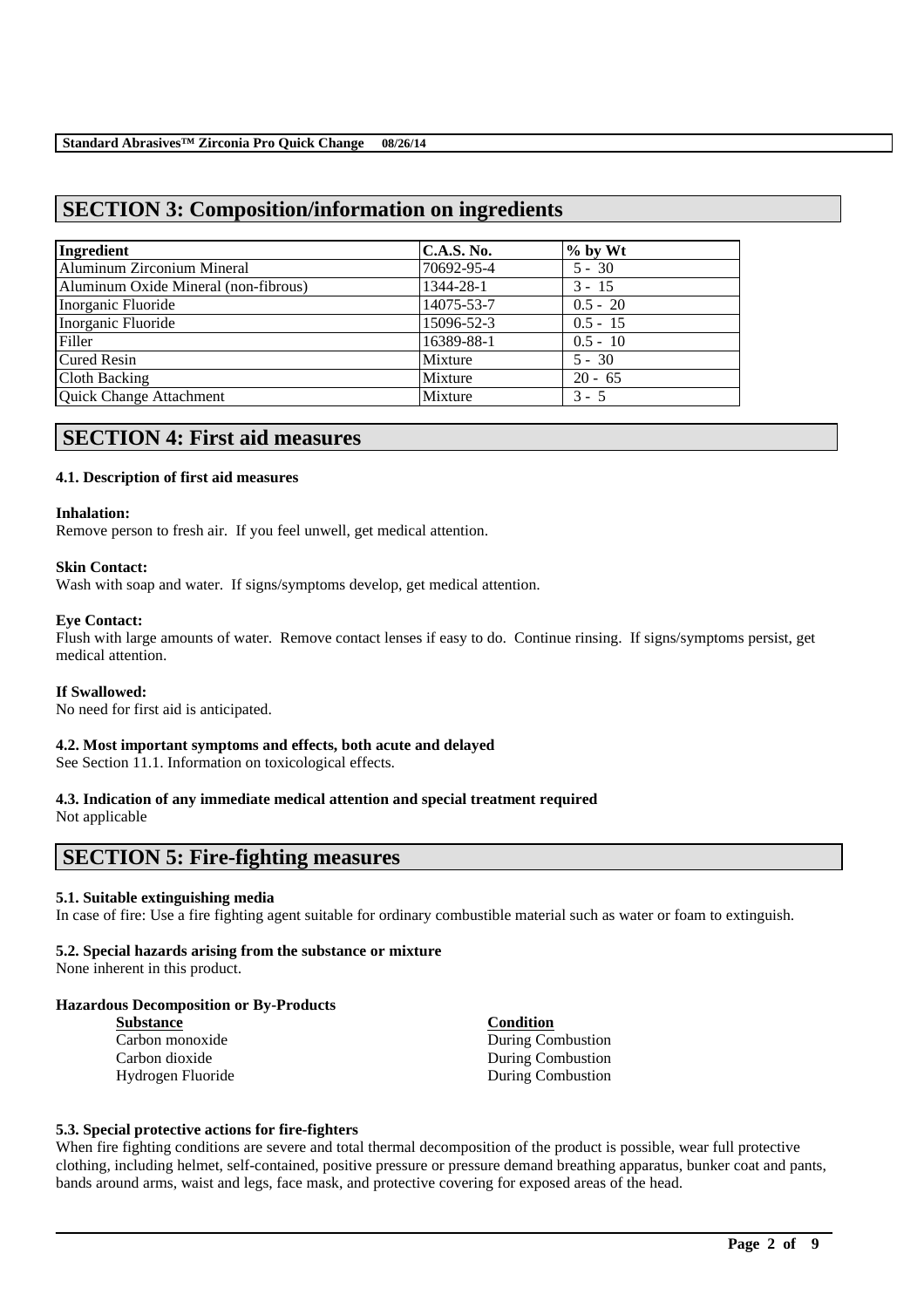## **SECTION 6: Accidental release measures**

#### **6.1. Personal precautions, protective equipment and emergency procedures**

Observe precautions from other sections.

#### **6.2. Environmental precautions**

Avoid release to the environment.

### **6.3. Methods and material for containment and cleaning up**

Not applicable.

## **SECTION 7: Handling and storage**

#### **7.1. Precautions for safe handling**

Avoid eye contact. Do not breathe thermal decomposition products. For industrial or professional use only. Avoid breathing of dust created by sanding, grinding or machining. Damaged product can break apart during use and cause serious injury to face or eyes. Check product for damage such as cracks or nicks prior to use. Replace if damaged. Always wear eye and face protection when working at sanding or grinding operations or when near such operations. Avoid release to the environment. Combustible dust may form by action of this product on another material (substrate). Dust generated from the substrate during use of this product may be explosive if in sufficient concentration with an ignition source. Dust deposits should not be allowed to accumulate on surfaces because of the potential for secondary explosions.

#### **7.2. Conditions for safe storage including any incompatibilities**

No special storage requirements.

## **SECTION 8: Exposure controls/personal protection**

#### **8.1. Control parameters**

#### **Occupational exposure limits**

| Ingredient                    | <b>C.A.S. No.</b> | <b>Agency</b> | Limit type                             | <b>Additional Comments</b> |
|-------------------------------|-------------------|---------------|----------------------------------------|----------------------------|
| Aluminum Oxide Mineral (non-  | 1344-28-1         | <b>CMRG</b>   | TWA:1 fiber/cc                         |                            |
| fibrous)                      |                   |               |                                        |                            |
| Aluminum, insoluble compounds | 1344-28-1         | <b>ACGIH</b>  | TWA(respirable fraction):1             | A4: Not class, as human    |
|                               |                   |               | mg/m3                                  | carcin                     |
| Aluminum Oxide Mineral (non-  | 1344-28-1         | <b>OSHA</b>   | TWA(as total dust):15                  |                            |
| fibrous)                      |                   |               | mg/m3;TWA(respirable                   |                            |
|                               |                   |               | fraction):5 mg/m3                      |                            |
| Aluminum, insoluble compounds | 15096-52-3        | <b>ACGIH</b>  | TWA(respirable fraction):1             | A4: Not class, as human    |
|                               |                   |               | mg/m3                                  | carcin                     |
| <b>FLUORIDES</b>              | 15096-52-3        | <b>OSHA</b>   | TWA $(as dust):2.5$                    |                            |
|                               |                   |               | $mg/m3$ ; TWA(as F): 2.5 mg/m3         |                            |
| <b>FLUORIDES</b>              | 15096-52-3        | <b>ACGIH</b>  | TWA $(as F): 2.5 mg/m3$                | A4: Not class, as human    |
|                               |                   |               |                                        | carcin                     |
| <b>ZIRCONIUM COMPOUNDS</b>    | 70692-95-4        | <b>ACGIH</b>  | TWA(as Zr):5                           | A4: Not class, as human    |
|                               |                   |               | $mg/m3$ ; STEL(as Zr): 10 mg/m3 carcin |                            |
| Aluminum, insoluble compounds | 70692-95-4        | <b>ACGIH</b>  | TWA(respirable fraction):1             | A4: Not class, as human    |
|                               |                   |               | mg/m3                                  | carcin                     |
| <b>ZIRCONIUM COMPOUNDS</b>    | 70692-95-4        | <b>OSHA</b>   | TWA(as Zr): 5 mg/m3                    |                            |

\_\_\_\_\_\_\_\_\_\_\_\_\_\_\_\_\_\_\_\_\_\_\_\_\_\_\_\_\_\_\_\_\_\_\_\_\_\_\_\_\_\_\_\_\_\_\_\_\_\_\_\_\_\_\_\_\_\_\_\_\_\_\_\_\_\_\_\_\_\_\_\_\_\_\_\_\_\_\_\_\_\_\_\_\_\_\_\_\_\_

ACGIH : American Conference of Governmental Industrial Hygienists

AIHA : American Industrial Hygiene Association

CMRG : Chemical Manufacturer's Recommended Guidelines

OSHA : United States Department of Labor - Occupational Safety and Health Administration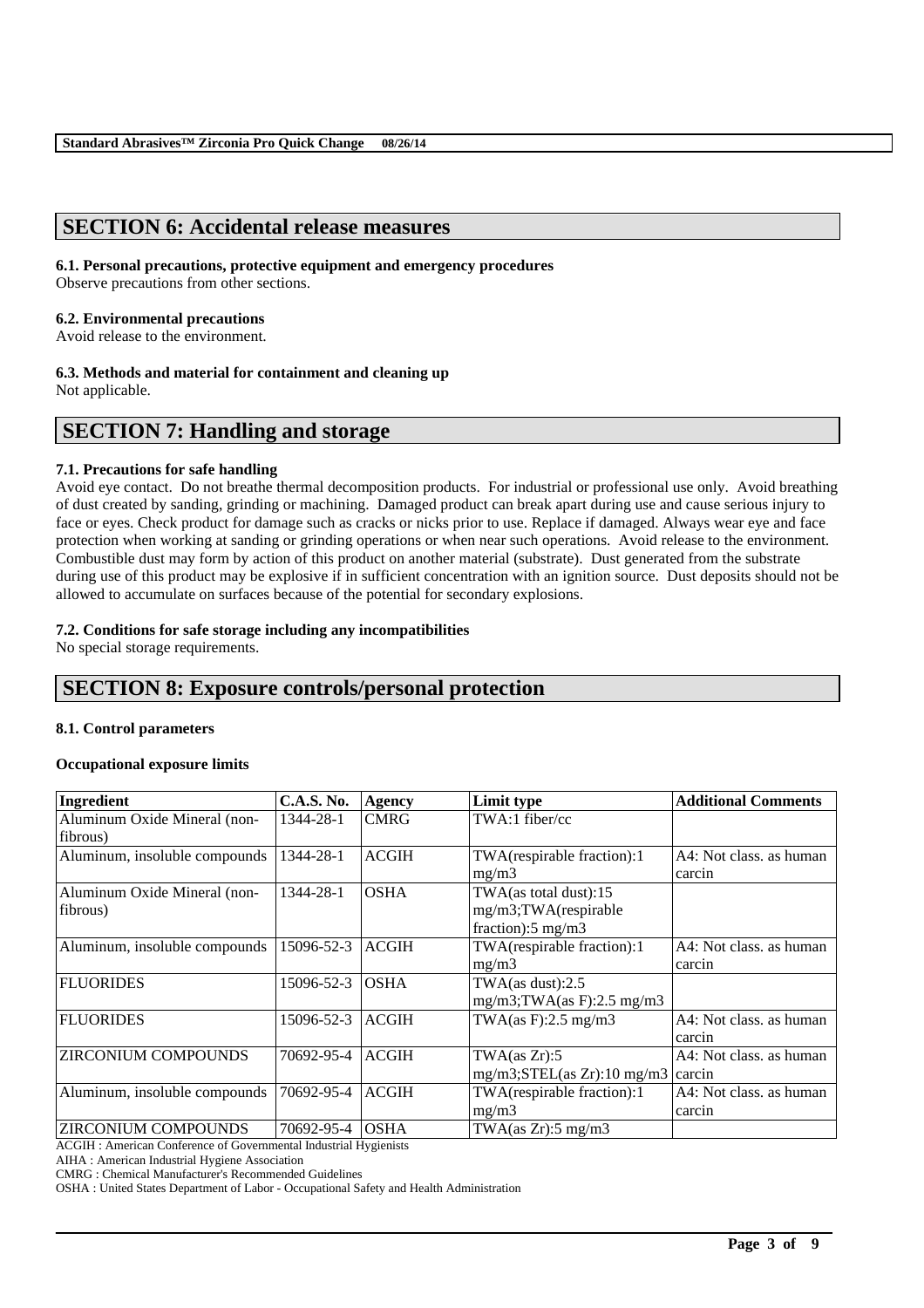TWA: Time-Weighted-Average STEL: Short Term Exposure Limit CEIL: Ceiling

#### **8.2. Exposure controls**

#### **8.2.1. Engineering controls**

For those situations where the material might be exposed to extreme overheating due to misuse or equipment failure, use with appropriate local exhaust ventilation sufficient to maintain levels of thermal decomposition products below their exposure guidelines. Provide appropriate local exhaust ventilation for sanding, grinding or machining. Use general dilution ventilation and/or local exhaust ventilation to control airborne exposures to below relevant Exposure Limits and/or control dust/fume/gas/mist/vapors/spray. If ventilation is not adequate, use respiratory protection equipment. Provide local exhaust at process emission sources to control exposure near the source and to prevent the escape of dust into the work area. Ensure that dust-handling systems (such as exhaust ducts, dust collectors, vessels, and processing equipment) are designed in a manner to prevent the escape of dust into the work area (i.e., there is no leakage from the equipment).

#### **8.2.2. Personal protective equipment (PPE)**

#### **Eye/face protection**

To minimize the risk of injury to face and eyes, always wear eye and face protection when working at sanding or grinding operations or when near such operations. Select and use eye/face protection to prevent contact based on the results of an exposure assessment. The following eye/face protection(s) are recommended: Safety Glasses with side shields

#### **Skin/hand protection**

Wear appropriate gloves to minimize risk of injury to skin from contact with dust or physical abrasion from grinding or sanding.

#### **Respiratory protection**

Assess exposure concentrations of all materials involved in the work process. Consider material being abraded when determining the appropriate respiratory protection. Select and use appropriate respirators to prevent inhalation overexposure. An exposure assessment may be needed to decide if a respirator is required. If a respirator is needed, use respirators as part of a full respiratory protection program. Based on the results of the exposure assessment, select from the following respirator type(s) to reduce inhalation exposure:

\_\_\_\_\_\_\_\_\_\_\_\_\_\_\_\_\_\_\_\_\_\_\_\_\_\_\_\_\_\_\_\_\_\_\_\_\_\_\_\_\_\_\_\_\_\_\_\_\_\_\_\_\_\_\_\_\_\_\_\_\_\_\_\_\_\_\_\_\_\_\_\_\_\_\_\_\_\_\_\_\_\_\_\_\_\_\_\_\_\_

Half facepiece or full facepiece air-purifying respirator suitable for particulates

For questions about suitability for a specific application, consult with your respirator manufacturer.

## **SECTION 9: Physical and chemical properties**

#### **9.1. Information on basic physical and chemical properties**

| <b>General Physical Form:</b>    | Solid                  |
|----------------------------------|------------------------|
| Odor, Color, Grade:              | Solid Abrasive Product |
| <b>Odor threshold</b>            | Not Applicable         |
| pH                               | Not Applicable         |
| Melting point                    | Not Applicable         |
| <b>Boiling Point</b>             | Not Applicable         |
| <b>Flash Point</b>               | Not Applicable         |
| <b>Evaporation rate</b>          | Not Applicable         |
| <b>Flammability</b> (solid, gas) | Not Classified         |
| <b>Flammable Limits(LEL)</b>     | Not Applicable         |
| <b>Flammable Limits(UEL)</b>     | Not Applicable         |
| <b>Vapor Pressure</b>            | Not Applicable         |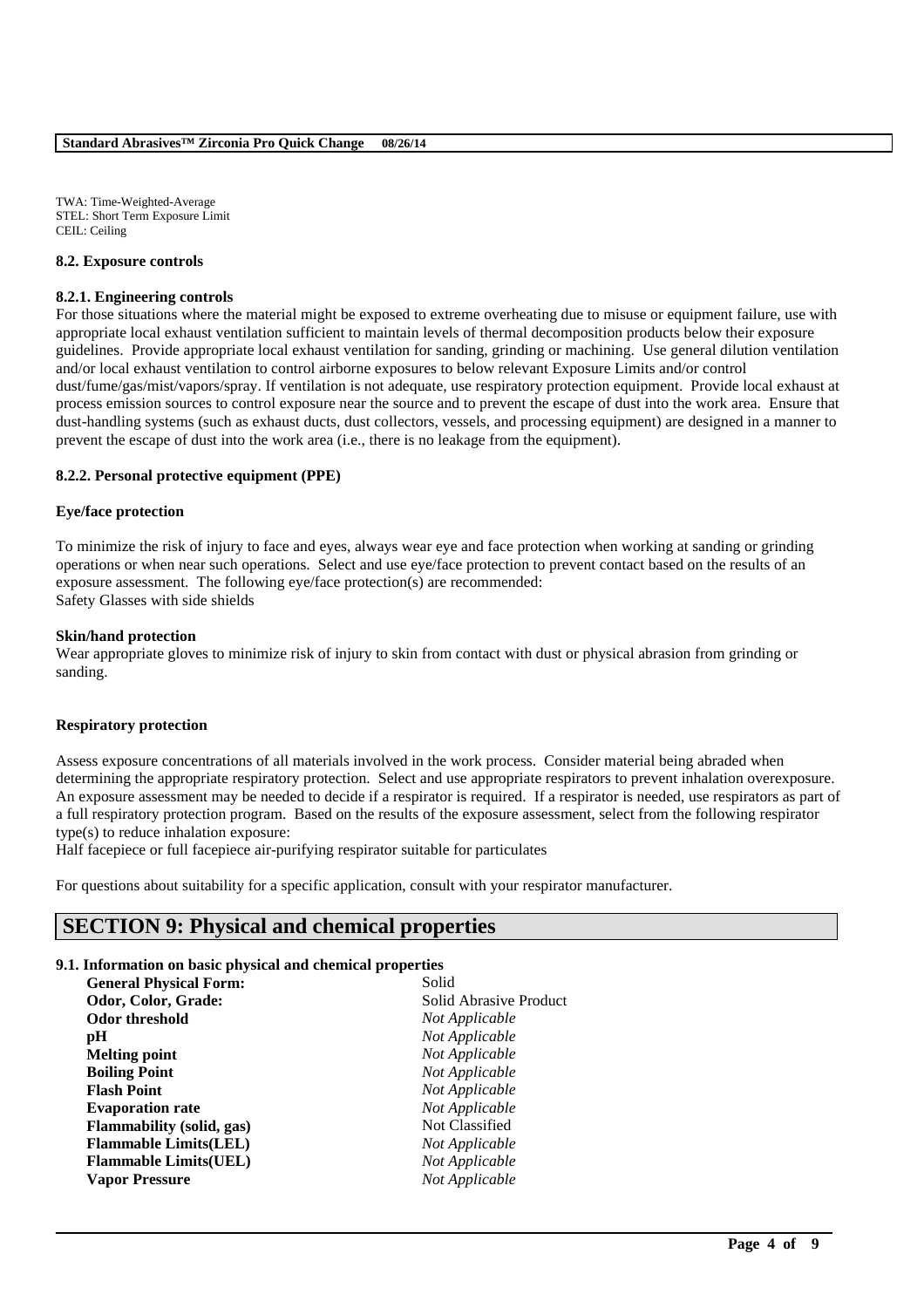| <b>Vapor Density</b>                   |  |
|----------------------------------------|--|
| <b>Specific Gravity</b>                |  |
| <b>Solubility In Water</b>             |  |
| Solubility- non-water                  |  |
| Partition coefficient: n-octanol/water |  |
| <b>Autoignition temperature</b>        |  |
| <b>Decomposition temperature</b>       |  |
| <b>Viscosity</b>                       |  |

 $Not Appliedble$ **Specific Gravity** *Not Applicable*  $Not Appliedble$  $Not Apolicable$  $Not Applicable$ **Not Applicable**  $Not Applicable$ **Viscosity** *Not Applicable*

## **SECTION 10: Stability and reactivity**

#### **10.1. Reactivity**

This material is considered to be non reactive under normal use conditions.

## **10.2. Chemical stability**

Stable.

#### **10.3. Possibility of hazardous reactions**

Hazardous polymerization will not occur.

## **10.4. Conditions to avoid**

None known.

**10.5. Incompatible materials** None known.

#### **10.6. Hazardous decomposition products**

**Substance Condition** None known.

Refer to section 5.2 for hazardous decomposition products during combustion.

Extreme heat arising from situations such as misuse or equipment failure can generate hydrogen fluoride as a decomposition product.

## **SECTION 11: Toxicological information**

**The information below may not be consistent with the material classification in Section 2 if specific ingredient classifications are mandated by a competent authority. In addition, toxicological data on ingredients may not be reflected in the material classification and/or the signs and symptoms of exposure, because an ingredient may be present below the threshold for labeling, an ingredient may not be available for exposure, or the data may not be relevant to the material as a whole.**

**11.1. Information on Toxicological effects**

**Signs and Symptoms of Exposure**

#### **Based on test data and/or information on the components, this material may produce the following health effects:**

### **Inhalation:**

Dust from grinding, sanding or machining may cause irritation of the respiratory system. Signs/symptoms may include cough, sneezing, nasal discharge, headache, hoarseness, and nose and throat pain.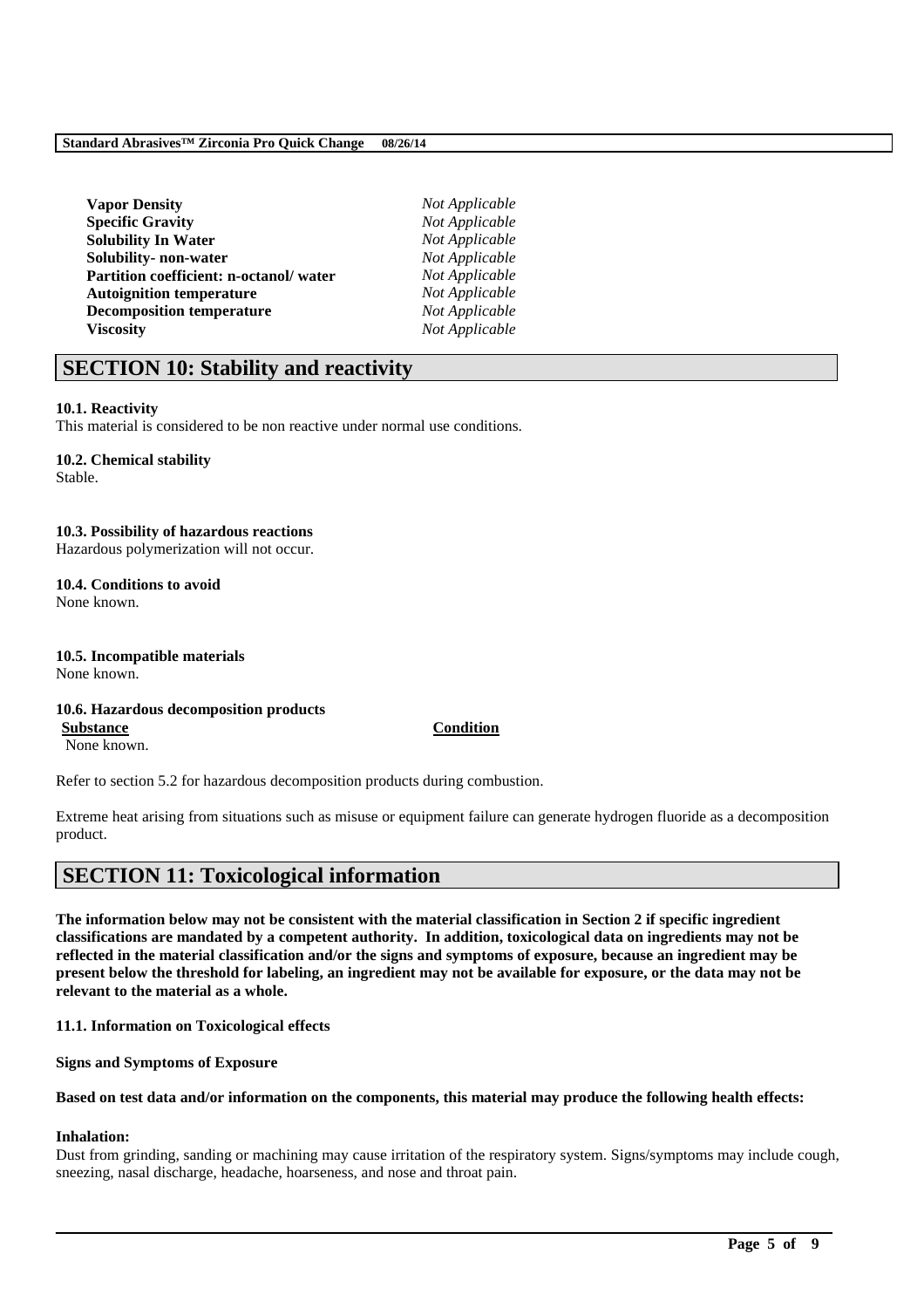#### **Skin Contact:**

Mechanical Skin irritation: Signs/symptoms may include abrasion, redness, pain, and itching.

#### **Eye Contact:**

Mechanical eye irritation: Signs/symptoms may include pain, redness, tearing and corneal abrasion.

Dust created by grinding, sanding, or machining may cause eye irritation. Signs/symptoms may include redness, swelling, pain, tearing, and blurred or hazy vision.

#### **Ingestion:**

No health effects are expected.

#### **Additional Information:**

This document covers only the Standard Abrasives product. For complete assessment, when determining the degree of hazard, the material being abraded must also be considered.

#### **Toxicological Data**

If a component is disclosed in section 3 but does not appear in a table below, either no data are available for that endpoint or the data are not sufficient for classification.

#### **Acute Toxicity**

| <b>Name</b>                          | Route       | <b>Species</b> | <b>Value</b>                                      |
|--------------------------------------|-------------|----------------|---------------------------------------------------|
| Overall product                      | Ingestion   |                | No data available; calculated $ATE > 5,000$ mg/kg |
| Inorganic Fluoride                   | Dermal      |                | LD50 estimated to be $> 5,000$ mg/kg              |
| Inorganic Fluoride                   | Inhalation- | Rat            | $LC50 > 5.3$ mg/l                                 |
|                                      | Dust/Mist   |                |                                                   |
|                                      | (4 hours)   |                |                                                   |
| Inorganic Fluoride                   | Ingestion   | Rat            | $LD50$ 5,854 mg/kg                                |
| Aluminum Oxide Mineral (non-fibrous) | Dermal      |                | LD50 estimated to be $> 5,000$ mg/kg              |
| Inorganic Fluoride                   | Dermal      | Rabbit         | $LD50 > 2,100$ mg/kg                              |
| Aluminum Oxide Mineral (non-fibrous) | Inhalation- | Rat            | $LC50 > 2.3$ mg/l                                 |
|                                      | Dust/Mist   |                |                                                   |
|                                      | (4 hours)   |                |                                                   |
| Aluminum Oxide Mineral (non-fibrous) | Ingestion   | Rat            | $LD50 > 5,000$ mg/kg                              |
| Inorganic Fluoride                   | Inhalation- | Rat            | $LC50$ 4.5 mg/l                                   |
|                                      | Dust/Mist   |                |                                                   |
|                                      | (4 hours)   |                |                                                   |
| Inorganic Fluoride                   | Ingestion   | Rat            | LD50 $5,000$ mg/kg                                |
| Filler                               | Ingestion   | Rat            | $LD50 > 2,000$ mg/kg                              |

 $ATE = acute$  toxicity estimate

#### **Skin Corrosion/Irritation**

| Name                                 | Species | Value                     |
|--------------------------------------|---------|---------------------------|
| Inorganic Fluoride                   | Rabbit  | No significant irritation |
| Aluminum Oxide Mineral (non-fibrous) | Rabbit  | No significant irritation |
| Inorganic Fluoride                   |         | Minimal irritation        |

#### **Serious Eye Damage/Irritation**

| <b>Name</b>                          | Species | Value                     |
|--------------------------------------|---------|---------------------------|
| Inorganic Fluoride                   | Rabbit  | No significant irritation |
| Aluminum Oxide Mineral (non-fibrous) | Rabbit  | No significant irritation |
| Inorganic Fluoride                   |         | Moderate irritant         |

#### **Skin Sensitization**

| <b>Name</b> | <b>COL</b><br>Species | /alue |
|-------------|-----------------------|-------|
|             |                       |       |

\_\_\_\_\_\_\_\_\_\_\_\_\_\_\_\_\_\_\_\_\_\_\_\_\_\_\_\_\_\_\_\_\_\_\_\_\_\_\_\_\_\_\_\_\_\_\_\_\_\_\_\_\_\_\_\_\_\_\_\_\_\_\_\_\_\_\_\_\_\_\_\_\_\_\_\_\_\_\_\_\_\_\_\_\_\_\_\_\_\_

#### **Respiratory Sensitization**

**Name Species Value**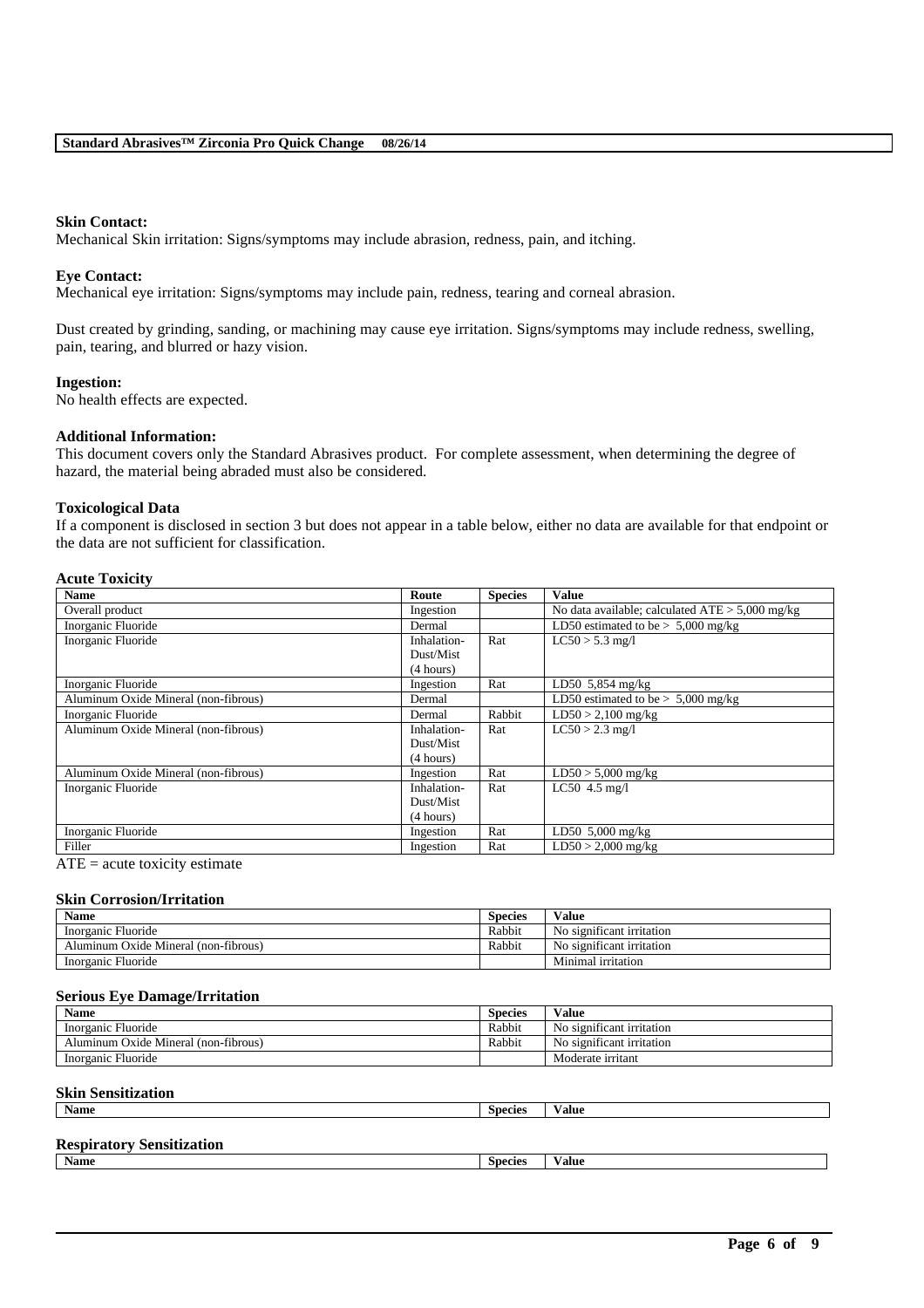#### **Standard Abrasives™ Zirconia Pro Quick Change 08/26/14**

#### **Germ Cell Mutagenicity**

| <b>BY</b><br>Name                            | Route                                        | Value            |
|----------------------------------------------|----------------------------------------------|------------------|
| $non-throws$<br>Oxide<br>Mineral<br>Alumınum | $-1$<br>V <sub>1</sub> trc<br><sub>1</sub> n | mutagenic<br>Not |

#### **Carcinogenicity**

| - -<br>Name                                     | Koute      | Species | / alue               |
|-------------------------------------------------|------------|---------|----------------------|
| minum<br>'non-<br>-fibrous'<br>Oxide<br>Mineral | Inhalation | Rat     | carcinogenic<br>NOL. |

#### **Reproductive Toxicity**

#### **Reproductive and/or Developmental Effects**

| Name<br>--<br>–<br>-<br>Route<br>i'net.<br><b>Result</b><br>species<br>⁄ alue<br>×DOSU.<br>.<br>.<br>.<br>. |  |  |  |  |  |  |  |  |
|-------------------------------------------------------------------------------------------------------------|--|--|--|--|--|--|--|--|
|-------------------------------------------------------------------------------------------------------------|--|--|--|--|--|--|--|--|

#### **Target Organ(s)**

#### **Specific Target Organ Toxicity - single exposure**

| -<br>Koute<br><b>Target</b><br>rgan(s) | Value<br>. | <b>Species</b> | <b>CONTRACTOR</b><br>$\overline{\phantom{a}}$<br>Result<br>est | Exposure<br>Duration |
|----------------------------------------|------------|----------------|----------------------------------------------------------------|----------------------|
|----------------------------------------|------------|----------------|----------------------------------------------------------------|----------------------|

#### **Specific Target Organ Toxicity - repeated exposure**

| <b>Name</b>                             | Route      | Target Organ(s)                    | Value                                                                              | <b>Species</b> | <b>Test Result</b>            | <b>Exposure</b><br><b>Duration</b> |
|-----------------------------------------|------------|------------------------------------|------------------------------------------------------------------------------------|----------------|-------------------------------|------------------------------------|
| Aluminum Oxide Mineral<br>(non-fibrous) | Inhalation | pneumoconiosis                     | Some positive data exist, but the<br>data are not sufficient for<br>classification | Human          | <b>NOAEL Not</b><br>available | occupational<br>exposure           |
| Inorganic Fluoride                      | Inhalation | bone, teeth, nails,<br>and/or hair | Some positive data exist, but the<br>data are not sufficient for<br>classification |                | <b>HHA</b>                    |                                    |
| Aluminum Oxide Mineral<br>(non-fibrous) | Inhalation | pulmonary fibrosis                 | Some positive data exist, but the<br>data are not sufficient for<br>classification | Human          | <b>NOAEL Not</b><br>available | occupational<br>exposure           |

# **Aspiration Hazard**

**Name Value**

**Please contact the address or phone number listed on the first page of the SDS for additional toxicological information on this material and/or its components.**

## **SECTION 12: Ecological information**

#### **Ecotoxicological information**

Please contact the address or phone number listed on the first page of the SDS for additional ecotoxicological information on this material and/or its components.

#### **Chemical fate information**

Please contact the address or phone number listed on the first page of the SDS for additional chemical fate information on this material and/or its components.

## **SECTION 13: Disposal considerations**

#### **13.1. Disposal methods**

Dispose of contents/ container in accordance with the local/regional/national/international regulations.

The substrate that was abraded must be considered as a factor in the disposal method for this product. Incinerate in a permitted waste incineration facility. Proper destruction may require the use of additional fuel during incineration processes. Combustion products will include halogen acid (HCl/HF/HBr). Facility must be capable of handling halogenated materials.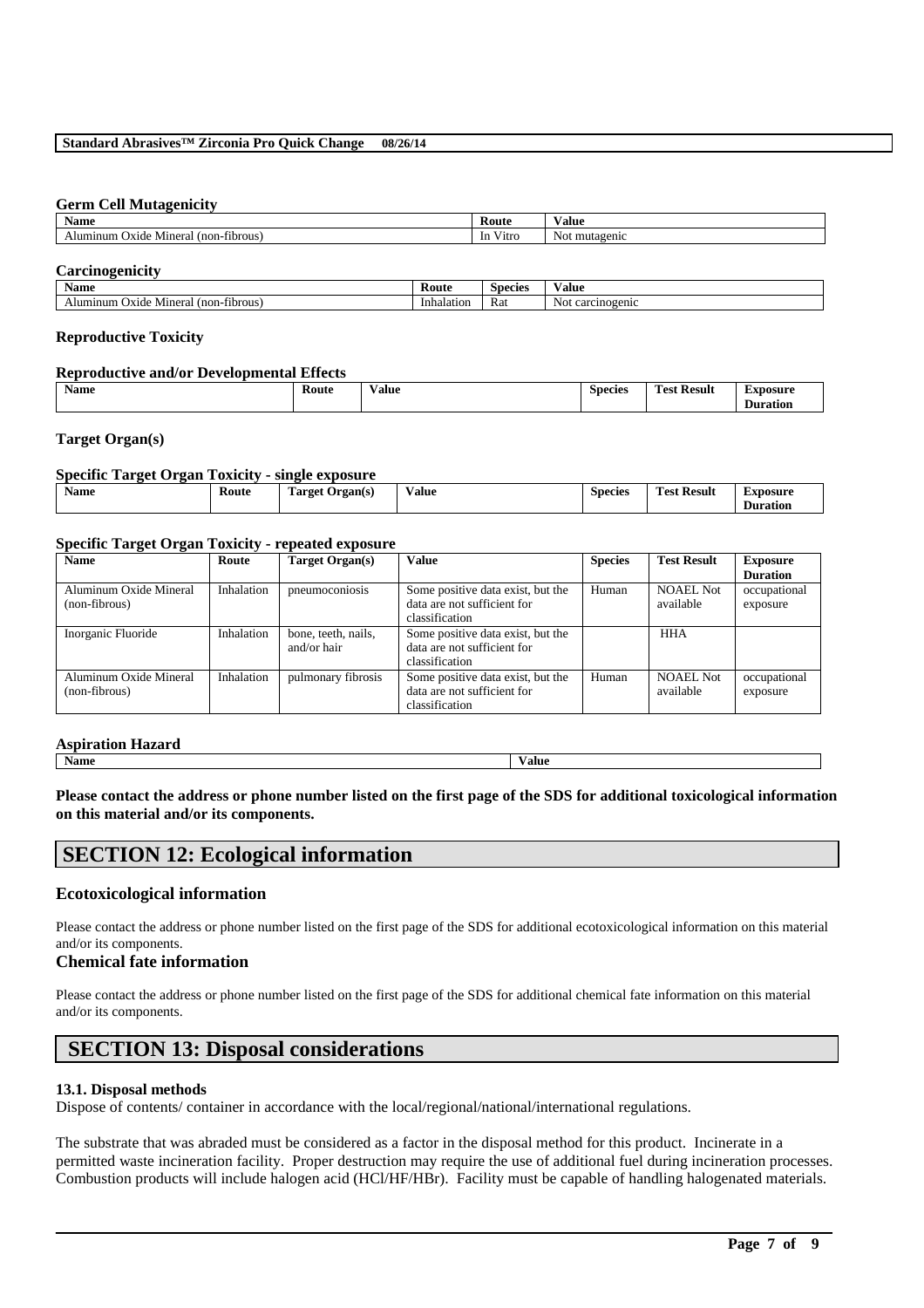As a disposal alternative, utilize an acceptable permitted waste disposal facility.

**EPA Hazardous Waste Number (RCRA):** Not regulated

# **SECTION 14: Transport Information**

#### Not regulated per U.S. DOT, IATA or IMO.

*These transportation classifications are provided as a customer service. As the shipper YOU remain responsible for complying with all applicable laws and regulations, including proper transportation classification and packaging. The manufacturer's transportation classifications are based on product formulation, packaging, the manufacturer's policies and the manufacturer's understanding of applicable current regulations. The manufacturer does not guarantee the accuracy of this classification information. This information applies only to transportation classification and not the packaging, labeling, or marking requirements. The original Standard Abrasives package is certified for U.S. ground shipment only. If you are shipping by air or ocean, the package may not meet applicable regulatory requirements.* 

# **SECTION 15: Regulatory information**

#### **15.1. US Federal Regulations**

Contact the manufacturer for more information.

#### **311/312 Hazard Categories:**

Fire Hazard - No Pressure Hazard - No Reactivity Hazard - No Immediate Hazard - No Delayed Hazard - No

#### **15.2. State Regulations**

Contact the manufacturer for more information.

#### **15.3. Chemical Inventories**

This product is an article as defined by TSCA regulations, and is exempt from TSCA Inventory listing requirements.

Contact the manufacturer for more information.

#### **15.4. International Regulations**

Contact the manufacturer for more information.

**This SDS has been prepared to meet the U.S. OSHA Hazard Communication Standard, 29 CFR 1910.1200.**

# **SECTION 16: Other information**

#### **NFPA Hazard Classification**

**Health:** 0 **Flammability:** 1 **Instability:** 0 **Special Hazards:** None

National Fire Protection Association (NFPA) hazard ratings are designed for use by emergency response personnel to address the hazards that are presented by short-term, acute exposure to a material under conditions of fire, spill, or similar emergencies. Hazard ratings are primarily based on the inherent physical and toxic properties of the material but also include the toxic properties of combustion or decomposition products that are known to be generated in significant quantities.

#### **HMIS Hazard Classification**

**Health:** 0 **Flammability:** 1 **Physical Hazard:** 0 **Personal Protection:** X - See PPE section.

Hazardous Material Identification System (HMIS® III) hazard ratings are designed to inform employees of chemical hazards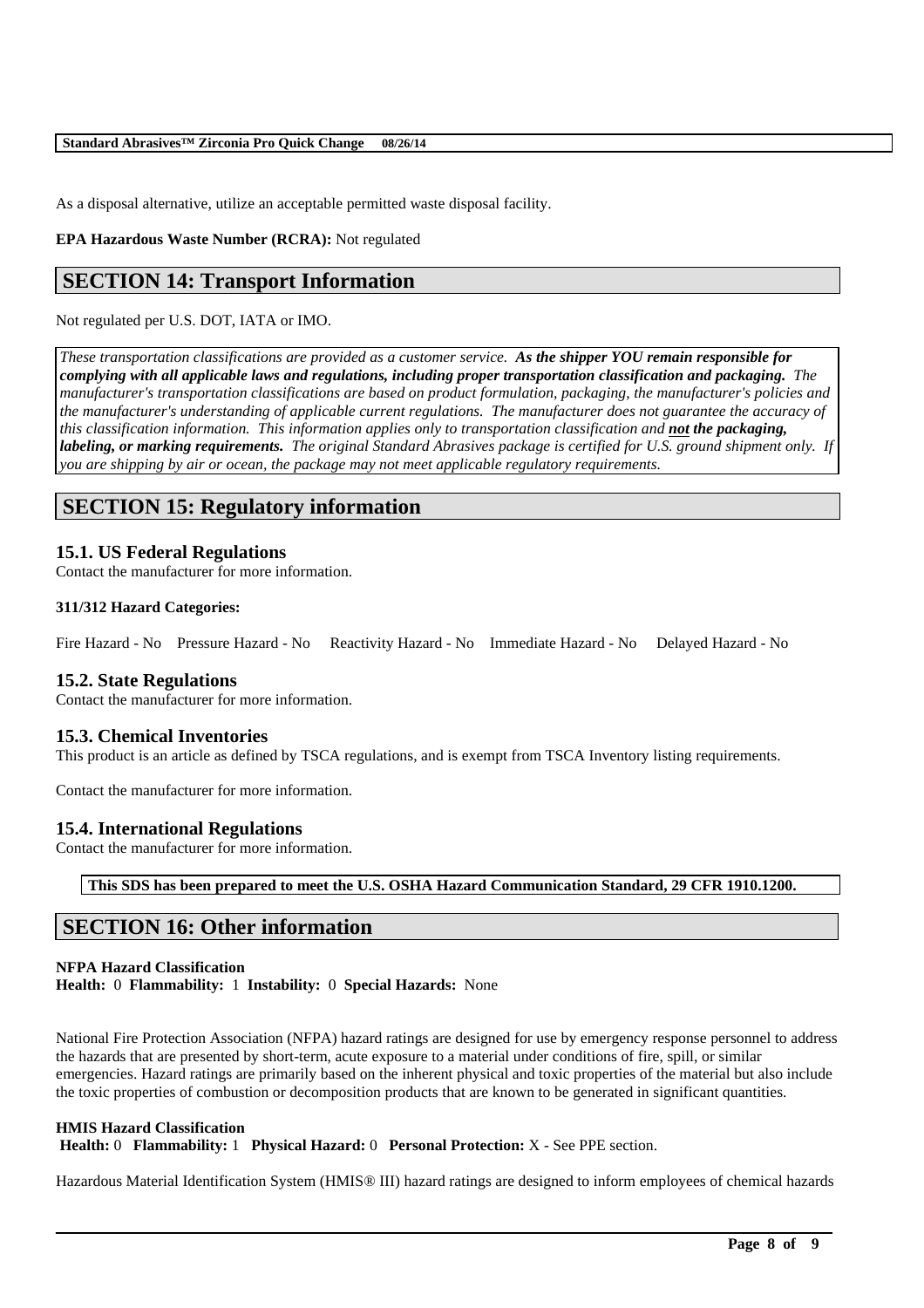#### **Standard Abrasives™ Zirconia Pro Quick Change 08/26/14**

in the workplace. These ratings are based on the inherent properties of the material under expected conditions of normal use and are not intended for use in emergency situations. HMIS® III ratings are to be used with a fully implemented HMIS® III program. HMIS® is a registered mark of the American Coatings Association (ACA).

| <b>Document Group:</b> | 28-7813-0 | <b>Version Number:</b>  | 1.05     |
|------------------------|-----------|-------------------------|----------|
| <b>Issue Date:</b>     | 08/26/14  | <b>Supercedes Date:</b> | 03/14/14 |

DISCLAIMER: The information in this Material Safety Data Sheet (MSDS) is believed to be correct as of the date issued. THE MANUFACTURER MAKES NO WARRANTIES, EXPRESSED OR IMPLIED, INCLUDING, BUT NOT LIMITED TO, ANY IMPLIED WARRANTY OF MERCHANTABILITY OR FITNESS FOR A PARTICULAR PURPOSE OR COURSE OF PERFORMANCE OR USAGE OF TRADE. User is responsible for determining whether the Standard Abrasives product is fit for a particular purpose and suitable for user's method of use or application. Given the variety of factors that can affect the use and application of a Standard Abrasives product, some of which are uniquely within the user's knowledge and control, it is essential that the user evaluate the Standard Abrasives product to determine whether it is fit for a particular purpose and suitable for user's method of use or application.

The manufacturer provides information in electronic form as a service to its customers. Due to the remote possibility that electronic transfer may have resulted in errors, omissions or alterations in this information, the manufacturer makes no representations as to its completeness or accuracy. In addition, information obtained from a database may not be as current as the information in the MSDS available directly from the manufacturer.

\_\_\_\_\_\_\_\_\_\_\_\_\_\_\_\_\_\_\_\_\_\_\_\_\_\_\_\_\_\_\_\_\_\_\_\_\_\_\_\_\_\_\_\_\_\_\_\_\_\_\_\_\_\_\_\_\_\_\_\_\_\_\_\_\_\_\_\_\_\_\_\_\_\_\_\_\_\_\_\_\_\_\_\_\_\_\_\_\_\_

#### **Standard Abrasives MSDSs are available at www.StandardAbrasives.com**

Copyright, 2014, 3M. All rights reserved.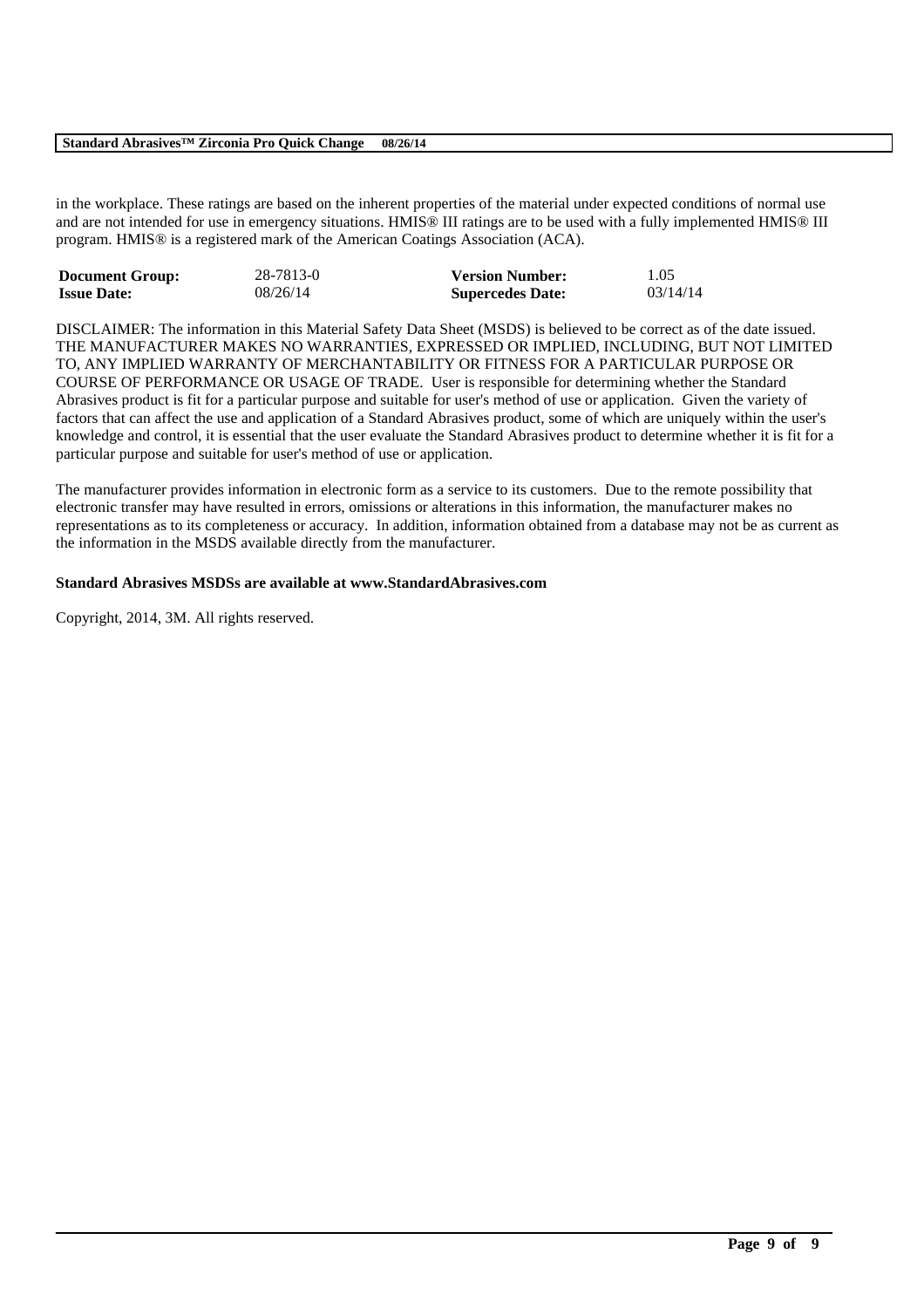

Copying and/or downloading of this information for the purpose of properly utilizing Standard Abrasives products is allowed provided that: (1) the information is copied in full with no changes unless prior written agreement is obtained from the manufacturer, and (2) neither the copy nor the original is resold or otherwise distributed with the intention of earning a profit thereon.

| <b>Document Group:</b> | 27-1648-8 | <b>Version Number:</b>  | 2.03     |
|------------------------|-----------|-------------------------|----------|
| <b>Issue Date:</b>     | 03/11/14  | <b>Supercedes Date:</b> | 04/20/11 |

# **SECTION 1: Identification**

**1.1. Product identifier** Standard Abrasives™ Zirconia 2 Ply Quick Change Discs

#### **1.2. Recommended use and restrictions on use**

#### **Recommended use** Abrasive Product

| 1.3. Supplier's details<br><b>MANUFACTURER:</b> | 3M                                                                         |
|-------------------------------------------------|----------------------------------------------------------------------------|
| DIVISION:                                       | <b>Abrasive Systems Division</b>                                           |
| <b>ADDRESS:</b><br><b>Telephone:</b>            | 3M Center, St. Paul, MN 55144-1000, USA<br>1-888-3M HELPS (1-888-364-3577) |

**1.4. Emergency telephone number**

1-800-364-3577 or (651) 737-6501 (24 hours)

# **SECTION 2: Hazard identification**

#### **2.1. Hazard classification**

Not classified as hazardous according to OSHA Hazard Communication Standard, 29 CFR 1910.1200.

\_\_\_\_\_\_\_\_\_\_\_\_\_\_\_\_\_\_\_\_\_\_\_\_\_\_\_\_\_\_\_\_\_\_\_\_\_\_\_\_\_\_\_\_\_\_\_\_\_\_\_\_\_\_\_\_\_\_\_\_\_\_\_\_\_\_\_\_\_\_\_\_\_\_\_\_\_\_\_\_\_\_\_\_\_\_\_\_\_\_

# **2.2. Label elements**

**Signal word** Not applicable.

**Symbols** Not applicable.

**Pictograms** Not applicable.

**Notes to Physician:** Not applicable

**2.3. Hazards not otherwise classified** None.

63% of the mixture consists of ingredients of unknown acute oral toxicity.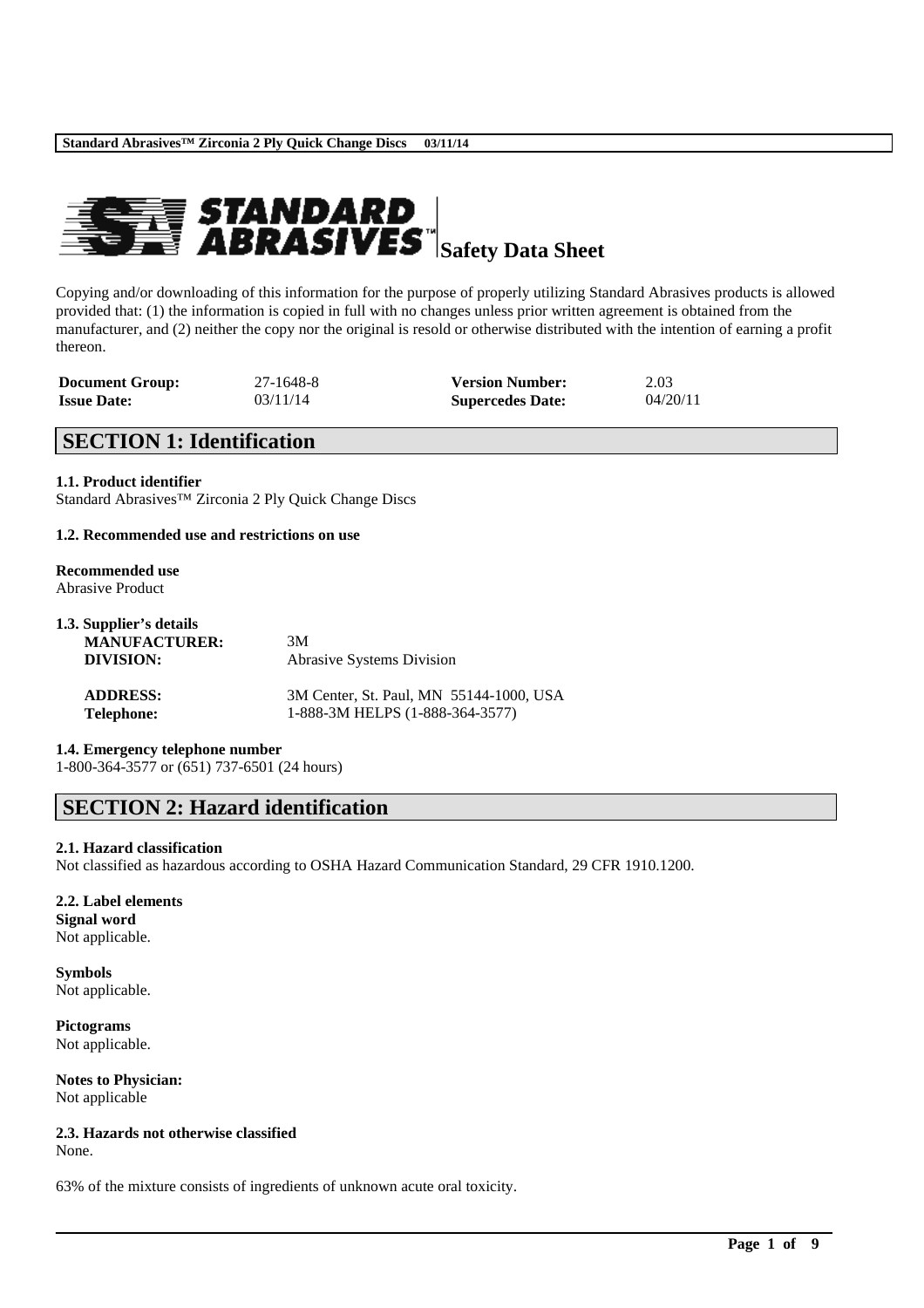# **SECTION 3: Composition/information on ingredients**

| Ingredient                           | <b>C.A.S. No.</b> | $\%$ by Wt |  |
|--------------------------------------|-------------------|------------|--|
| Aluminum Oxide Mineral (non-fibrous) | 1344-28-1         | $5 - 35$   |  |
| Aluminum Zirconium Mineral           | 68955-26-0        | $5 - 35$   |  |
| Filler                               | 1317-65-3         | $0.5 - 20$ |  |
| Inorganic Fluoride                   | 15096-52-3        | $.5 - 20$  |  |
| Dyes, additives                      | Mixture           | $0 - 5$    |  |
| <b>Cured Resin</b>                   | Mixture           | $10 - 25$  |  |
| Cloth Backing                        | Mixture           | $20 - 45$  |  |
| Quick Change Attachment              | Mixture           | $0 - 5$    |  |

# **SECTION 4: First aid measures**

#### **4.1. Description of first aid measures**

#### **Inhalation:**

Remove person to fresh air. If you feel unwell, get medical attention.

#### **Skin Contact:**

Wash with soap and water. If signs/symptoms develop, get medical attention.

#### **Eye Contact:**

Flush with large amounts of water. Remove contact lenses if easy to do. Continue rinsing. If signs/symptoms persist, get medical attention.

#### **If Swallowed:**

No need for first aid is anticipated.

#### **4.2. Most important symptoms and effects, both acute and delayed**

See Section 11.1. Information on toxicological effects.

#### **4.3. Indication of any immediate medical attention and special treatment required**

Not applicable

# **SECTION 5: Fire-fighting measures**

#### **5.1. Suitable extinguishing media**

In case of fire: Use a fire fighting agent suitable for ordinary combustible material such as water or foam to extinguish.

\_\_\_\_\_\_\_\_\_\_\_\_\_\_\_\_\_\_\_\_\_\_\_\_\_\_\_\_\_\_\_\_\_\_\_\_\_\_\_\_\_\_\_\_\_\_\_\_\_\_\_\_\_\_\_\_\_\_\_\_\_\_\_\_\_\_\_\_\_\_\_\_\_\_\_\_\_\_\_\_\_\_\_\_\_\_\_\_\_\_

#### **5.2. Special hazards arising from the substance or mixture**

None inherent in this product.

#### **Hazardous Decomposition or By-Products**

| <b>Substance</b> |
|------------------|
| Carbon monoxide  |
| Carbon dioxide   |

**Condition** During Combustion During Combustion

#### **5.3. Special protective actions for fire-fighters**

No unusual fire or explosion hazards are anticipated.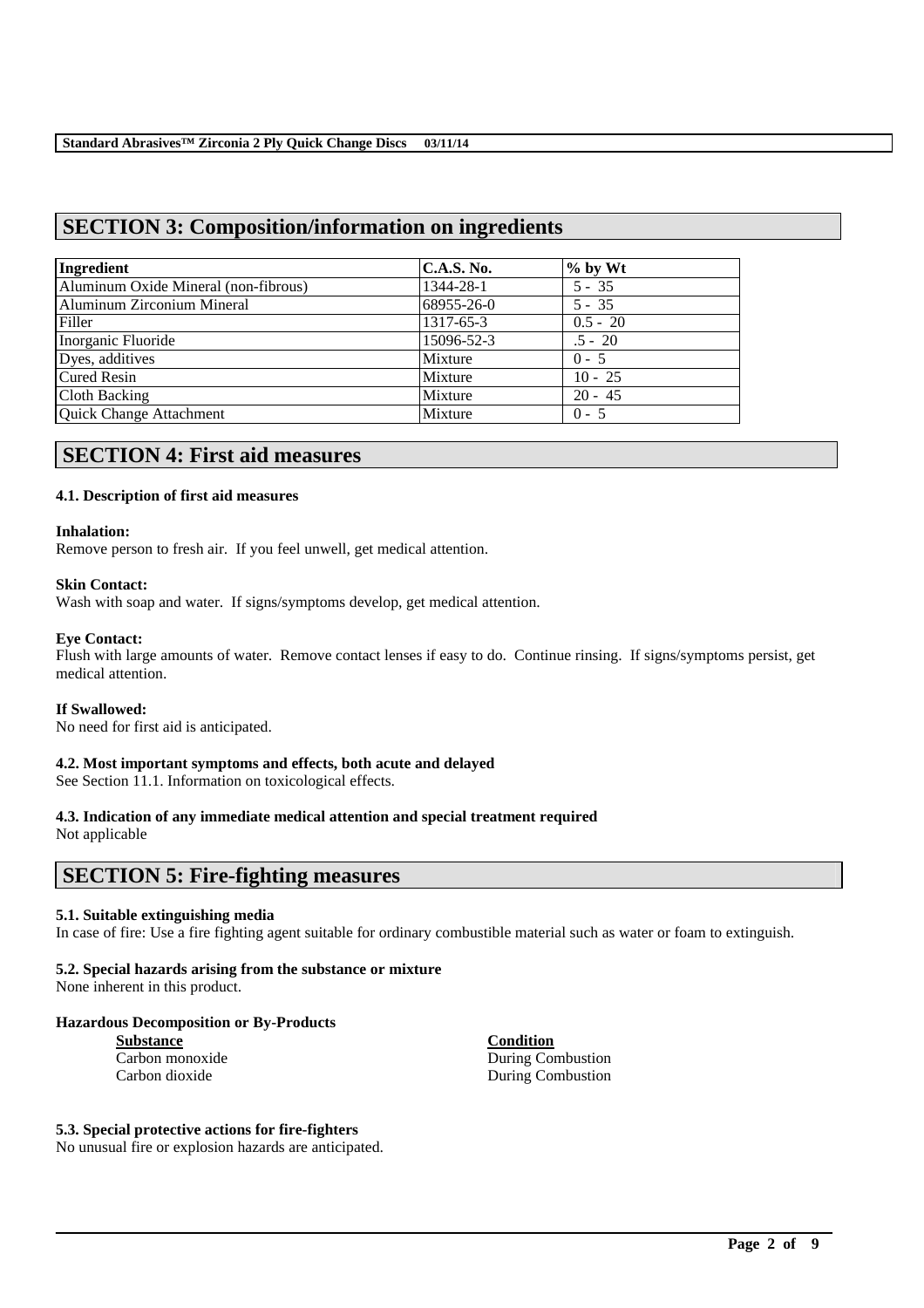# **SECTION 6: Accidental release measures**

#### **6.1. Personal precautions, protective equipment and emergency procedures**

Observe precautions from other sections.

#### **6.2. Environmental precautions**

Avoid release to the environment.

#### **6.3. Methods and material for containment and cleaning up**

Not applicable.

# **SECTION 7: Handling and storage**

#### **7.1. Precautions for safe handling**

For industrial or professional use only. Avoid breathing of dust created by sanding, grinding or machining. Damaged product can break apart during use and cause serious injury to face or eyes. Check product for damage such as cracks or nicks prior to use. Replace if damaged. Always wear eye and face protection when working at sanding or grinding operations or when near such operations. Avoid release to the environment. Combustible dust may form by action of this product on another material (substrate). Dust generated from the substrate during use of this product may be explosive if in sufficient concentration with an ignition source. Dust deposits should not be allowed to accumulate on surfaces because of the potential for secondary explosions.

#### **7.2. Conditions for safe storage including any incompatibilities**

No special storage requirements.

# **SECTION 8: Exposure controls/personal protection**

#### **8.1. Control parameters**

#### **Occupational exposure limits**

| Ingredient                    | <b>C.A.S. No.</b> | <b>Agency</b> | Limit type                     | <b>Additional Comments</b> |
|-------------------------------|-------------------|---------------|--------------------------------|----------------------------|
| Filler                        | 1317-65-3         | US Dept of    | TWA(as total dust):15          |                            |
|                               |                   | Labor - OSHA  | mg/m3;TWA(respirable           |                            |
|                               |                   |               | fraction): $5 \text{ mg/m}$ 3  |                            |
| Aluminum Oxide Mineral (non-  | 1344-28-1         | Chemical      | TWA:1 fiber/cc                 |                            |
| fibrous)                      |                   | Manufacturer  |                                |                            |
|                               |                   | Rec Guid      |                                |                            |
| Aluminum Oxide Mineral (non-  | 1344-28-1         | US Dept of    | TWA(as total dust):15          |                            |
| fibrous)                      |                   | Labor - OSHA  | mg/m3;TWA(respirable           |                            |
|                               |                   |               | fraction): $5 \text{ mg/m}$ 3  |                            |
| Aluminum, insoluble compounds | 1344-28-1         | Amer Conf of  | TWA(respirable fraction):1     |                            |
|                               |                   | Gov. Indust.  | mg/m3                          |                            |
|                               |                   | Hyg.          |                                |                            |
| Aluminum, insoluble compounds | 15096-52-3        | Amer Conf of  | TWA(respirable fraction):1     |                            |
|                               |                   | Gov. Indust.  | mg/m3                          |                            |
|                               |                   | Hyg.          |                                |                            |
| <b>FLUORIDES</b>              | 15096-52-3        | Amer Conf of  | TWA(as F):2.5 mg/m3            |                            |
|                               |                   | Gov. Indust.  |                                |                            |
|                               |                   | Hyg.          |                                |                            |
| <b>FLUORIDES</b>              | 15096-52-3        | US Dept of    | TWA $(as dust):2.5$            |                            |
|                               |                   | Labor - OSHA  | $mg/m3$ ; TWA(as F): 2.5 mg/m3 |                            |
| Aluminum, insoluble compounds | 68955-26-0        | Amer Conf of  | TWA(respirable fraction):1     |                            |
|                               |                   | Gov. Indust.  | mg/m3                          |                            |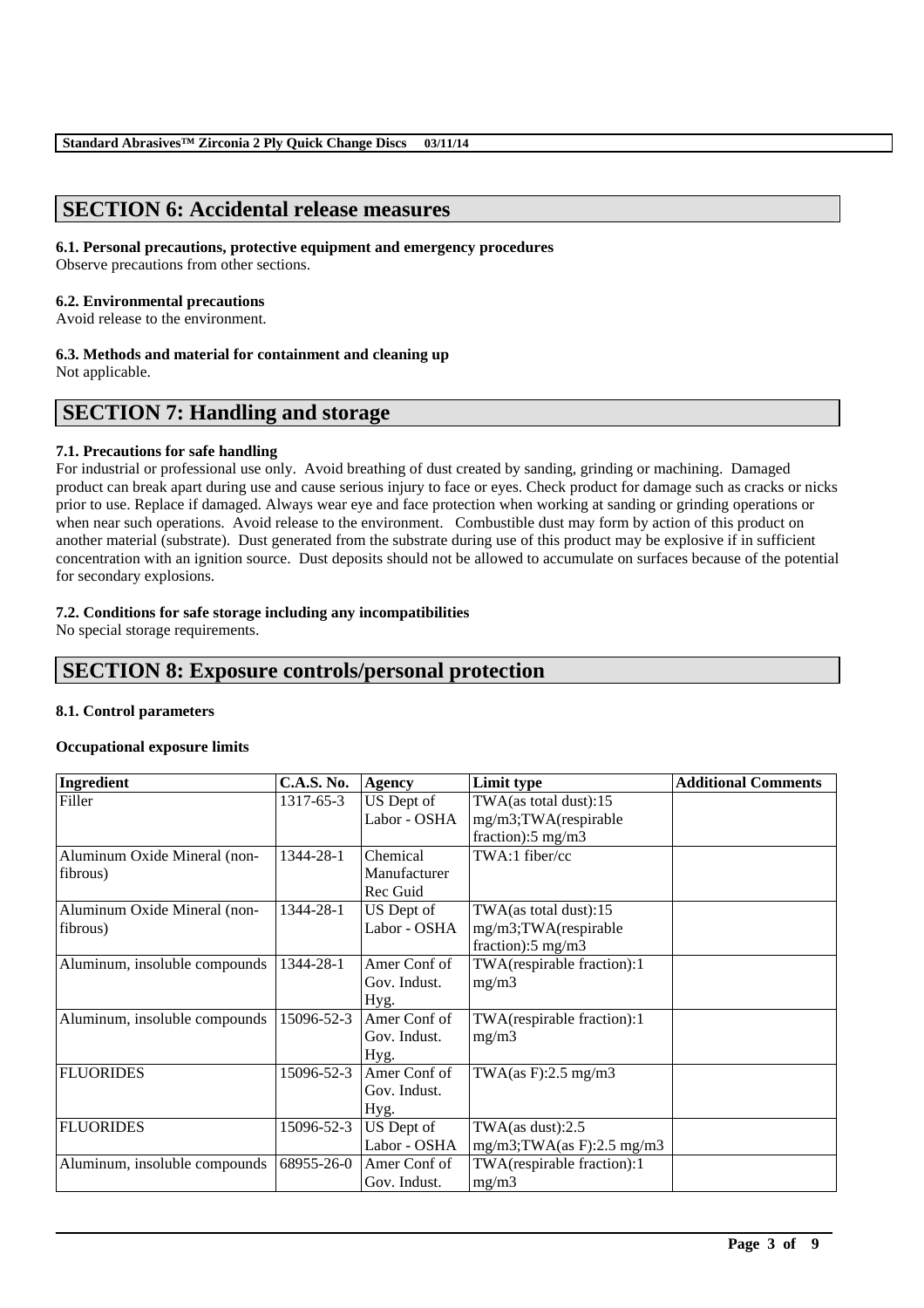#### **Standard Abrasives™ Zirconia 2 Ply Quick Change Discs 03/11/14**

|                            |                         | Hyg.                                         |                                             |  |
|----------------------------|-------------------------|----------------------------------------------|---------------------------------------------|--|
| <b>ZIRCONIUM COMPOUNDS</b> |                         | $\left  68955 - 26 - 0 \right $ Amer Conf of | TWA(as Zr):5                                |  |
|                            |                         | Gov. Indust.                                 | $mg/m3$ ; STEL(as Zr): 10 mg/m3             |  |
|                            |                         | Hyg.                                         |                                             |  |
| <b>ZIRCONIUM COMPOUNDS</b> | 68955-26-0   US Dept of |                                              | $\text{TWA}(as Zr): 5 \text{ mg}/\text{m}3$ |  |
|                            |                         | Labor - OSHA                                 |                                             |  |

Amer Conf of Gov. Indust. Hyg. : American Conference of Governmental Industrial Hygienists

American Indust. Hygiene Assoc : American Industrial Hygiene Association

Chemical Manufacturer Rec Guid : Chemical Manufacturer's Recommended Guidelines

US Dept of Labor - OSHA : United States Department of Labor - Occupational Safety and Health Administration

TWA: Time-Weighted-Average

STEL: Short Term Exposure Limit

CEIL: Ceiling

#### **8.2. Exposure controls**

#### **8.2.1. Engineering controls**

Provide appropriate local exhaust ventilation for sanding, grinding or machining. Use general dilution ventilation and/or local exhaust ventilation to control airborne exposures to below relevant Exposure Limits and/or control

dust/fume/gas/mist/vapors/spray. If ventilation is not adequate, use respiratory protection equipment. Provide local exhaust at process emission sources to control exposure near the source and to prevent the escape of dust into the work area. Ensure that dust-handling systems (such as exhaust ducts, dust collectors, vessels, and processing equipment) are designed in a manner to prevent the escape of dust into the work area (i.e., there is no leakage from the equipment).

#### **8.2.2. Personal protective equipment (PPE)**

#### **Eye/face protection**

To minimize the risk of injury to face and eyes, always wear eye and face protection when working at sanding or grinding operations or when near such operations. Select and use eye/face protection to prevent contact based on the results of an exposure assessment. The following eye/face protection(s) are recommended: Safety Glasses with side shields

#### **Skin/hand protection**

Wear appropriate gloves to minimize risk of injury to skin from contact with dust or physical abrasion from grinding or sanding.

#### **Respiratory protection**

Assess exposure concentrations of all materials involved in the work process. Consider material being abraded when determining the appropriate respiratory protection. Select and use appropriate respirators to prevent inhalation overexposure. An exposure assessment may be needed to decide if a respirator is required. If a respirator is needed, use respirators as part of a full respiratory protection program. Based on the results of the exposure assessment, select from the following respirator type(s) to reduce inhalation exposure:

\_\_\_\_\_\_\_\_\_\_\_\_\_\_\_\_\_\_\_\_\_\_\_\_\_\_\_\_\_\_\_\_\_\_\_\_\_\_\_\_\_\_\_\_\_\_\_\_\_\_\_\_\_\_\_\_\_\_\_\_\_\_\_\_\_\_\_\_\_\_\_\_\_\_\_\_\_\_\_\_\_\_\_\_\_\_\_\_\_\_

Half facepiece or full facepiece air-purifying respirator suitable for particulates

For questions about suitability for a specific application, consult with your respirator manufacturer.

# **SECTION 9: Physical and chemical properties**

| 9.1. Information on basic physical and chemical properties |       |
|------------------------------------------------------------|-------|
| <b>General Physical Form:</b>                              | Solid |

**Odor threshold** *Not Applicable*

**Odor, Color, Grade:** Solid Abrasive Product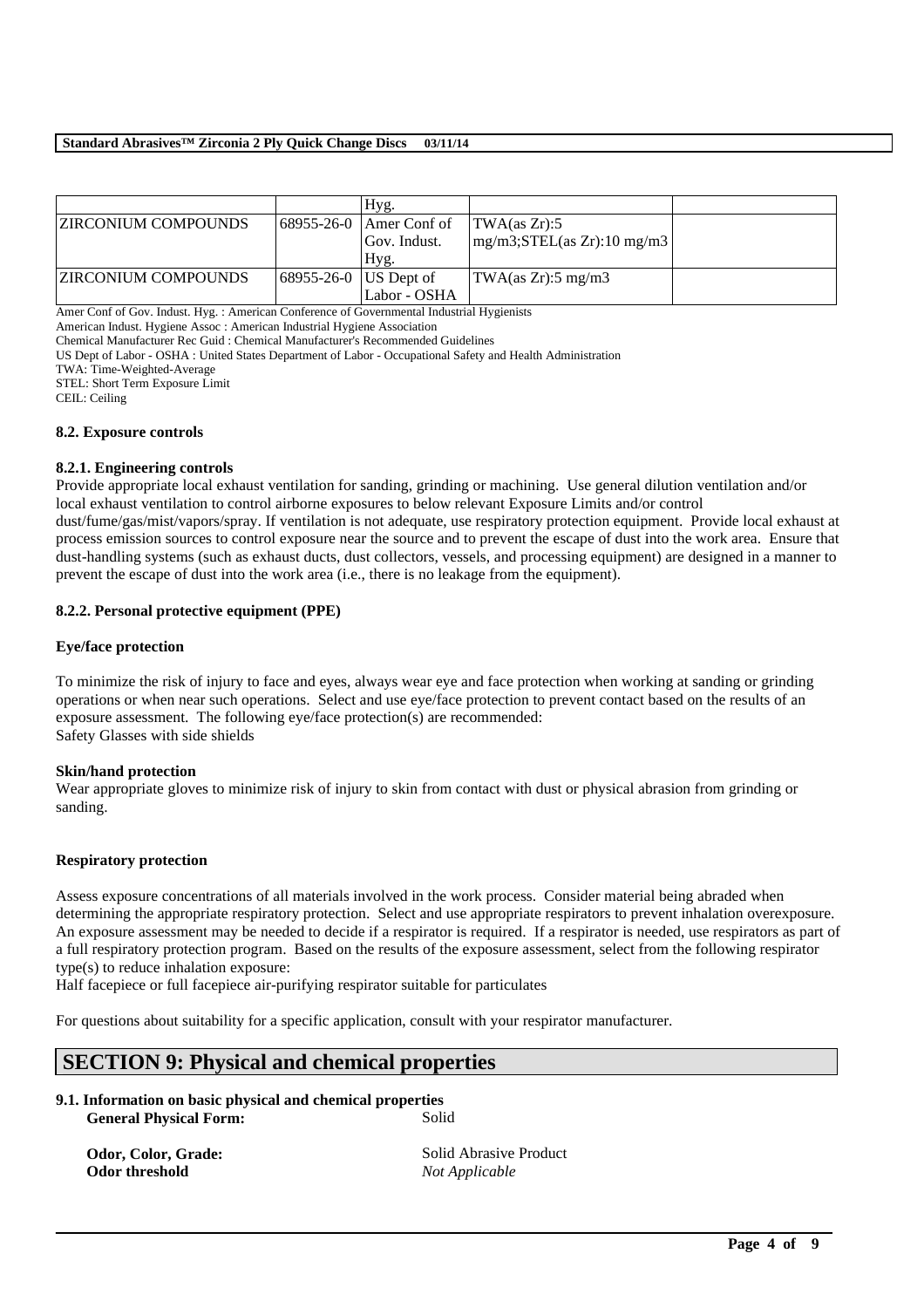| pH<br><b>Melting point</b><br><b>Boiling Point</b><br><b>Flash Point</b><br><b>Evaporation rate</b> | Not Applicable<br>Not Applicable<br>Not Applicable<br>Not Applicable<br>Not Applicable |
|-----------------------------------------------------------------------------------------------------|----------------------------------------------------------------------------------------|
| Flammability (solid, gas)                                                                           | Not Classified                                                                         |
| <b>Flammable Limits(LEL)</b>                                                                        | Not Applicable                                                                         |
| <b>Flammable Limits(UEL)</b>                                                                        | Not Applicable                                                                         |
| <b>Vapor Pressure</b>                                                                               | Not Applicable                                                                         |
| <b>Vapor Density</b>                                                                                | Not Applicable                                                                         |
| <b>Specific Gravity</b>                                                                             | Not Applicable                                                                         |
| <b>Solubility In Water</b>                                                                          | Not Applicable                                                                         |
| Solubility- non-water                                                                               | Not Applicable                                                                         |
| <b>Autoignition temperature</b>                                                                     | Not Applicable                                                                         |
| <b>Decomposition temperature</b>                                                                    | Not Applicable                                                                         |
| <b>Viscosity</b>                                                                                    | Not Applicable                                                                         |

# **SECTION 10: Stability and reactivity**

#### **10.1. Reactivity**

This material is considered to be non reactive under normal use conditions.

#### **10.2. Chemical stability**

Stable.

#### **10.3. Possibility of hazardous reactions**

Hazardous polymerization will not occur.

**10.4. Conditions to avoid** None known.

#### **10.5. Incompatible materials**

None known.

#### **10.6. Hazardous decomposition products**

None known.

Refer to section 5.2 for hazardous decomposition products during combustion.

# **SECTION 11: Toxicological information**

**The information below may not be consistent with the material classification in Section 2 if specific ingredient classifications are mandated by a competent authority. In addition, toxicological data on ingredients may not be reflected in the material classification and/or the signs and symptoms of exposure, because an ingredient may be** 

\_\_\_\_\_\_\_\_\_\_\_\_\_\_\_\_\_\_\_\_\_\_\_\_\_\_\_\_\_\_\_\_\_\_\_\_\_\_\_\_\_\_\_\_\_\_\_\_\_\_\_\_\_\_\_\_\_\_\_\_\_\_\_\_\_\_\_\_\_\_\_\_\_\_\_\_\_\_\_\_\_\_\_\_\_\_\_\_\_\_

**Substance Condition**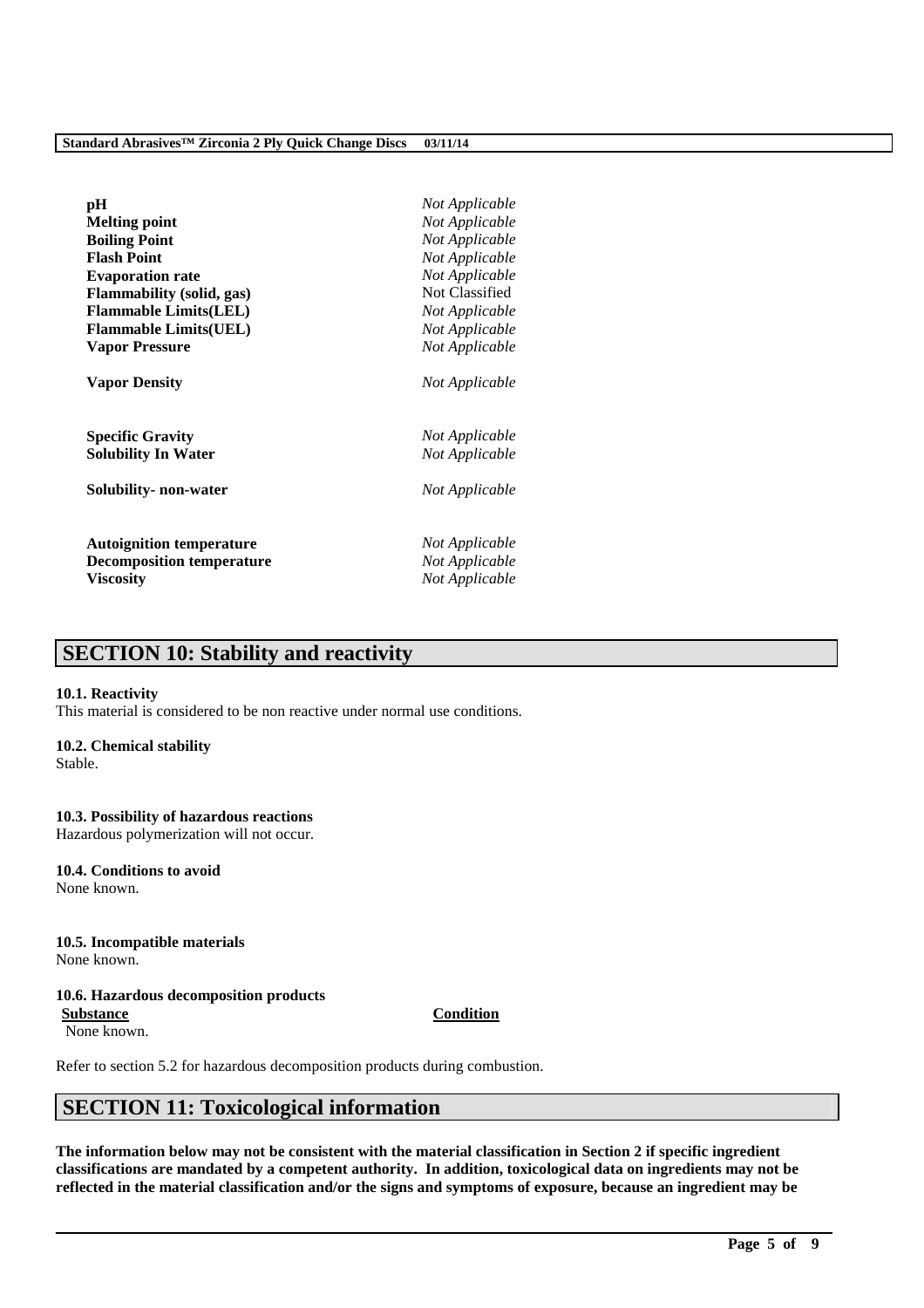**present below the threshold for labeling, an ingredient may not be available for exposure, or the data may not be relevant to the material as a whole.**

**11.1. Information on Toxicological effects**

**Signs and Symptoms of Exposure**

#### **Based on test data and/or information on the components, this material may produce the following health effects:**

#### **Inhalation:**

Dust from grinding, sanding or machining may cause irritation of the respiratory system. Signs/symptoms may include cough, sneezing, nasal discharge, headache, hoarseness, and nose and throat pain.

#### **Skin Contact:**

Mechanical Skin irritation: Signs/symptoms may include abrasion, redness, pain, and itching.

#### **Eye Contact:**

Mechanical eye irritation: Signs/symptoms may include pain, redness, tearing and corneal abrasion.

Dust created by grinding, sanding, or machining may cause eye irritation. Signs/symptoms may include redness, swelling, pain, tearing, and blurred or hazy vision.

#### **Ingestion:**

No health effects are expected.

#### **Additional Information:**

This document covers only the Standard Abrasives product. For complete assessment, when determining the degree of hazard, the material being abraded must also be considered.

#### **Toxicological Data**

If a component is disclosed in section 3 but does not appear in a table below, either no data are available for that endpoint or the data are not sufficient for classification.

#### **Acute Toxicity**

| <b>Name</b>                          | Route       | <b>Species</b> | <b>Value</b>                                      |
|--------------------------------------|-------------|----------------|---------------------------------------------------|
| Overall product                      | Ingestion   |                | No data available; calculated $ATE > 5,000$ mg/kg |
| Aluminum Oxide Mineral (non-fibrous) | Dermal      |                | LD50 estimated to be $> 5,000$ mg/kg              |
| Aluminum Oxide Mineral (non-fibrous) | Inhalation- | Rat            | $LC50 > 2.3$ mg/l                                 |
|                                      | Dust/Mist   |                |                                                   |
|                                      | (4 hours)   |                |                                                   |
| Aluminum Oxide Mineral (non-fibrous) | Ingestion   | Rat            | $LD50 > 5,000$ mg/kg                              |
| Inorganic Fluoride                   | Dermal      | Rabbit         | $LD50 > 2,100$ mg/kg                              |
| Filler                               | Dermal      | Rat            | $LD50 > 2,000$ mg/kg                              |
| Filler                               | Inhalation- | Rat            | $LC50$ 3.0 mg/l                                   |
|                                      | Dust/Mist   |                |                                                   |
|                                      | (4 hours)   |                |                                                   |
| Filler                               | Ingestion   | Rat            | $LD50$ 6,450 mg/kg                                |
| Inorganic Fluoride                   | Inhalation- | Rat            | LC50 $4.5$ mg/l                                   |
|                                      | Dust/Mist   |                |                                                   |
|                                      | (4 hours)   |                |                                                   |
| Inorganic Fluoride                   | Ingestion   | Rat            | LD50 $5,000$ mg/kg                                |
| $\blacksquare$                       |             |                |                                                   |

 $ATE = acute$  toxicity estimate

#### **Skin Corrosion/Irritation**

| <b>Name</b>                          | Species | Value                                |
|--------------------------------------|---------|--------------------------------------|
| Aluminum Oxide Mineral (non-fibrous) | Rabbit  | No significant irritation            |
| Filler                               | Rabbit  | $\cdot$<br>No significant irritation |
| Inorganic Fluoride                   |         | Minimal irritation                   |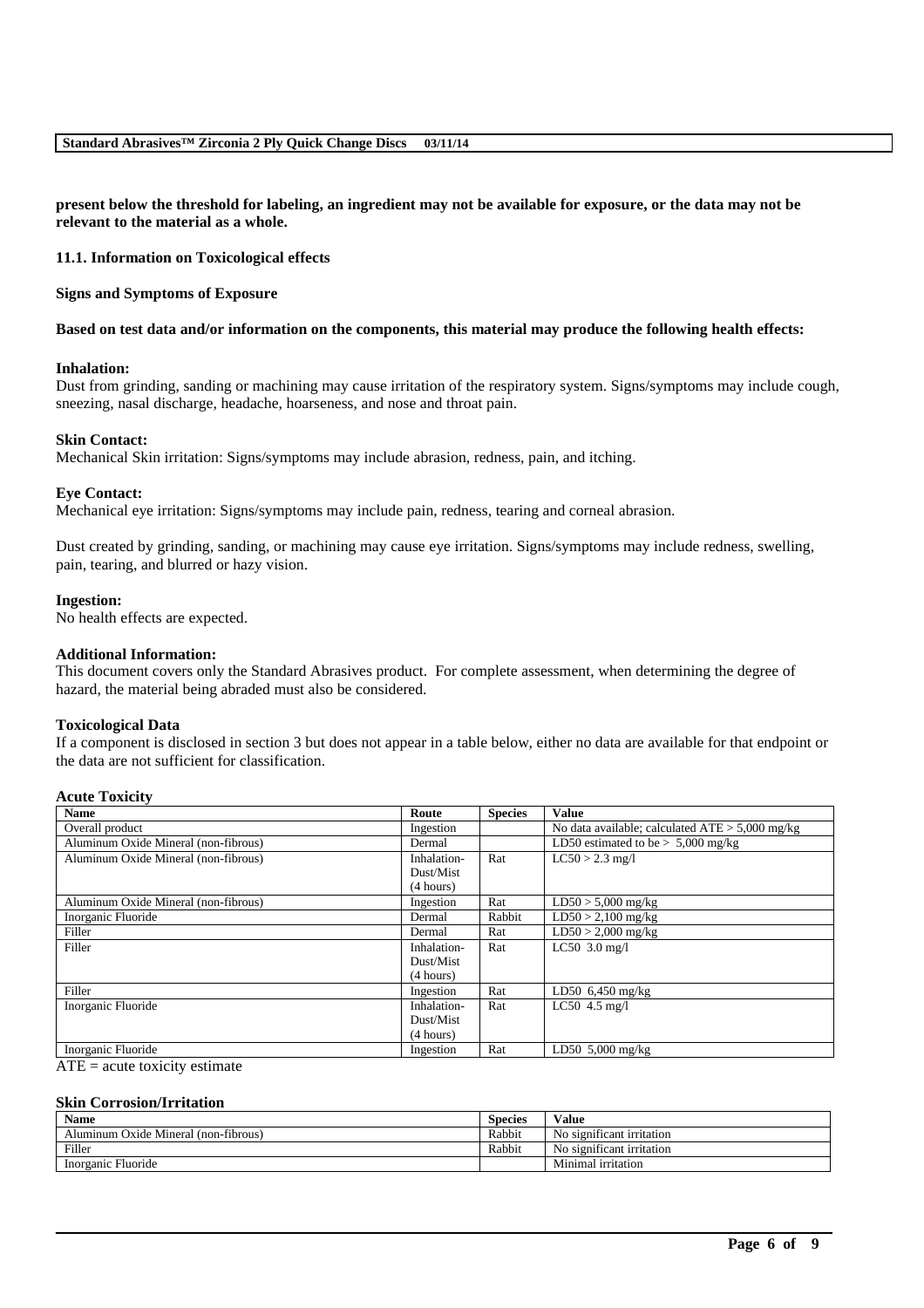#### **Serious Eye Damage/Irritation**

| <b>Name</b>                          | <b>Species</b> | Value                     |
|--------------------------------------|----------------|---------------------------|
| Aluminum Oxide Mineral (non-fibrous) | Rabbit         | No significant irritation |
| Filler                               | Rabbit         | No significant irritation |
| Inorganic Fluoride                   |                | Moderate irritant         |

#### **Skin Sensitization**

| Name | <b>CONTRACTOR</b><br><b>Species</b> | $- -$<br>Value |
|------|-------------------------------------|----------------|
|      |                                     |                |

#### **Respiratory Sensitization**

| <b>Name</b> | $\sim$<br><b>Species</b> | $ -$<br>∀alue |
|-------------|--------------------------|---------------|
|             |                          |               |

#### **Germ Cell Mutagenicity**

| <b>Name</b>                                      | Route                  | $ -$<br>⁄ alue    |
|--------------------------------------------------|------------------------|-------------------|
| fibrous<br>'non-<br>Mineral<br>Alumınum<br>Oxide | $- - -$<br>Vitrc<br>1n | mutagenic<br>-Not |

#### **Carcinogenicity**

| Name                                                  | Koute      | Species | Value               |
|-------------------------------------------------------|------------|---------|---------------------|
| -fibrous'<br>Alumınum<br>. (non-f<br>Oxide<br>Mineral | Inhalation | Rat     | No.<br>carcinogenic |

#### **Reproductive Toxicity**

## **Reproductive and/or Developmental Effects**

| <b>Name</b> | Route     | <b>Value</b>             | <b>Species</b> | <b>Test Result</b>     | Exposure                              |
|-------------|-----------|--------------------------|----------------|------------------------|---------------------------------------|
|             |           |                          |                |                        | <b>Duration</b>                       |
| Filler      | Ingestion | Not toxic to development | Rat            | NOAEL 625<br>mg/kg/day | premating $\&$<br>during<br>gestation |

#### **Target Organ(s)**

#### **Specific Target Organ Toxicity - single exposure**

| <b>Name</b> | Route      | Target Organ(s)    | Value                 | <b>Species</b> | <b>Test Result</b>            | Exposure<br><b>Duration</b> |
|-------------|------------|--------------------|-----------------------|----------------|-------------------------------|-----------------------------|
| Filler      | Inhalation | respiratory system | All data are negative | Rat            | NOAEL<br>$0.812 \text{ mg}/1$ | 90 minutes                  |

#### **Specific Target Organ Toxicity - repeated exposure**

| <b>Name</b>            | Route      | Target Organ(s)     | Value                             | <b>Species</b> | <b>Test Result</b> | <b>Exposure</b> |
|------------------------|------------|---------------------|-----------------------------------|----------------|--------------------|-----------------|
|                        |            |                     |                                   |                |                    | <b>Duration</b> |
| Aluminum Oxide Mineral | Inhalation | pneumoconiosis      | Some positive data exist, but the | Human          | <b>NOAEL Not</b>   | occupational    |
| (non-fibrous)          |            | pulmonary fibrosis  | data are not sufficient for       |                | available          | exposure        |
|                        |            |                     | classification                    |                |                    |                 |
| Inorganic Fluoride     | Inhalation | bone, teeth, nails, | Some positive data exist, but the |                | <b>HHA</b>         |                 |
|                        |            | and/or hair         | data are not sufficient for       |                |                    |                 |
|                        |            |                     | classification                    |                |                    |                 |
| Filler                 | Inhalation | respiratory system  | Some positive data exist, but the | Human          | <b>NOAEL Not</b>   | occupational    |
|                        |            |                     | data are not sufficient for       |                | available          | exposure        |
|                        |            |                     | classification                    |                |                    |                 |

#### **Aspiration Hazard**

| <b>Name</b> | $ -$<br>Value |
|-------------|---------------|
|             |               |

**Please contact the address or phone number listed on the first page of the SDS for additional toxicological information on this material and/or its components.**

\_\_\_\_\_\_\_\_\_\_\_\_\_\_\_\_\_\_\_\_\_\_\_\_\_\_\_\_\_\_\_\_\_\_\_\_\_\_\_\_\_\_\_\_\_\_\_\_\_\_\_\_\_\_\_\_\_\_\_\_\_\_\_\_\_\_\_\_\_\_\_\_\_\_\_\_\_\_\_\_\_\_\_\_\_\_\_\_\_\_

# **SECTION 12: Ecological information**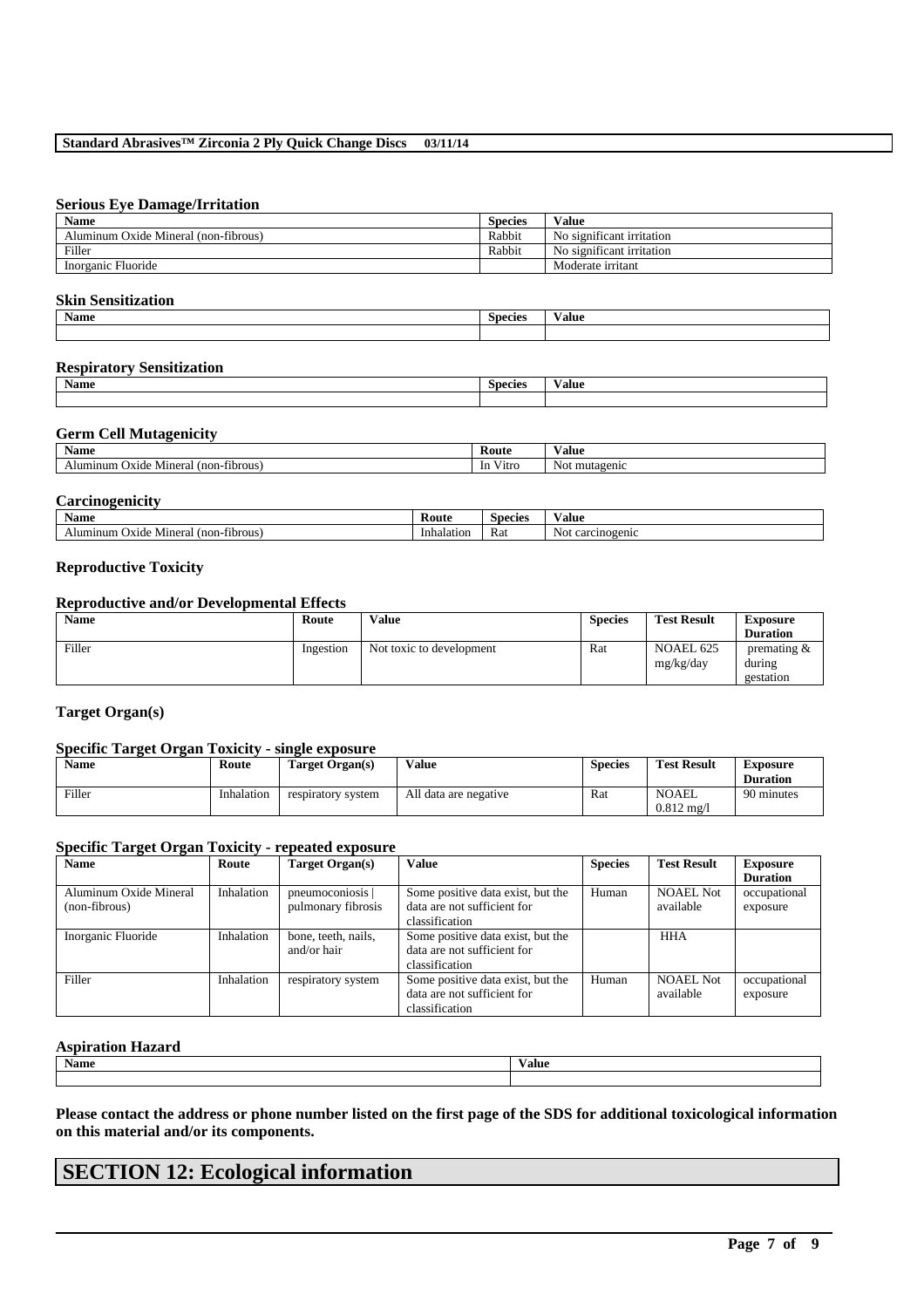#### **Ecotoxicological information**

Please contact the address or phone number listed on the first page of the SDS for additional ecotoxicological information on this material and/or its components.

### **Chemical fate information**

Please contact the address or phone number listed on the first page of the SDS for additional chemical fate information on this material and/or its components.

# **SECTION 13: Disposal considerations**

#### **13.1. Disposal methods**

Dispose of contents/ container in accordance with the local/regional/national/international regulations.

The substrate that was abraded must be considered as a factor in the disposal method for this product. Incinerate in a permitted waste incineration facility. Proper destruction may require the use of additional fuel during incineration processes. As a disposal alternative, utilize an acceptable permitted waste disposal facility.

#### **EPA Hazardous Waste Number (RCRA):** Not regulated

# **SECTION 14: Transport Information**

Not regulated per U.S. DOT, IATA or IMO.

*These transportation classifications are provided as a customer service. As the shipper YOU remain responsible for complying with all applicable laws and regulations, including proper transportation classification and packaging. The manufacturer's classifications are based on product formulation, packaging, the manufacturer's policies and understanding of applicable current regulations. The manufacturer does not guarantee the accuracy of this classification information. This information applies only to transportation classification and not the packaging, labeling, or marking requirements. The original Standard Abrasives package is certified for U.S. ground shipment only. If you are shipping by air or ocean, the package may not meet applicable regulatory requirements.*

# **SECTION 15: Regulatory information**

#### **15.1. US Federal Regulations**

Contact the manufacturer for more information.

#### **311/312 Hazard Categories:**

Fire Hazard - No Pressure Hazard - No Reactivity Hazard - No Immediate Hazard - No Delayed Hazard - No

#### **15.2. State Regulations**

Contact the manufacturer for more information.

#### **15.3. Chemical Inventories**

This product is an article as defined by TSCA regulations, and is exempt from TSCA Inventory listing requirements.

\_\_\_\_\_\_\_\_\_\_\_\_\_\_\_\_\_\_\_\_\_\_\_\_\_\_\_\_\_\_\_\_\_\_\_\_\_\_\_\_\_\_\_\_\_\_\_\_\_\_\_\_\_\_\_\_\_\_\_\_\_\_\_\_\_\_\_\_\_\_\_\_\_\_\_\_\_\_\_\_\_\_\_\_\_\_\_\_\_\_

Contact the manufacturer for more information.

#### **15.4. International Regulations**

Contact the manufacturer for more information.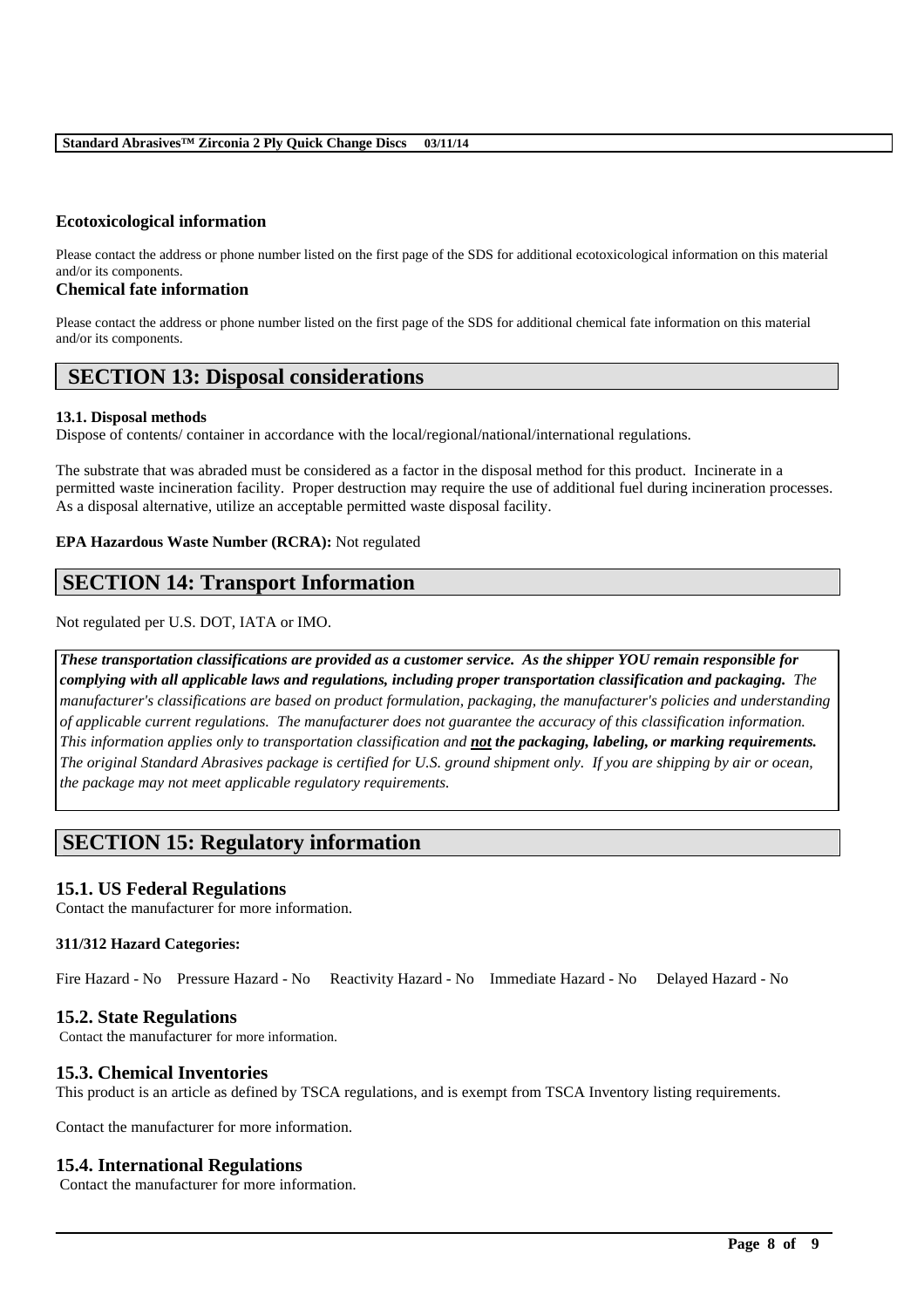#### **This SDS has been prepared to meet the U.S. OSHA Hazard Communication Standard, 29 CFR 1910.1200.**

# **SECTION 16: Other information**

#### **NFPA Hazard Classification**

**Health:** 0 **Flammability:** 1 **Instability:** 0 **Special Hazards:** None

National Fire Protection Association (NFPA) hazard ratings are designed for use by emergency response personnel to address the hazards that are presented by short-term, acute exposure to a material under conditions of fire, spill, or similar emergencies. Hazard ratings are primarily based on the inherent physical and toxic properties of the material but also include the toxic properties of combustion or decomposition products that are known to be generated in significant quantities.

#### **HMIS Hazard Classification Health:** 0 **Flammability:** 1 **Physical Hazard:** 0 **Personal Protection:** X - See PPE section.

Hazardous Material Identification System (HMIS® III) hazard ratings are designed to inform employees of chemical hazards in the workplace. These ratings are based on the inherent properties of the material under expected conditions of normal use and are not intended for use in emergency situations. HMIS® III ratings are to be used with a fully implemented HMIS® III program. HMIS® is a registered mark of the American Coatings Association (ACA).

| <b>Document Group:</b> | 27-1648-8 | <b>Version Number:</b>  | 2.03     |
|------------------------|-----------|-------------------------|----------|
| <b>Issue Date:</b>     | 03/11/14  | <b>Supercedes Date:</b> | 04/20/11 |

DISCLAIMER: The information in this Material Safety Data Sheet (MSDS) is believed to be correct as of the date issued. THE MANUFACTURER MAKES NO WARRANTIES, EXPRESSED OR IMPLIED, INCLUDING, BUT NOT LIMITED TO, ANY IMPLIED WARRANTY OF MERCHANTABILITY OR FITNESS FOR A PARTICULAR PURPOSE OR COURSE OF PERFORMANCE OR USAGE OF TRADE. User is responsible for determining whether the Standard Abrasives product is fit for a particular purpose and suitable for user's method of use or application. Given the variety of factors that can affect the use and application of a Standard Abrasives product, some of which are uniquely within the user's knowledge and control, it is essential that the user evaluate the Standard Abrasives product to determine whether it is fit for a particular purpose and suitable for user's method of use or application.

The manufacturer provides information in electronic form as a service to its customers. Due to the remote possibility that electronic transfer may have resulted in errors, omissions or alterations in this information, the manufacturer makes no representations as to its completeness or accuracy. In addition, information obtained from a database may not be as current as the information in the MSDS available directly from the manufacturer.

\_\_\_\_\_\_\_\_\_\_\_\_\_\_\_\_\_\_\_\_\_\_\_\_\_\_\_\_\_\_\_\_\_\_\_\_\_\_\_\_\_\_\_\_\_\_\_\_\_\_\_\_\_\_\_\_\_\_\_\_\_\_\_\_\_\_\_\_\_\_\_\_\_\_\_\_\_\_\_\_\_\_\_\_\_\_\_\_\_\_

#### **Standard Abrasives MSDSs are available at www.StandardAbrasives.com**

Copyright, 2014, 3M. All rights reserved.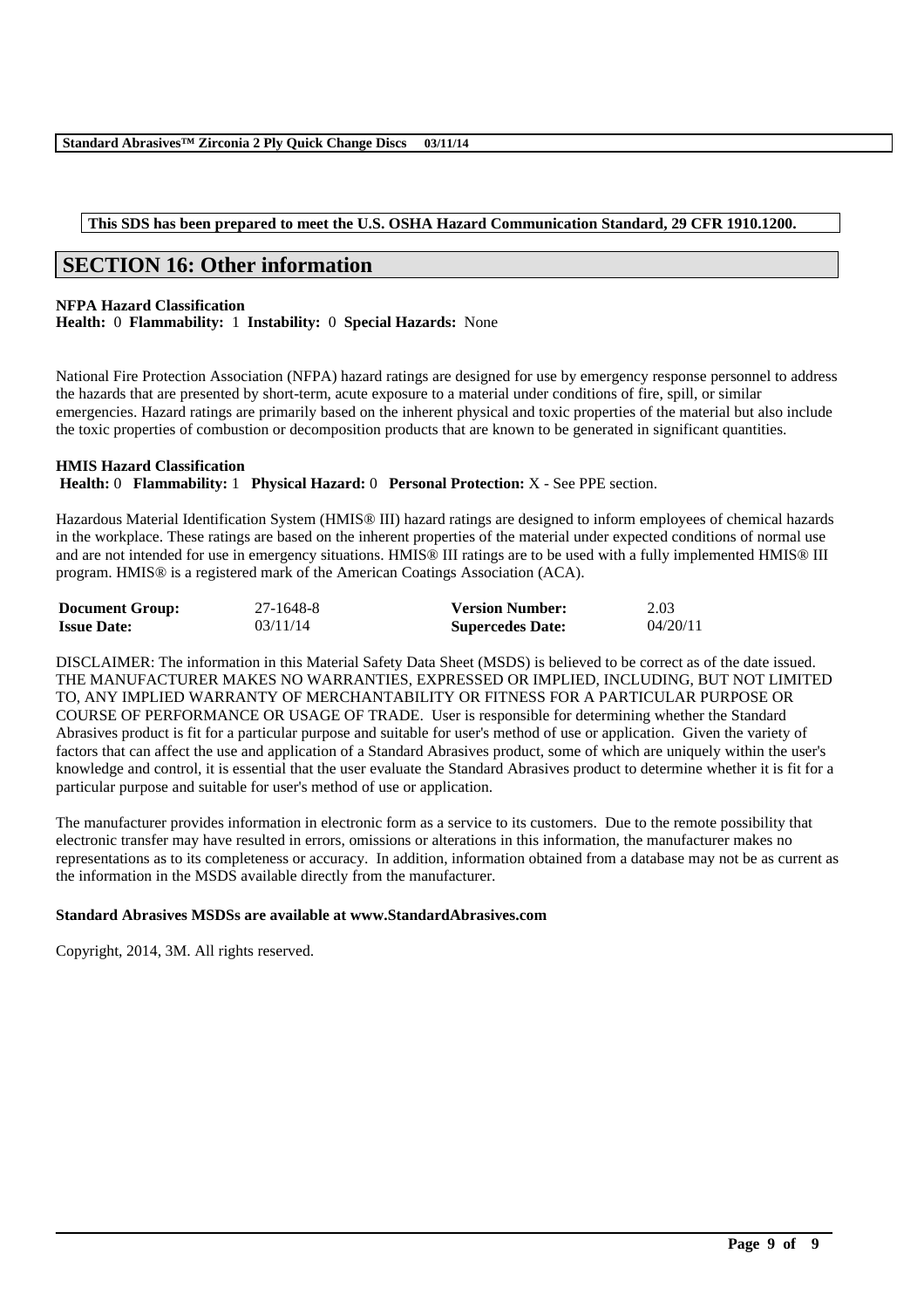

**Safety Data Sheet**

Copying and/or downloading of this information for the purpose of properly utilizing Standard Abrasives products is allowed provided that: (1) the information is copied in full with no changes unless prior written agreement is obtained from the manufacturer, and (2) neither the copy nor the original is resold or otherwise distributed with the intention of earning a profit thereon.

| <b>Document Group:</b> | 28-6099-7 | <b>Version Number:</b>  | 1.07     |
|------------------------|-----------|-------------------------|----------|
| <b>Issue Date:</b>     | 03/27/17  | <b>Supercedes Date:</b> | 08/26/14 |

# **SECTION 1: Identification**

#### **1.1. Product identifier**

Standard Abrasives™ Products, A/O 2 Ply, 3 Ply Quick Change Discs

#### **1.2. Recommended use and restrictions on use**

#### **Recommended use** Abrasive Product

| 1.3. Supplier's details |                                         |
|-------------------------|-----------------------------------------|
| <b>MANUFACTURER:</b>    | 3M                                      |
| DIVISION:               | Abrasive Systems Division               |
| <b>ADDRESS:</b>         | 3M Center, St. Paul, MN 55144-1000, USA |
| Telephone:              | 1-888-3M HELPS (1-888-364-3577)         |
|                         |                                         |

**1.4. Emergency telephone number**

1-800-364-3577 or (651) 737-6501 (24 hours)

# **SECTION 2: Hazard identification**

#### **2.1. Hazard classification**

Not classified as hazardous according to OSHA Hazard Communication Standard, 29 CFR 1910.1200.

 $\mathcal{L}_\mathcal{L} = \mathcal{L}_\mathcal{L} = \mathcal{L}_\mathcal{L} = \mathcal{L}_\mathcal{L} = \mathcal{L}_\mathcal{L} = \mathcal{L}_\mathcal{L} = \mathcal{L}_\mathcal{L} = \mathcal{L}_\mathcal{L} = \mathcal{L}_\mathcal{L} = \mathcal{L}_\mathcal{L} = \mathcal{L}_\mathcal{L} = \mathcal{L}_\mathcal{L} = \mathcal{L}_\mathcal{L} = \mathcal{L}_\mathcal{L} = \mathcal{L}_\mathcal{L} = \mathcal{L}_\mathcal{L} = \mathcal{L}_\mathcal{L}$ 

**2.2. Label elements Signal word** Not applicable.

**Symbols** Not applicable.

**Pictograms** Not applicable.

**2.3. Hazards not otherwise classified** None.

31% of the mixture consists of ingredients of unknown acute oral toxicity.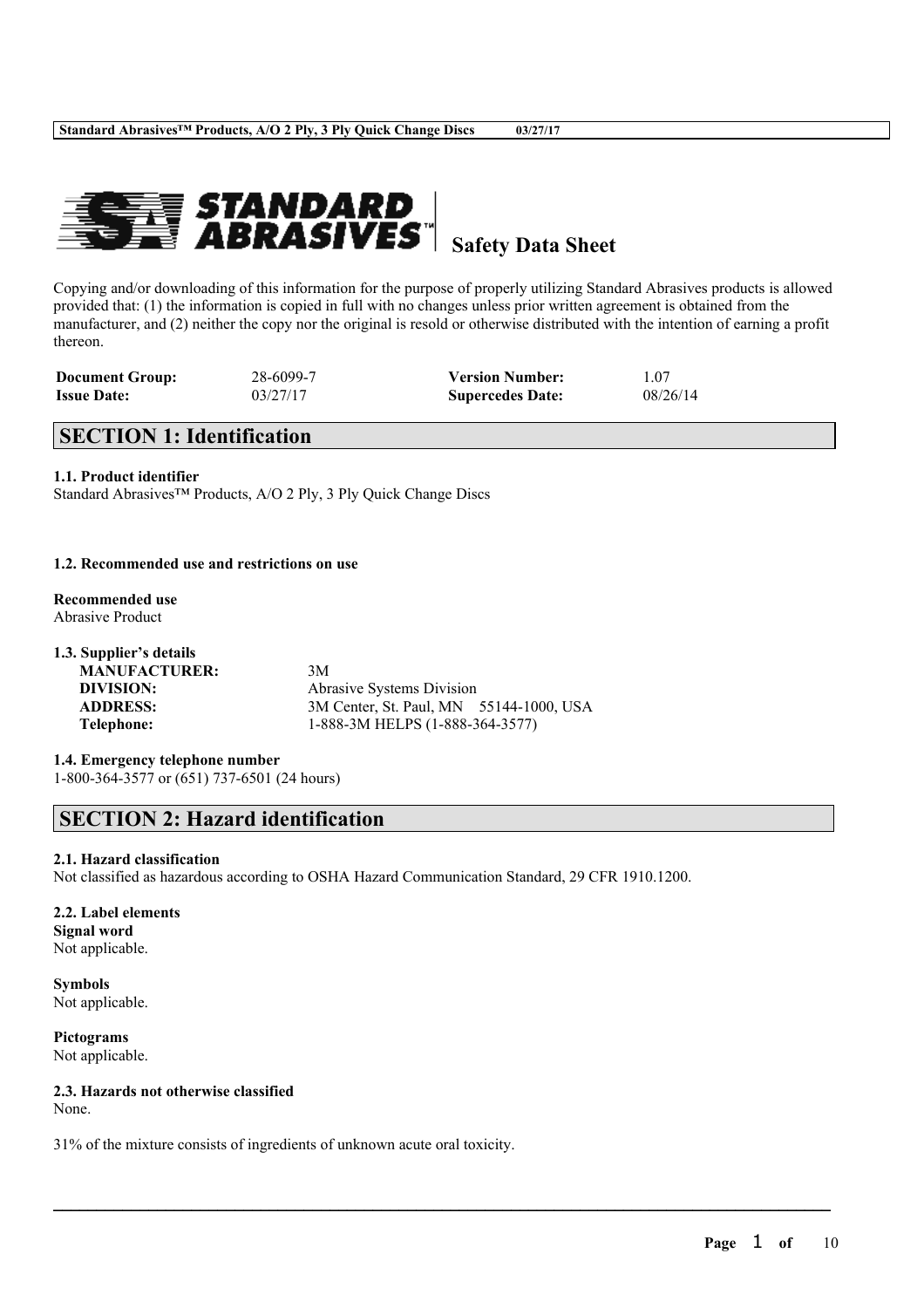# **SECTION 3: Composition/information on ingredients**

| Ingredient                           | <b>C.A.S. No.</b> | $%$ by Wt     |
|--------------------------------------|-------------------|---------------|
| Aluminum Oxide Mineral (non-fibrous) | 1344-28-1         | $15 - 45$     |
| Filler                               | 13983-17-0        | $3 - 15$      |
| Filler                               | 1317-65-3         | $0.1 - 1.5$   |
| Inorganic Fluoride                   | 15096-52-3        | $3 - 15$      |
| Titanium Dioxide                     | 13463-67-7        | $0.2 - 1.5$   |
| Cured Resin                          | Mixture           | $5 - 35$      |
| <b>Cloth Backings</b>                | Mixture           | $10 - 40$     |
| <b>Fiber Backing</b>                 | Mixture           | - 10<br>$0 -$ |
| Quick Change Button                  | Mixture           | $0 - 5$       |

# **SECTION 4: First aid measures**

#### **4.1. Description of first aid measures**

#### **Inhalation:**

Remove person to fresh air. If you feel unwell, get medical attention.

#### **Skin Contact:**

Wash with soap and water. If signs/symptoms develop, get medical attention.

#### **Eye Contact:**

Flush with large amounts of water. Remove contact lenses if easy to do. Continue rinsing. If signs/symptoms persist, get medical attention.

#### **If Swallowed:**

No need for first aid is anticipated.

#### **4.2. Most important symptoms and effects, both acute and delayed**

See Section 11.1. Information on toxicological effects.

#### **4.3. Indication of any immediate medical attention and special treatment required**

Not applicable

# **SECTION 5: Fire-fighting measures**

#### **5.1. Suitable extinguishing media**

In case of fire: Use a fire fighting agent suitable for ordinary combustible material such as water or foam to extinguish.

 $\mathcal{L}_\mathcal{L} = \mathcal{L}_\mathcal{L} = \mathcal{L}_\mathcal{L} = \mathcal{L}_\mathcal{L} = \mathcal{L}_\mathcal{L} = \mathcal{L}_\mathcal{L} = \mathcal{L}_\mathcal{L} = \mathcal{L}_\mathcal{L} = \mathcal{L}_\mathcal{L} = \mathcal{L}_\mathcal{L} = \mathcal{L}_\mathcal{L} = \mathcal{L}_\mathcal{L} = \mathcal{L}_\mathcal{L} = \mathcal{L}_\mathcal{L} = \mathcal{L}_\mathcal{L} = \mathcal{L}_\mathcal{L} = \mathcal{L}_\mathcal{L}$ 

#### **5.2. Special hazards arising from the substance or mixture**

None inherent in this product.

#### **Hazardous Decomposition or By-Products**

| Substance       |  |
|-----------------|--|
| Carbon monoxide |  |
| Carbon dioxide  |  |

**Condition** During Combustion During Combustion

#### **5.3. Special protective actions for fire-fighters**

No special protective actions for fire-fighters are anticipated.

**Page** 2 **of** 10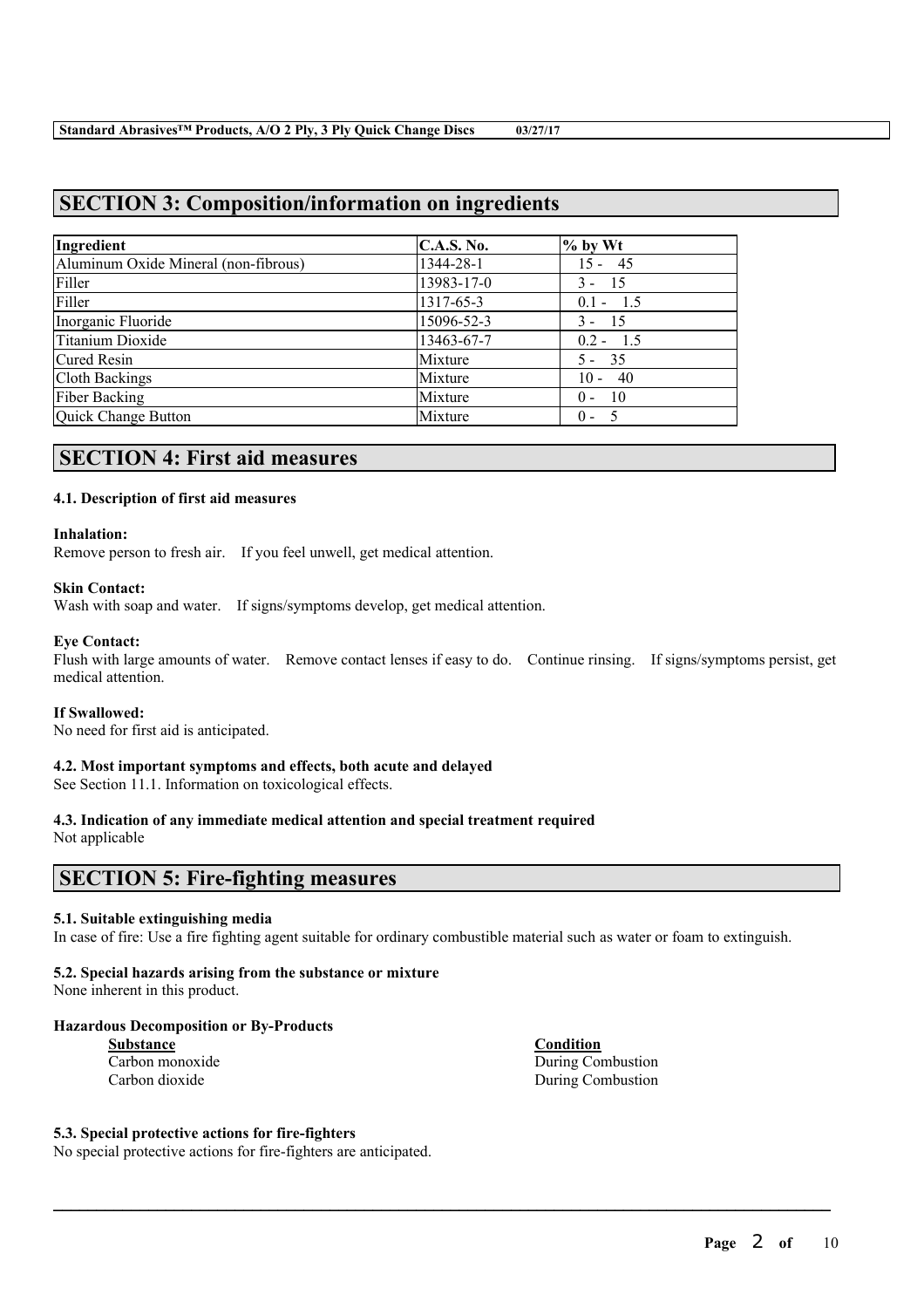# **SECTION 6: Accidental release measures**

#### **6.1. Personal precautions, protective equipment and emergency procedures**

Observe precautions from other sections.

#### **6.2. Environmental precautions**

Avoid release to the environment.

**6.3. Methods and material for containment and cleaning up**

Not applicable.

# **SECTION 7: Handling and storage**

#### **7.1. Precautions for safe handling**

For industrial or professional use only. Avoid breathing of dust created by sanding, grinding or machining. Damaged product can break apart during use and cause serious injury to face or eyes. Check product for damage such as cracks or nicks prior to use. Replace if damaged. Always wear eye and face protection when working at sanding or grinding operations or when near such operations. Avoid release to the environment. Combustible dust may form by action of this product on another material (substrate). Dust generated from the substrate during use of this product may be explosive if in sufficient concentration with an ignition source. Dust deposits should not be allowed to accumulate on surfaces because of the potential for secondary explosions.

#### **7.2. Conditions for safe storage including any incompatibilities**

No special storage requirements.

# **SECTION 8: Exposure controls/personal protection**

#### **8.1. Control parameters**

#### **Occupational exposure limits**

If a component is disclosed in section 3 but does not appear in the table below, an occupational exposure limit is not available for the component.

| Ingredient                    | <b>C.A.S. No.</b> | Agency       | Limit type                     | <b>Additional Comments</b> |
|-------------------------------|-------------------|--------------|--------------------------------|----------------------------|
| Filler                        | 1317-65-3         | <b>OSHA</b>  | TWA(as total dust):15          |                            |
|                               |                   |              | mg/m3;TWA(respirable           |                            |
|                               |                   |              | fraction): $5 \text{ mg/m}$ 3  |                            |
| Aluminum Oxide Mineral (non-  | 1344-28-1         | <b>OSHA</b>  | TWA(as total dust):15          |                            |
| fibrous)                      |                   |              | mg/m3;TWA(respirable           |                            |
|                               |                   |              | fraction): $5 \text{ mg/m}$ 3  |                            |
| Aluminum, insoluble compounds | 1344-28-1         | <b>ACGIH</b> | TWA(respirable fraction):1     | A4: Not class. as human    |
|                               |                   |              | mg/m3                          | carcin                     |
| <b>Titanium Dioxide</b>       | 13463-67-7        | <b>ACGIH</b> | $TWA:10$ mg/m $3$              | A4: Not class, as human    |
|                               |                   |              |                                | carcin                     |
| <b>Titanium Dioxide</b>       | 13463-67-7        | <b>OSHA</b>  | TWA(as total dust):15 mg/m3    |                            |
| Aluminum, insoluble compounds | 15096-52-3        | <b>ACGIH</b> | TWA(respirable fraction):1     | A4: Not class. as human    |
|                               |                   |              | mg/m3                          | carcin                     |
| <b>FLUORIDES</b>              | 15096-52-3        | <b>ACGIH</b> | TWA $(as F): 2.5 mg/m3$        | A4: Not class, as human    |
|                               |                   |              |                                | carcin                     |
| <b>FLUORIDES</b>              | 15096-52-3        | <b>OSHA</b>  | TWA $(as$ dust $):2.5$         |                            |
|                               |                   |              | $mg/m3$ ; TWA(as F): 2.5 mg/m3 |                            |

 $\mathcal{L}_\mathcal{L} = \mathcal{L}_\mathcal{L} = \mathcal{L}_\mathcal{L} = \mathcal{L}_\mathcal{L} = \mathcal{L}_\mathcal{L} = \mathcal{L}_\mathcal{L} = \mathcal{L}_\mathcal{L} = \mathcal{L}_\mathcal{L} = \mathcal{L}_\mathcal{L} = \mathcal{L}_\mathcal{L} = \mathcal{L}_\mathcal{L} = \mathcal{L}_\mathcal{L} = \mathcal{L}_\mathcal{L} = \mathcal{L}_\mathcal{L} = \mathcal{L}_\mathcal{L} = \mathcal{L}_\mathcal{L} = \mathcal{L}_\mathcal{L}$ 

ACGIH : American Conference of Governmental Industrial Hygienists

AIHA : American Industrial Hygiene Association

CMRG : Chemical Manufacturer's Recommended Guidelines

OSHA : United States Department of Labor - Occupational Safety and Health Administration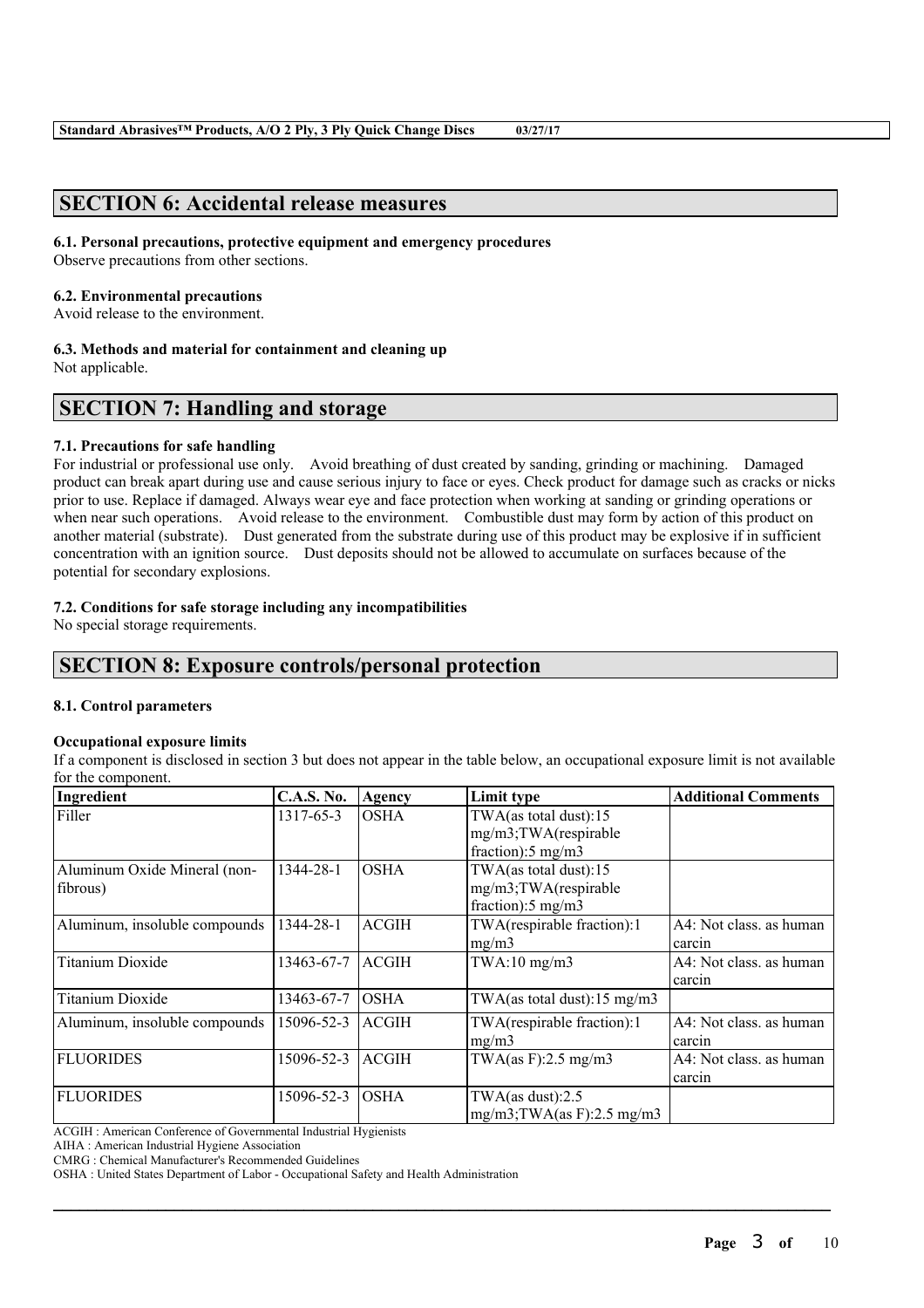TWA: Time-Weighted-Average STEL: Short Term Exposure Limit CEIL: Ceiling

#### **8.2. Exposure controls**

#### **8.2.1. Engineering controls**

Provide appropriate local exhaust ventilation for sanding, grinding or machining. Use general dilution ventilation and/or local exhaust ventilation to control airborne exposures to below relevant Exposure Limits and/or control dust/fume/gas/mist/vapors/spray. If ventilation is not adequate, use respiratory protection equipment. Provide local exhaust at process emission sources to control exposure near the source and to prevent the escape of dust into the work area. Ensure that dust-handling systems (such as exhaust ducts, dust collectors, vessels, and processing equipment) are designed in a manner to prevent the escape of dust into the work area (i.e., there is no leakage from the equipment).

#### **8.2.2. Personal protective equipment (PPE)**

#### **Eye/face protection**

To minimize the risk of injury to face and eyes, always wear eye and face protection when working at sanding or grinding operations or when near such operations. Select and use eye/face protection to prevent contact based on the results of an exposure assessment. The following eye/face protection(s) are recommended: Safety Glasses with side shields

#### **Skin/hand protection**

Wear appropriate gloves to minimize risk of injury to skin from contact with dust or physical abrasion from grinding or sanding.

#### **Respiratory protection**

Assess exposure concentrations of all materials involved in the work process. Consider material being abraded when determining the appropriate respiratory protection. Select and use appropriate respirators to prevent inhalation overexposure. An exposure assessment may be needed to decide if a respirator is required. If a respirator is needed, use respirators as part of a full respiratory protection program. Based on the results of the exposure assessment, select from the following respirator type(s) to reduce inhalation exposure:

 $\mathcal{L}_\mathcal{L} = \mathcal{L}_\mathcal{L} = \mathcal{L}_\mathcal{L} = \mathcal{L}_\mathcal{L} = \mathcal{L}_\mathcal{L} = \mathcal{L}_\mathcal{L} = \mathcal{L}_\mathcal{L} = \mathcal{L}_\mathcal{L} = \mathcal{L}_\mathcal{L} = \mathcal{L}_\mathcal{L} = \mathcal{L}_\mathcal{L} = \mathcal{L}_\mathcal{L} = \mathcal{L}_\mathcal{L} = \mathcal{L}_\mathcal{L} = \mathcal{L}_\mathcal{L} = \mathcal{L}_\mathcal{L} = \mathcal{L}_\mathcal{L}$ 

Half facepiece or full facepiece air-purifying respirator suitable for particulates

For questions about suitability for a specific application, consult with your respirator manufacturer.

# **SECTION 9: Physical and chemical properties**

#### **9.1. Information on basic physical and chemical properties**

| <b>General Physical Form:</b>    | Solid                  |
|----------------------------------|------------------------|
| Odor, Color, Grade:              | Solid Abrasive Product |
| <b>Odor threshold</b>            | Not Applicable         |
| рH                               | Not Applicable         |
| <b>Melting point</b>             | Not Applicable         |
| <b>Boiling Point</b>             | Not Applicable         |
| <b>Flash Point</b>               | Not Applicable         |
| <b>Evaporation rate</b>          | Not Applicable         |
| <b>Flammability (solid, gas)</b> | Not Classified         |
| <b>Flammable Limits(LEL)</b>     | Not Applicable         |
| <b>Flammable Limits (UEL)</b>    | Not Applicable         |
| <b>Vapor Pressure</b>            | Not Applicable         |
| <b>Vapor Density</b>             | Not Applicable         |
| <b>Specific Gravity</b>          | Not Applicable         |
|                                  |                        |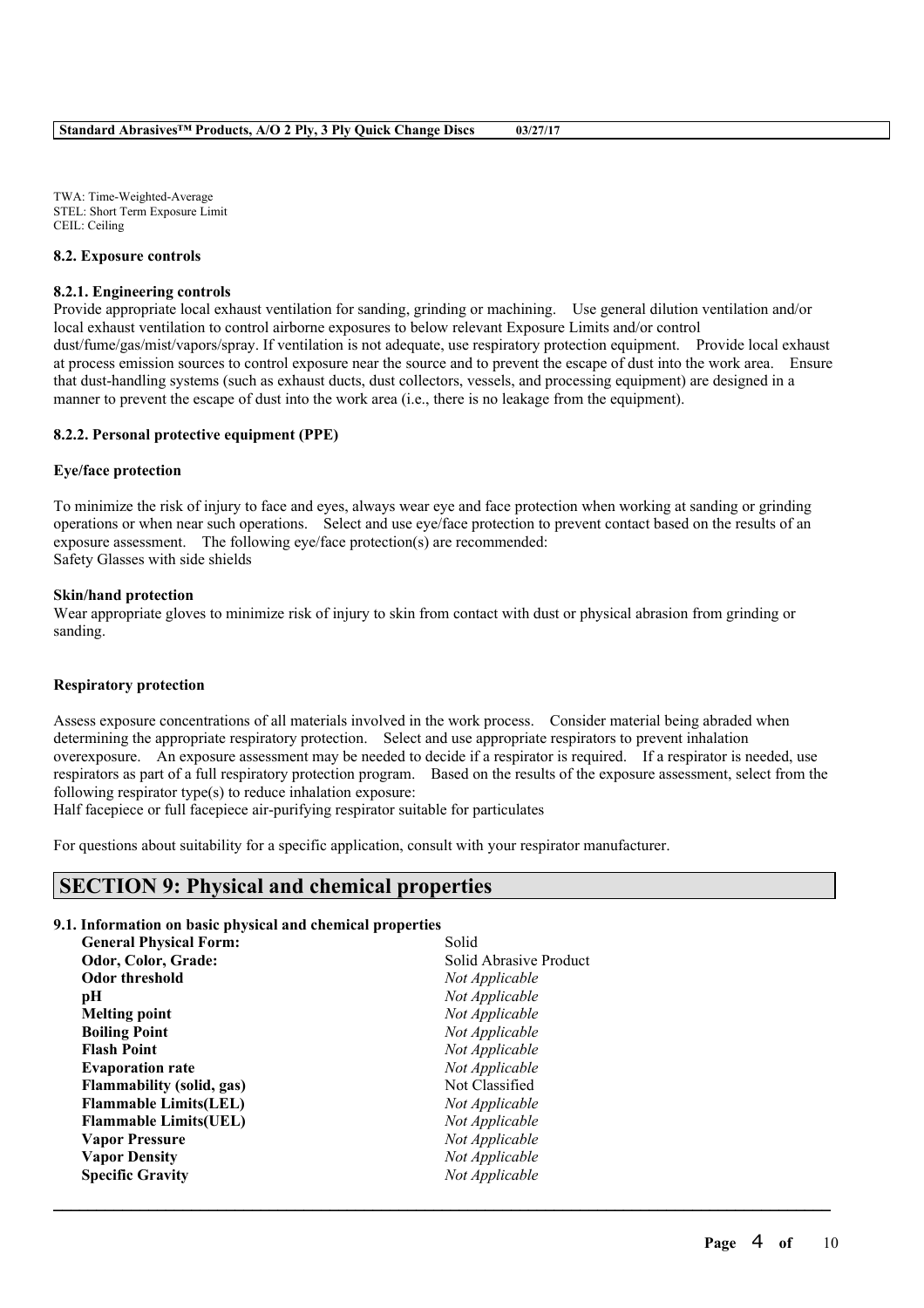**Solubility In Water** *Not Applicable* **Solubility- non-water** *Not Applicable* **Partition coefficient: n-octanol/ water** *Not Applicable* **Autoignition temperature** *Not Applicable* **Decomposition temperature** *Not Applicable*

# **SECTION 10: Stability and reactivity**

#### **10.1. Reactivity**

This material is considered to be non reactive under normal use conditions.

**10.2. Chemical stability** Stable.

#### **10.3. Possibility of hazardous reactions** Hazardous polymerization will not occur.

**10.4. Conditions to avoid** None known.

#### **10.5. Incompatible materials** None known.

#### **10.6. Hazardous decomposition products**

**Substance Condition** None known.

Refer to section 5.2 for hazardous decomposition products during combustion.

# **SECTION 11: Toxicological information**

The information below may not be consistent with the material classification in Section 2 if specific ingredient **classifications are mandated by a competent authority. In addition, toxicological data on ingredients may not be** reflected in the material classification and/or the signs and symptoms of exposure, because an ingredient may be present below the threshold for labeling, an ingredient may not be available for exposure, or the data may not be **relevant to the material as a whole.**

#### **11.1. Information on Toxicological effects**

**Signs and Symptoms of Exposure**

Based on test data and/or information on the components, this material may produce the following health effects:

#### **Inhalation:**

Dust from grinding, sanding or machining may cause irritation of the respiratory system. Signs/symptoms may include cough, sneezing, nasal discharge, headache, hoarseness, and nose and throat pain.

 $\mathcal{L}_\mathcal{L} = \mathcal{L}_\mathcal{L} = \mathcal{L}_\mathcal{L} = \mathcal{L}_\mathcal{L} = \mathcal{L}_\mathcal{L} = \mathcal{L}_\mathcal{L} = \mathcal{L}_\mathcal{L} = \mathcal{L}_\mathcal{L} = \mathcal{L}_\mathcal{L} = \mathcal{L}_\mathcal{L} = \mathcal{L}_\mathcal{L} = \mathcal{L}_\mathcal{L} = \mathcal{L}_\mathcal{L} = \mathcal{L}_\mathcal{L} = \mathcal{L}_\mathcal{L} = \mathcal{L}_\mathcal{L} = \mathcal{L}_\mathcal{L}$ 

#### **Skin Contact:**

Mechanical Skin irritation: Signs/symptoms may include abrasion, redness, pain, and itching.

#### **Eye Contact:**

Mechanical eye irritation: Signs/symptoms may include pain, redness, tearing and corneal abrasion.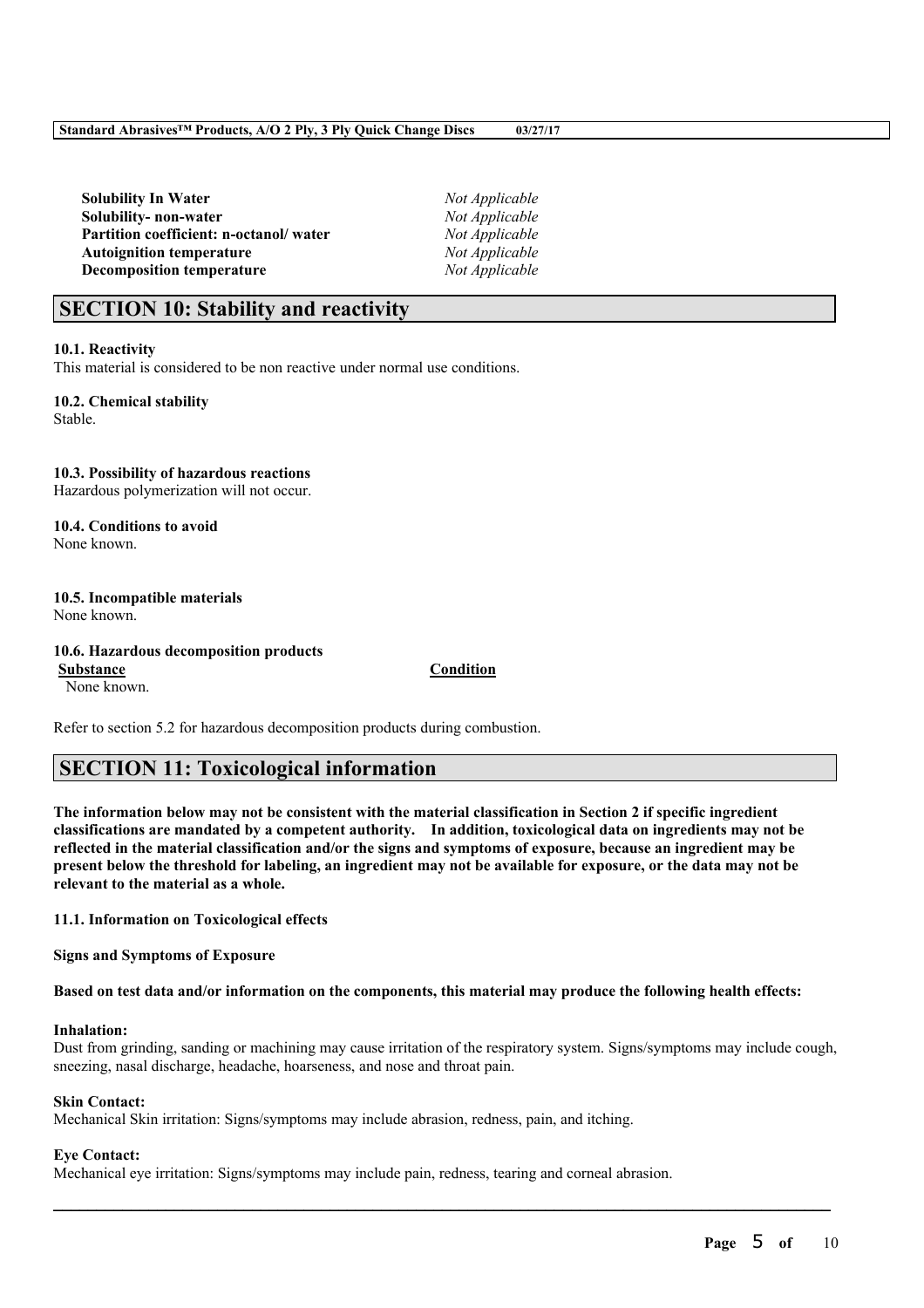Dust created by grinding, sanding, or machining may cause eye irritation. Signs/symptoms may include redness, swelling, pain, tearing, and blurred or hazy vision.

#### **Ingestion:**

No health effects are expected.

#### **Carcinogenicity:**

| Ingredient                                                    | AO.<br>- 1992 | $\sim$<br>lass<br>Description                  | 'egulation'                                                      |
|---------------------------------------------------------------|---------------|------------------------------------------------|------------------------------------------------------------------|
| <b>CONTRACTOR</b><br>$\sim$<br><sup>1</sup> tanıum<br>Dioxide | 1-h /-        | nD.<br>'Grt<br>carc.<br>Possible<br>human<br>. | Cancer<br>ternational<br>Research<br>∵on<br>vgency<br>tor<br>⊡n⊾ |

#### **Additional Information:**

This document covers only the Standard Abrasives poduct. For complete assessment, when determining the degree of hazard, the material being abraded must also be considered.

This product contains titanium dioxide. Cancer of the lungs has been observed in rats that inhaled high levels of titanium dioxide. No exposure to inhaled titanium dioxide is expected during the normal handling and use of this product. Titanium dioxide was not detected when air sampling was conducted during simulated use of similar products containing titanium dioxide. Therefore, the health effects associated with titanium dioxide are not expected during the normal use of this product. **Toxicological Data**

If a component is disclosed in section 3 but does not appear in a table below, either no data are available for that endpoint or the data are not sufficient for classification.

#### **Acute Toxicity**

| Name                                 | Route                    | <b>Species</b> | Value                                             |
|--------------------------------------|--------------------------|----------------|---------------------------------------------------|
| Overall product                      | Ingestion                |                | No data available; calculated $ATE > 5,000$ mg/kg |
| Aluminum Oxide Mineral (non-fibrous) | Dermal                   |                | LD50 estimated to be $>$ 5,000 mg/kg              |
| Aluminum Oxide Mineral (non-fibrous) | Inhalation-<br>Dust/Mist | Rat            | $LC50 > 2.3$ mg/l                                 |
|                                      | (4 hours)                |                |                                                   |
| Aluminum Oxide Mineral (non-fibrous) | Ingestion                | Rat            | $LD50 > 5,000$ mg/kg                              |
| Filler                               | Dermal                   |                | LD50 estimated to be $> 5,000$ mg/kg              |
| Filler                               | Ingestion                |                | LD50 estimated to be $2,000 - 5,000$ mg/kg        |
| Inorganic Fluoride                   | Dermal                   | Rabbit         | $LD50 > 2,100$ mg/kg                              |
| Inorganic Fluoride                   | Inhalation-              | Rat            | $LC50$ 4.5 mg/l                                   |
|                                      | Dust/Mist                |                |                                                   |
|                                      | (4 hours)                |                |                                                   |
| Inorganic Fluoride                   | Ingestion                | Rat            | LD50<br>$5,000$ mg/kg                             |
| <b>Titanium Dioxide</b>              | Dermal                   | Rabbit         | $LD50 > 10,000$ mg/kg                             |
| <b>Titanium Dioxide</b>              | Inhalation-              | Rat            | $LC50 > 6.82$ mg/l                                |
|                                      | Dust/Mist                |                |                                                   |
|                                      | (4 hours)                |                |                                                   |
| <b>Titanium Dioxide</b>              | Ingestion                | Rat            | $LD50 > 10,000$ mg/kg                             |
| Filler                               | Dermal                   | Rat            | $LD50 > 2,000$ mg/kg                              |
| Filler                               | Inhalation-              | Rat            | $LC50$ 3 mg/l                                     |
|                                      | Dust/Mist                |                |                                                   |
|                                      | (4 hours)                |                |                                                   |
| Filler                               | Ingestion                | Rat            | LD50 $6,450$ mg/kg                                |

 $ATE = acute$  toxicity estimate

#### **Skin Corrosion/Irritation**

| Name                                 | <b>Species</b> | Value                     |
|--------------------------------------|----------------|---------------------------|
| Aluminum Oxide Mineral (non-fibrous) | Rabbit         | No significant irritation |
| Inorganic Fluoride                   | Multiple       | No significant irritation |
|                                      | anımal         |                           |
|                                      | species        |                           |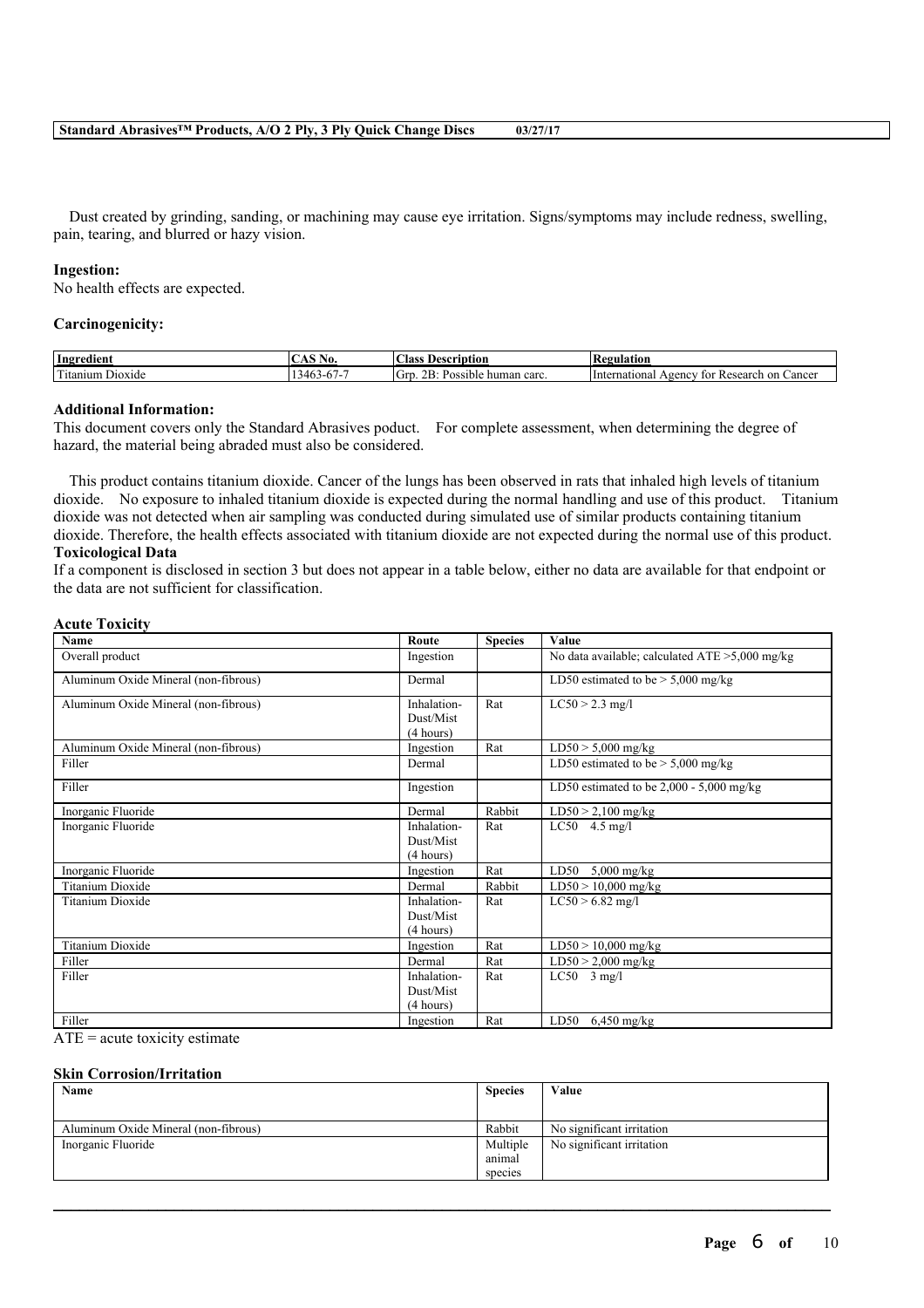| company of<br>-<br>Dioxide<br>`tanıum | $\mathbf{r}$<br>Rabbit | $\sim$<br>'cant<br>$11^{\circ}$<br>utation<br>510 n<br>NC |
|---------------------------------------|------------------------|-----------------------------------------------------------|
| Filler                                | $\sim$<br>Rabbit       | 510 n<br>'cant<br>1rr<br>utation<br>NG                    |

#### **Serious Eye Damage/Irritation**

| Name                                 | <b>Species</b> | Value                     |
|--------------------------------------|----------------|---------------------------|
|                                      |                |                           |
| Aluminum Oxide Mineral (non-fibrous) | Rabbit         | No significant irritation |
| Inorganic Fluoride                   | Rabbit         | Mild irritant             |
| Titanium Dioxide                     | Rabbit         | No significant irritation |
| Filler                               | Rabbit         | No significant irritation |

#### **Skin Sensitization**

| <b>Name</b>                     | <b>Species</b> | Value                                |
|---------------------------------|----------------|--------------------------------------|
| Titanium Dioxide<br>contact and | Human          | .<br>$\mathbf{X}$<br>Not sensitizing |
|                                 | and            |                                      |
|                                 | anımal         |                                      |

#### **Respiratory Sensitization**

For the component/components, either no data are currently available or the data are not sufficient for classification.

#### **Germ Cell Mutagenicity**

| Name                                 | Route    | Value         |
|--------------------------------------|----------|---------------|
|                                      |          |               |
| Aluminum Oxide Mineral (non-fibrous) | In Vitro | Not mutagenic |
| Filler                               | In Vitro | Not mutagenic |
| Titanium Dioxide                     | In Vitro | Not mutagenic |
| Titanium Dioxide                     | In vivo  | Not mutagenic |

#### **Carcinogenicity**

| Name                                 | Route      | <b>Species</b> | Value            |
|--------------------------------------|------------|----------------|------------------|
| Aluminum Oxide Mineral (non-fibrous) | Inhalation | Rat            | Not carcinogenic |
| Titanium Dioxide                     | Ingestion  | Multiple       | Not carcinogenic |
|                                      |            | animal         |                  |
|                                      |            | species        |                  |
| Titanium Dioxide                     | Inhalation | Rat            | Carcinogenic     |

#### **Reproductive Toxicity**

#### **Reproductive and/or Developmental Effects**

| Name   | Route     | Value                    | <b>Species</b> | <b>Test Result</b>     | Exposure                              |
|--------|-----------|--------------------------|----------------|------------------------|---------------------------------------|
|        |           |                          |                |                        | <b>Duration</b>                       |
| Filler | Ingestion | Not toxic to development | Rat            | NOAEL 625<br>mg/kg/day | premating $\&$<br>during<br>gestation |

#### **Target Organ(s)**

#### **Specific Target Organ Toxicity - single exposure**

| <b>Name</b> | Route      | Target Organ(s)    | Value                 | <b>Species</b> | <b>Test Result</b>                    | Exposure<br><b>Duration</b> |
|-------------|------------|--------------------|-----------------------|----------------|---------------------------------------|-----------------------------|
| Filler      | Inhalation | respiratory system | All data are negative | Rat            | <b>NOAEL</b><br>$0.812 \text{ mg}$ /l | 90 minutes                  |

#### **Specific Target Organ Toxicity - repeated exposure**

| Name                                    | Route      | Target Organ(s)                      | Value                                                                              | <b>Species</b> | <b>Test Result</b>            | Exposure                 |
|-----------------------------------------|------------|--------------------------------------|------------------------------------------------------------------------------------|----------------|-------------------------------|--------------------------|
|                                         |            |                                      |                                                                                    |                |                               | <b>Duration</b>          |
| Aluminum Oxide Mineral<br>(non-fibrous) | Inhalation | pneumoconiosis<br>pulmonary fibrosis | Some positive data exist, but the<br>data are not sufficient for<br>classification | Human          | <b>NOAEL Not</b><br>available | occupational<br>exposure |
| Filler                                  | Inhalation | respiratory system                   | Some positive data exist, but the<br>data are not sufficient for                   | Human          | <b>NOAEL Not</b><br>available | occupational<br>exposure |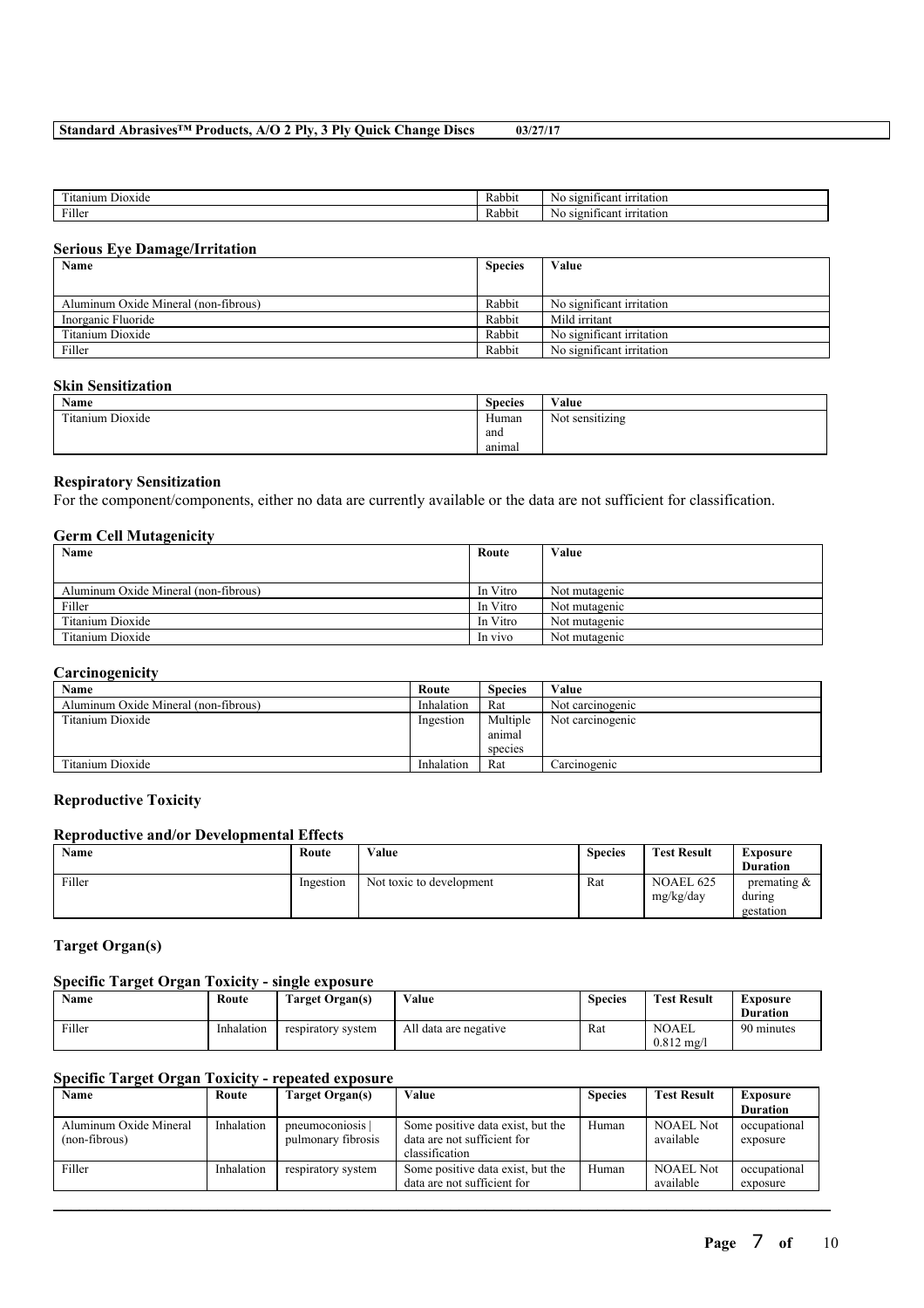|                         |            |                                    | classification                                                                     |                        |                               |                          |
|-------------------------|------------|------------------------------------|------------------------------------------------------------------------------------|------------------------|-------------------------------|--------------------------|
| Filler                  | Inhalation | pulmonary fibrosis                 | All data are negative                                                              | Human<br>and<br>animal | <b>NOAEL Not</b><br>available |                          |
| Inorganic Fluoride      | Inhalation | bone, teeth, nails,<br>and/or hair | Causes damage to organs through<br>prolonged or repeated exposure                  | Rat                    | NOAEL<br>$0.0005$ mg/l        | 5 months                 |
| Inorganic Fluoride      | Inhalation | respiratory system                 | Causes damage to organs through<br>prolonged or repeated exposure                  | Rat                    | NOAEL.<br>$0.00021$ mg/l      | 90 days                  |
| Inorganic Fluoride      | Ingestion  | bone, teeth, nails,<br>and/or hair | Causes damage to organs through<br>prolonged or repeated exposure                  | Rat                    | <b>LOAEL0.58</b><br>mg/kg/day | 14 weeks                 |
| Titanium Dioxide        | Inhalation | respiratory system                 | Some positive data exist, but the<br>data are not sufficient for<br>classification | Rat                    | LOAEL 0.01<br>mg/l            | 2 years                  |
| <b>Titanium Dioxide</b> | Inhalation | pulmonary fibrosis                 | All data are negative                                                              | Human                  | <b>NOAEL Not</b><br>available | occupational<br>exposure |
| Filler                  | Inhalation | respiratory system                 | Some positive data exist, but the<br>data are not sufficient for<br>classification | Human                  | <b>NOAEL Not</b><br>available | occupational<br>exposure |

#### **Aspiration Hazard**

For the component/components, either no data are currently available or the data are not sufficient for classification.

#### Please contact the address or phone number listed on the first page of the SDS for additional toxicological information **on this material and/or its components.**

# **SECTION 12: Ecological information**

#### **Ecotoxicological information**

Please contact the address or phone number listed on the first page of the SDS for additional ecotoxicological information on this material and/or its components.

#### **Chemical fate information**

Please contact the address or phone number listed on the first page of the SDS for additional chemical fate information on this material and/or its components.

## **SECTION 13: Disposal considerations**

#### **13.1. Disposal methods**

Dispose of contents/ container in accordance with the local/regional/national/international regulations.

The substrate that was abraded must be considered as a factor in the disposal method for this product. Dispose of waste product in a permitted industrial waste facility. As a disposal alternative, incinerate in a permitted waste incineration facility. Proper destruction may require the use of additional fuel during incineration processes.

#### **EPA Hazardous Waste Number (RCRA):** Not regulated

# **SECTION 14: Transport Information**

Not regulated per U.S. DOT, IATA or IMO.

These transportation classifications are provided as a customer service. As the shipper YOU remain responsible for complying with all applicable laws and regulations, including proper transportation classification and packaging. The manufacturer's transportation classifications are based on product formulation, packaging, the manufacturer's policies and the manufacturer's understanding of applicable current regulations. The manufacturer does not guarantee the accuracy of this classification information. This information applies only to transportation classification and not the packaging, labeling, or marking requirements. The original Standard Abrasives package is certified for U.S. ground shipment only. If you are shipping by air or ocean, the package may not meet applicable regulatory requirements.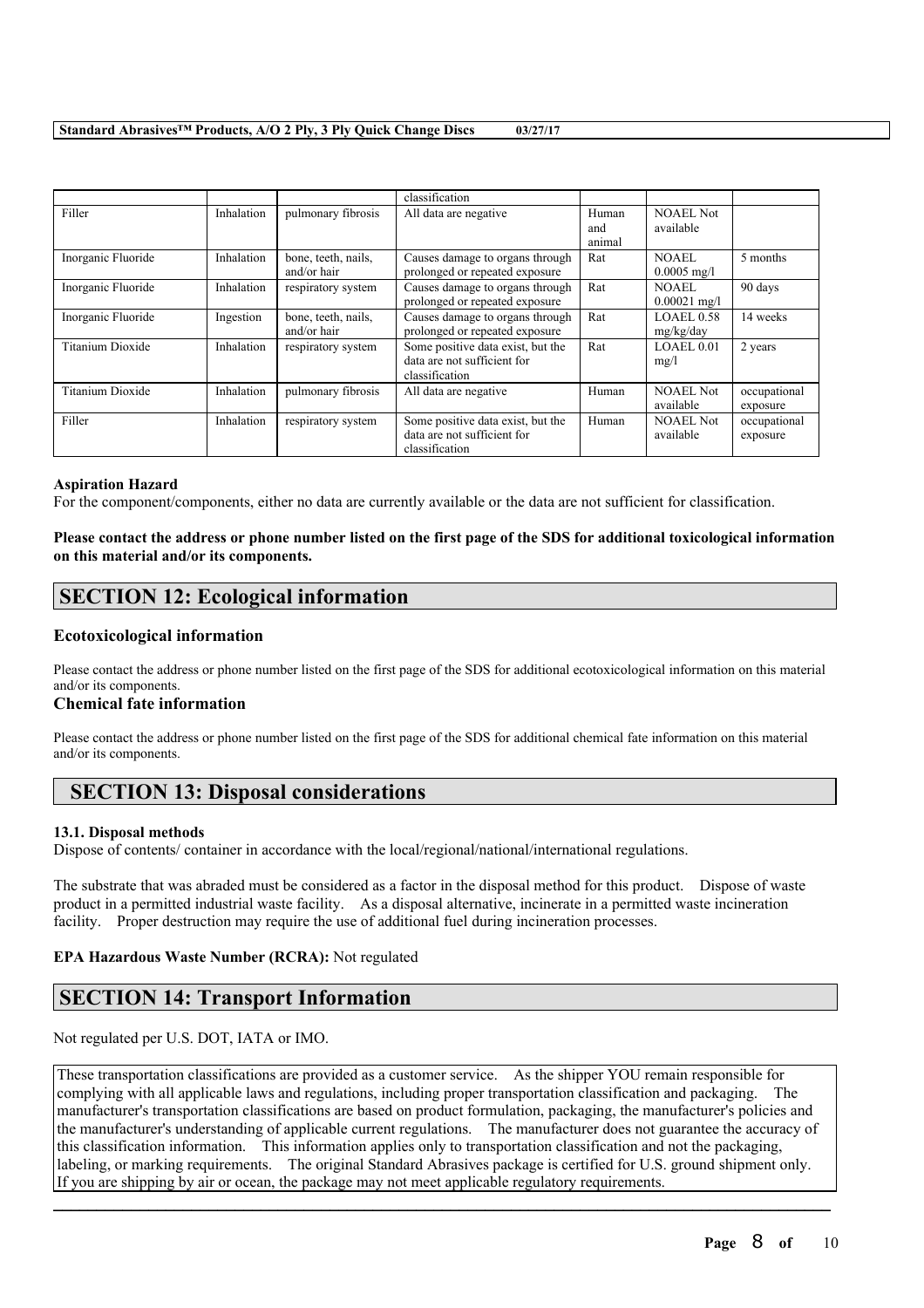# **SECTION 15: Regulatory information**

#### **15.1. US Federal Regulations**

Contact the manufacturer for more information.

#### **311/312 Hazard Categories:**

Fire Hazard - No Pressure Hazard - No Reactivity Hazard - No Immediate Hazard - No Delayed Hazard -  $N_{\Omega}$ 

#### **15.2. State Regulations**

Contact the manufacturer for more information.

#### **15.3. Chemical Inventories**

This product is an article as defined by TSCA regulations, and is exempt from TSCA Inventory listing requirements.

Contact the manufacturer for more information.

#### **15.4. International Regulations**

Contact the manufacturer for more information.

**This SDS has been prepared to meet the U.S. OSHA Hazard Communication Standard, 29 CFR 1910.1200.**

# **SECTION 16: Other information**

#### **NFPA Hazard Classification**

**Health:** 0 **Flammability:** 1 **Instability:** 0 **Special Hazards:** None

National Fire Protection Association (NFPA) hazard ratings are designed for use by emergency response personnel to address the hazards that are presented by short-term, acute exposure to a material under conditions of fire, spill, or similar emergencies. Hazard ratings are primarily based on the inherent physical and toxic properties of the material but also include the toxic properties of combustion or decomposition products that are known to be generated in significant quantities.

| <b>Document Group:</b> | 28-6099-7 | <b>Version Number:</b>  | L07      |
|------------------------|-----------|-------------------------|----------|
| <b>Issue Date:</b>     | 03/27/17  | <b>Supercedes Date:</b> | 08/26/14 |

DISCLAIMER: The information in this Material Safety Data Sheet (MSDS) is believed to be correct as of the date **issued. THE MANUFACTURER MAKES NO WARRANTIES, EXPRESSED OR IMPLIED, INCLUDING, BUT NOT LIMITED TO, ANY IMPLIED WARRANTY OF MERCHANTABILITY OR FITNESS FOR A PARTICULAR PURPOSE OR COURSE OF PERFORMANCE OR USAGE OF TRADE. User is responsible for** determining whether the Standard Abrasives product is fit for a particular purpose and suitable for user's method of use or application. Given the variety of factors that can affect the use and application of a Standard Abrasives product, some of which are uniquely within the user's knowledge and control, it is essential that the user evaluate the Standard Abrasives product to determine whether it is fit for a particular purpose and suitable for user's method of **use or application.**

The manufacturer provides information in electronic form as a service to its customers. Due to the remote possibility that electronic transfer may have resulted in errors, omissions or alterations in this information, the manufacturer makes no representations as to its completeness or accuracy. In addition, information obtained from a database may **not be as current as the information in the MSDS available directly from the manufacturer.**

 $\mathcal{L}_\mathcal{L} = \mathcal{L}_\mathcal{L} = \mathcal{L}_\mathcal{L} = \mathcal{L}_\mathcal{L} = \mathcal{L}_\mathcal{L} = \mathcal{L}_\mathcal{L} = \mathcal{L}_\mathcal{L} = \mathcal{L}_\mathcal{L} = \mathcal{L}_\mathcal{L} = \mathcal{L}_\mathcal{L} = \mathcal{L}_\mathcal{L} = \mathcal{L}_\mathcal{L} = \mathcal{L}_\mathcal{L} = \mathcal{L}_\mathcal{L} = \mathcal{L}_\mathcal{L} = \mathcal{L}_\mathcal{L} = \mathcal{L}_\mathcal{L}$ 

**Standard Abrasives MSDSs are available at www.StandardAbrasives.com**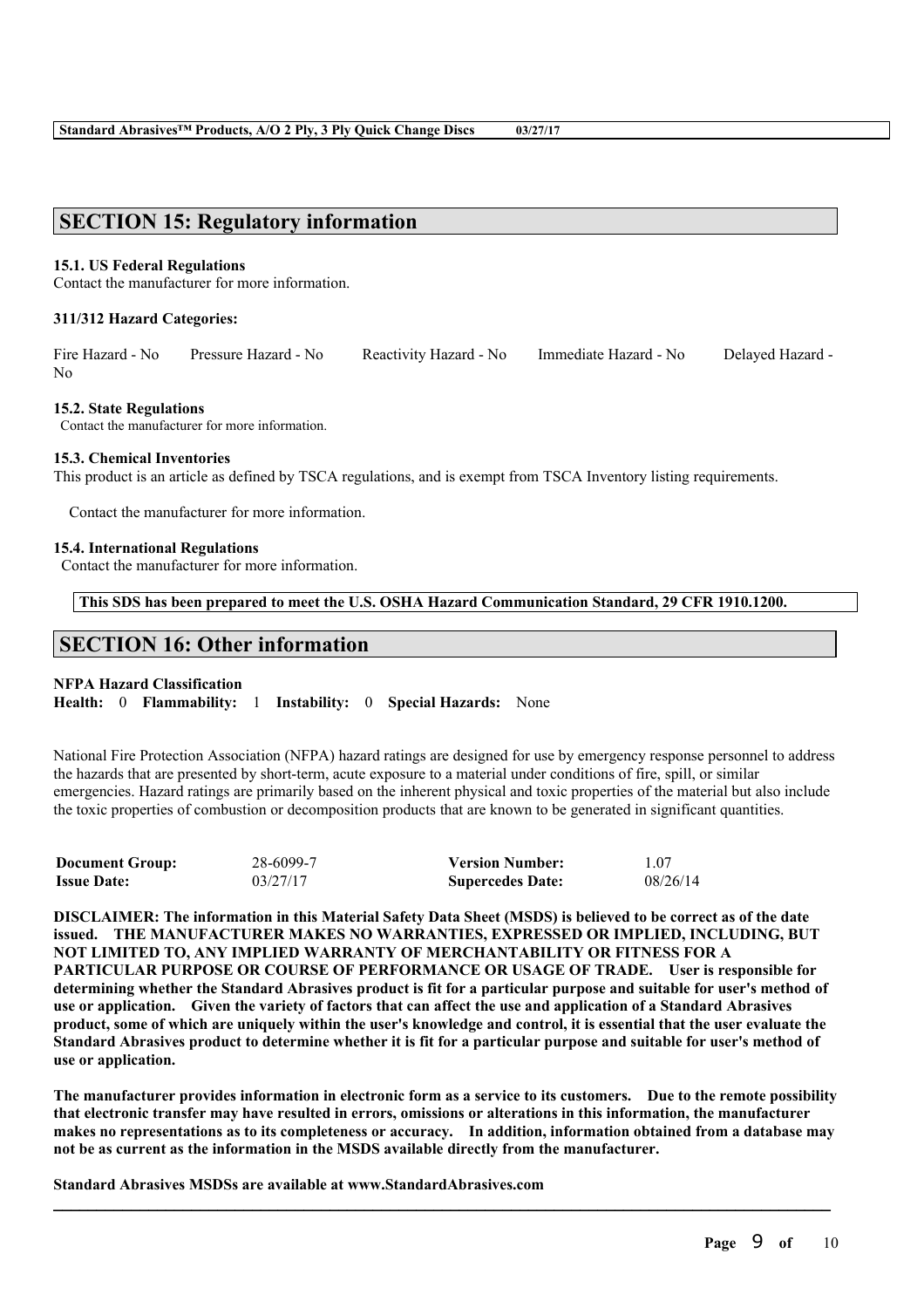**Copyright, 2017, 3M. All rights reserved.**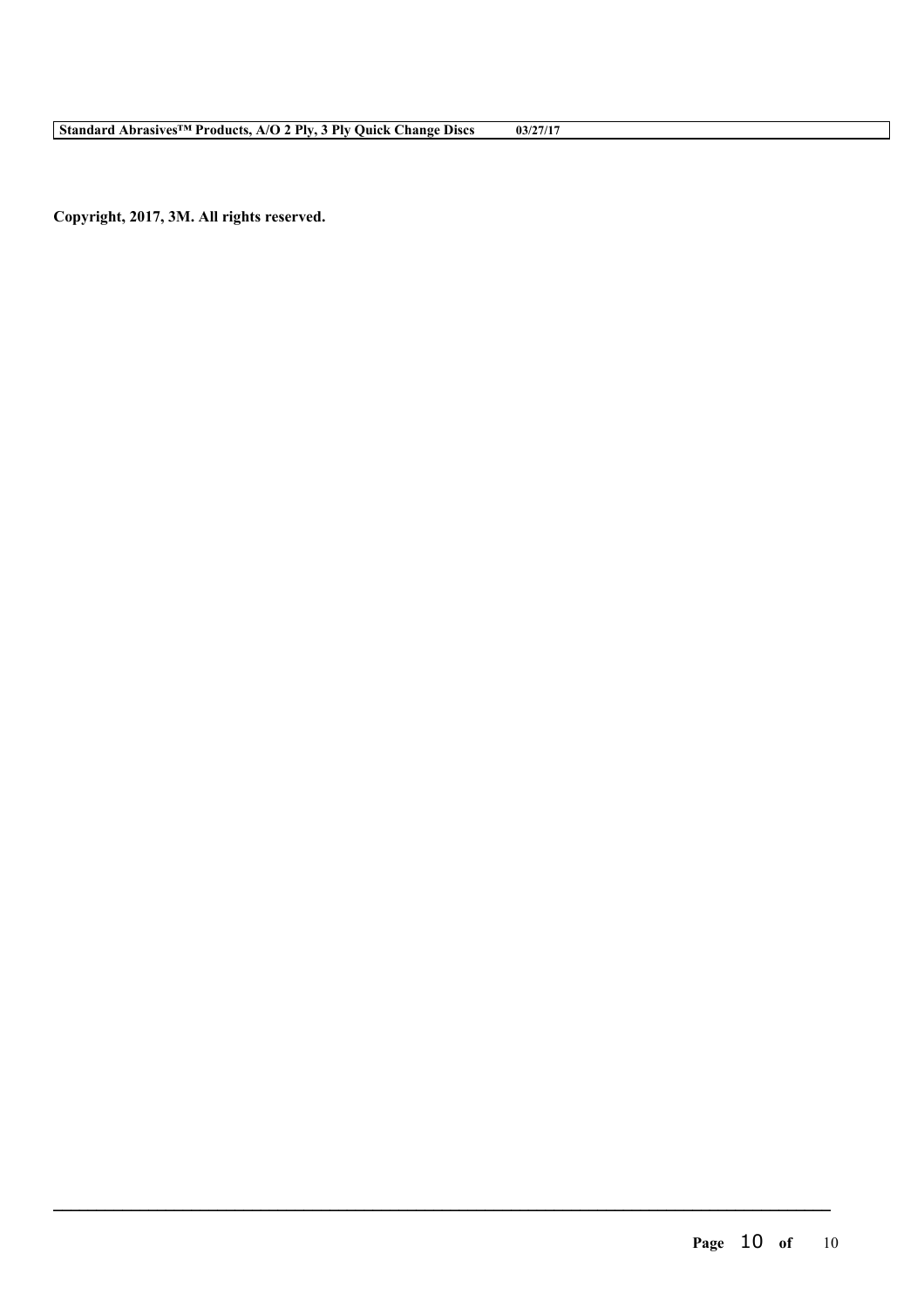

Copying and/or downloading of this information for the purpose of properly utilizing Standard Abrasives products is allowed provided that: (1) the information is copied in full with no changes unless prior written agreement is obtained from the manufacturer, and (2) neither the copy nor the original is resold or otherwise distributed with the intention of earning a profit thereon.

| <b>Document Group:</b> | 28-6089-8 | <b>Version Number:</b>  | 1.09     |
|------------------------|-----------|-------------------------|----------|
| <b>Issue Date:</b>     | 08/26/14  | <b>Supercedes Date:</b> | 03/11/14 |

# **SECTION 1: Identification**

**1.1. Product identifier**

Standard Abrasives™ Products, Ceramic 2 Ply Quick Change

#### **1.2. Recommended use and restrictions on use**

**Recommended use** Abrasive Product

| 1.3. Supplier's details |                                         |
|-------------------------|-----------------------------------------|
| <b>MANUFACTURER:</b>    | 3M                                      |
| DIVISION:               | <b>Abrasive Systems Division</b>        |
| <b>ADDRESS:</b>         | 3M Center, St. Paul, MN 55144-1000, USA |
| <b>Telephone:</b>       | 1-888-3M HELPS (1-888-364-3577)         |

#### **1.4. Emergency telephone number**

1-800-364-3577 or (651) 737-6501 (24 hours)

# **SECTION 2: Hazard identification**

#### **2.1. Hazard classification**

Not classified as hazardous according to OSHA Hazard Communication Standard, 29 CFR 1910.1200.

\_\_\_\_\_\_\_\_\_\_\_\_\_\_\_\_\_\_\_\_\_\_\_\_\_\_\_\_\_\_\_\_\_\_\_\_\_\_\_\_\_\_\_\_\_\_\_\_\_\_\_\_\_\_\_\_\_\_\_\_\_\_\_\_\_\_\_\_\_\_\_\_\_\_\_\_\_\_\_\_\_\_\_\_\_\_\_\_\_\_

#### **2.2. Label elements Signal word**

Not applicable.

**Symbols** Not applicable.

**Pictograms** Not applicable.

# **2.3. Hazards not otherwise classified**

None.

41% of the mixture consists of ingredients of unknown acute oral toxicity.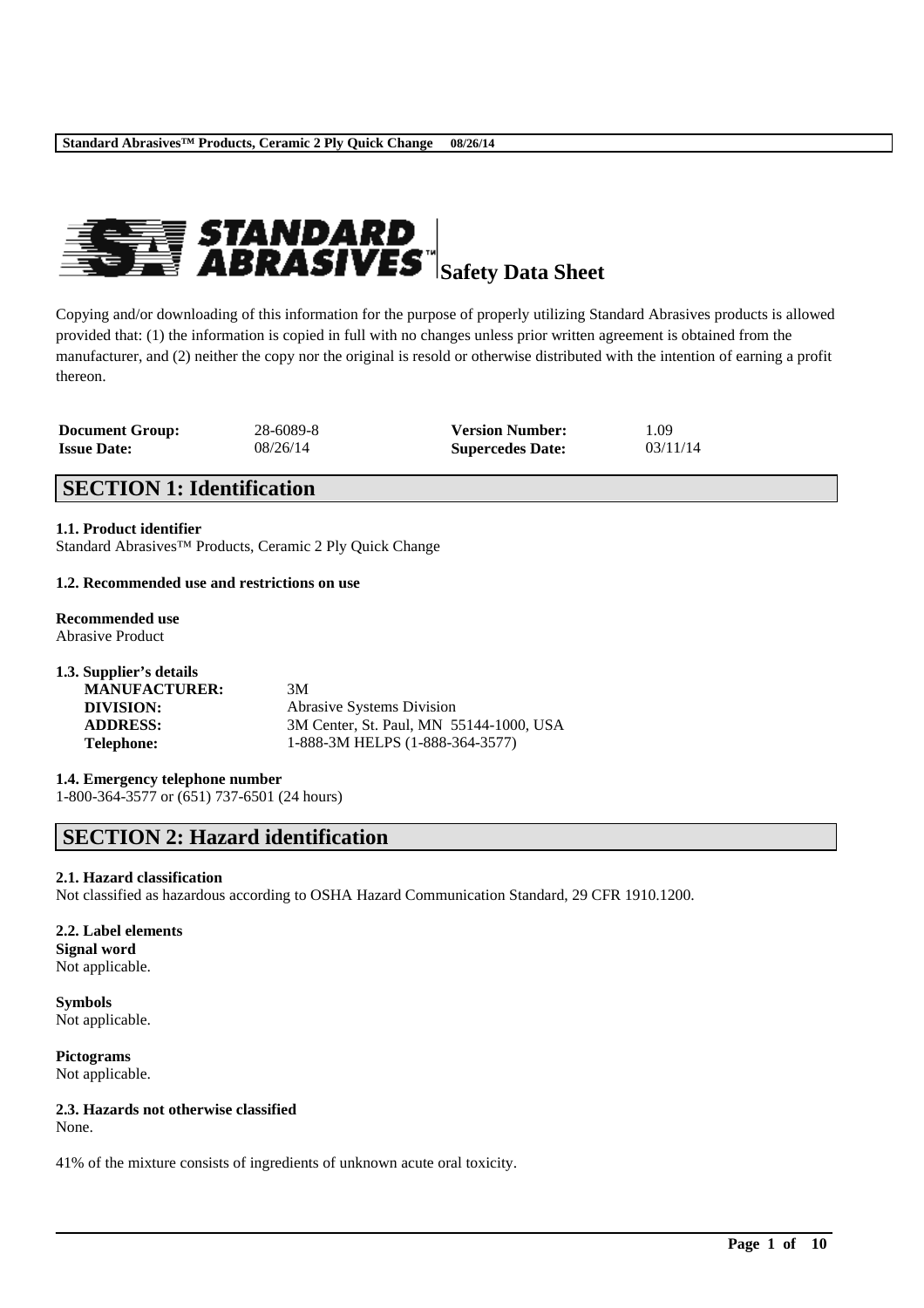# **SECTION 3: Composition/information on ingredients**

| Ingredient                                      | <b>C.A.S. No.</b> | $\%$ by Wt   |
|-------------------------------------------------|-------------------|--------------|
| Ceramic Aluminum Oxide / Aluminum Oxide Mineral | 1344-28-1         | $10 - 30$    |
| Blend (non-fibrous)                             |                   |              |
| Inorganic Fluoride                              | 14075-53-7        | $2 - 15$     |
| Inorganic Fluoride                              | 15096-52-3        | $2 - 10$     |
| Filler                                          | 13983-17-0        | $0 - 15$     |
| Filler                                          | 1317-65-3         | $1 - 10$     |
| Titanium Dioxide                                | 13463-67-7        | $0.05 - 1.5$ |
| Cured Resin                                     | Mixture           | $10 - 45$    |
| Cloth Backing                                   | None              | $10 - 45$    |
| Quick Change Attachment                         | Mixture           | $0 - 5$      |

# **SECTION 4: First aid measures**

#### **4.1. Description of first aid measures**

#### **Inhalation:**

Remove person to fresh air. If you feel unwell, get medical attention.

#### **Skin Contact:**

No need for first aid is anticipated.

#### **Eye Contact:**

Flush with large amounts of water. Remove contact lenses if easy to do. Continue rinsing. If signs/symptoms persist, get medical attention.

#### **If Swallowed:**

No need for first aid is anticipated.

#### **4.2. Most important symptoms and effects, both acute and delayed**

See Section 11.1. Information on toxicological effects.

# **4.3. Indication of any immediate medical attention and special treatment required**

Not applicable

# **SECTION 5: Fire-fighting measures**

#### **5.1. Suitable extinguishing media**

In case of fire: Use a fire fighting agent suitable for ordinary combustible material such as water or foam to extinguish.

#### **5.2. Special hazards arising from the substance or mixture**

None inherent in this product.

#### **Hazardous Decomposition or By-Products**

| <b>Substance</b>  | <b>Condition</b>  |
|-------------------|-------------------|
| Carbon monoxide   | During Combustion |
| Carbon dioxide    | During Combustion |
| Hydrogen Fluoride | During Combustion |

#### **5.3. Special protective actions for fire-fighters**

When fire fighting conditions are severe and total thermal decomposition of the product is possible, wear full protective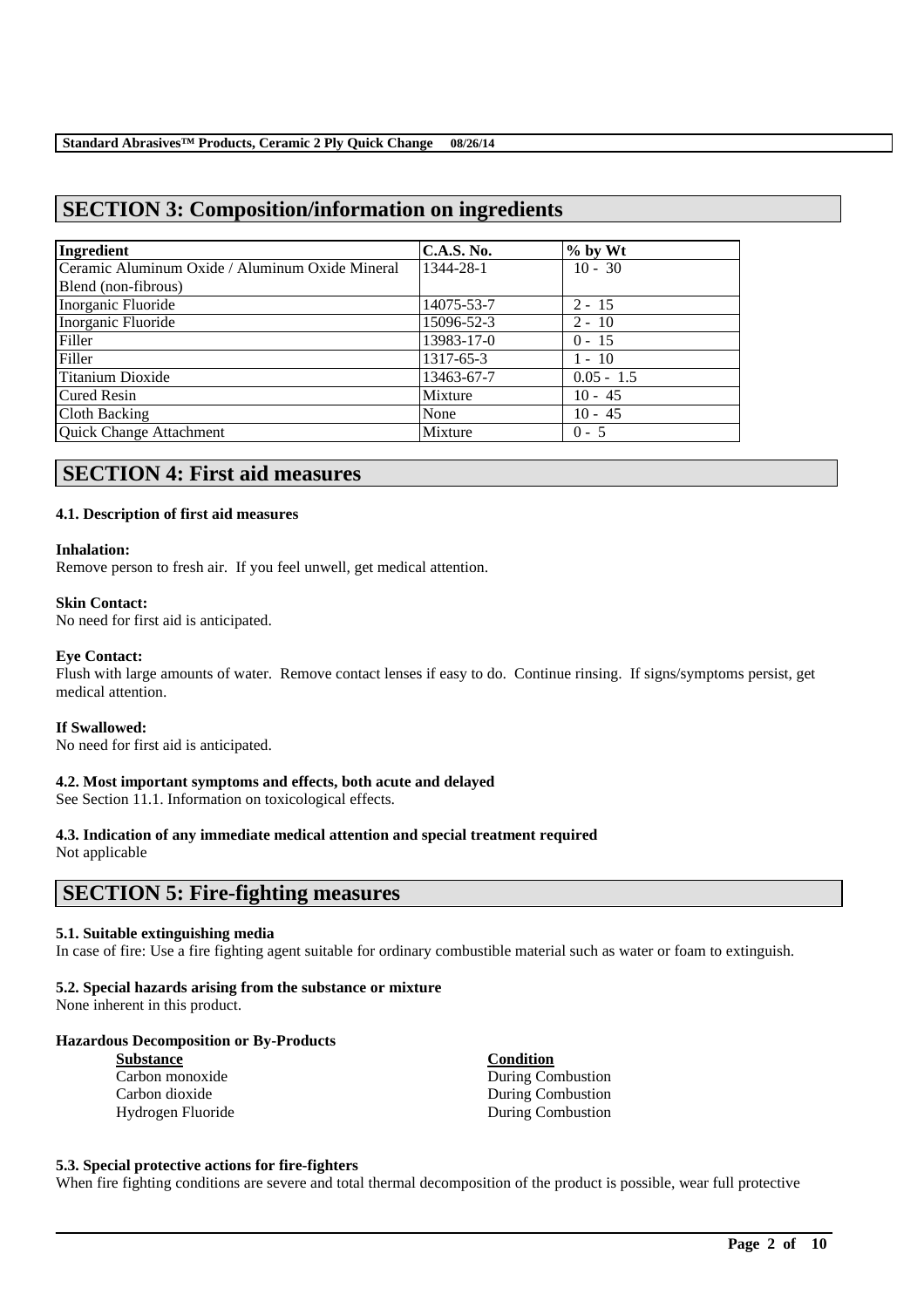#### **Standard Abrasives™ Products, Ceramic 2 Ply Quick Change 08/26/14**

clothing, including helmet, self-contained, positive pressure or pressure demand breathing apparatus, bunker coat and pants, bands around arms, waist and legs, face mask, and protective covering for exposed areas of the head.

# **SECTION 6: Accidental release measures**

#### **6.1. Personal precautions, protective equipment and emergency procedures**

Observe precautions from other sections.

#### **6.2. Environmental precautions**

Avoid release to the environment.

**6.3. Methods and material for containment and cleaning up**

Not applicable.

# **SECTION 7: Handling and storage**

#### **7.1. Precautions for safe handling**

Do not breathe thermal decomposition products. For industrial or professional use only. Avoid breathing of dust created by sanding, grinding or machining. Damaged product can break apart during use and cause serious injury to face or eyes. Check product for damage such as cracks or nicks prior to use. Replace if damaged. Always wear eye and face protection when working at sanding or grinding operations or when near such operations. Avoid release to the environment. Combustible dust may form by action of this product on another material (substrate). Dust generated from the substrate during use of this product may be explosive if in sufficient concentration with an ignition source. Dust deposits should not be allowed to accumulate on surfaces because of the potential for secondary explosions.

#### **7.2. Conditions for safe storage including any incompatibilities**

No special storage requirements.

# **SECTION 8: Exposure controls/personal protection**

#### **8.1. Control parameters**

#### **Occupational exposure limits**

| Ingredient                     | <b>C.A.S. No.</b> | Agency       | Limit type                     | <b>Additional Comments</b> |
|--------------------------------|-------------------|--------------|--------------------------------|----------------------------|
| Filler                         | 1317-65-3         | <b>OSHA</b>  | TWA(as total dust):15          |                            |
|                                |                   |              | mg/m3;TWA(respirable           |                            |
|                                |                   |              | fraction): $5 \text{ mg/m}$ 3  |                            |
| Aluminum, insoluble compounds  | 1344-28-1         | <b>ACGIH</b> | TWA(respirable fraction):1     | A4: Not class. as human    |
|                                |                   |              | mg/m3                          | carcin                     |
| Ceramic Aluminum Oxide /       | 1344-28-1         | <b>OSHA</b>  | TWA(as total dust):15          |                            |
| Aluminum Oxide Mineral Blend   |                   |              | mg/m3;TWA(respirable           |                            |
| (non-fibrous)                  |                   |              | fraction): $5 \text{ mg/m}$ 3  |                            |
| Ceramic Aluminum Oxide /       | 1344-28-1         | <b>CMRG</b>  | TWA:1 fiber/cc                 |                            |
| Aluminum Oxide Mineral Blend   |                   |              |                                |                            |
| $\left($ non-fibrous $\right)$ |                   |              |                                |                            |
| Titanium Dioxide               | 13463-67-7        | <b>ACGIH</b> | $TWA:10$ mg/m $3$              | A4: Not class, as human    |
|                                |                   |              |                                | carcin                     |
| <b>Titanium Dioxide</b>        | 13463-67-7        | <b>CMRG</b>  | TWA(as respirable dust):5      |                            |
|                                |                   |              | mg/m3                          |                            |
| <b>Titanium Dioxide</b>        | 13463-67-7        | <b>OSHA</b>  | TWA(as total dust):15 mg/m3    |                            |
| <b>FLUORIDES</b>               | 15096-52-3        | <b>OSHA</b>  | TWA $(as dust):2.5$            |                            |
|                                |                   |              | $mg/m3$ ; TWA(as F): 2.5 mg/m3 |                            |
| Aluminum, insoluble compounds  | 15096-52-3        | <b>ACGIH</b> | TWA(respirable fraction):1     | A4: Not class. as human    |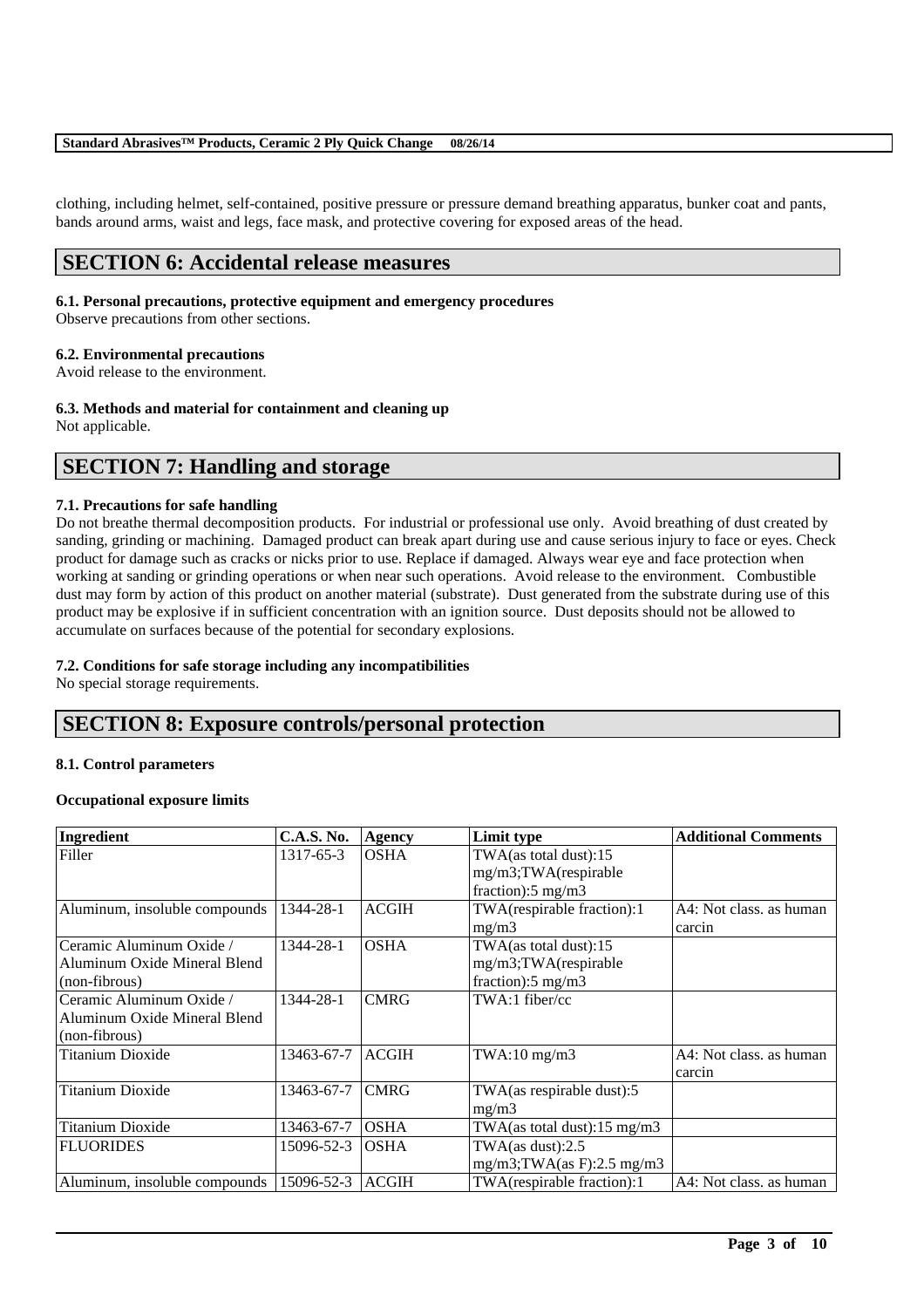#### **Standard Abrasives™ Products, Ceramic 2 Ply Quick Change 08/26/14**

|                  |                  | mg/m3               | carcin                    |
|------------------|------------------|---------------------|---------------------------|
| <b>FLUORIDES</b> | 15096-52-3 ACGIH | TWA(as F):2.5 mg/m3 | I A4: Not class. as human |
|                  |                  |                     | carcin                    |

ACGIH : American Conference of Governmental Industrial Hygienists

AIHA : American Industrial Hygiene Association

CMRG : Chemical Manufacturer's Recommended Guidelines

OSHA : United States Department of Labor - Occupational Safety and Health Administration

TWA: Time-Weighted-Average

STEL: Short Term Exposure Limit

CEIL: Ceiling

#### **8.2. Exposure controls**

#### **8.2.1. Engineering controls**

For those situations where the material might be exposed to extreme overheating due to misuse or equipment failure, use with appropriate local exhaust ventilation sufficient to maintain levels of thermal decomposition products below their exposure guidelines. Provide appropriate local exhaust ventilation for sanding, grinding or machining. Use general dilution ventilation and/or local exhaust ventilation to control airborne exposures to below relevant Exposure Limits and/or control dust/fume/gas/mist/vapors/spray. If ventilation is not adequate, use respiratory protection equipment. Provide local exhaust at process emission sources to control exposure near the source and to prevent the escape of dust into the work area. Ensure that dust-handling systems (such as exhaust ducts, dust collectors, vessels, and processing equipment) are designed in a manner to prevent the escape of dust into the work area (i.e., there is no leakage from the equipment).

#### **8.2.2. Personal protective equipment (PPE)**

#### **Eye/face protection**

To minimize the risk of injury to face and eyes, always wear eye and face protection when working at sanding or grinding operations or when near such operations. Select and use eye/face protection to prevent contact based on the results of an exposure assessment. The following eye/face protection(s) are recommended: Safety Glasses with side shields

#### **Skin/hand protection**

Wear appropriate gloves to minimize risk of injury to skin from contact with dust or physical abrasion from grinding or sanding.

#### **Respiratory protection**

Assess exposure concentrations of all materials involved in the work process. Consider material being abraded when determining the appropriate respiratory protection. Select and use appropriate respirators to prevent inhalation overexposure. An exposure assessment may be needed to decide if a respirator is required. If a respirator is needed, use respirators as part of a full respiratory protection program. Based on the results of the exposure assessment, select from the following respirator type(s) to reduce inhalation exposure:

\_\_\_\_\_\_\_\_\_\_\_\_\_\_\_\_\_\_\_\_\_\_\_\_\_\_\_\_\_\_\_\_\_\_\_\_\_\_\_\_\_\_\_\_\_\_\_\_\_\_\_\_\_\_\_\_\_\_\_\_\_\_\_\_\_\_\_\_\_\_\_\_\_\_\_\_\_\_\_\_\_\_\_\_\_\_\_\_\_\_

Half facepiece or full facepiece air-purifying respirator suitable for particulates

For questions about suitability for a specific application, consult with your respirator manufacturer.

# **SECTION 9: Physical and chemical properties**

#### **9.1. Information on basic physical and chemical properties**

| <b>General Physical Form:</b> | Solid                  |
|-------------------------------|------------------------|
| Odor, Color, Grade:           | Solid Abrasive Product |
| Odor threshold                | Not Applicable         |
| рH                            | Not Applicable         |
| <b>Melting point</b>          | Not Applicable         |
| <b>Boiling Point</b>          | Not Applicable         |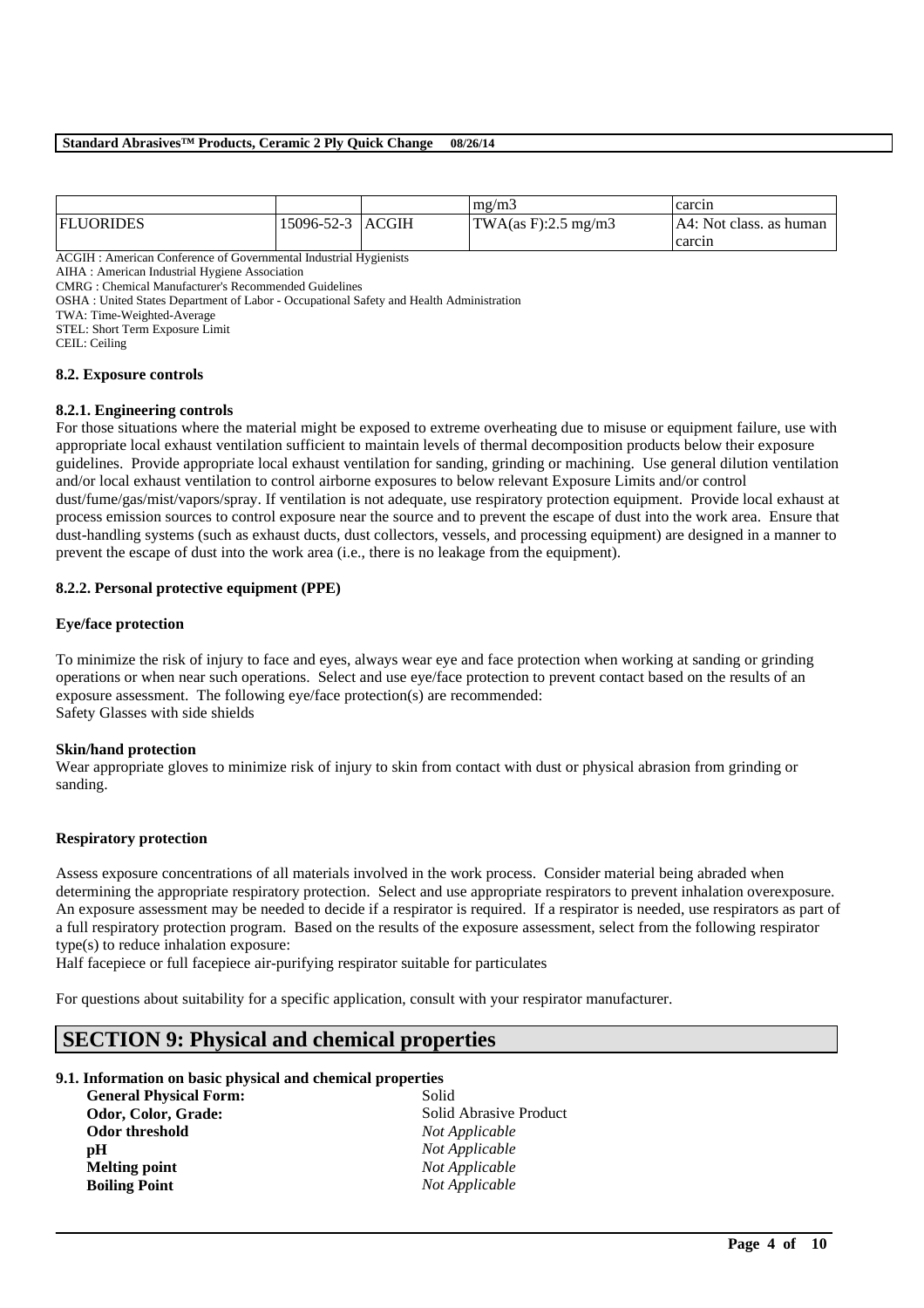| Not Applicable |
|----------------|
| Not Applicable |
| Not Classified |
| Not Applicable |
| Not Applicable |
| Not Applicable |
| Not Applicable |
| Not Applicable |
| Not Applicable |
| Not Applicable |
| Not Applicable |
| Not Applicable |
| Not Applicable |
| Not Applicable |
| Not Applicable |
| Not Applicable |
| Not Applicable |
|                |

# **SECTION 10: Stability and reactivity**

#### **10.1. Reactivity**

This material is considered to be non reactive under normal use conditions.

# **10.2. Chemical stability**

Stable.

#### **10.3. Possibility of hazardous reactions** Hazardous polymerization will not occur.

#### **10.4. Conditions to avoid**

None known.

#### **10.5. Incompatible materials** None known.

#### **10.6. Hazardous decomposition products**

**Substance Condition** None known.

Refer to section 5.2 for hazardous decomposition products during combustion.

Extreme heat arising from situations such as misuse or equipment failure can generate hydrogen fluoride as a decomposition product.

# **SECTION 11: Toxicological information**

**The information below may not be consistent with the material classification in Section 2 if specific ingredient classifications are mandated by a competent authority. In addition, toxicological data on ingredients may not be reflected in the material classification and/or the signs and symptoms of exposure, because an ingredient may be present below the threshold for labeling, an ingredient may not be available for exposure, or the data may not be relevant to the material as a whole.**

\_\_\_\_\_\_\_\_\_\_\_\_\_\_\_\_\_\_\_\_\_\_\_\_\_\_\_\_\_\_\_\_\_\_\_\_\_\_\_\_\_\_\_\_\_\_\_\_\_\_\_\_\_\_\_\_\_\_\_\_\_\_\_\_\_\_\_\_\_\_\_\_\_\_\_\_\_\_\_\_\_\_\_\_\_\_\_\_\_\_

#### **11.1. Information on Toxicological effects**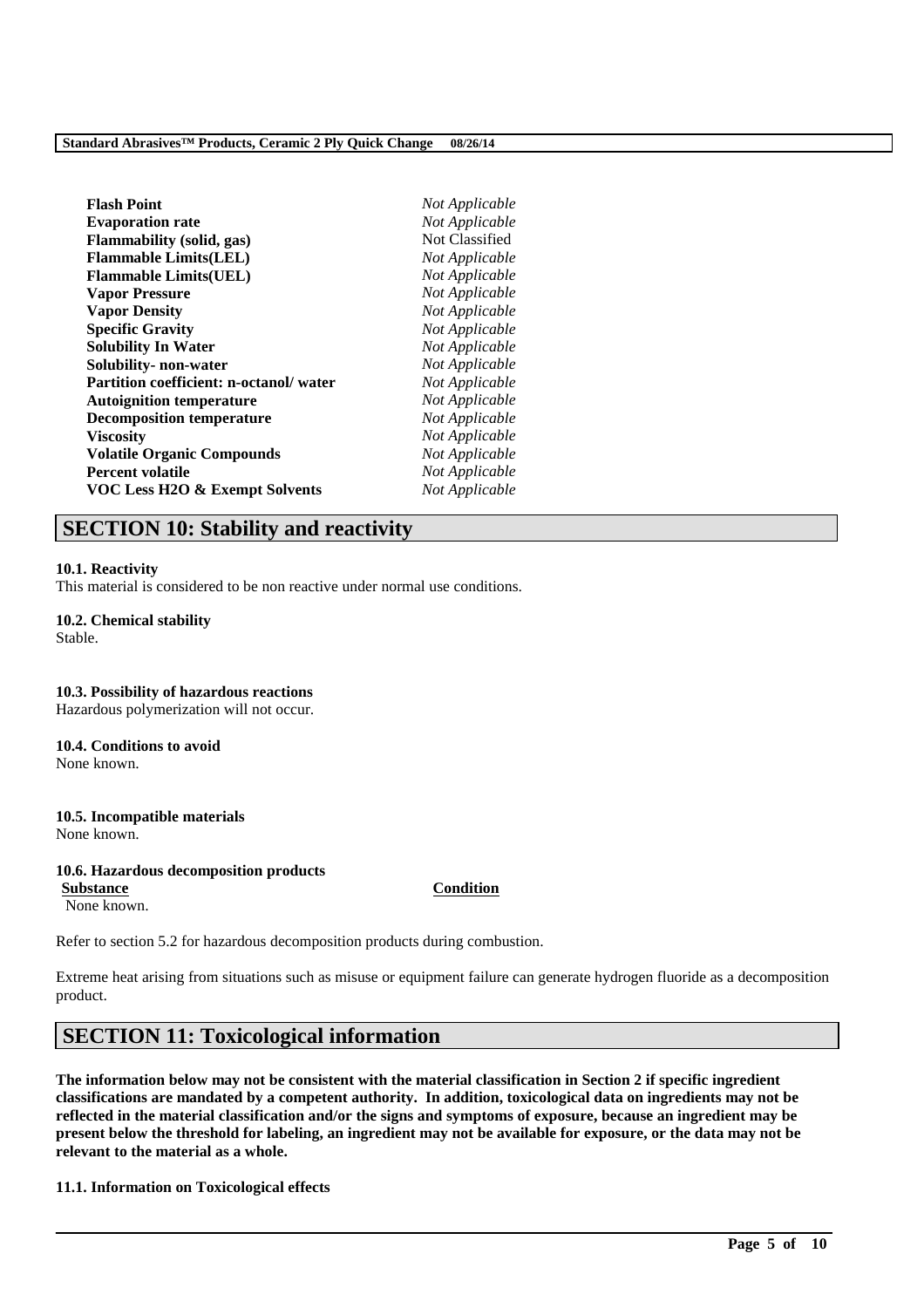#### **Signs and Symptoms of Exposure**

#### **Based on test data and/or information on the components, this material may produce the following health effects:**

#### **Inhalation:**

Dust from grinding, sanding or machining may cause irritation of the respiratory system. Signs/symptoms may include cough, sneezing, nasal discharge, headache, hoarseness, and nose and throat pain.

#### **Skin Contact:**

Mechanical Skin irritation: Signs/symptoms may include abrasion, redness, pain, and itching.

#### **Eye Contact:**

Mechanical eye irritation: Signs/symptoms may include pain, redness, tearing and corneal abrasion.

Dust created by grinding, sanding, or machining may cause eye irritation. Signs/symptoms may include redness, swelling, pain, tearing, and blurred or hazy vision.

#### **Ingestion:**

No health effects are expected.

#### **Carcinogenicity:**

| edient:<br>. Ingr                                                                                                                                                                                                                                                 | NO.<br>. <i>.</i>                                                              | <b>Description</b><br>Alass                                                       | n<br><b>tegulation</b><br><b>ING</b>                         |
|-------------------------------------------------------------------------------------------------------------------------------------------------------------------------------------------------------------------------------------------------------------------|--------------------------------------------------------------------------------|-----------------------------------------------------------------------------------|--------------------------------------------------------------|
| rent to the second the second term in the second term in the second term in the second term in the second term in the second term in the second term in the second term in the second term in the second term in the second te<br>D <sub>10X1</sub> de<br>itanıum | --<br>$\sim$ $\sim$<br>$\sqrt{6}$<br>$\sim$<br>$-1$<br>.<br>⊸ບ⊃<br>$\mathbf v$ | . .<br>2 <sub>B</sub><br>human carc.<br>Úľ<br>$\mathbf{v}_{\text{OSSible}}$<br>-- | International<br>vgency<br>Cancer<br>Research<br>on C<br>tor |

#### **Additional Information:**

This document covers only the Standard Abrasives product. For complete assessment, when determining the degree of hazard, the material being abraded must also be considered.

This product contains titanium dioxide. Cancer of the lungs has been observed in rats that inhaled high levels of titanium dioxide. No exposure to inhaled titanium dioxide is expected during the normal handling and use of this product. Titanium dioxide was not detected when air sampling was conducted during simulated use of similar products containing titanium dioxide. Therefore, the health effects associated with titanium dioxide are not expected during the normal use of this product.

#### **Toxicological Data**

If a component is disclosed in section 3 but does not appear in a table below, either no data are available for that endpoint or the data are not sufficient for classification.

#### **Acute Toxicity**

| <b>Name</b>                                           | Route       | <b>Species</b> | <b>Value</b>                                      |
|-------------------------------------------------------|-------------|----------------|---------------------------------------------------|
| Overall product                                       | Ingestion   |                | No data available; calculated $ATE > 5,000$ mg/kg |
| Ceramic Aluminum Oxide / Aluminum Oxide Mineral Blend | Dermal      |                | LD50 estimated to be $> 5,000$ mg/kg              |
| (non-fibrous)                                         |             |                |                                                   |
| Ceramic Aluminum Oxide / Aluminum Oxide Mineral Blend | Inhalation- | Rat            | $LC50 > 2.3$ mg/l                                 |
| (non-fibrous)                                         | Dust/Mist   |                |                                                   |
|                                                       | (4 hours)   |                |                                                   |
| Ceramic Aluminum Oxide / Aluminum Oxide Mineral Blend | Ingestion   | Rat            | $LD50 > 5,000$ mg/kg                              |
| (non-fibrous)                                         |             |                |                                                   |
| Inorganic Fluoride                                    | Dermal      |                | LD50 estimated to be $> 5,000$ mg/kg              |
| Inorganic Fluoride                                    | Inhalation- | Rat            | $LC50 > 5.3$ mg/l                                 |
|                                                       | Dust/Mist   |                |                                                   |
|                                                       | (4 hours)   |                |                                                   |
| Inorganic Fluoride                                    | Ingestion   | Rat            | LD50 5,854 mg/kg                                  |
| Filler                                                | Dermal      |                | LD50 estimated to be $> 5,000$ mg/kg              |
| Filler                                                | Ingestion   |                | LD50 estimated to be $2,000 - 5,000$ mg/kg        |
| Filler                                                | Dermal      | Rat            | $LD50 > 2,000$ mg/kg                              |
| Filler                                                | Inhalation- | Rat            | $LC50$ 3.0 mg/l                                   |
|                                                       | Dust/Mist   |                |                                                   |
|                                                       | (4 hours)   |                |                                                   |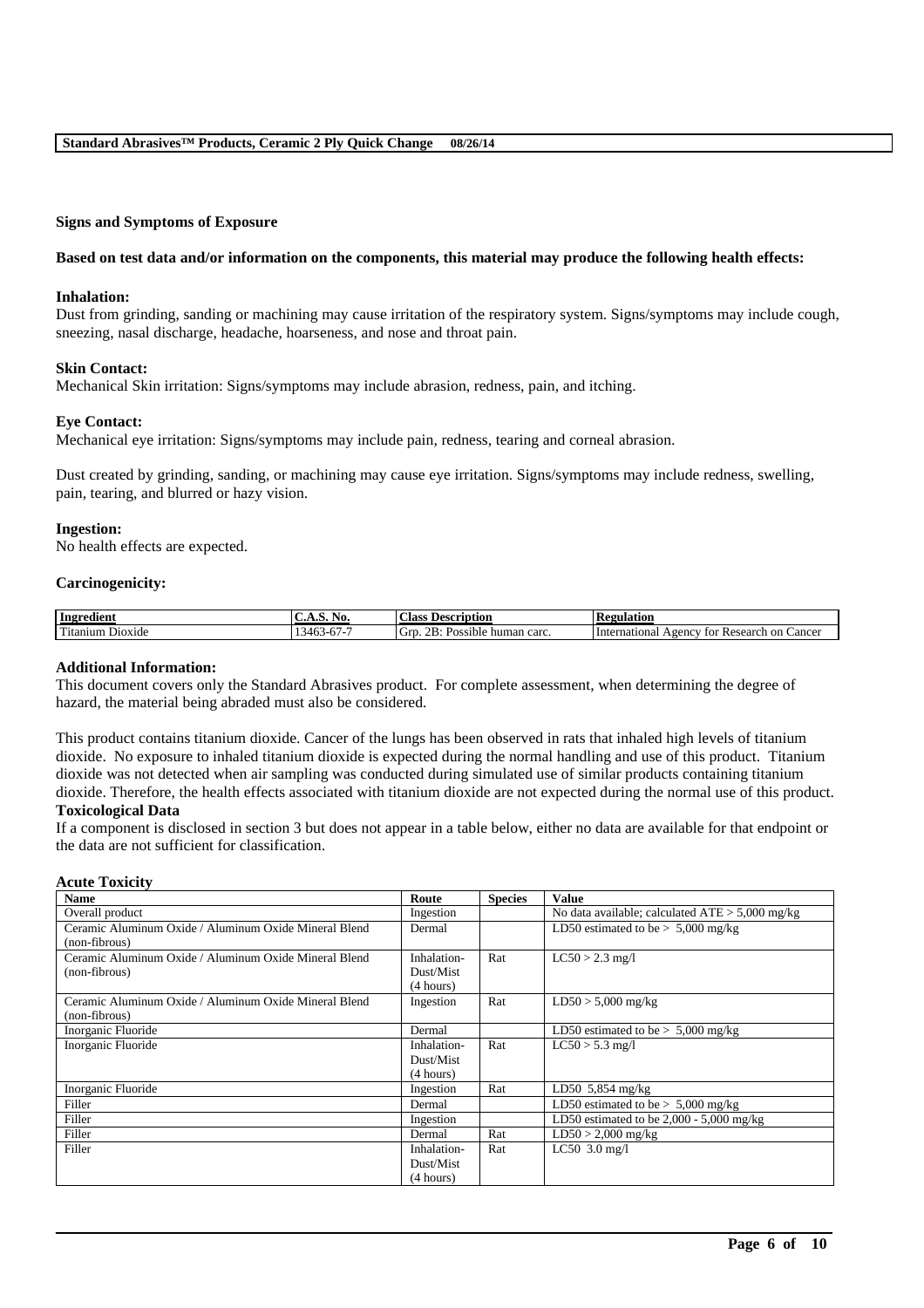## **Standard Abrasives™ Products, Ceramic 2 Ply Quick Change 08/26/14**

| Filler             | Ingestion   | Rat    | LD50 $6,450$ mg/kg         |
|--------------------|-------------|--------|----------------------------|
| Inorganic Fluoride | Dermal      | Rabbit | $LD50 > 2,100$ mg/kg       |
| Inorganic Fluoride | Inhalation- | Rat    | $LC50$ 4.5 mg/l            |
|                    | Dust/Mist   |        |                            |
|                    | (4 hours)   |        |                            |
| Inorganic Fluoride | Ingestion   | Rat    | LD50 $5,000 \text{ mg/kg}$ |
| Titanium Dioxide   | Dermal      | Rabbit | $LD50 > 10,000$ mg/kg      |
| Titanium Dioxide   | Inhalation- | Rat    | $LC50 > 6.82$ mg/l         |
|                    | Dust/Mist   |        |                            |
|                    | (4 hours)   |        |                            |
| Titanium Dioxide   | Ingestion   | Rat    | $LD50 > 10,000$ mg/kg      |

 $ATE = acute$  toxicity estimate

#### **Skin Corrosion/Irritation**

| <b>Name</b>                                                         | <b>Species</b> | Value                     |
|---------------------------------------------------------------------|----------------|---------------------------|
| Ceramic Aluminum Oxide / Aluminum Oxide Mineral Blend (non-fibrous) | Rabbit         | No significant irritation |
| Inorganic Fluoride                                                  | Rabbit         | No significant irritation |
| Filler                                                              | Rabbit         | No significant irritation |
| Inorganic Fluoride                                                  |                | Minimal irritation        |
| Titanium Dioxide                                                    | Rabbit         | No significant irritation |

#### **Serious Eye Damage/Irritation**

| <b>Name</b>                                                         | <b>Species</b> | Value                     |
|---------------------------------------------------------------------|----------------|---------------------------|
| Ceramic Aluminum Oxide / Aluminum Oxide Mineral Blend (non-fibrous) | Rabbit         | No significant irritation |
| Inorganic Fluoride                                                  | Rabbit         | No significant irritation |
| Filler                                                              | Rabbit         | No significant irritation |
| Inorganic Fluoride                                                  |                | Moderate irritant         |
| Titanium Dioxide                                                    | Rabbit         | No significant irritation |

### **Skin Sensitization**

| Name             | <b>Species</b> | Value                       |
|------------------|----------------|-----------------------------|
| Titanium Dioxide | Human          | $\cdots$<br>Not sensitizing |
|                  | and            |                             |
|                  | animal         |                             |

#### **Respiratory Sensitization**

| Name | Species | /alue |
|------|---------|-------|
|      |         |       |

#### **Germ Cell Mutagenicity**

| <b>Name</b>                                                         | Route    | <b>Value</b>  |
|---------------------------------------------------------------------|----------|---------------|
| Ceramic Aluminum Oxide / Aluminum Oxide Mineral Blend (non-fibrous) | In Vitro | Not mutagenic |
| Filler                                                              | In Vitro | Not mutagenic |
| Titanium Dioxide                                                    | In Vitro | Not mutagenic |
| Titanium Dioxide                                                    | In vivo  | Not mutagenic |

# **Carcinogenicity**

| <b>Name</b>                                                 | Route      | <b>Species</b> | Value            |
|-------------------------------------------------------------|------------|----------------|------------------|
| Ceramic Aluminum Oxide / Aluminum Oxide Mineral Blend (non- | Inhalation | Rat            | Not carcinogenic |
| fibrous)                                                    |            |                |                  |
| Titanium Dioxide                                            | Ingestion  | Multiple       | Not carcinogenic |
|                                                             |            | animal         |                  |
|                                                             |            | species        |                  |
| Titanium Dioxide                                            | Inhalation | Rat            | Carcinogenic     |

## **Reproductive Toxicity**

### **Reproductive and/or Developmental Effects**

| <b>Name</b> | Route     | <b>Value</b>             | <b>Species</b> | <b>Test Result</b>            | <b>Exposure</b><br><b>Duration</b>             |
|-------------|-----------|--------------------------|----------------|-------------------------------|------------------------------------------------|
| Filler      | Ingestion | Not toxic to development | Rat            | <b>NOAEL 625</b><br>mg/kg/day | $v$ or $v$ are $\alpha$<br>during<br>gestation |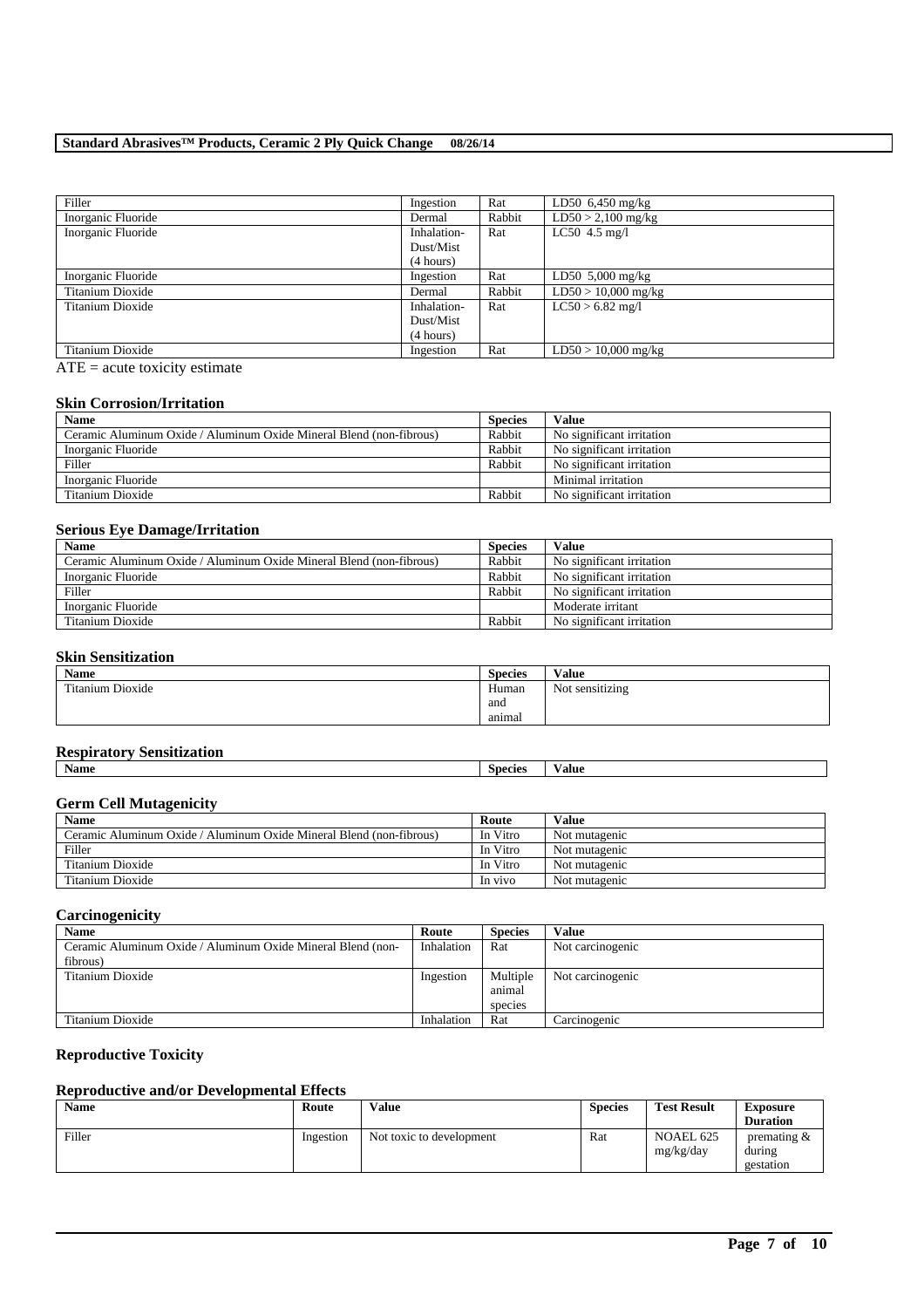#### **Target Organ(s)**

#### **Specific Target Organ Toxicity - single exposure**

| <b>Name</b> | Route      | Target Organ(s)    | Value                 | <b>Species</b> | <b>Test Result</b>                    | <b>Exposure</b><br><b>Duration</b> |
|-------------|------------|--------------------|-----------------------|----------------|---------------------------------------|------------------------------------|
| Filler      | Inhalation | respiratory system | All data are negative | Rat            | <b>NOAEL</b><br>$0.812 \text{ m}$ g/l | 90 minutes                         |

#### **Specific Target Organ Toxicity - repeated exposure**

| <b>Name</b>                                                             | Route      | Target Organ(s)                      | <b>Value</b>                                                                       | <b>Species</b>         | <b>Test Result</b>                   | <b>Exposure</b><br><b>Duration</b> |
|-------------------------------------------------------------------------|------------|--------------------------------------|------------------------------------------------------------------------------------|------------------------|--------------------------------------|------------------------------------|
| Ceramic Aluminum Oxide<br>Aluminum Oxide Mineral<br>Blend (non-fibrous) | Inhalation | pneumoconiosis<br>pulmonary fibrosis | Some positive data exist, but the<br>data are not sufficient for<br>classification | Human                  | <b>NOAEL Not</b><br>available        | occupational<br>exposure           |
| Filler                                                                  | Inhalation | respiratory system                   | Some positive data exist, but the<br>data are not sufficient for<br>classification | Human                  | <b>NOAEL Not</b><br>available        | occupational<br>exposure           |
| Filler                                                                  | Inhalation | pulmonary fibrosis                   | All data are negative                                                              | Human<br>and<br>animal | <b>NOAEL Not</b><br>available        |                                    |
| Filler                                                                  | Inhalation | respiratory system                   | Some positive data exist, but the<br>data are not sufficient for<br>classification | Human                  | <b>NOAEL Not</b><br>available        | occupational<br>exposure           |
| Inorganic Fluoride                                                      | Inhalation | bone, teeth, nails,<br>and/or hair   | Some positive data exist, but the<br>data are not sufficient for<br>classification |                        | <b>HHA</b>                           |                                    |
| <b>Titanium Dioxide</b>                                                 | Inhalation | respiratory system                   | Some positive data exist, but the<br>data are not sufficient for<br>classification | Rat                    | <b>LOAEL</b><br>$0.010 \text{ mg}/1$ | 2 years                            |
| <b>Titanium Dioxide</b>                                                 | Inhalation | pulmonary fibrosis                   | All data are negative                                                              | Human                  | <b>NOAEL Not</b><br>available        | occupational<br>exposure           |

# **Aspiration Hazard**

**Name Value**

**Please contact the address or phone number listed on the first page of the SDS for additional toxicological information on this material and/or its components.**

# **SECTION 12: Ecological information**

# **Ecotoxicological information**

Please contact the address or phone number listed on the first page of the SDS for additional ecotoxicological information on this material and/or its components.

# **Chemical fate information**

Please contact the address or phone number listed on the first page of the SDS for additional chemical fate information on this material and/or its components.

# **SECTION 13: Disposal considerations**

#### **13.1. Disposal methods**

Dispose of contents/ container in accordance with the local/regional/national/international regulations.

The substrate that was abraded must be considered as a factor in the disposal method for this product. Incinerate in a permitted waste incineration facility. Proper destruction may require the use of additional fuel during incineration processes. Combustion products will include halogen acid (HCl/HF/HBr). Facility must be capable of handling halogenated materials. As a disposal alternative, utilize an acceptable permitted waste disposal facility.

\_\_\_\_\_\_\_\_\_\_\_\_\_\_\_\_\_\_\_\_\_\_\_\_\_\_\_\_\_\_\_\_\_\_\_\_\_\_\_\_\_\_\_\_\_\_\_\_\_\_\_\_\_\_\_\_\_\_\_\_\_\_\_\_\_\_\_\_\_\_\_\_\_\_\_\_\_\_\_\_\_\_\_\_\_\_\_\_\_\_

# **EPA Hazardous Waste Number (RCRA):** Not regulated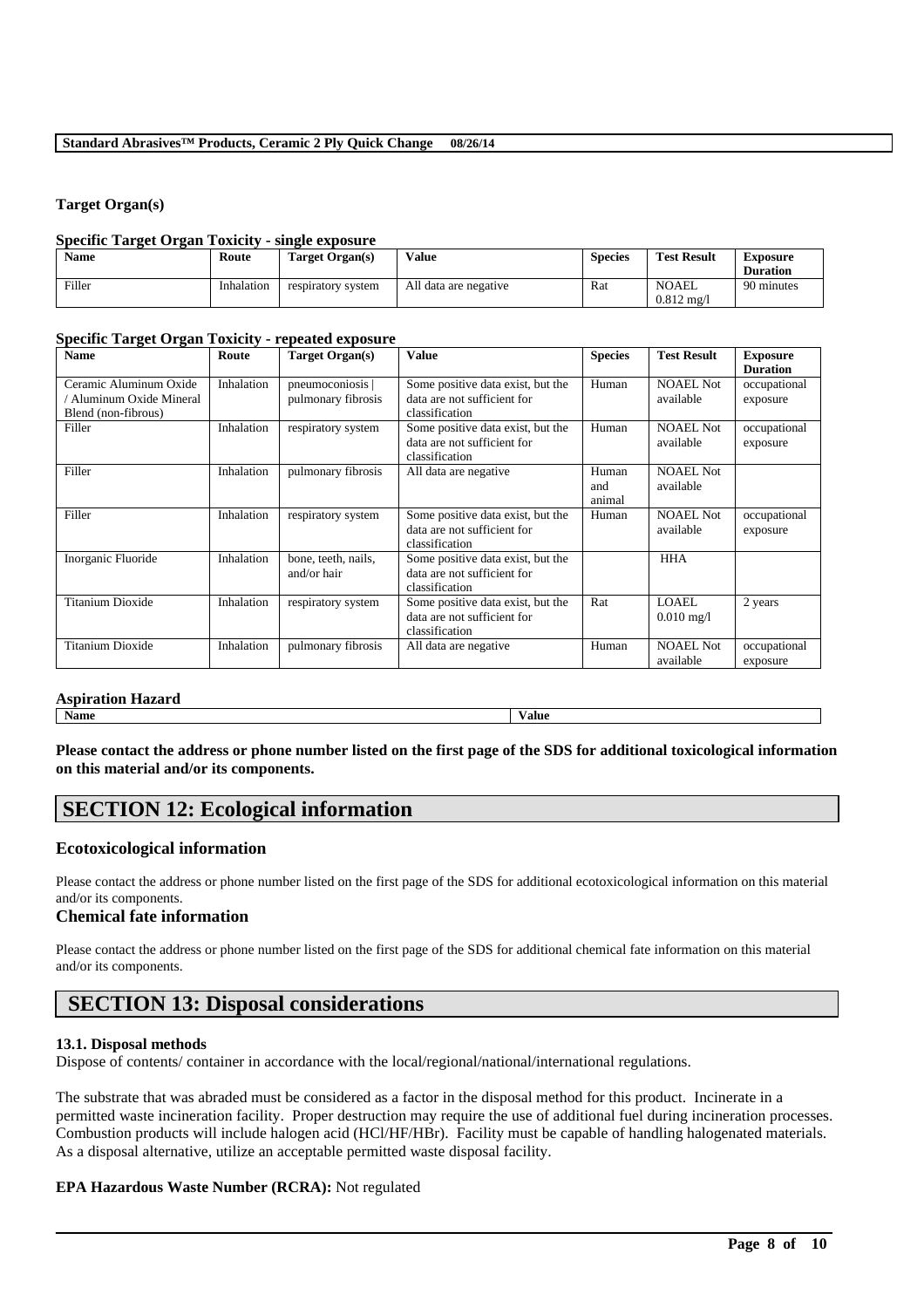# **SECTION 14: Transport Information**

Not regulated per U.S. DOT, IATA or IMO.

*These transportation classifications are provided as a customer service. As the shipper YOU remain responsible for complying with all applicable laws and regulations, including proper transportation classification and packaging. The manufacturer's transportation classifications are based on product*  formulation, packaging, the manufacturer's policies and the manufacturer's understanding of applicable current *regulations. The manufacturer does not guarantee the accuracy of this classification information. This information applies only to transportation classification and not the packaging, labeling, or marking requirements. The original Standard Abrasives package is certified for U.S. ground shipment only. If you are shipping by air or ocean, the package may not meet applicable regulatory requirements.* 

# **SECTION 15: Regulatory information**

#### **15.1. US Federal Regulations**

Contact the manufacturer for more information.

#### **311/312 Hazard Categories:**

Fire Hazard - No Pressure Hazard - No Reactivity Hazard - No Immediate Hazard - No Delayed Hazard - No

#### **15.2. State Regulations**

Contact the manufacturer for more information.

#### **15.3. Chemical Inventories**

This product is an article as defined by TSCA regulations, and is exempt from TSCA Inventory listing requirements.

Contact the manufacturer for more information.

#### **15.4. International Regulations**

Contact the manufacturer for more information.

**This SDS has been prepared to meet the U.S. OSHA Hazard Communication Standard, 29 CFR 1910.1200.**

# **SECTION 16: Other information**

#### **NFPA Hazard Classification**

**Health:** 0 **Flammability:** 1 **Instability:** 0 **Special Hazards:** None

National Fire Protection Association (NFPA) hazard ratings are designed for use by emergency response personnel to address the hazards that are presented by short-term, acute exposure to a material under conditions of fire, spill, or similar emergencies. Hazard ratings are primarily based on the inherent physical and toxic properties of the material but also include the toxic properties of combustion or decomposition products that are known to be generated in significant quantities.

#### **HMIS Hazard Classification**

**Health:** 0 **Flammability:** 1 **Physical Hazard:** 0 **Personal Protection:** X - See PPE section.

Hazardous Material Identification System (HMIS® III) hazard ratings are designed to inform employees of chemical hazards in the workplace. These ratings are based on the inherent properties of the material under expected conditions of normal use and are not intended for use in emergency situations. HMIS® III ratings are to be used with a fully implemented HMIS® III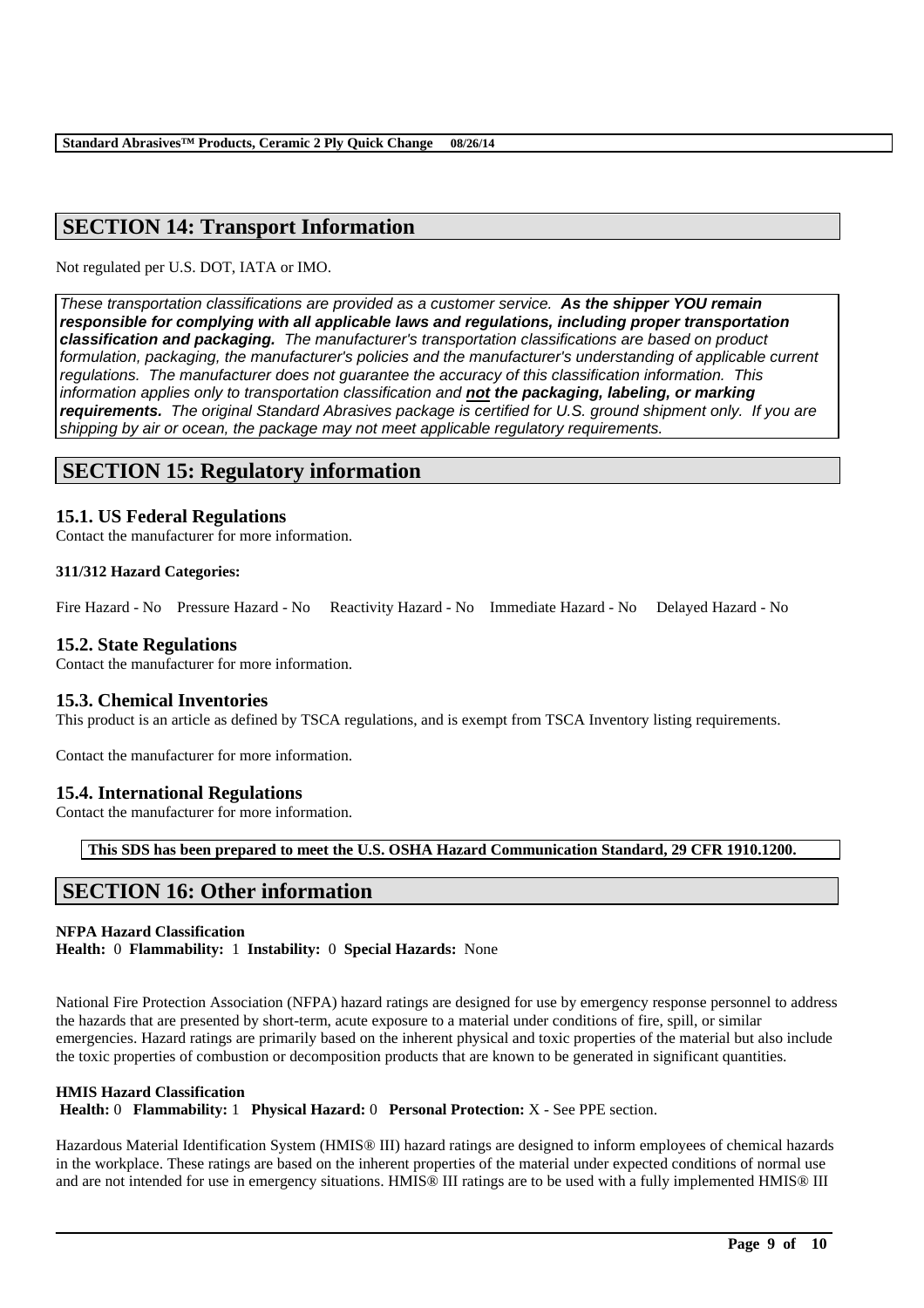#### **Standard Abrasives™ Products, Ceramic 2 Ply Quick Change 08/26/14**

program. HMIS® is a registered mark of the American Coatings Association (ACA).

| <b>Document Group:</b> | 28-6089-8 | <b>Version Number:</b>  | 1.09     |
|------------------------|-----------|-------------------------|----------|
| <b>Issue Date:</b>     | 08/26/14  | <b>Supercedes Date:</b> | 03/11/14 |

DISCLAIMER: The information in this Material Safety Data Sheet (MSDS) is believed to be correct as of the date issued. THE MANUFACTURER MAKES NO WARRANTIES, EXPRESSED OR IMPLIED, INCLUDING, BUT NOT LIMITED TO, ANY IMPLIED WARRANTY OF MERCHANTABILITY OR FITNESS FOR A PARTICULAR PURPOSE OR COURSE OF PERFORMANCE OR USAGE OF TRADE. User is responsible for determining whether the Standard Abrasives product is fit for a particular purpose and suitable for user's method of use or application. Given the variety of factors that can affect the use and application of a Standard Abrasives product, some of which are uniquely within the user's knowledge and control, it is essential that the user evaluate the Standard Abrasives product to determine whether it is fit for a particular purpose and suitable for user's method of use or application.

The manufacturer provides information in electronic form as a service to its customers. Due to the remote possibility that electronic transfer may have resulted in errors, omissions or alterations in this information, the manufacturer makes no representations as to its completeness or accuracy. In addition, information obtained from a database may not be as current as the information in the MSDS available directly from the manufacturer.

\_\_\_\_\_\_\_\_\_\_\_\_\_\_\_\_\_\_\_\_\_\_\_\_\_\_\_\_\_\_\_\_\_\_\_\_\_\_\_\_\_\_\_\_\_\_\_\_\_\_\_\_\_\_\_\_\_\_\_\_\_\_\_\_\_\_\_\_\_\_\_\_\_\_\_\_\_\_\_\_\_\_\_\_\_\_\_\_\_\_

#### **Standard Abrasives MSDSs are available at www.StandardAbrasives.com**

Copyright, 2014, 3M. All rights reserved.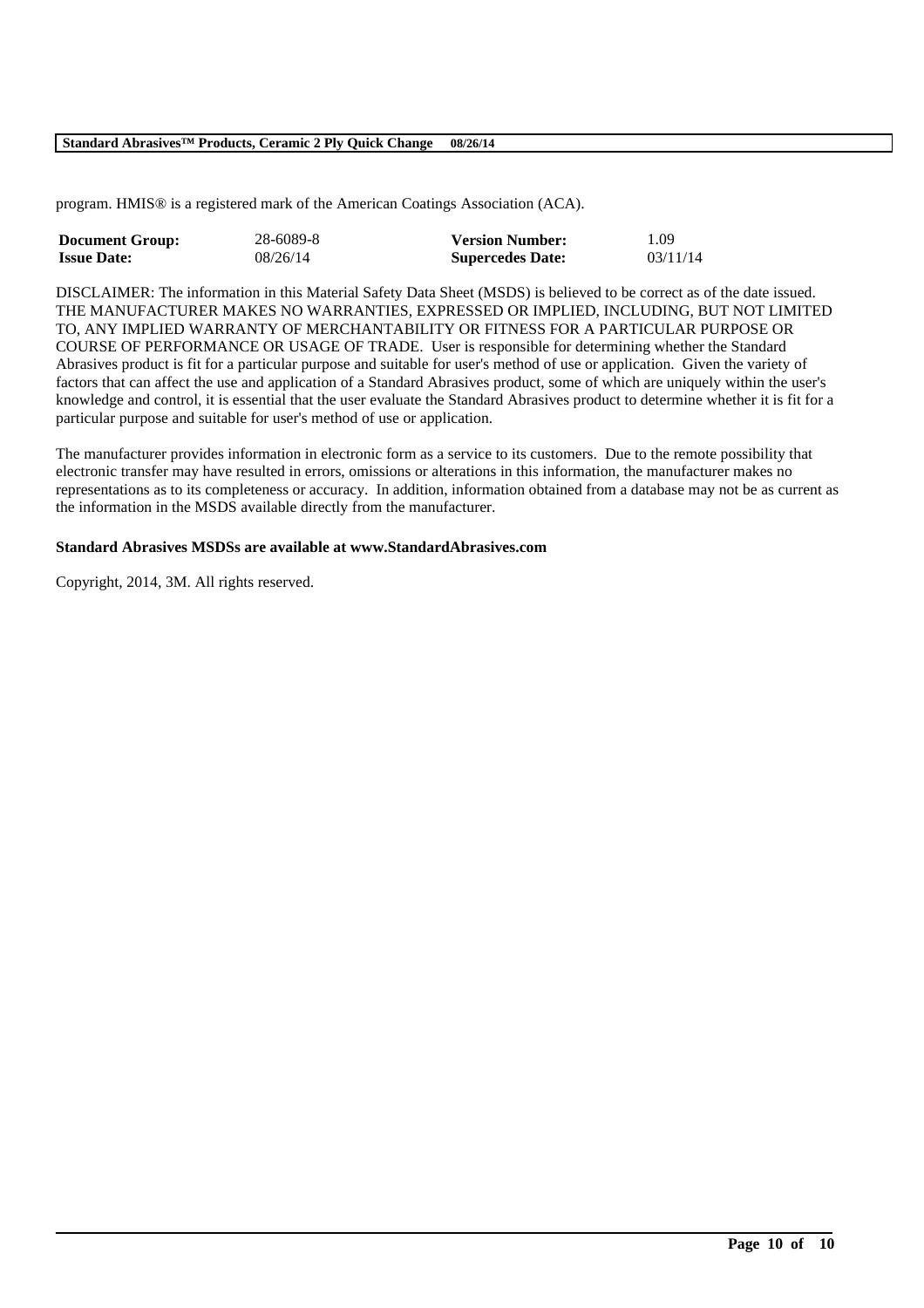

**Safety Data Sheet**

Copying and/or downloading of this information for the purpose of properly utilizing Standard Abrasives™ products is allowed provided that: (1) the information is copied in full with no changes unless prior written agreement is obtained from manufacturer, and (2) neither the copy nor the original is resold or otherwise distributed with the intention of earning a profit thereon.

| <b>Document Group:</b> | 28-4452-0 | <b>Version Number:</b>  | 3.01     |
|------------------------|-----------|-------------------------|----------|
| <b>Issue Date:</b>     | 02/24/14  | <b>Supercedes Date:</b> | 10/03/11 |

# **SECTION 1: Identification**

**1.1. Product identifier**

Standard Abrasives™ General Purpose Hand Pads, AO Maroon

#### **1.2. Recommended use and restrictions on use**

# **Recommended use**

Abrasive Product

| 1.3. Supplier's details |                                         |
|-------------------------|-----------------------------------------|
| <b>MANUFACTURER:</b>    | 3M                                      |
| DIVISION:               | <b>Abrasive Systems Division</b>        |
| <b>ADDRESS:</b>         | 3M Center, St. Paul, MN 55144-1000, USA |
| Telephone:              | 1-888-3M HELPS (1-888-364-3577)         |

#### **1.4. Emergency telephone number**

1-800-364-3577 or (651) 737-6501 (24 hours)

# **SECTION 2: Hazard identification**

#### **2.1. Hazard classification**

Not classified as hazardous according to OSHA Hazard Communication Standard, 29 CFR 1910.1200.

\_\_\_\_\_\_\_\_\_\_\_\_\_\_\_\_\_\_\_\_\_\_\_\_\_\_\_\_\_\_\_\_\_\_\_\_\_\_\_\_\_\_\_\_\_\_\_\_\_\_\_\_\_\_\_\_\_\_\_\_\_\_\_\_\_\_\_\_\_\_\_\_\_\_\_\_\_\_\_\_\_\_\_\_\_\_\_\_\_\_

#### **2.2. Label elements Signal word** Not applicable.

**Symbols** Not applicable.

**Pictograms** Not applicable.

**Notes to Physician:** Not applicable

**2.3. Hazards not otherwise classified** None.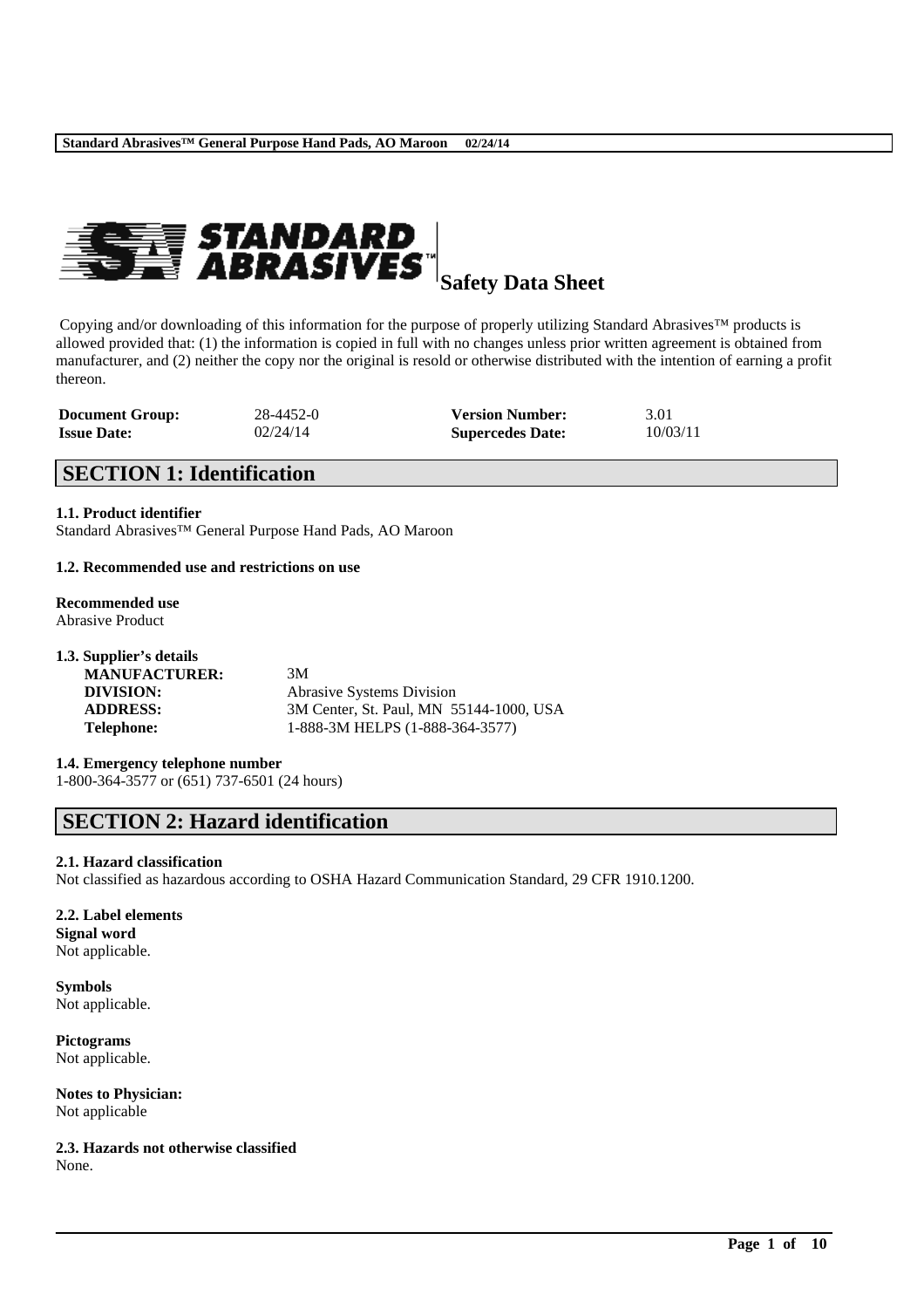#### **Standard Abrasives™ General Purpose Hand Pads, AO Maroon 02/24/14**

54% of the mixture consists of ingredients of unknown acute oral toxicity.

# **SECTION 3: Composition/information on ingredients**

| Ingredient                           | <b>C.A.S. No.</b> | $\%$ by Wt               |
|--------------------------------------|-------------------|--------------------------|
| Aluminum Oxide Mineral (non-fibrous) | 1344-28-1         | $30 - 45$                |
| Filler                               | 1317-65-3         | $5 - 10$                 |
| <b>Silica</b>                        | 7631-86-9         | $0 - 3$                  |
| Titanium Dioxide                     | 13463-67-7        | $0 - 3$ Trade Secret $*$ |
| Pigment                              | 1309-37-1         | $0 - 3$                  |
| <b>Cured Resin</b>                   | Mixture           | $20 - 30$                |
| Nylon Fiber                          | Mixture           | $20 - 30$                |

\*The specific chemical identity and/or exact percentage (concentration) of this composition has been withheld as a trade secret.

# **SECTION 4: First aid measures**

#### **4.1. Description of first aid measures**

#### **Inhalation:**

Remove person to fresh air. If you feel unwell, get medical attention.

#### **Skin Contact:**

Wash with soap and water. If signs/symptoms develop, get medical attention.

#### **Eye Contact:**

Flush with large amounts of water. Remove contact lenses if easy to do. Continue rinsing. If signs/symptoms persist, get medical attention.

#### **If Swallowed:**

No need for first aid is anticipated.

#### **4.2. Most important symptoms and effects, both acute and delayed**

See Section 11.1. Information on toxicological effects.

# **4.3. Indication of any immediate medical attention and special treatment required**

Not applicable

# **SECTION 5: Fire-fighting measures**

#### **5.1. Suitable extinguishing media**

In case of fire: Use a fire fighting agent suitable for ordinary combustible material such as water or foam to extinguish.

\_\_\_\_\_\_\_\_\_\_\_\_\_\_\_\_\_\_\_\_\_\_\_\_\_\_\_\_\_\_\_\_\_\_\_\_\_\_\_\_\_\_\_\_\_\_\_\_\_\_\_\_\_\_\_\_\_\_\_\_\_\_\_\_\_\_\_\_\_\_\_\_\_\_\_\_\_\_\_\_\_\_\_\_\_\_\_\_\_\_

#### **5.2. Special hazards arising from the substance or mixture**

None inherent in this product.

#### **Hazardous Decomposition or By-Products**

| Substance        |
|------------------|
| Amine Compounds  |
| Carbon monoxide  |
| Carbon dioxide   |
| Hydrogen Cyanide |
| Ammonia          |

#### **Substance Condition During Combustion** During Combustion During Combustion During Combustion **During Combustion**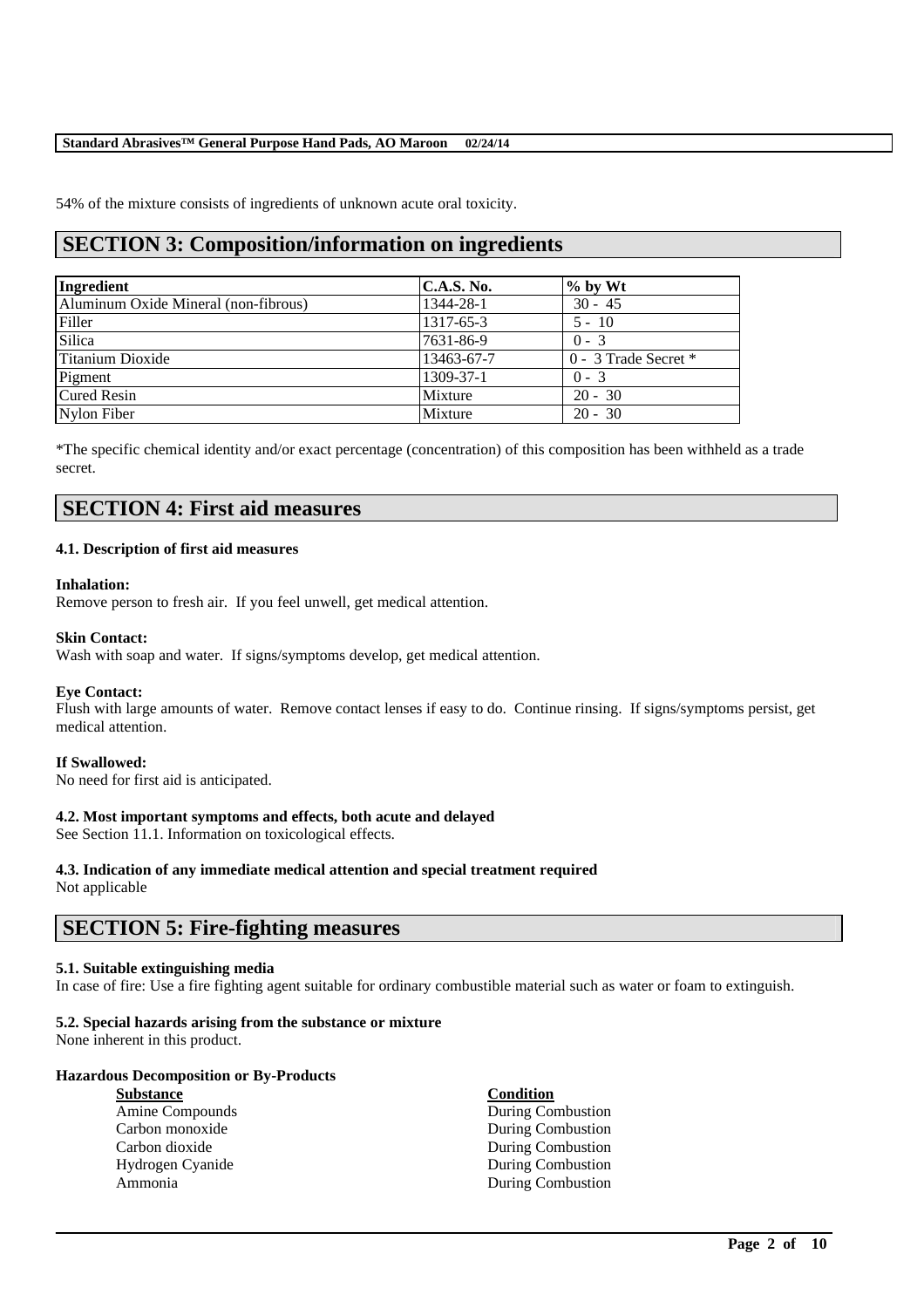#### **Standard Abrasives™ General Purpose Hand Pads, AO Maroon 02/24/14**

Oxides of Nitrogen During Combustion

#### **5.3. Special protective actions for fire-fighters**

No unusual fire or explosion hazards are anticipated.

# **SECTION 6: Accidental release measures**

#### **6.1. Personal precautions, protective equipment and emergency procedures**

Observe precautions from other sections.

#### **6.2. Environmental precautions**

Not applicable.

#### **6.3. Methods and material for containment and cleaning up**

Not applicable.

# **SECTION 7: Handling and storage**

#### **7.1. Precautions for safe handling**

Avoid breathing of dust created by sanding, grinding or machining. Combustible dust may form by action of this product on another material (substrate). Dust generated from the substrate during use of this product may be explosive if in sufficient concentration with an ignition source. Dust deposits should not be allowed to accumulate on surfaces because of the potential for secondary explosions.

#### **7.2. Conditions for safe storage including any incompatibilities**

No special storage requirements.

# **SECTION 8: Exposure controls/personal protection**

#### **8.1. Control parameters**

#### **Occupational exposure limits**

| Ingredient                    | <b>C.A.S. No.</b> | Agency       | Limit type                    | <b>Additional Comments</b> |
|-------------------------------|-------------------|--------------|-------------------------------|----------------------------|
| Pigment                       | 1309-37-1         | Amer Conf of | TWA(respirable fraction):5    |                            |
|                               |                   | Gov. Indust. | mg/m3                         |                            |
|                               |                   | Hyg.         |                               |                            |
| Pigment                       | 1309-37-1         | US Dept of   | TWA(as fume):10 mg/m3         |                            |
|                               |                   | Labor - OSHA |                               |                            |
| <b>ROUGE</b>                  | 1309-37-1         | US Dept of   | TWA(as total dust):15         |                            |
|                               |                   | Labor - OSHA | mg/m3;TWA(respirable          |                            |
|                               |                   |              | fraction): $5 \text{ mg/m}$ 3 |                            |
| Filler                        | 1317-65-3         | US Dept of   | $TWA$ (as total dust):15      |                            |
|                               |                   | Labor - OSHA | mg/m3;TWA(respirable          |                            |
|                               |                   |              | fraction): $5 \text{ mg/m}$ 3 |                            |
| Aluminum Oxide Mineral (non-  | 1344-28-1         | Chemical     | TWA:1 fiber/cc                |                            |
| fibrous)                      |                   | Manufacturer |                               |                            |
|                               |                   | Rec Guid     |                               |                            |
| Aluminum Oxide Mineral (non-  | 1344-28-1         | US Dept of   | TWA(as total dust):15         |                            |
| fibrous)                      |                   | Labor - OSHA | mg/m3;TWA(respirable          |                            |
|                               |                   |              | fraction): $5 \text{ mg/m}$ 3 |                            |
| Aluminum, insoluble compounds | 1344-28-1         | Amer Conf of | TWA(respirable fraction):1    |                            |
|                               |                   | Gov. Indust. | mg/m3                         |                            |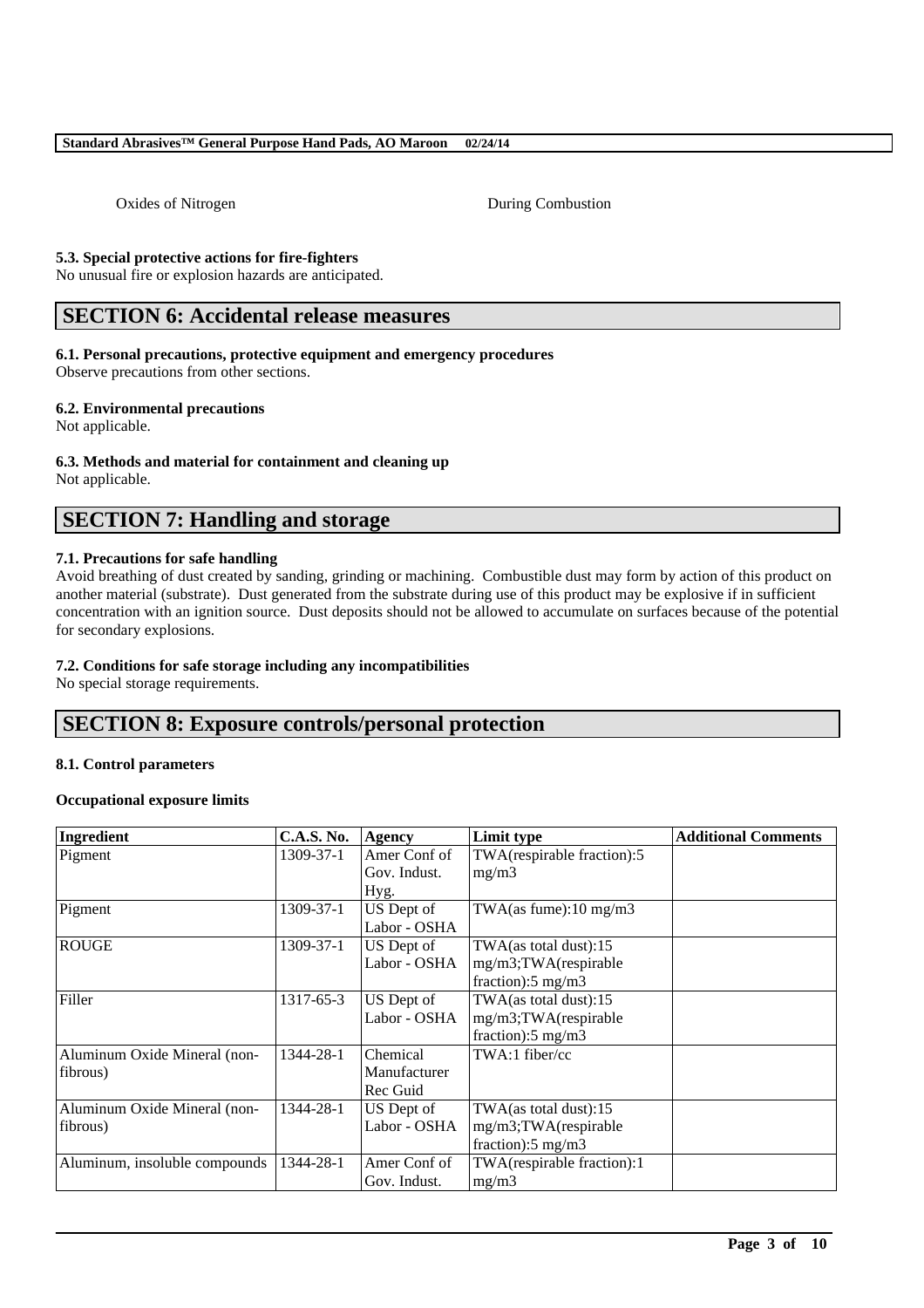|                          |            | Hyg.         |                               |  |
|--------------------------|------------|--------------|-------------------------------|--|
| <b>Titanium Dioxide</b>  | 13463-67-7 | Amer Conf of | TWA:10 $mg/m3$                |  |
|                          |            | Gov. Indust. |                               |  |
|                          |            | Hyg.         |                               |  |
| Titanium Dioxide         | 13463-67-7 | Chemical     | TWA(as respirable dust):5     |  |
|                          |            | Manufacturer | mg/m3                         |  |
|                          |            | Rec Guid     |                               |  |
| Titanium Dioxide         | 13463-67-7 | US Dept of   | TWA(as total dust):15 mg/m3   |  |
|                          |            | Labor - OSHA |                               |  |
| Silica                   | 7631-86-9  | Chemical     | TWA(as respirable dust):3     |  |
|                          |            | Manufacturer | mg/m3                         |  |
|                          |            | Rec Guid     |                               |  |
| <b>SILICA, AMORPHOUS</b> | 7631-86-9  | US Dept of   | TWA concentration:0.8         |  |
|                          |            | Labor - OSHA | $mg/m3$ ; TWA: 20 millions of |  |
|                          |            |              | particles/cu. ft.             |  |

Amer Conf of Gov. Indust. Hyg. : American Conference of Governmental Industrial Hygienists

American Indust. Hygiene Assoc : American Industrial Hygiene Association

Chemical Manufacturer Rec Guid : Chemical Manufacturer's Recommended Guidelines

US Dept of Labor - OSHA : United States Department of Labor - Occupational Safety and Health Administration

TWA: Time-Weighted-Average

STEL: Short Term Exposure Limit

CEIL: Ceiling

#### **8.2. Exposure controls**

#### **8.2.1. Engineering controls**

Provide appropriate local exhaust ventilation for sanding, grinding or machining. Use general dilution ventilation and/or local exhaust ventilation to control airborne exposures to below relevant Exposure Limits and/or control

dust/fume/gas/mist/vapors/spray. If ventilation is not adequate, use respiratory protection equipment. Provide local exhaust at process emission sources to control exposure near the source and to prevent the escape of dust into the work area. Ensure that dust-handling systems (such as exhaust ducts, dust collectors, vessels, and processing equipment) are designed in a manner to prevent the escape of dust into the work area (i.e., there is no leakage from the equipment).

#### **8.2.2. Personal protective equipment (PPE)**

#### **Eye/face protection**

To minimize the risk of injury to face and eyes, always wear eye and face protection when working at sanding or grinding operations or when near such operations. Select and use eye/face protection to prevent contact based on the results of an exposure assessment. The following eye/face protection(s) are recommended: Safety Glasses with side shields

#### **Skin/hand protection**

Wear appropriate gloves to minimize risk of injury to skin from contact with dust or physical abrasion from grinding or sanding.

#### **Respiratory protection**

Assess exposure concentrations of all materials involved in the work process. Consider material being abraded when determining the appropriate respiratory protection. Select and use appropriate respirators to prevent inhalation overexposure. An exposure assessment may be needed to decide if a respirator is required. If a respirator is needed, use respirators as part of a full respiratory protection program. Based on the results of the exposure assessment, select from the following respirator type(s) to reduce inhalation exposure:

\_\_\_\_\_\_\_\_\_\_\_\_\_\_\_\_\_\_\_\_\_\_\_\_\_\_\_\_\_\_\_\_\_\_\_\_\_\_\_\_\_\_\_\_\_\_\_\_\_\_\_\_\_\_\_\_\_\_\_\_\_\_\_\_\_\_\_\_\_\_\_\_\_\_\_\_\_\_\_\_\_\_\_\_\_\_\_\_\_\_

Half facepiece or full facepiece air-purifying respirator suitable for particulates

For questions about suitability for a specific application, consult with your respirator manufacturer.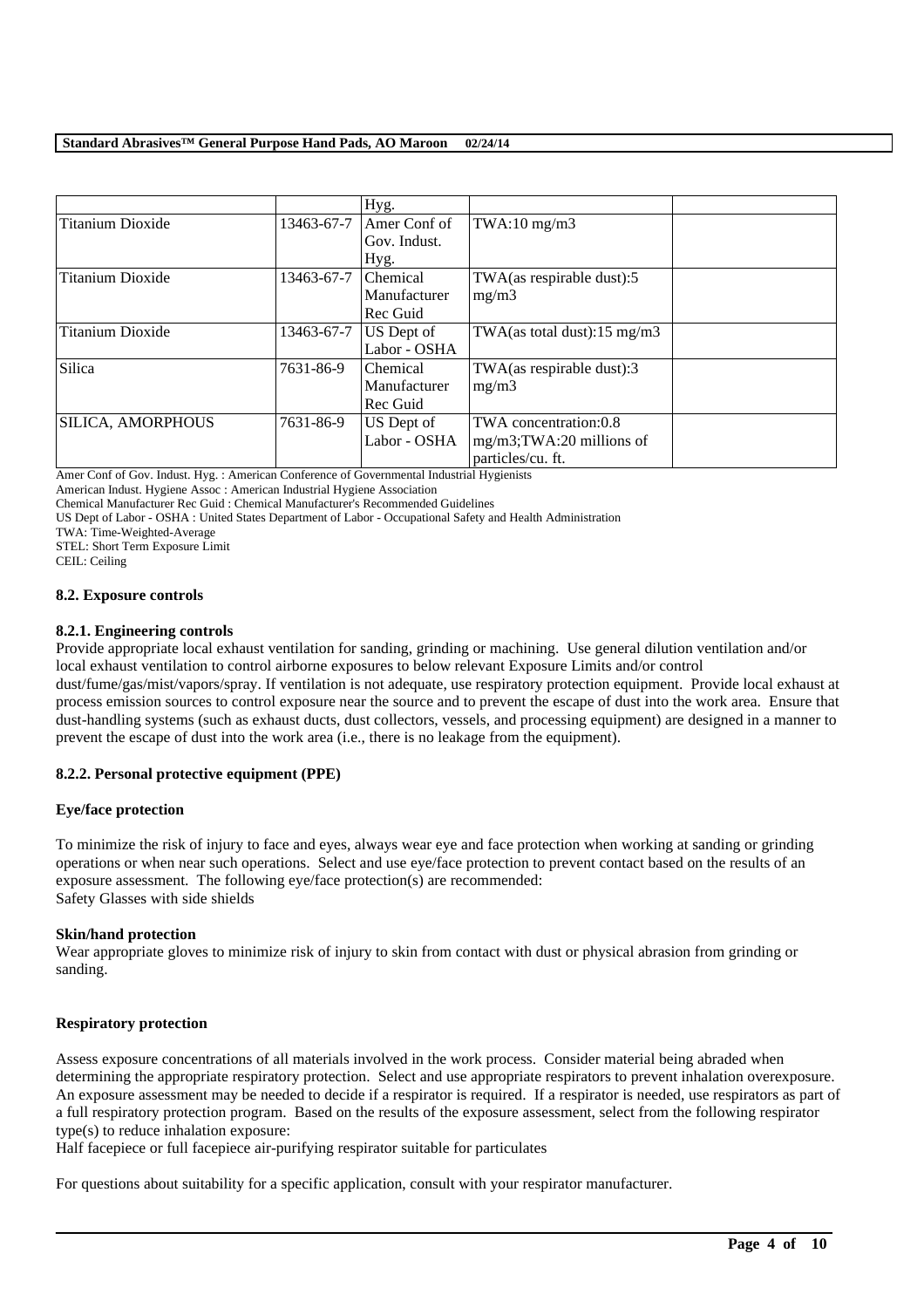# **SECTION 9: Physical and chemical properties**

#### **9.1. Information on basic physical and chemical properties**

| <b>General Physical Form:</b>          | Solid                  |
|----------------------------------------|------------------------|
| Odor, Color, Grade:                    | Solid Abrasive Product |
| <b>Odor threshold</b>                  | Not Applicable         |
| рH                                     | Not Applicable         |
| <b>Melting point</b>                   | Not Applicable         |
| <b>Boiling Point</b>                   | Not Applicable         |
| <b>Flash Point</b>                     | Not Applicable         |
| <b>Evaporation rate</b>                | Not Applicable         |
| <b>Flammability (solid, gas)</b>       | Not Classified         |
| <b>Flammable Limits(LEL)</b>           | Not Applicable         |
| <b>Flammable Limits(UEL)</b>           | Not Applicable         |
| <b>Vapor Pressure</b>                  | Not Applicable         |
| <b>Vapor Density</b>                   | Not Applicable         |
| <b>Specific Gravity</b>                | Not Applicable         |
| <b>Solubility in Water</b>             | Not Applicable         |
| Solubility- non-water                  | Not Applicable         |
| Partition coefficient: n-octanol/water | Not Applicable         |
| <b>Autoignition temperature</b>        | Not Applicable         |
| <b>Decomposition temperature</b>       | Not Applicable         |
| <b>Viscosity</b>                       | Not Applicable         |
|                                        |                        |

# **SECTION 10: Stability and reactivity**

#### **10.1. Reactivity**

This material is considered to be non reactive under normal use conditions.

#### **10.2. Chemical stability**

Stable.

#### **10.3. Possibility of hazardous reactions**

Hazardous polymerization will not occur.

#### **10.4. Conditions to avoid** None known.

# **10.5. Incompatible materials**

None known.

# **10.6. Hazardous decomposition products**

None known.

Refer to section 5.2 for hazardous decomposition products during combustion.

# **SECTION 11: Toxicological information**

**The information below may not be consistent with the material classification in Section 2 if specific ingredient classifications are mandated by a competent authority. In addition, toxicological data on ingredients may not be** 

\_\_\_\_\_\_\_\_\_\_\_\_\_\_\_\_\_\_\_\_\_\_\_\_\_\_\_\_\_\_\_\_\_\_\_\_\_\_\_\_\_\_\_\_\_\_\_\_\_\_\_\_\_\_\_\_\_\_\_\_\_\_\_\_\_\_\_\_\_\_\_\_\_\_\_\_\_\_\_\_\_\_\_\_\_\_\_\_\_\_

#### **Substance Condition**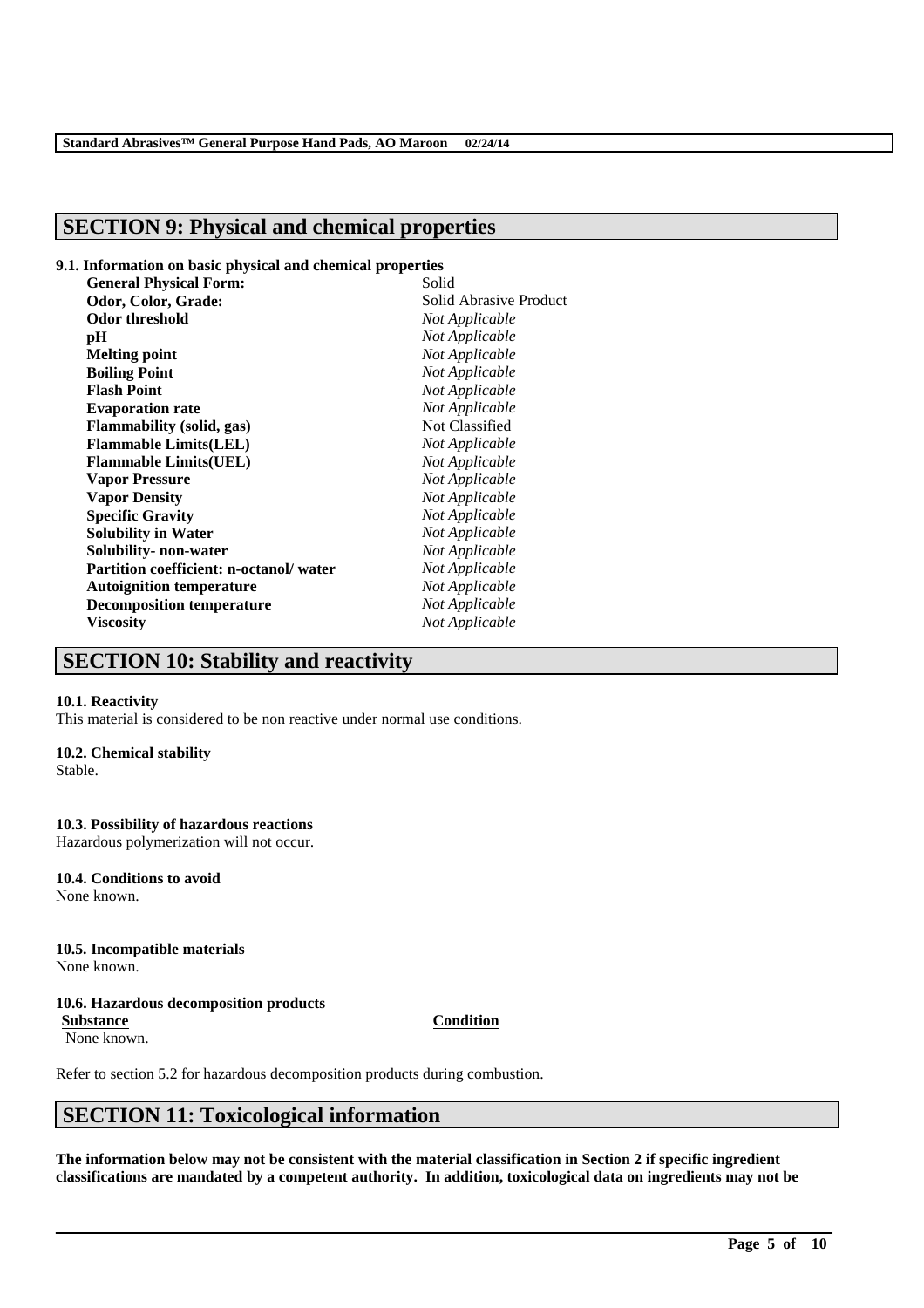**reflected in the material classification and/or the signs and symptoms of exposure, because an ingredient may be present below the threshold for labeling, an ingredient may not be available for exposure, or the data may not be relevant to the material as a whole.**

## **11.1. Information on Toxicological effects**

## **Signs and Symptoms of Exposure**

## **Based on test data and/or information on the components, this material may produce the following health effects:**

## **Inhalation:**

Dust from grinding, sanding or machining may cause irritation of the respiratory system. Signs/symptoms may include cough, sneezing, nasal discharge, headache, hoarseness, and nose and throat pain.

## **Skin Contact:**

Mechanical Skin irritation: Signs/symptoms may include abrasion, redness, pain, and itching.

## **Eye Contact:**

Mechanical eye irritation: Signs/symptoms may include pain, redness, tearing and corneal abrasion.

Dust created by grinding, sanding, or machining may cause eye irritation. Signs/symptoms may include redness, swelling, pain, tearing, and blurred or hazy vision.

## **Ingestion:**

No health effects are expected.

## **Carcinogenicity:**

| Ingredient                   | . VO.<br><b>1.7.7.1.7.</b>           | <b>Class</b><br>Description                                                   | <b>Regulation</b>                                                                 |
|------------------------------|--------------------------------------|-------------------------------------------------------------------------------|-----------------------------------------------------------------------------------|
| m.<br>ı Dioxide<br>! itanıum | $\sim$<br>$-$<br>54F<br>-O / -<br>᠇୰ | $\sim$<br>∽<br>$2R_1$<br>carc<br>Grr<br>م مان<br>human<br>sible<br>- 120<br>. | ∠ancei<br>International<br>. on<br>Research<br>tor<br>A <sub>gencv</sub><br>ำ I\⊾ |

## **Additional Information:**

This document covers only the Standard Abrasives product. For complete assessment, when determining the degree of hazard, the material being abraded must also be considered.

This product contains titanium dioxide. Cancer of the lungs has been observed in rats that inhaled high levels of titanium dioxide. No exposure to inhaled titanium dioxide is expected during the normal handling and use of this product. Titanium dioxide was not detected when air sampling was conducted during simulated use of similar products containing titanium dioxide. Therefore, the health effects associated with titanium dioxide are not expected during the normal use of this product. **Toxicological Data**

If a component is disclosed in section 3 but does not appear in a table below, either no data are available for that endpoint or the data are not sufficient for classification.

## **Acute Toxicity**

| <b>Name</b>                          | Route       | <b>Species</b> | <b>Value</b>                                      |
|--------------------------------------|-------------|----------------|---------------------------------------------------|
| Overall product                      | Ingestion   |                | No data available; calculated $ATE > 5,000$ mg/kg |
| Aluminum Oxide Mineral (non-fibrous) | Dermal      |                | LD50 estimated to be $> 5,000$ mg/kg              |
| Aluminum Oxide Mineral (non-fibrous) | Inhalation- | Rat            | $LC50 > 2.3$ mg/l                                 |
|                                      | Dust/Mist   |                |                                                   |
|                                      | (4 hours)   |                |                                                   |
| Aluminum Oxide Mineral (non-fibrous) | Ingestion   | Rat            | $LD50 > 5,000$ mg/kg                              |
| Filler                               | Dermal      | Rat            | $LD50 > 2,000$ mg/kg                              |
| Filler                               | Inhalation- | Rat            | $LC50$ 3.0 mg/l                                   |
|                                      | Dust/Mist   |                |                                                   |
|                                      | (4 hours)   |                |                                                   |
| Filler                               | Ingestion   | Rat            | LD50 $6,450$ mg/kg                                |
| Pigment                              | Dermal      | <b>Not</b>     | LD50 $3,100$ mg/kg                                |
|                                      |             | available      |                                                   |

\_\_\_\_\_\_\_\_\_\_\_\_\_\_\_\_\_\_\_\_\_\_\_\_\_\_\_\_\_\_\_\_\_\_\_\_\_\_\_\_\_\_\_\_\_\_\_\_\_\_\_\_\_\_\_\_\_\_\_\_\_\_\_\_\_\_\_\_\_\_\_\_\_\_\_\_\_\_\_\_\_\_\_\_\_\_\_\_\_\_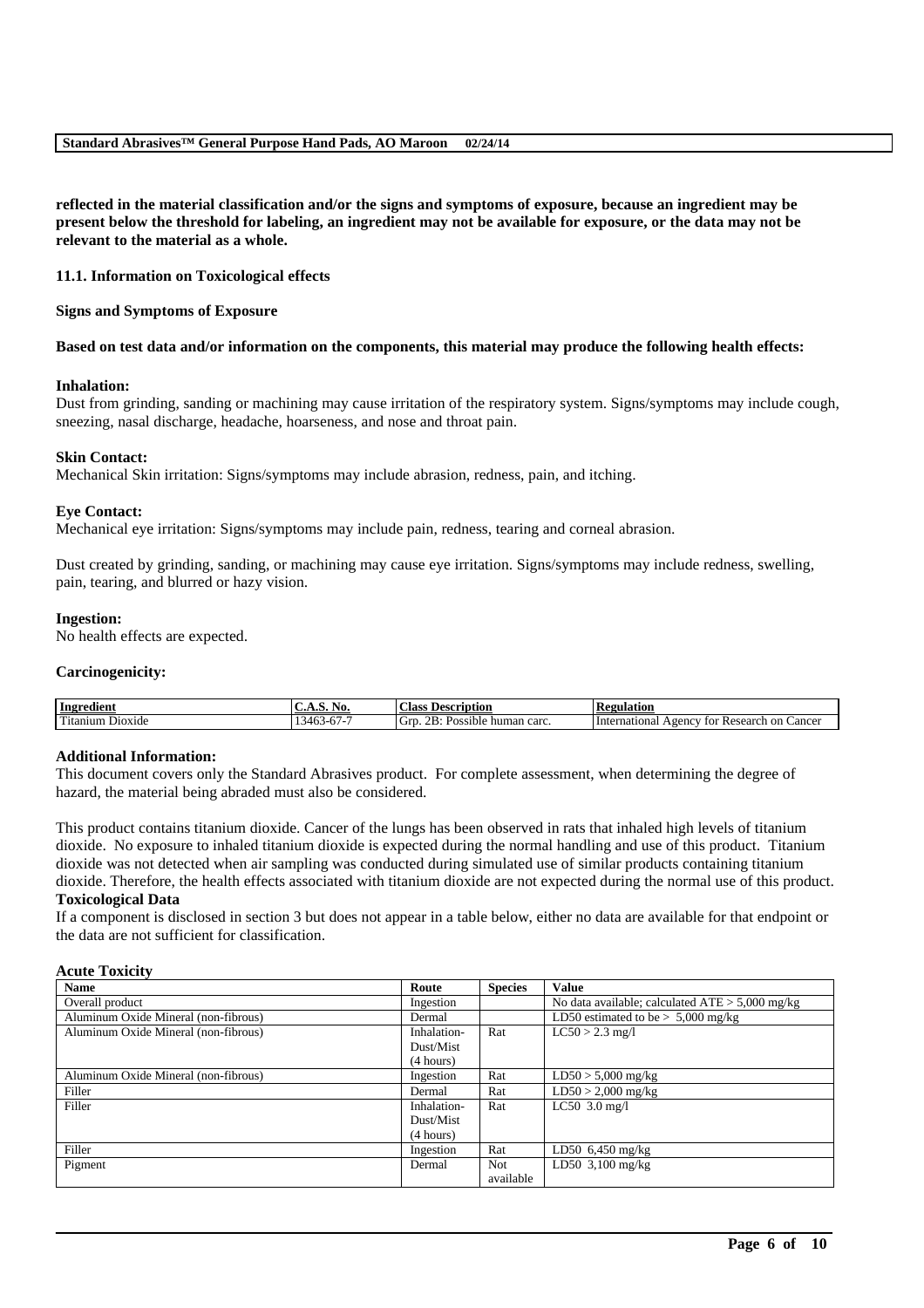# **Standard Abrasives™ General Purpose Hand Pads, AO Maroon 02/24/14**

| Pigment          | Ingestion   | <b>Not</b> | LD50 $3,700$ mg/kg    |
|------------------|-------------|------------|-----------------------|
|                  |             | available  |                       |
| Silica           | Dermal      | Rabbit     | $LD50 > 5,000$ mg/kg  |
| Titanium Dioxide | Dermal      | Rabbit     | $LD50 > 10,000$ mg/kg |
| Silica           | Inhalation- | Rat        | $LC50 > 0.691$ mg/l   |
|                  | Dust/Mist   |            |                       |
|                  | (4 hours)   |            |                       |
| Silica           | Ingestion   | Rat        | $LD50 > 5,110$ mg/kg  |
| Titanium Dioxide | Inhalation- | Rat        | $LC50 > 6.82$ mg/l    |
|                  | Dust/Mist   |            |                       |
|                  | (4 hours)   |            |                       |
| Titanium Dioxide | Ingestion   | Rat        | $LD50 > 10,000$ mg/kg |

 $ATE = acute toxicity estimate$ 

# **Skin Corrosion/Irritation**

| <b>Name</b>                          | <b>Species</b> | Value                     |
|--------------------------------------|----------------|---------------------------|
| Aluminum Oxide Mineral (non-fibrous) | Rabbit         | No significant irritation |
| Filler                               | Rabbit         | No significant irritation |
| Pigment                              | Rabbit         | No significant irritation |
| Silica                               | Rabbit         | No significant irritation |
| Titanium Dioxide                     | Rabbit         | No significant irritation |

# **Serious Eye Damage/Irritation**

| <b>Name</b>                          | <b>Species</b> | Value                     |
|--------------------------------------|----------------|---------------------------|
| Aluminum Oxide Mineral (non-fibrous) | Rabbit         | No significant irritation |
| Filler                               | Rabbit         | No significant irritation |
| Pigment                              | Rabbit         | No significant irritation |
| Silica                               | Rabbit         | No significant irritation |
| Titanium Dioxide                     | Rabbit         | No significant irritation |

## **Skin Sensitization**

| <b>Name</b>      | <b>Species</b> | Value                                          |
|------------------|----------------|------------------------------------------------|
| Pigment          | Human          | Some positive data exist, but the data are not |
|                  |                | sufficient for classification                  |
| Silica           | Human          | Not sensitizing                                |
|                  | and            |                                                |
|                  | animal         |                                                |
| Titanium Dioxide | Human          | Not sensitizing                                |
|                  | and            |                                                |
|                  | animal         |                                                |

# **Respiratory Sensitization**

| .<br>___<br>.<br>. .<br>Name | <b>Species</b> | ⁄ alue |
|------------------------------|----------------|--------|
|                              |                |        |

## **Germ Cell Mutagenicity**

| <b>Name</b>                          | Route    | <b>Value</b>  |
|--------------------------------------|----------|---------------|
| Aluminum Oxide Mineral (non-fibrous) | In Vitro | Not mutagenic |
| Pigment                              | In Vitro | Not mutagenic |
| Silica                               | In Vitro | Not mutagenic |
| Titanium Dioxide                     | In Vitro | Not mutagenic |
| Titanium Dioxide                     | In vivo  | Not mutagenic |

## **Carcinogenicity**

| <b>Name</b>                          | Route            | <b>Species</b>                | <b>Value</b>                                                                    |
|--------------------------------------|------------------|-------------------------------|---------------------------------------------------------------------------------|
| Aluminum Oxide Mineral (non-fibrous) | Inhalation       | Rat                           | Not carcinogenic                                                                |
| Pigment                              | Inhalation       | Human                         | Some positive data exist, but the data are not<br>sufficient for classification |
| Silica                               | Not<br>Specified | Mouse                         | Some positive data exist, but the data are not<br>sufficient for classification |
| Titanium Dioxide                     | Ingestion        | Multiple<br>animal<br>species | Not carcinogenic                                                                |
| Titanium Dioxide                     | Inhalation       | Rat                           | Carcinogenic                                                                    |

\_\_\_\_\_\_\_\_\_\_\_\_\_\_\_\_\_\_\_\_\_\_\_\_\_\_\_\_\_\_\_\_\_\_\_\_\_\_\_\_\_\_\_\_\_\_\_\_\_\_\_\_\_\_\_\_\_\_\_\_\_\_\_\_\_\_\_\_\_\_\_\_\_\_\_\_\_\_\_\_\_\_\_\_\_\_\_\_\_\_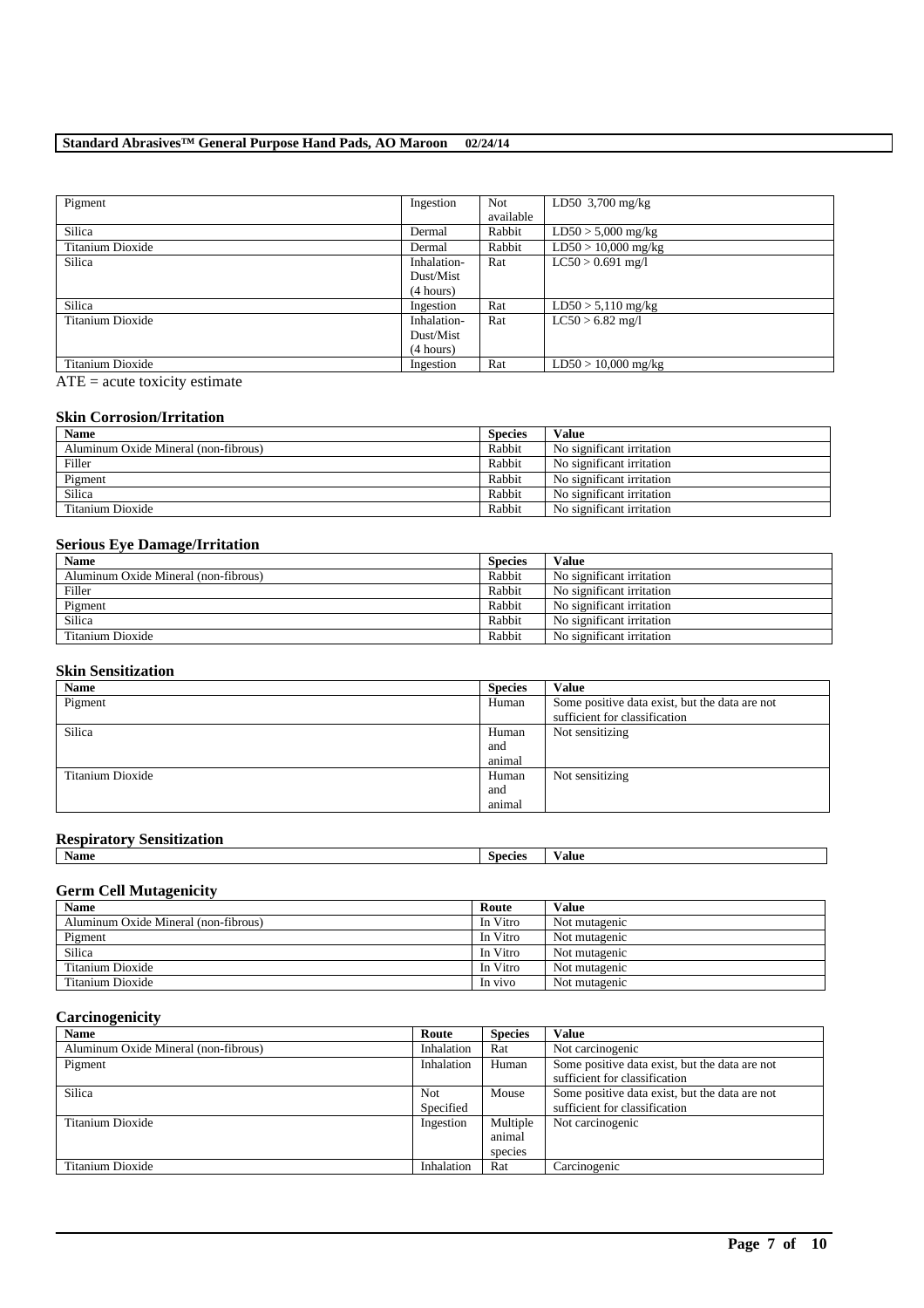## **Reproductive Toxicity**

## **Reproductive and/or Developmental Effects**

| <b>Name</b> | Route     | <b>Value</b>                     | <b>Species</b> | <b>Test Result</b>                 | <b>Exposure</b><br><b>Duration</b>    |
|-------------|-----------|----------------------------------|----------------|------------------------------------|---------------------------------------|
| Filler      | Ingestion | Not toxic to development         | Rat            | NOAEL 625<br>mg/kg/day             | premating $\&$<br>during<br>gestation |
| Silica      | Ingestion | Not toxic to female reproduction | Rat            | <b>NOAEL 509</b><br>mg/kg/day      | generation                            |
| Silica      | Ingestion | Not toxic to male reproduction   | Rat            | NOAEL 497<br>mg/kg/day             | generation                            |
| Silica      | Ingestion | Not toxic to development         | Rat            | <b>NOAEL</b><br>1,350<br>mg/kg/day | during<br>organogenesi<br>S           |

# **Target Organ(s)**

#### **Specific Target Organ Toxicity - single exposure**

| <b>Name</b> | Route      | Target Organ(s)    | Value                 | <b>Species</b> | <b>Test Result</b>                    | <b>Exposure</b><br><b>Duration</b> |
|-------------|------------|--------------------|-----------------------|----------------|---------------------------------------|------------------------------------|
| Filler      | Inhalation | respiratory system | All data are negative | Rat            | <b>NOAEL</b><br>$0.812 \text{ mg}$ /l | 90 minutes                         |

# **Specific Target Organ Toxicity - repeated exposure**

| <b>Name</b>                             | Route      | Target Organ(s)                        | <b>Value</b>                                                                       | <b>Species</b> | <b>Test Result</b>                   | <b>Exposure</b><br><b>Duration</b> |
|-----------------------------------------|------------|----------------------------------------|------------------------------------------------------------------------------------|----------------|--------------------------------------|------------------------------------|
| Aluminum Oxide Mineral<br>(non-fibrous) | Inhalation | pneumoconiosis  <br>pulmonary fibrosis | Some positive data exist, but the<br>data are not sufficient for<br>classification | Human          | <b>NOAEL Not</b><br>available        | occupational<br>exposure           |
| Filler                                  | Inhalation | respiratory system                     | Some positive data exist, but the<br>data are not sufficient for<br>classification | Human          | <b>NOAEL Not</b><br>available        | occupational<br>exposure           |
| Titanium Dioxide                        | Inhalation | respiratory system                     | Some positive data exist, but the<br>data are not sufficient for<br>classification | Rat            | <b>LOAEL</b><br>$0.010 \text{ mg}/1$ | 2 years                            |
| Pigment                                 | Inhalation | pulmonary fibrosis  <br>pneumoconiosis | Some positive data exist, but the<br>data are not sufficient for<br>classification | Human          | <b>NOAEL Not</b><br>available        | occupational<br>exposure           |
| Silica                                  | Inhalation | respiratory system  <br>silicosis      | All data are negative                                                              | Human          | <b>NOAEL Not</b><br>available        | occupational<br>exposure           |
| Titanium Dioxide                        | Inhalation | pulmonary fibrosis                     | All data are negative                                                              | Human          | <b>NOAEL Not</b><br>available        | occupational<br>exposure           |

## **Aspiration Hazard**

**Name Value**

**Please contact the address or phone number listed on the first page of the SDS for additional toxicological information on this material and/or its components.**

# **SECTION 12: Ecological information**

## **Ecotoxicological information**

Please contact the address or phone number listed on the first page of the SDS for additional ecotoxicological information on this material and/or its components.

# **Chemical fate information**

Please contact the address or phone number listed on the first page of the SDS for additional chemical fate information on this material and/or its components.

\_\_\_\_\_\_\_\_\_\_\_\_\_\_\_\_\_\_\_\_\_\_\_\_\_\_\_\_\_\_\_\_\_\_\_\_\_\_\_\_\_\_\_\_\_\_\_\_\_\_\_\_\_\_\_\_\_\_\_\_\_\_\_\_\_\_\_\_\_\_\_\_\_\_\_\_\_\_\_\_\_\_\_\_\_\_\_\_\_\_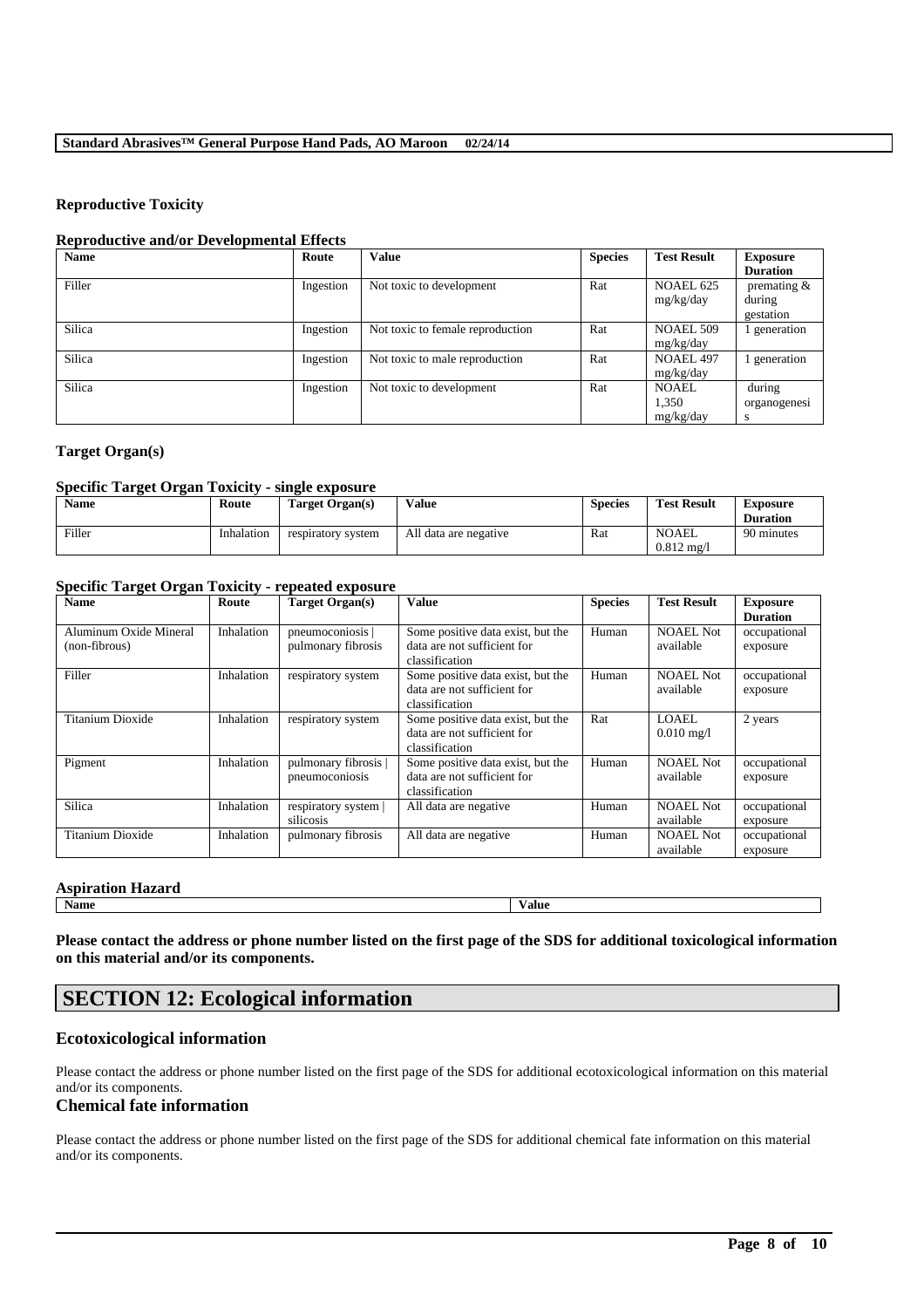# **SECTION 13: Disposal considerations**

## **13.1. Disposal methods**

Dispose of contents/ container in accordance with the local/regional/national/international regulations.

Prior to disposal, consult all applicable authorities and regulations to insure proper classification. The substrate that was abraded must be considered as a factor in the disposal method for this product. Dispose of waste product in a permitted industrial waste facility. As a disposal alternative, incinerate in a permitted waste incineration facility. If no other disposal options are available, waste product may be placed in a landfill properly designed for industrial waste.

**EPA Hazardous Waste Number (RCRA):** Not regulated

# **SECTION 14: Transport Information**

Not regulated per U.S. DOT, IATA or IMO.

*These transportation classifications are provided as a customer service. As the shipper YOU remain responsible for complying with all applicable laws and regulations, including proper transportation classification and packaging. The manufacturer's classifications are based on product formulation, packaging, the manufacturer's policies and understanding of applicable current regulations. The manufacturer does not guarantee the accuracy of this classification information. This information applies only to transportation classification and not the packaging, labeling, or marking requirements. The original Standard Abrasives package is certified for U.S. ground shipment only. If you are shipping by air or ocean, the package may not meet applicable regulatory requirements.* 

# **SECTION 15: Regulatory information**

## **15.1. US Federal Regulations**

Contact manufacturer for more information.

## **311/312 Hazard Categories:**

Fire Hazard - No Pressure Hazard - No Reactivity Hazard - No Immediate Hazard - No Delayed Hazard - No

## **15.2. State Regulations**

Contact manufacturer for more information.

## **15.3. Chemical Inventories**

This product is an article as defined by TSCA regulations, and is exempt from TSCA Inventory listing requirements.

Contact manufacturer for more information.

## **15.4. International Regulations**

Contact manufacturer for more information.

**This SDS has been prepared to meet the U.S. OSHA Hazard Communication Standard, 29 CFR 1910.1200.**

\_\_\_\_\_\_\_\_\_\_\_\_\_\_\_\_\_\_\_\_\_\_\_\_\_\_\_\_\_\_\_\_\_\_\_\_\_\_\_\_\_\_\_\_\_\_\_\_\_\_\_\_\_\_\_\_\_\_\_\_\_\_\_\_\_\_\_\_\_\_\_\_\_\_\_\_\_\_\_\_\_\_\_\_\_\_\_\_\_\_

# **SECTION 16: Other information**

## **NFPA Hazard Classification**

**Health:** 0 **Flammability:** 1 **Instability:** 0 **Special Hazards:** None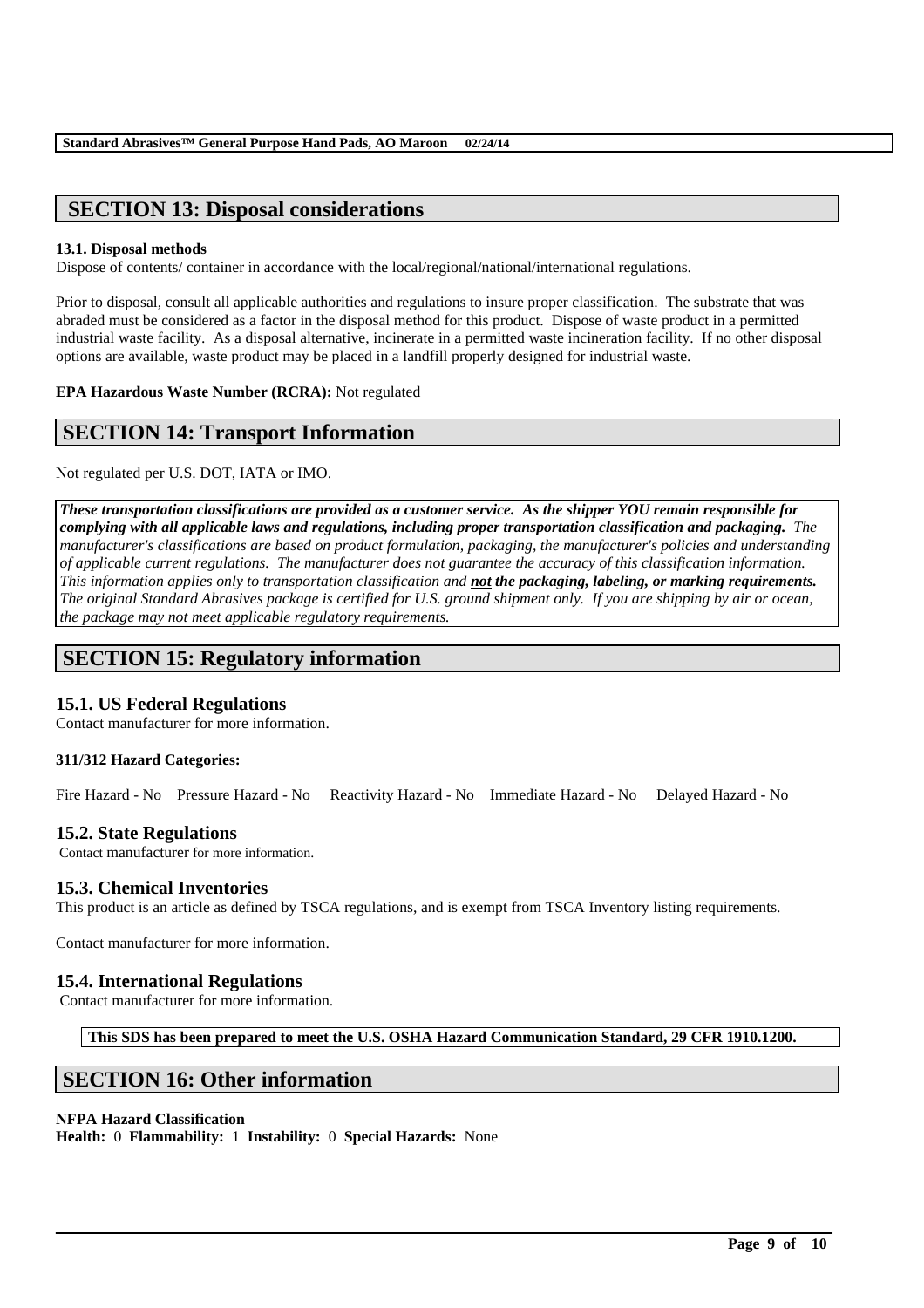## **Standard Abrasives™ General Purpose Hand Pads, AO Maroon 02/24/14**

National Fire Protection Association (NFPA) hazard ratings are designed for use by emergency response personnel to address the hazards that are presented by short-term, acute exposure to a material under conditions of fire, spill, or similar emergencies. Hazard ratings are primarily based on the inherent physical and toxic properties of the material but also include the toxic properties of combustion or decomposition products that are known to be generated in significant quantities.

| <b>Document Group:</b> | 28-4452-0 | <b>Version Number:</b>  | 3.01     |
|------------------------|-----------|-------------------------|----------|
| <b>Issue Date:</b>     | 02/24/14  | <b>Supercedes Date:</b> | 10/03/11 |

DISCLAIMER: The information in this Material Safety Data Sheet (MSDS) is believed to be correct as of the date issued. THE MANUFACTURER MAKES NO WARRANTIES, EXPRESSED OR IMPLIED, INCLUDING, BUT NOT LIMITED TO, ANY IMPLIED WARRANTY OF MERCHANTABILITY OR FITNESS FOR A PARTICULAR PURPOSE OR COURSE OF PERFORMANCE OR USAGE OF TRADE. User is responsible for determining whether the Standard Abrasives product is fit for a particular purpose and suitable for user's method of use or application. Given the variety of factors that can affect the use and application of a Standard Abrasives product, some of which are uniquely within the user's knowledge and control, it is essential that the user evaluate the Standard Abrasives product to determine whether it is fit for a particular purpose and suitable for user's method of use or application.

The manufacturer provides information in electronic form as a service to its customers. Due to the remote possibility that electronic transfer may have resulted in errors, omissions or alterations in this information, the manufacturer makes no representations as to its completeness or accuracy. In addition, information obtained from a database may not be as current as the information in the MSDS available directly from the manufacturer.

\_\_\_\_\_\_\_\_\_\_\_\_\_\_\_\_\_\_\_\_\_\_\_\_\_\_\_\_\_\_\_\_\_\_\_\_\_\_\_\_\_\_\_\_\_\_\_\_\_\_\_\_\_\_\_\_\_\_\_\_\_\_\_\_\_\_\_\_\_\_\_\_\_\_\_\_\_\_\_\_\_\_\_\_\_\_\_\_\_\_

## **Standard Abrasives MSDSs are available at www.StandardAbrasives.com**

Copyright, 2014, 3M. All rights reserved.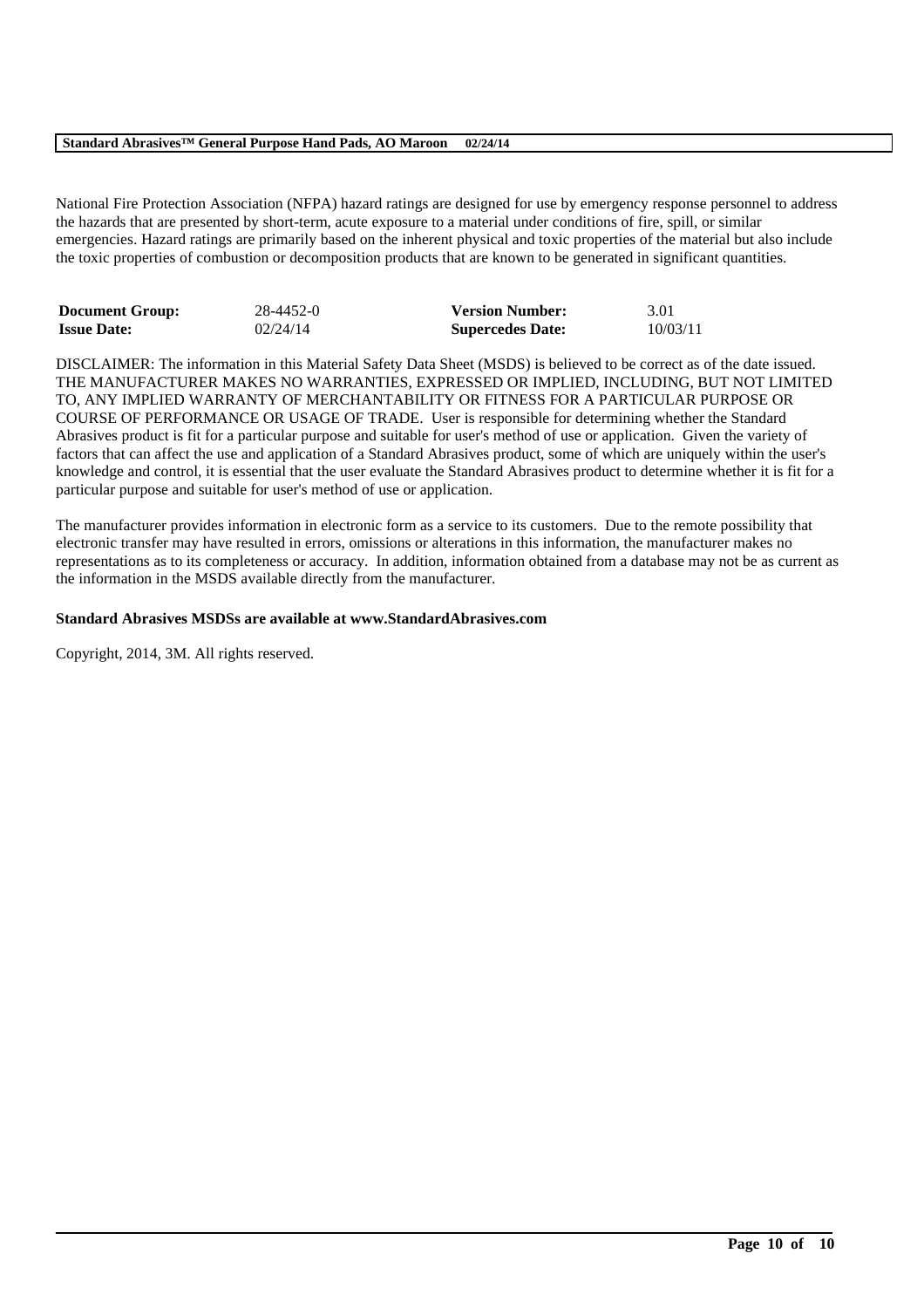

# **Safety Data Sheet**

Copying and/or downloading of this information for the purpose of properly utilizing Standard Abrasives products is allowed provided that: (1) the information is copied in full with no changes unless prior written agreement is obtained from the manufacturer, and (2) neither the copy nor the original is resold or otherwise distributed with the intention of earning a profit thereon.

| <b>Document Group:</b> | 28-6320-7 | <b>Version Number:</b>  | 1.05     |
|------------------------|-----------|-------------------------|----------|
| <b>Issue Date:</b>     | 03/29/17  | <b>Supercedes Date:</b> | 08/26/14 |

# **SECTION 1: Identification**

## **1.1. Product identifier**

Standard Abrasives™ A/O Extra Discs, 2 Ply, 3 Ply, Quick Change, PSA, Resin Fibre Discs

## **1.2. Recommended use and restrictions on use**

## **Recommended use** Abrasive Product

## **1.3. Supplier's details**

**MANUFACTURER:** 3M

**DIVISION:** Abrasive Systems Division **ADDRESS:** 3M Center, St. Paul, MN 55144-1000, USA **Telephone:** 1-888-3M HELPS (1-888-364-3577)

 $\mathcal{L}_\mathcal{L} = \mathcal{L}_\mathcal{L} = \mathcal{L}_\mathcal{L} = \mathcal{L}_\mathcal{L} = \mathcal{L}_\mathcal{L} = \mathcal{L}_\mathcal{L} = \mathcal{L}_\mathcal{L} = \mathcal{L}_\mathcal{L} = \mathcal{L}_\mathcal{L} = \mathcal{L}_\mathcal{L} = \mathcal{L}_\mathcal{L} = \mathcal{L}_\mathcal{L} = \mathcal{L}_\mathcal{L} = \mathcal{L}_\mathcal{L} = \mathcal{L}_\mathcal{L} = \mathcal{L}_\mathcal{L} = \mathcal{L}_\mathcal{L}$ 

**1.4. Emergency telephone number** 1-800-364-3577 or (651) 737-6501 (24 hours)

# **SECTION 2: Hazard identification**

## **2.1. Hazard classification**

Not classified as hazardous according to OSHA Hazard Communication Standard, 29 CFR 1910.1200.

**2.2. Label elements Signal word** Not applicable.

**Symbols** Not applicable.

**Pictograms** Not applicable.

**2.3. Hazards not otherwise classified** None.

29% of the mixture consists of ingredients of unknown acute oral toxicity.

# **SECTION 3: Composition/information on ingredients**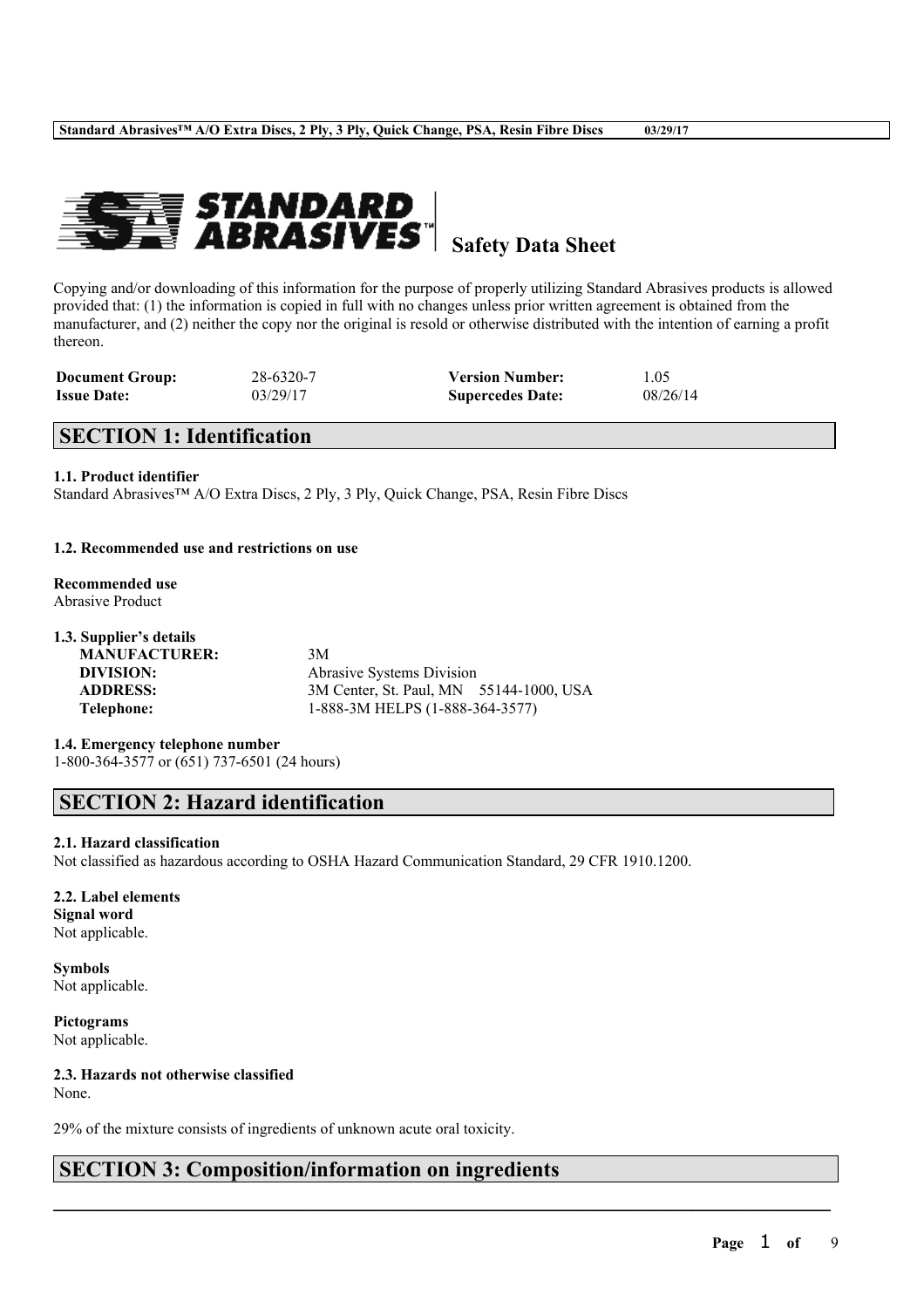| Ingredient                           | <b>C.A.S. No.</b> | $%$ by Wt     |  |
|--------------------------------------|-------------------|---------------|--|
| Aluminum Oxide Mineral (non-fibrous) | 1344-28-1         | $10 - 45$     |  |
| Filler                               | 1317-65-3         | $2 - 7.5$     |  |
| Flame Retardant                      | 13560-89-9        | $2 - 7.5$     |  |
| Inorganic Fluoride                   | 15096-52-3        | $2 - 7.5$     |  |
| Cured Resin                          | Mixture           | $5 - 25$      |  |
| Cloth Backing                        | Mixture           | $10 - 60$     |  |
| <b>Vulcanized Fiber Backing</b>      | Mixture           | $0 -$<br>- 5  |  |
| Quick Change Button                  | Mixture           | $0 - 5$       |  |
| <b>PSA Backing</b>                   | Mixture           | - 10<br>$0 -$ |  |

# **SECTION 4: First aid measures**

## **4.1. Description of first aid measures**

## **Inhalation:**

Remove person to fresh air. If you feel unwell, get medical attention.

## **Skin Contact:**

No need for first aid is anticipated.

## **Eye Contact:**

Flush with large amounts of water. Remove contact lenses if easy to do. Continue rinsing. If signs/symptoms persist, get medical attention.

## **If Swallowed:**

No need for first aid is anticipated.

## **4.2. Most important symptoms and effects, both acute and delayed**

See Section 11.1. Information on toxicological effects.

## **4.3. Indication of any immediate medical attention and special treatment required**

Not applicable

# **SECTION 5: Fire-fighting measures**

## **5.1. Suitable extinguishing media**

In case of fire: Use a fire fighting agent suitable for ordinary combustible material such as water or foam to extinguish.

 $\mathcal{L}_\mathcal{L} = \mathcal{L}_\mathcal{L} = \mathcal{L}_\mathcal{L} = \mathcal{L}_\mathcal{L} = \mathcal{L}_\mathcal{L} = \mathcal{L}_\mathcal{L} = \mathcal{L}_\mathcal{L} = \mathcal{L}_\mathcal{L} = \mathcal{L}_\mathcal{L} = \mathcal{L}_\mathcal{L} = \mathcal{L}_\mathcal{L} = \mathcal{L}_\mathcal{L} = \mathcal{L}_\mathcal{L} = \mathcal{L}_\mathcal{L} = \mathcal{L}_\mathcal{L} = \mathcal{L}_\mathcal{L} = \mathcal{L}_\mathcal{L}$ 

## **5.2. Special hazards arising from the substance or mixture**

None inherent in this product.

## **Hazardous Decomposition or By-Products**

**Substance Condition** Carbon dioxide During Combustion

Carbon monoxide During Combustion

## **5.3. Special protective actions for fire-fighters**

No special protective actions for fire-fighters are anticipated.

# **SECTION 6: Accidental release measures**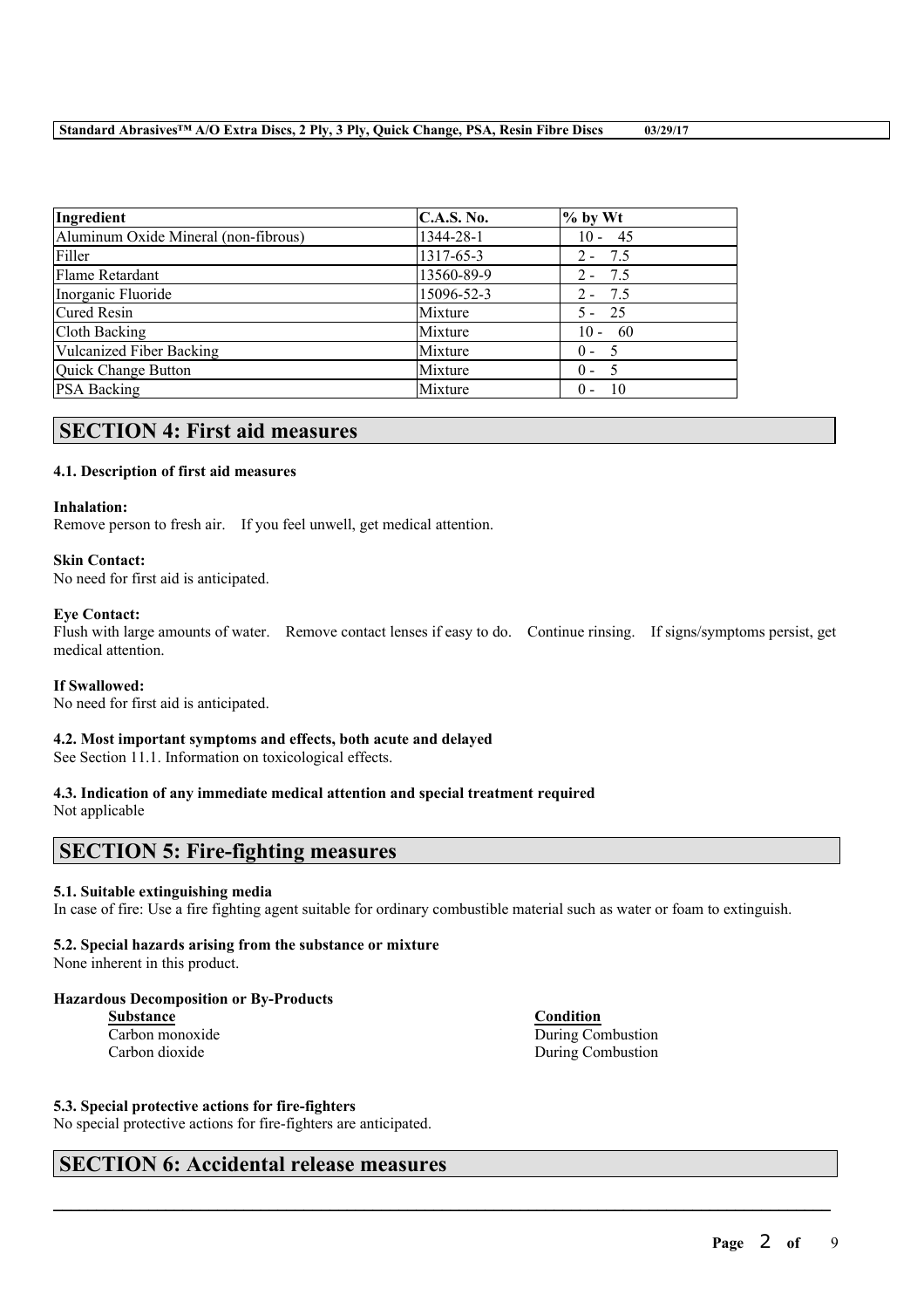# **6.1. Personal precautions, protective equipment and emergency procedures**

Observe precautions from other sections.

## **6.2. Environmental precautions**

Avoid release to the environment.

# **6.3. Methods and material for containment and cleaning up**

Not applicable.

# **SECTION 7: Handling and storage**

## **7.1. Precautions for safe handling**

For industrial or professional use only. Avoid breathing of dust created by sanding, grinding or machining. Damaged product can break apart during use and cause serious injury to face or eyes. Check product for damage such as cracks or nicks prior to use. Replace if damaged. Always wear eye and face protection when working at sanding or grinding operations or when near such operations. Avoid release to the environment. Combustible dust may form by action of this product on another material (substrate). Dust generated from the substrate during use of this product may be explosive if in sufficient concentration with an ignition source. Dust deposits should not be allowed to accumulate on surfaces because of the potential for secondary explosions.

## **7.2. Conditions for safe storage including any incompatibilities**

No special storage requirements.

# **SECTION 8: Exposure controls/personal protection**

## **8.1. Control parameters**

## **Occupational exposure limits**

If a component is disclosed in section 3 but does not appear in the table below, an occupational exposure limit is not available for the component.

| Ingredient                               | <b>C.A.S. No.</b> | Agency       | Limit type                                                                        | <b>Additional Comments</b>        |
|------------------------------------------|-------------------|--------------|-----------------------------------------------------------------------------------|-----------------------------------|
| Filler                                   | 1317-65-3         | <b>OSHA</b>  | TWA(as total dust): $15$<br>mg/m3;TWA(respirable<br>fraction): $5 \text{ mg/m}$ 3 |                                   |
| Aluminum Oxide Mineral (non-<br>fibrous) | 1344-28-1         | <b>OSHA</b>  | TWA(as total dust):15<br>mg/m3;TWA(respirable<br>fraction): $5 \text{ mg/m}$ 3    |                                   |
| Aluminum, insoluble compounds            | 1344-28-1         | <b>ACGIH</b> | TWA(respirable fraction):1<br>mg/m3                                               | A4: Not class, as human<br>carcin |
| Aluminum, insoluble compounds            | 15096-52-3        | <b>ACGIH</b> | TWA(respirable fraction):1<br>mg/m3                                               | A4: Not class, as human<br>carcin |
| <b>FLUORIDES</b>                         | 15096-52-3        | <b>ACGIH</b> | TWA $(as F): 2.5 mg/m3$                                                           | A4: Not class, as human<br>carcin |
| <b>FLUORIDES</b>                         | 15096-52-3        | <b>OSHA</b>  | TWA(as dust): $2.5$<br>$mg/m3$ ; TWA(as F): 2.5 mg/m3                             |                                   |

 $\mathcal{L}_\mathcal{L} = \mathcal{L}_\mathcal{L} = \mathcal{L}_\mathcal{L} = \mathcal{L}_\mathcal{L} = \mathcal{L}_\mathcal{L} = \mathcal{L}_\mathcal{L} = \mathcal{L}_\mathcal{L} = \mathcal{L}_\mathcal{L} = \mathcal{L}_\mathcal{L} = \mathcal{L}_\mathcal{L} = \mathcal{L}_\mathcal{L} = \mathcal{L}_\mathcal{L} = \mathcal{L}_\mathcal{L} = \mathcal{L}_\mathcal{L} = \mathcal{L}_\mathcal{L} = \mathcal{L}_\mathcal{L} = \mathcal{L}_\mathcal{L}$ 

ACGIH : American Conference of Governmental Industrial Hygienists

AIHA : American Industrial Hygiene Association

CMRG : Chemical Manufacturer's Recommended Guidelines

OSHA : United States Department of Labor - Occupational Safety and Health Administration

TWA: Time-Weighted-Average

STEL: Short Term Exposure Limit

CEIL: Ceiling

## **8.2. Exposure controls**

## **8.2.1. Engineering controls**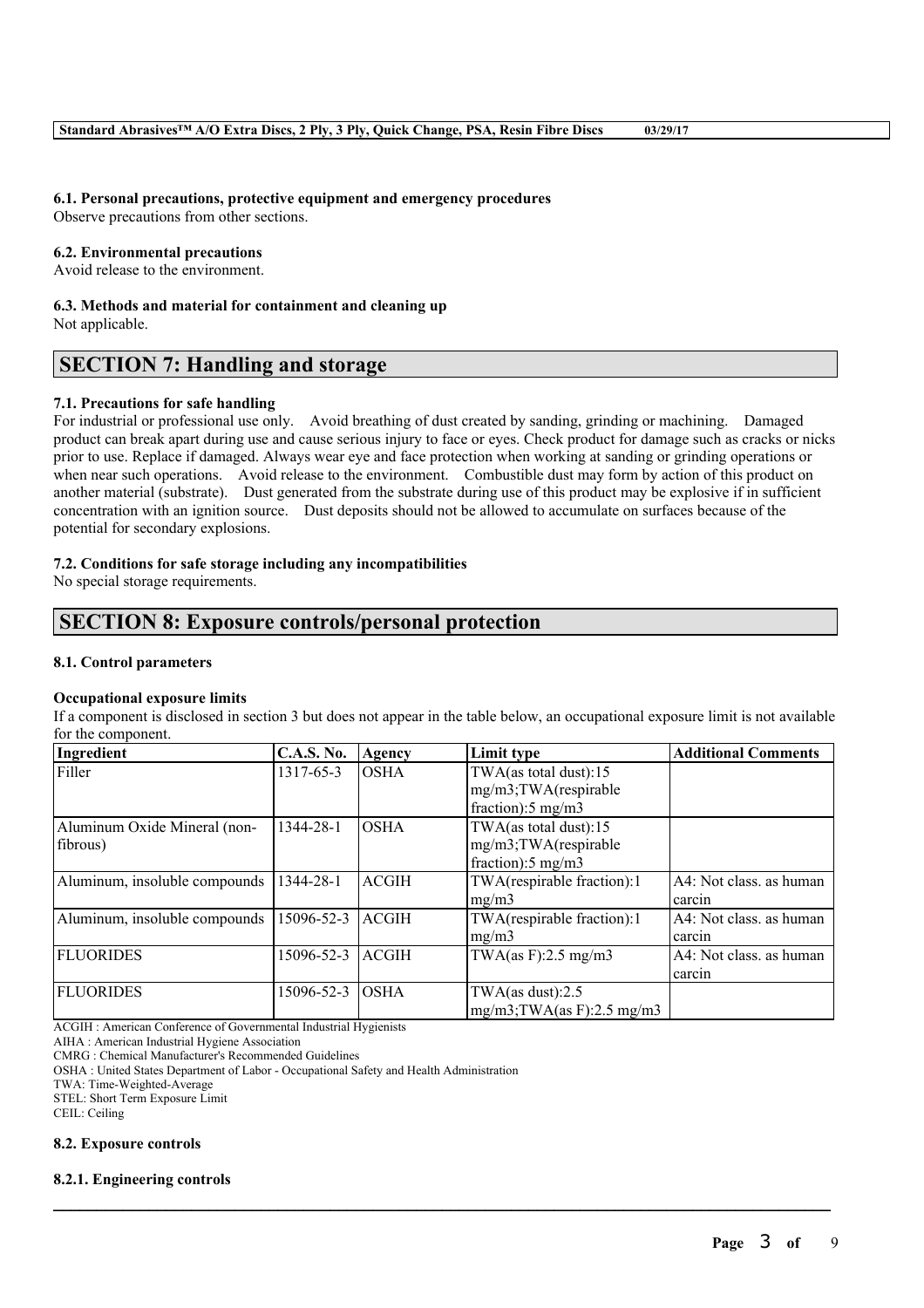| Standard Abrasives <sup>TM</sup> A/O Extra Discs, 2 Ply, 3 Ply, Quick Change, PSA, Resin Fibre Discs | 03/29/17 |
|------------------------------------------------------------------------------------------------------|----------|
|------------------------------------------------------------------------------------------------------|----------|

Provide appropriate local exhaust ventilation for sanding, grinding or machining. Use general dilution ventilation and/or local exhaust ventilation to control airborne exposures to below relevant Exposure Limits and/or control dust/fume/gas/mist/vapors/spray. If ventilation is not adequate, use respiratory protection equipment. Provide local exhaust at process emission sources to control exposure near the source and to prevent the escape of dust into the work area. Ensure that dust-handling systems (such as exhaust ducts, dust collectors, vessels, and processing equipment) are designed in a manner to prevent the escape of dust into the work area (i.e., there is no leakage from the equipment).

## **8.2.2. Personal protective equipment (PPE)**

## **Eye/face protection**

To minimize the risk of injury to face and eyes, always wear eye and face protection when working at sanding or grinding operations or when near such operations. Select and use eye/face protection to prevent contact based on the results of an exposure assessment. The following eye/face protection(s) are recommended: Safety Glasses with side shields

## **Skin/hand protection**

Wear appropriate gloves to minimize risk of injury to skin from contact with dust or physical abrasion from grinding or sanding.

## **Respiratory protection**

Assess exposure concentrations of all materials involved in the work process. Consider material being abraded when determining the appropriate respiratory protection. Select and use appropriate respirators to prevent inhalation overexposure. An exposure assessment may be needed to decide if a respirator is required. If a respirator is needed, use respirators as part of a full respiratory protection program. Based on the results of the exposure assessment, select from the following respirator type(s) to reduce inhalation exposure:

 $\mathcal{L}_\mathcal{L} = \mathcal{L}_\mathcal{L} = \mathcal{L}_\mathcal{L} = \mathcal{L}_\mathcal{L} = \mathcal{L}_\mathcal{L} = \mathcal{L}_\mathcal{L} = \mathcal{L}_\mathcal{L} = \mathcal{L}_\mathcal{L} = \mathcal{L}_\mathcal{L} = \mathcal{L}_\mathcal{L} = \mathcal{L}_\mathcal{L} = \mathcal{L}_\mathcal{L} = \mathcal{L}_\mathcal{L} = \mathcal{L}_\mathcal{L} = \mathcal{L}_\mathcal{L} = \mathcal{L}_\mathcal{L} = \mathcal{L}_\mathcal{L}$ 

Half facepiece or full facepiece air-purifying respirator suitable for particulates

For questions about suitability for a specific application, consult with your respirator manufacturer.

# **SECTION 9: Physical and chemical properties**

## **9.1. Information on basic physical and chemical properties**

| <b>General Physical Form:</b>          | Solid                  |
|----------------------------------------|------------------------|
| Odor, Color, Grade:                    | Solid Abrasive Product |
| <b>Odor threshold</b>                  | Not Applicable         |
| pН                                     | Not Applicable         |
| <b>Melting point</b>                   | Not Applicable         |
| <b>Boiling Point</b>                   | Not Applicable         |
| <b>Flash Point</b>                     | Not Applicable         |
| <b>Evaporation rate</b>                | Not Applicable         |
| <b>Flammability (solid, gas)</b>       | Not Classified         |
| <b>Flammable Limits(LEL)</b>           | Not Applicable         |
| <b>Flammable Limits(UEL)</b>           | Not Applicable         |
| <b>Vapor Pressure</b>                  | Not Applicable         |
| <b>Vapor Density</b>                   | Not Applicable         |
| <b>Specific Gravity</b>                | Not Applicable         |
| <b>Solubility In Water</b>             | Not Applicable         |
| Solubility-non-water                   | Not Applicable         |
| Partition coefficient: n-octanol/water | Not Applicable         |
| <b>Autoignition temperature</b>        | Not Applicable         |
| <b>Decomposition temperature</b>       | Not Applicable         |
| <b>Viscosity</b>                       | Not Applicable         |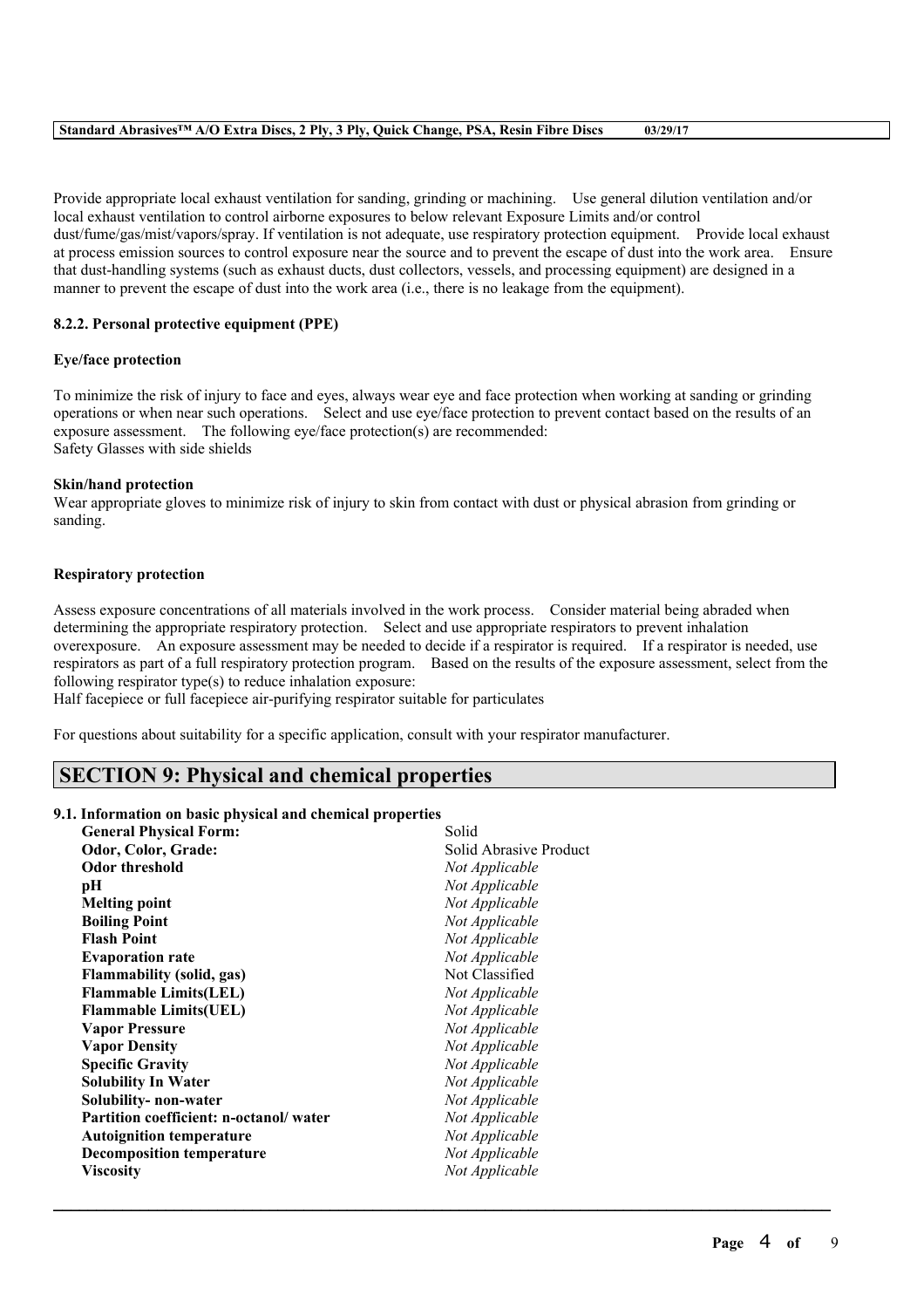# **SECTION 10: Stability and reactivity**

## **10.1. Reactivity**

This material is considered to be non reactive under normal use conditions.

## **10.2. Chemical stability**

Stable.

# **10.3. Possibility of hazardous reactions**

Hazardous polymerization will not occur.

**10.4. Conditions to avoid** None known.

#### **10.5. Incompatible materials** None known.

## **10.6. Hazardous decomposition products**

**Substance Condition**

None known.

Refer to section 5.2 for hazardous decomposition products during combustion.

# **SECTION 11: Toxicological information**

The information below may not be consistent with the material classification in Section 2 if specific ingredient **classifications are mandated by a competent authority. In addition, toxicological data on ingredients may not be** reflected in the material classification and/or the signs and symptoms of exposure, because an ingredient may be present below the threshold for labeling, an ingredient may not be available for exposure, or the data may not be **relevant to the material as a whole.**

**11.1. Information on Toxicological effects**

**Signs and Symptoms of Exposure**

## Based on test data and/or information on the components, this material may produce the following health effects:

# **Inhalation:**

Dust from grinding, sanding or machining may cause irritation of the respiratory system. Signs/symptoms may include cough, sneezing, nasal discharge, headache, hoarseness, and nose and throat pain.

## **Skin Contact:**

Mechanical Skin irritation: Signs/symptoms may include abrasion, redness, pain, and itching.

## **Eye Contact:**

Mechanical eye irritation: Signs/symptoms may include pain, redness, tearing and corneal abrasion.

Dust created by grinding, sanding, or machining may cause eye irritation. Signs/symptoms may include redness, swelling, pain, tearing, and blurred or hazy vision.

 $\mathcal{L}_\mathcal{L} = \mathcal{L}_\mathcal{L} = \mathcal{L}_\mathcal{L} = \mathcal{L}_\mathcal{L} = \mathcal{L}_\mathcal{L} = \mathcal{L}_\mathcal{L} = \mathcal{L}_\mathcal{L} = \mathcal{L}_\mathcal{L} = \mathcal{L}_\mathcal{L} = \mathcal{L}_\mathcal{L} = \mathcal{L}_\mathcal{L} = \mathcal{L}_\mathcal{L} = \mathcal{L}_\mathcal{L} = \mathcal{L}_\mathcal{L} = \mathcal{L}_\mathcal{L} = \mathcal{L}_\mathcal{L} = \mathcal{L}_\mathcal{L}$ 

## **Ingestion:**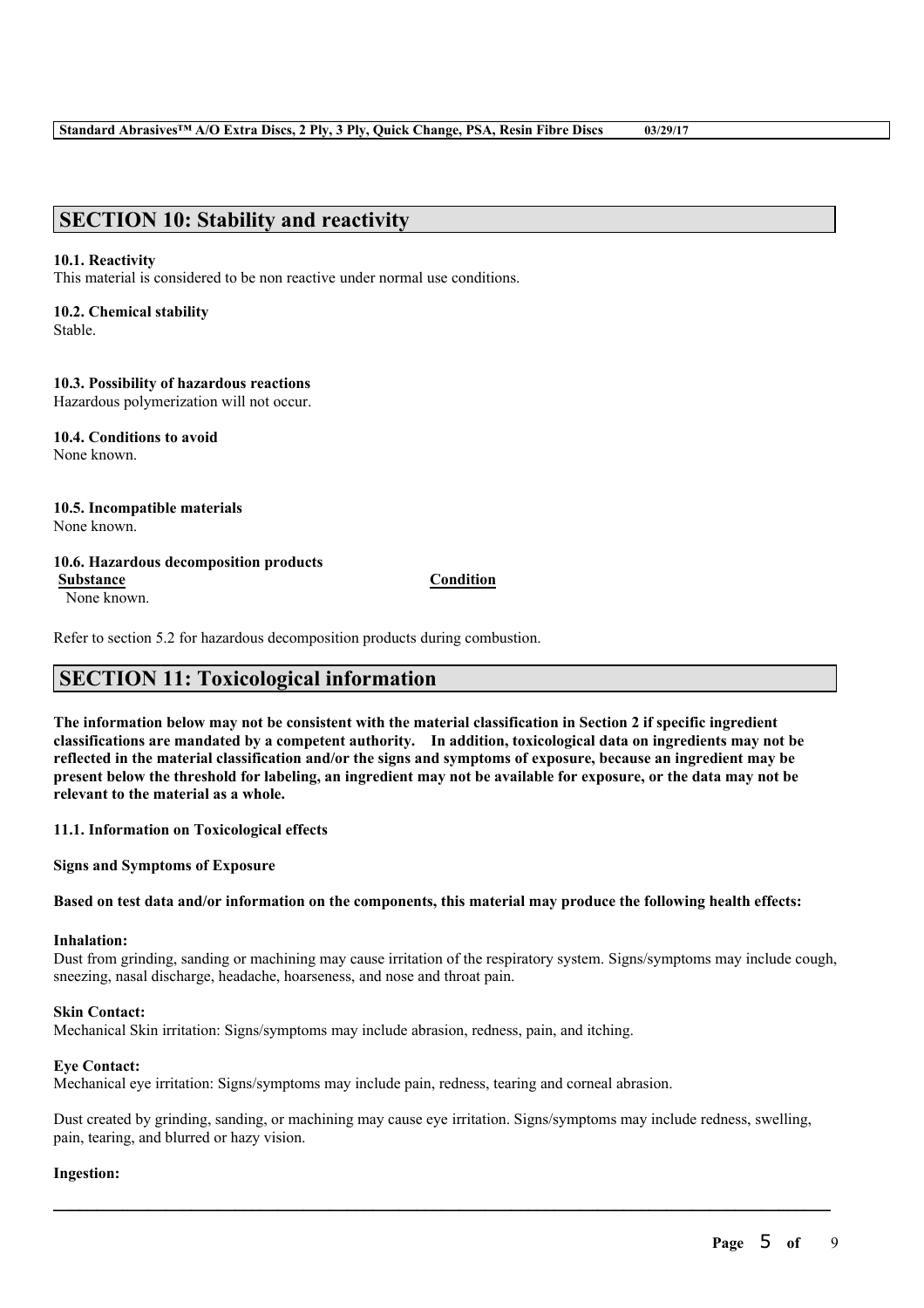No known health effects.

## **Additional Information:**

This document covers only the Standard Abrasives product. For complete assessment, when determining the degree of hazard, the material being abraded must also be considered.

## **Toxicological Data**

If a component is disclosed in section 3 but does not appear in a table below, either no data are available for that endpoint or the data are not sufficient for classification.

## **Acute Toxicity**

| Name                                 | Route                  | <b>Species</b> | Value                                             |
|--------------------------------------|------------------------|----------------|---------------------------------------------------|
| Overall product                      | Ingestion              |                | No data available; calculated $ATE > 5,000$ mg/kg |
| Aluminum Oxide Mineral (non-fibrous) | Dermal                 |                | LD50 estimated to be $>$ 5,000 mg/kg              |
| Aluminum Oxide Mineral (non-fibrous) | Inhalation-            | Rat            | $LC50 > 2.3$ mg/l                                 |
|                                      | Dust/Mist<br>(4 hours) |                |                                                   |
| Aluminum Oxide Mineral (non-fibrous) | Ingestion              | Rat            | $LD50 > 5,000$ mg/kg                              |
| Flame Retardant                      | Dermal                 | Rabbit         | $LD50 > 8,000$ mg/kg                              |
| Flame Retardant                      | Inhalation-            | Rat            | $LC50 > 2.25$ mg/l                                |
|                                      | Dust/Mist              |                |                                                   |
|                                      | (4 hours)              |                |                                                   |
| Flame Retardant                      | Ingestion              | Rat            | $LD50 > 25,000$ mg/kg                             |
| Inorganic Fluoride                   | Dermal                 | Rabbit         | $LD50 > 2,100$ mg/kg                              |
| Filler                               | Dermal                 | Rat            | $LD50 > 2,000$ mg/kg                              |
| Filler                               | Inhalation-            | Rat            | $LC50$ 3 mg/l                                     |
|                                      | Dust/Mist              |                |                                                   |
|                                      | (4 hours)              |                |                                                   |
| Filler                               | Ingestion              | Rat            | LD50<br>$6,450$ mg/kg                             |
| Inorganic Fluoride                   | Inhalation-            | Rat            | LC50<br>$4.5$ mg/l                                |
|                                      | Dust/Mist              |                |                                                   |
|                                      | (4 hours)              |                |                                                   |
| Inorganic Fluoride                   | Ingestion              | Rat            | LD50<br>$5,000$ mg/kg                             |

 $ATE = acute$  toxicity estimate

## **Skin Corrosion/Irritation**

| Name                                 | <b>Species</b>                | Value                     |
|--------------------------------------|-------------------------------|---------------------------|
|                                      |                               |                           |
| Aluminum Oxide Mineral (non-fibrous) | Rabbit                        | No significant irritation |
| Filler                               | Rabbit                        | No significant irritation |
| Inorganic Fluoride                   | Multiple<br>animal<br>species | No significant irritation |

## **Serious Eye Damage/Irritation**

| Name                                 | <b>Species</b> | Value                     |
|--------------------------------------|----------------|---------------------------|
|                                      |                |                           |
| Aluminum Oxide Mineral (non-fibrous) | Rabbit         | No significant irritation |
| Filler                               | Rabbit         | No significant irritation |
| Inorganic Fluoride                   | Rabbit         | Mild irritant             |

## **Skin Sensitization**

For the component/components, either no data are currently available or the data are not sufficient for classification.

## **Respiratory Sensitization**

For the component/components, either no data are currently available or the data are not sufficient for classification.

#### **Germ Cell Mutagenicity**

| <b>Name</b> | <b>Route</b> | $-1 - 1$ |
|-------------|--------------|----------|
|             |              |          |
|             |              |          |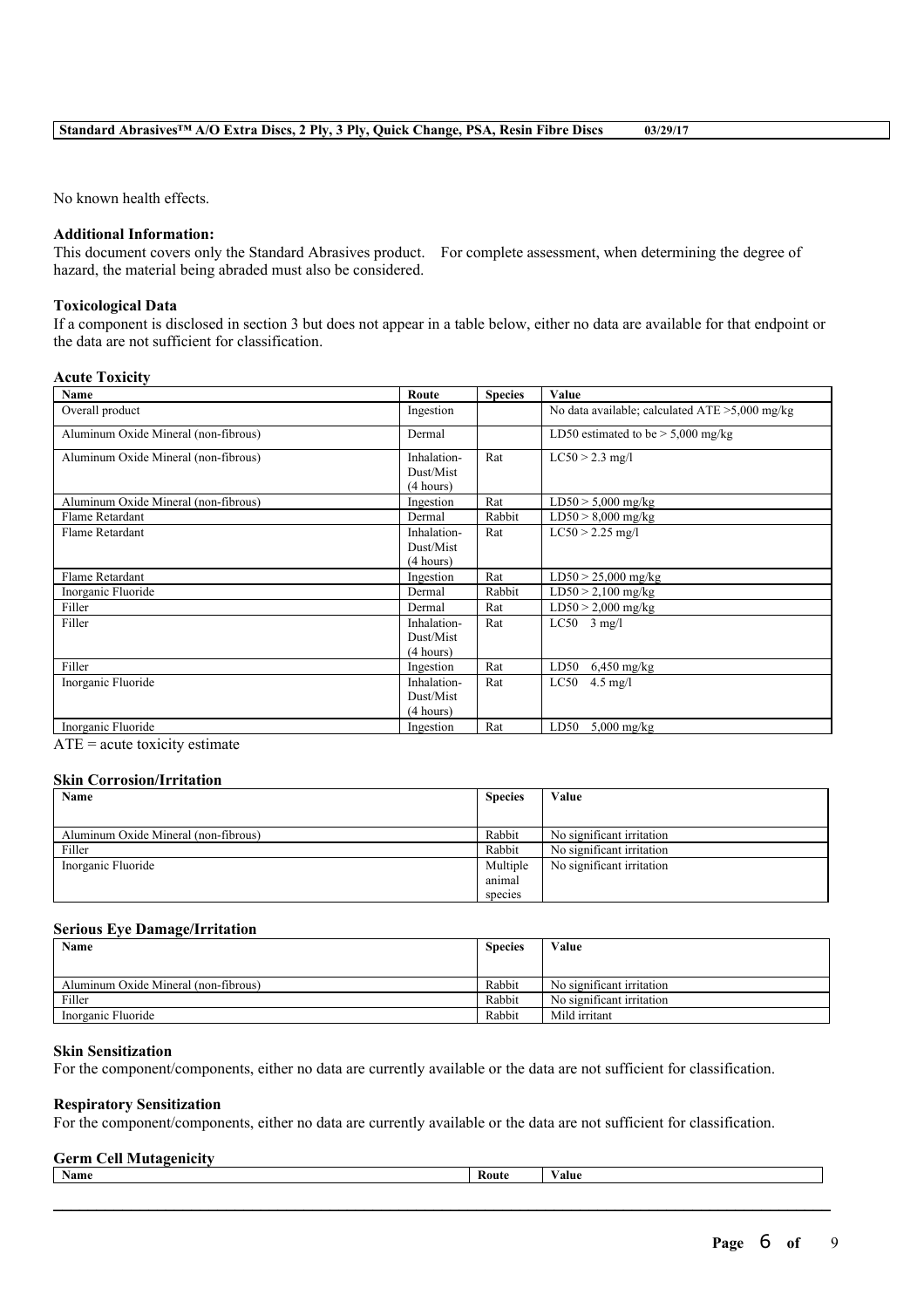## **Standard Abrasives™ A/O Extra Discs, 2 Ply, 3 Ply, Quick Change, PSA, Resin Fibre Discs 03/29/17**

| (non-fibrous)<br>Mineral<br>12.48<br>nun | $ -$<br>V itro<br>1n | NC<br>110 |
|------------------------------------------|----------------------|-----------|
|                                          |                      |           |

## **Carcinogenicity**

| Name                                                          | Route      | species    | 'alue                  |
|---------------------------------------------------------------|------------|------------|------------------------|
|                                                               | .          | ינול       | . .                    |
| fibrous<br>Aluminum<br>Minera <sub>1</sub><br>non-<br>. )xide | Inhalation | <b>Rat</b> | carcinogenic<br>``\\\. |

## **Reproductive Toxicity**

## **Reproductive and/or Developmental Effects**

| <b>Name</b> | Route     | Value                    | <b>Species</b> | <b>Test Result</b>     | Exposure                              |
|-------------|-----------|--------------------------|----------------|------------------------|---------------------------------------|
|             |           |                          |                |                        | <b>Duration</b>                       |
| Filler      | Ingestion | Not toxic to development | Rat            | NOAEL 625<br>mg/kg/day | premating $\&$<br>during<br>gestation |

## **Target Organ(s)**

## **Specific Target Organ Toxicity - single exposure**

| <b>Name</b> | Route      | Target Organ(s)    | Value                 | Species | <b>Test Result</b>                 | Exposure<br><b>Duration</b> |
|-------------|------------|--------------------|-----------------------|---------|------------------------------------|-----------------------------|
| Filler      | Inhalation | respiratory system | All data are negative | Rat     | <b>NOAEL</b><br>$0.812 \text{ mg}$ | 90 minutes                  |

## **Specific Target Organ Toxicity - repeated exposure**

| Name                                    | Route      | <b>Target Organ(s)</b>                 | <b>Value</b>                                                                       | <b>Species</b> | <b>Test Result</b>            | <b>Exposure</b><br><b>Duration</b> |
|-----------------------------------------|------------|----------------------------------------|------------------------------------------------------------------------------------|----------------|-------------------------------|------------------------------------|
| Aluminum Oxide Mineral<br>(non-fibrous) | Inhalation | pneumoconiosis  <br>pulmonary fibrosis | Some positive data exist, but the<br>data are not sufficient for<br>classification | Human          | <b>NOAEL Not</b><br>available | occupational<br>exposure           |
| Filler                                  | Inhalation | respiratory system                     | Some positive data exist, but the<br>data are not sufficient for<br>classification | Human          | <b>NOAEL Not</b><br>available | occupational<br>exposure           |
| Inorganic Fluoride                      | Inhalation | bone, teeth, nails,<br>and/or hair     | Causes damage to organs through<br>prolonged or repeated exposure                  | Rat            | NOAEL<br>$0.0005$ mg/l        | 5 months                           |
| Inorganic Fluoride                      | Inhalation | respiratory system                     | Causes damage to organs through<br>prolonged or repeated exposure                  | Rat            | NOAEL<br>$0.00021$ mg/l       | 90 days                            |
| Inorganic Fluoride                      | Ingestion  | bone, teeth, nails,<br>and/or hair     | Causes damage to organs through<br>prolonged or repeated exposure                  | Rat            | LOAEL 0.58<br>mg/kg/day       | 14 weeks                           |

## **Aspiration Hazard**

For the component/components, either no data are currently available or the data are not sufficient for classification.

Please contact the address or phone number listed on the first page of the SDS for additional toxicological information **on this material and/or its components.**

# **SECTION 12: Ecological information**

## **Ecotoxicological information**

Please contact the address or phone number listed on the first page of the SDS for additional ecotoxicological information on this material and/or its components.

## **Chemical fate information**

Please contact the address or phone number listed on the first page of the SDS for additional chemical fate information on this material and/or its components.

 $\mathcal{L}_\mathcal{L} = \mathcal{L}_\mathcal{L} = \mathcal{L}_\mathcal{L} = \mathcal{L}_\mathcal{L} = \mathcal{L}_\mathcal{L} = \mathcal{L}_\mathcal{L} = \mathcal{L}_\mathcal{L} = \mathcal{L}_\mathcal{L} = \mathcal{L}_\mathcal{L} = \mathcal{L}_\mathcal{L} = \mathcal{L}_\mathcal{L} = \mathcal{L}_\mathcal{L} = \mathcal{L}_\mathcal{L} = \mathcal{L}_\mathcal{L} = \mathcal{L}_\mathcal{L} = \mathcal{L}_\mathcal{L} = \mathcal{L}_\mathcal{L}$ 

# **SECTION 13: Disposal considerations**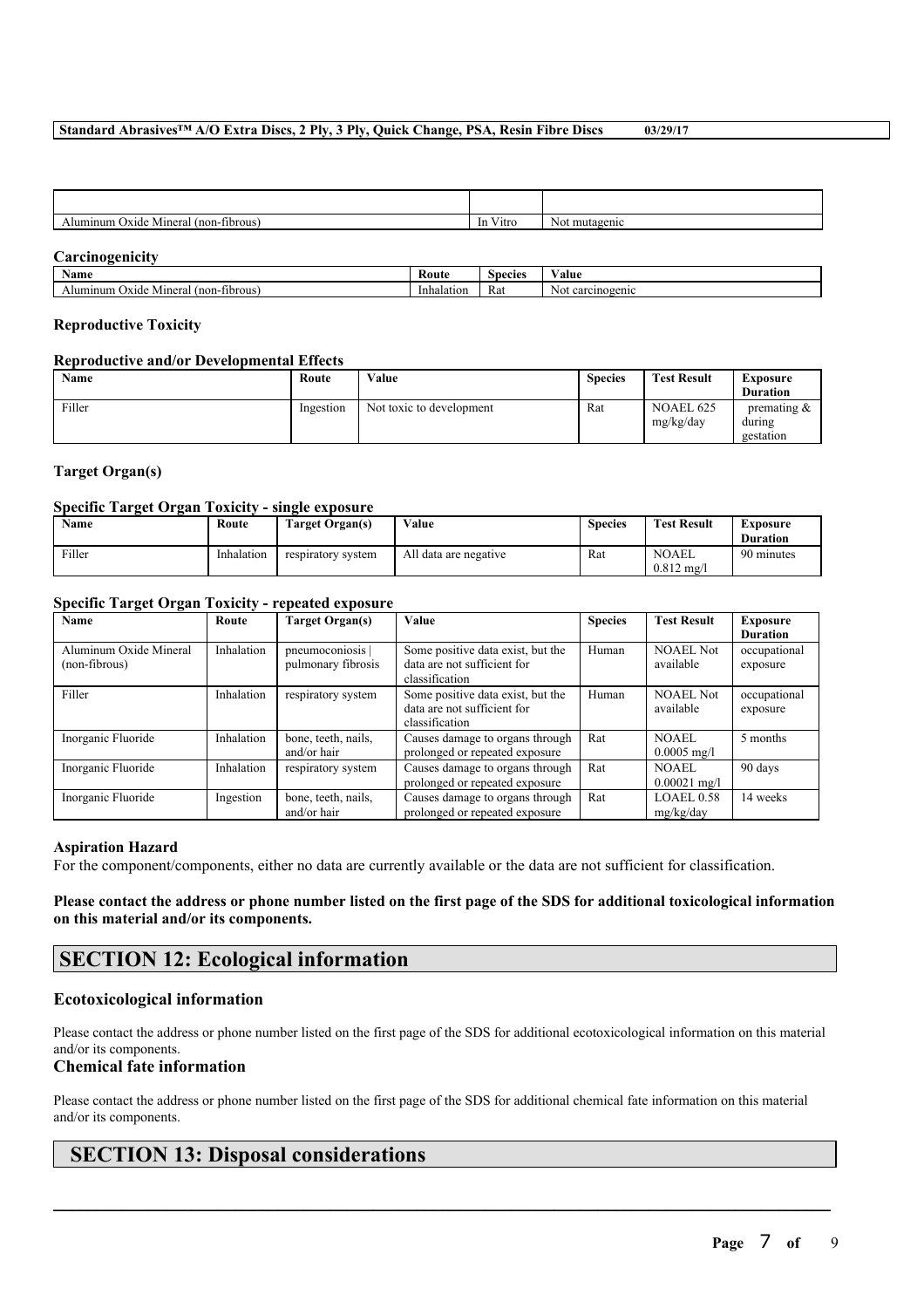## **13.1. Disposal methods**

Dispose of contents/ container in accordance with the local/regional/national/international regulations.

The substrate that was abraded must be considered as a factor in the disposal method for this product. Dispose of waste product in a permitted industrial waste facility. As a disposal alternative, incinerate uncured product in a permitted waste incineration facility. Proper destruction may require the use of additional fuel during incineration processes. Combustion products will include halogen acid (HCl/HF/HBr). Facility must be capable of handling halogenated materials.

**EPA Hazardous Waste Number (RCRA):** Not regulated

# **SECTION 14: Transport Information**

Not regulated per U.S. DOT, IATA or IMO.

These transportation classifications are provided as a customer service. As the shipper YOU remain responsible for complying with all applicable laws and regulations, including proper transportation classification and packaging. The manufacturer's transportation classifications are based on product formulation, packaging, the manufacturer's policies and the manufacturer's understanding of applicable current regulations. The manufacturer does not guarantee the accuracy of this classification information. This information applies only to transportation classification and not the packaging, labeling, or marking requirements. The original Standard Abrasives package is certified for U.S. ground shipment only. If you are shipping by air or ocean, the package may not meet applicable regulatory requirements.

# **SECTION 15: Regulatory information**

## **15.1. US Federal Regulations**

Contact 3M for more information.

## **311/312 Hazard Categories:**

|    | Fire Hazard - No Pressure Hazard - No | Reactivity Hazard - No Immediate Hazard - No | Delayed Hazard - |
|----|---------------------------------------|----------------------------------------------|------------------|
| No |                                       |                                              |                  |

## **15.2. State Regulations**

Contact the manufacturer for more information.

### **15.3. Chemical Inventories**

This product is an article as defined by TSCA regulations, and is exempt from TSCA Inventory listing requirements.

Contact the manufacturer for more information.

#### **15.4. International Regulations**

Contact the manufacturer for more information.

**This SDS has been prepared to meet the U.S. OSHA Hazard Communication Standard, 29 CFR 1910.1200.**

# **SECTION 16: Other information**

## **NFPA Hazard Classification**

**Health:** 0 **Flammability:** 1 **Instability:** 0 **Special Hazards:** None

National Fire Protection Association (NFPA) hazard ratings are designed for use by emergency response personnel to address the hazards that are presented by short-term, acute exposure to a material under conditions of fire, spill, or similar emergencies. Hazard ratings are primarily based on the inherent physical and toxic properties of the material but also include

 $\mathcal{L}_\mathcal{L} = \mathcal{L}_\mathcal{L} = \mathcal{L}_\mathcal{L} = \mathcal{L}_\mathcal{L} = \mathcal{L}_\mathcal{L} = \mathcal{L}_\mathcal{L} = \mathcal{L}_\mathcal{L} = \mathcal{L}_\mathcal{L} = \mathcal{L}_\mathcal{L} = \mathcal{L}_\mathcal{L} = \mathcal{L}_\mathcal{L} = \mathcal{L}_\mathcal{L} = \mathcal{L}_\mathcal{L} = \mathcal{L}_\mathcal{L} = \mathcal{L}_\mathcal{L} = \mathcal{L}_\mathcal{L} = \mathcal{L}_\mathcal{L}$